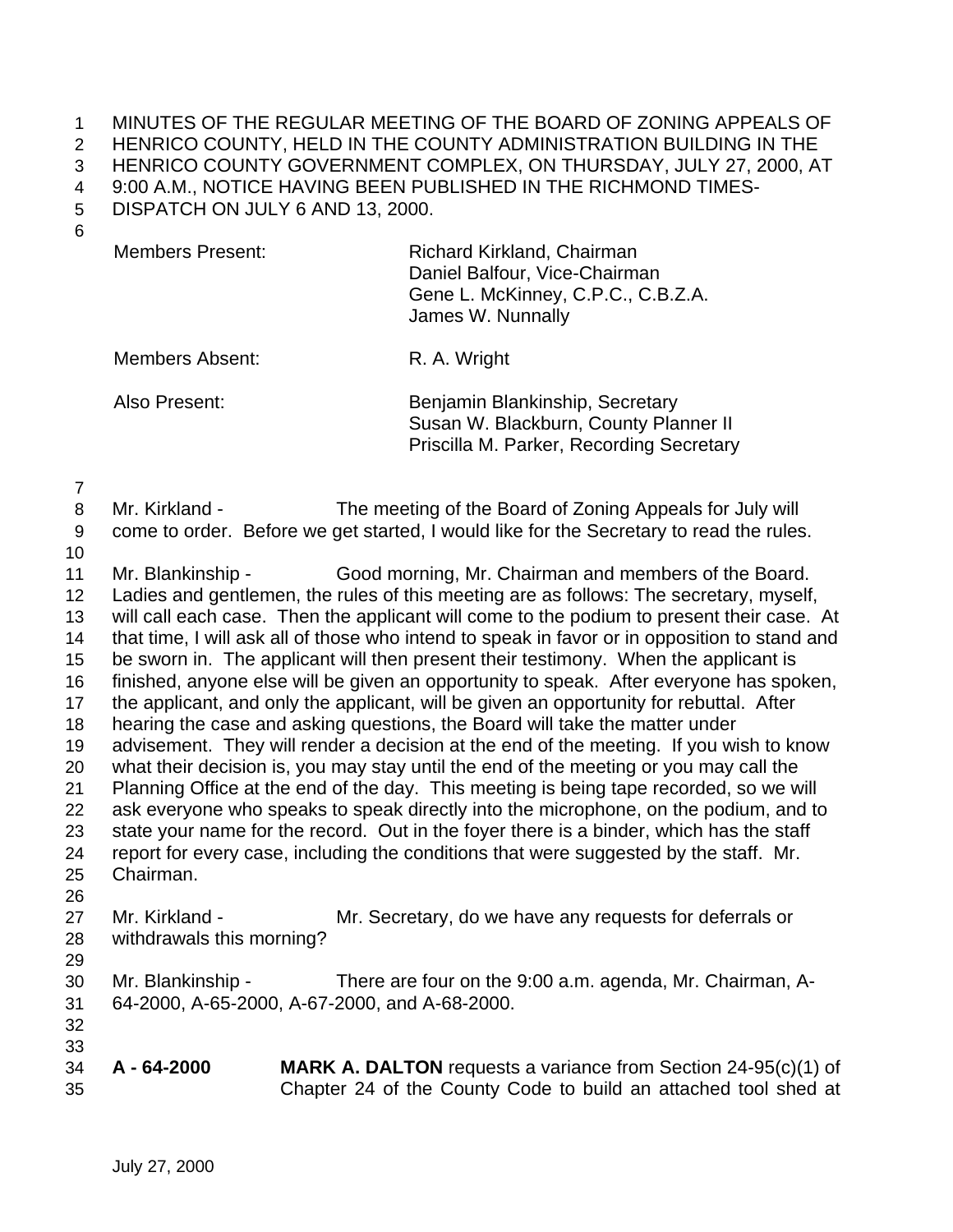| 36<br>37<br>38<br>39<br>40<br>41<br>42<br>43             |                              | 6917 W. Grace St. (Duntreath) (Tax Parcel 102-3-5-19), zoned R-<br>3, One-family Residence District (Three Chopt). The minimum side<br>yard setback and total side yard setback are not met. The applicant<br>has 1.0 foot minimum side yard setback and 11.77 feet total side<br>yard setback, where the Code requires 7.0 feet minimum side yard<br>setback and 19.5 feet total side yard setback. The applicant<br>requests variances of 6.0 feet minimum side yard setback and 7.73<br>feet total side yard setback.                           |                  |
|----------------------------------------------------------|------------------------------|----------------------------------------------------------------------------------------------------------------------------------------------------------------------------------------------------------------------------------------------------------------------------------------------------------------------------------------------------------------------------------------------------------------------------------------------------------------------------------------------------------------------------------------------------|------------------|
| 44<br>45<br>46                                           | Mr. Kirkland -               | Is there any opposition to A-64-2000?                                                                                                                                                                                                                                                                                                                                                                                                                                                                                                              |                  |
| 47<br>48<br>49                                           | Mr. Blankinship -<br>Dalton? | Is there anyone here to speak on A-64-2000, Mark A.                                                                                                                                                                                                                                                                                                                                                                                                                                                                                                |                  |
| 50<br>51<br>52<br>53                                     |                              | Upon a motion by Mr. Nunnally, seconded by Mr. Balfour, the Board of Zoning Appeals<br>deferred your A-64-2000 application for a variance, for 30 days, at your request, from<br>the July 27, 2000, until the August 24, 2000, meeting.                                                                                                                                                                                                                                                                                                            |                  |
| 54                                                       | Affirmative:                 | Balfour, Kirkland, McKinney, Nunnally                                                                                                                                                                                                                                                                                                                                                                                                                                                                                                              | 4                |
| 55                                                       | Negative:                    |                                                                                                                                                                                                                                                                                                                                                                                                                                                                                                                                                    | 0                |
| 56                                                       | Absent:                      | Wright                                                                                                                                                                                                                                                                                                                                                                                                                                                                                                                                             | 1                |
| 57                                                       |                              |                                                                                                                                                                                                                                                                                                                                                                                                                                                                                                                                                    |                  |
| 58<br>59<br>60<br>61<br>62<br>63<br>64<br>65<br>66<br>67 | A - 65-2000                  | <b>JAMESTOWNE BUILDERS INC.</b> requests a variance from Section<br>24-95(k) of Chapter 24 of the County Code to complete a dwelling<br>under construction at 1600 Fawcett Lane (Varina Station) (Tax<br>Parcel 192-10-E-16), zoned R-3C, One-family Residence District<br>(Conditional) (Varina). The minimum side yard setback is not met.<br>The applicant has 17.8 feet minimum side yard setback, where the<br>Code requires 25.0 feet minimum side yard setback. The applicant<br>requests a variance of 7.2 feet minimum side yard setback. |                  |
| 68<br>69<br>70<br>71                                     |                              | Upon a motion by Mr. Nunnally, seconded by Mr. Balfour, the Board of Zoning Appeals<br>deferred your A-65-2000 application for a variance, for 30 days, at your request, from<br>the July 27, 2000, until the August 24, 2000, meeting.                                                                                                                                                                                                                                                                                                            |                  |
| 72                                                       | Affirmative:                 | Balfour, Kirkland, McKinney, Nunnally                                                                                                                                                                                                                                                                                                                                                                                                                                                                                                              | 4                |
| 73                                                       | Negative:                    |                                                                                                                                                                                                                                                                                                                                                                                                                                                                                                                                                    | $\boldsymbol{0}$ |
| 74                                                       | Absent:                      | Wright                                                                                                                                                                                                                                                                                                                                                                                                                                                                                                                                             | 1                |
| 75<br>76                                                 |                              |                                                                                                                                                                                                                                                                                                                                                                                                                                                                                                                                                    |                  |
| 77                                                       | A-67-2000                    | <b>JAMES B. AND MARY NORMAN</b> request a variance from Section                                                                                                                                                                                                                                                                                                                                                                                                                                                                                    |                  |
| 78                                                       |                              | 24-94 of Chapter 24 of the County Code to build a single-family                                                                                                                                                                                                                                                                                                                                                                                                                                                                                    |                  |
| 79                                                       |                              | dwelling at 6850 Dan Street (Tax Parcel 192-A-14B), zoned R-3,                                                                                                                                                                                                                                                                                                                                                                                                                                                                                     |                  |
| 80                                                       |                              | One-Family Residence District (Varina). The lot width requirement                                                                                                                                                                                                                                                                                                                                                                                                                                                                                  |                  |
| 81                                                       |                              | is not met. The applicant has 50 feet lot width, where the Code                                                                                                                                                                                                                                                                                                                                                                                                                                                                                    |                  |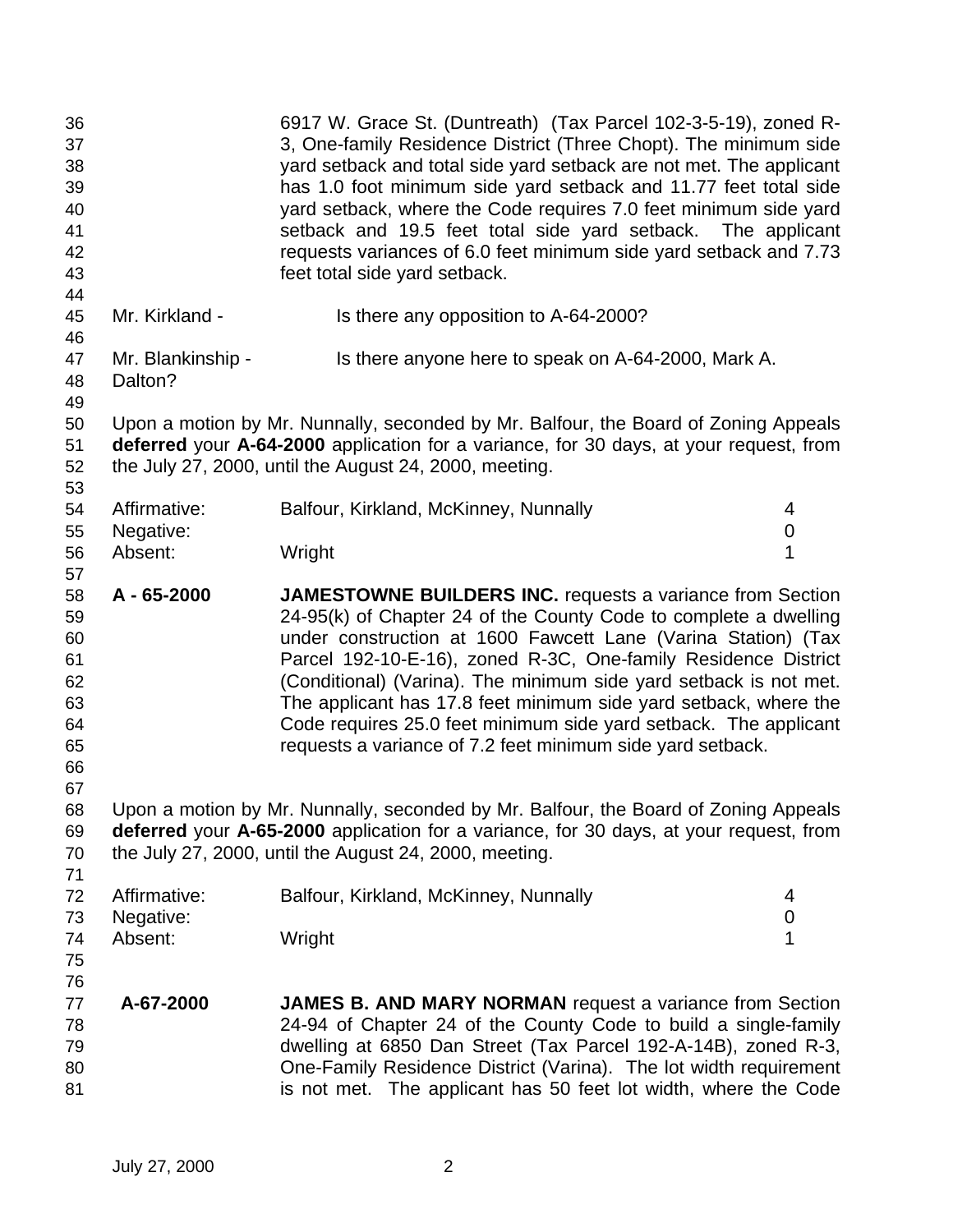| 82<br>83<br>84                                          |                                               | requires 80 feet lot width. The applicant requests a variance of 30<br>feet lot width.                                                                                                                                                                                                                                                                                                                                                                                                                  |
|---------------------------------------------------------|-----------------------------------------------|---------------------------------------------------------------------------------------------------------------------------------------------------------------------------------------------------------------------------------------------------------------------------------------------------------------------------------------------------------------------------------------------------------------------------------------------------------------------------------------------------------|
| 85<br>86<br>87<br>88<br>89                              | Ms. Foust -<br>would like to have a variance. | Good morning. Although I am not the property owner, I am<br>the person representing the people who want to purchase this property, and the<br>property owner is here, and he has agreed to for us to go through this process. We just                                                                                                                                                                                                                                                                   |
| 90<br>91                                                | Mr. Blankinship -                             | You do not wish to request a deferral?                                                                                                                                                                                                                                                                                                                                                                                                                                                                  |
| 92<br>93                                                | Ms. Foust -                                   | No.                                                                                                                                                                                                                                                                                                                                                                                                                                                                                                     |
| 94<br>95                                                | Mr. Kirkland -                                | We will come back at the regular time.                                                                                                                                                                                                                                                                                                                                                                                                                                                                  |
| 96<br>97<br>98<br>99<br>100<br>101<br>102<br>103<br>104 | A-68-2000                                     | <b>KAREN L. OWENS</b> requests a variance from Section 24-94 of<br>Chapter 24 of the County Code to build an addition and deck or<br>patio at 10803 Sugar Court (Village at Innsbrook) (Tax Parcel 38-6-<br>B-35), zoned R-3AC, One-family Residence District (Conditional)<br>(Three Chopt). The rear yard setback is not met. The applicant<br>has 9 feet rear yard setback, where the Code requires 35 feet rear<br>yard setback. The applicant requests a variance of 26 feet rear<br>yard setback. |
| 105<br>106                                              | Ms. Owens -                                   | I do not wish to have a deferral either.                                                                                                                                                                                                                                                                                                                                                                                                                                                                |
| 107<br>108<br>109                                       | Mr. Kirkland -                                | You don't? OK. We'll hear your case then when it comes in<br>sequence. Thank you, ma'am. Call the first one.                                                                                                                                                                                                                                                                                                                                                                                            |
| 110<br>111<br>112<br>113<br>114<br>115                  | <b>UP-20-2000</b>                             | STEPHEN J. AND VICTORIA L. MARSHMAN request a use<br>permit, pursuant to Section 24-52 (c) of Chapter 24 of the County<br>Code to continue operation of an existing kennel at 8976 Battlefield<br>Park Road (Tax Parcel 257-A-50A), zoned A-1, Agricultural District.<br>(Varina)                                                                                                                                                                                                                       |
| 116<br>117<br>118<br>119<br>120<br>121<br>122           | Mr. Kirkland -<br>Secretary.                  | Does anyone wish to speak on this case? I would like to<br>state before we get started that we heard a lot of testimony last month and the<br>testimony we hear this month, I would appreciate if it is something different than what<br>we heard last month, and would add some more to the case. That's why we ask for the<br>deferral. All right, if you wish to speak, please stand up and raise your right hand. Mr.                                                                               |
| 123<br>124                                              | Mr. Blankinship -                             | Do you swear that the testimony you are about to give is the<br>truth, the whole truth, and nothing but the truth, so help you God?                                                                                                                                                                                                                                                                                                                                                                     |
| 125<br>126<br>127                                       | Ms. Freye -                                   | I do.                                                                                                                                                                                                                                                                                                                                                                                                                                                                                                   |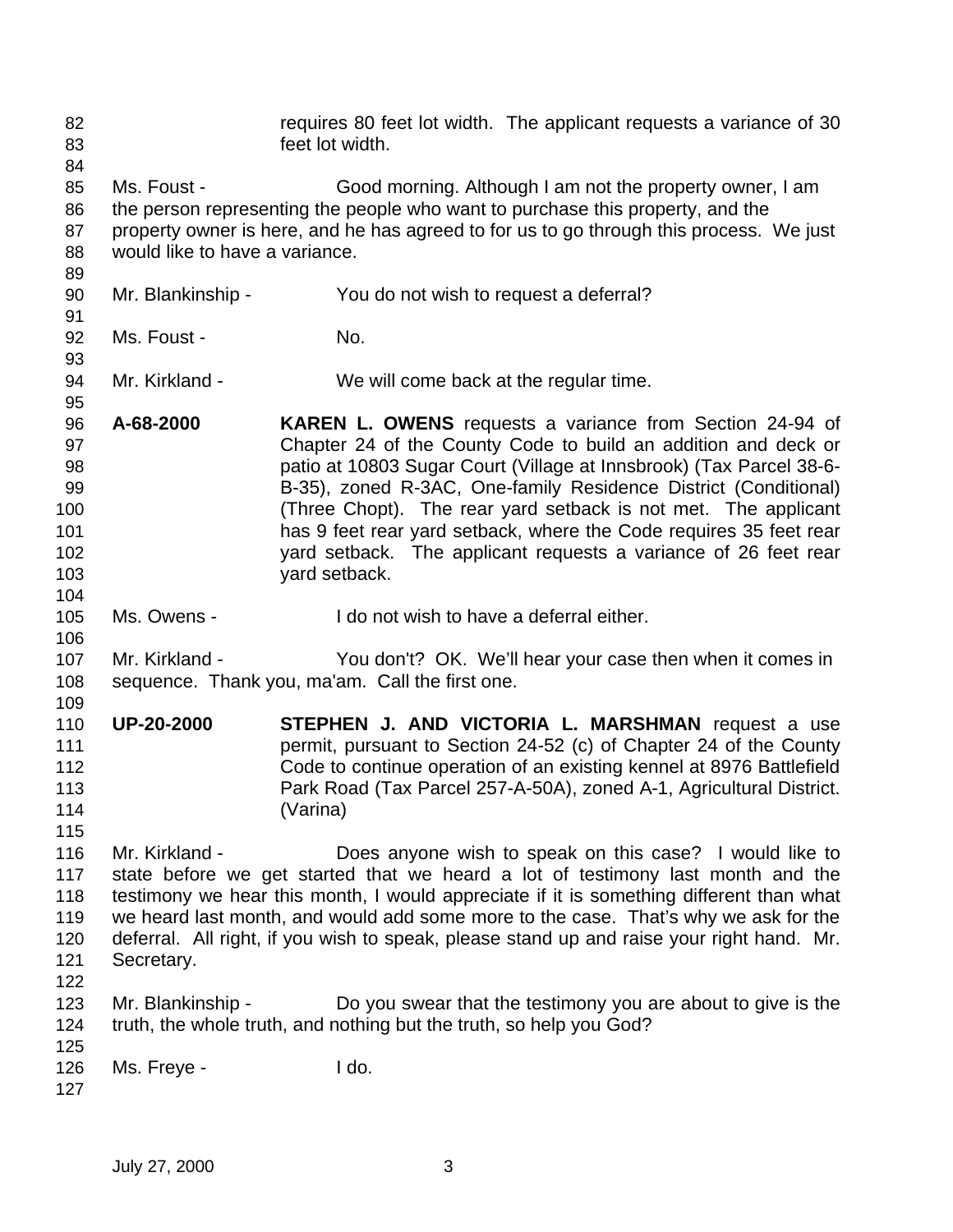| 128<br>129 | Mr. Kirkland - | State your name for the record.                                            |
|------------|----------------|----------------------------------------------------------------------------|
| 130        | Ms. Freye -    | Good morning, Mr. Chairman, and members of the Board.                      |
| 131        |                | My name is Gloria Freye. I am an attorney here on behalf of the applicant. |
| 132        |                |                                                                            |
| 133        | Mr. Kirkland - | Have all of your notices been turned in according to the                   |
| 134        | County Code?   |                                                                            |
| 135        |                |                                                                            |
| 136        | Ms. Freye -    | Yes, sir.                                                                  |
| 137        |                |                                                                            |
| 138        | Mr. Kirkland - | We have them in the file. OK.                                              |
| 139        |                |                                                                            |
| 140        | Ms. Freye -    | The Marshmans and Mr. Bristow, the applicants, are here                    |

 and they are available to respond to questions that you might have. They did speak at the last hearing, but they are available for questions. Also present are several neighbors that have been contacted in connection with this application. I do have a statement signed by 41 of the neighbors and a map showing their house locations to turn in to the Secretary, representing their support, and can speak to the fact that this is not a nuisance operation. I understand the Board has no interest in rehearing people 147 or testimony that they heard at the last hearing, so I have asked our presenters to speak only to the issues and to new information, and only new persons to come to the podium. We would ask that you restrict the opposition to do likewise, and I think that will considerably speed up the presentation of this case. I would like to reserve about three minutes of time for our rebuttal if that is needed.

 Briefly, to recap last month, you were asked by the Marshmans to transfer the permit, the use permit, that Mr. Bristow has, to operate the kennel to them. Briefly, the facts were that a dog kennel for boarding dogs has existed on this property, 38 acres of A-1 zoned property, since 1972. Bachman Doars' boarding permit was the first that was issued on this property in 1972, and that was for 24 dogs, and there was an express condition that that permit was not transferable. The Ellersons, the people that you heard from last month, are the people that have lived adjacent to the kennels along with their daughter, Ms. Capece, who you also heard from last month, since 1974. They were not opposed to the kennel when Mr. Doar operated; they were not opposed to the kennel when the permit was transferred to Mr. Bristow in 1991. The permit was transferred to Mr. Bristow in 1991 for 25 dogs. There were no restrictions that the permit could not be transferred placed on that permit. A transfer was specifically supported by the Ellerson family at that time and evidence of that is in written form and a letter in the file. Be reminded that the Ellersons had lived, at that time, next to a kennel for almost 17 years, and were in support of the kennel continuing to be operated by Mr. Bristow. Mr. Bristow's use permit did have three conditions: No more than 25 dogs, no commercial breeding, and not be maintained as a nuisance. None of those conditions have been violated. The applicants realize that this is a use permit that is revocable for cause, but there is no cause to revoke, and the permit should be transferred to the Marshmans. There was an inspector that came to the property between the last hearing and this hearing. There was a complaint filed on July 14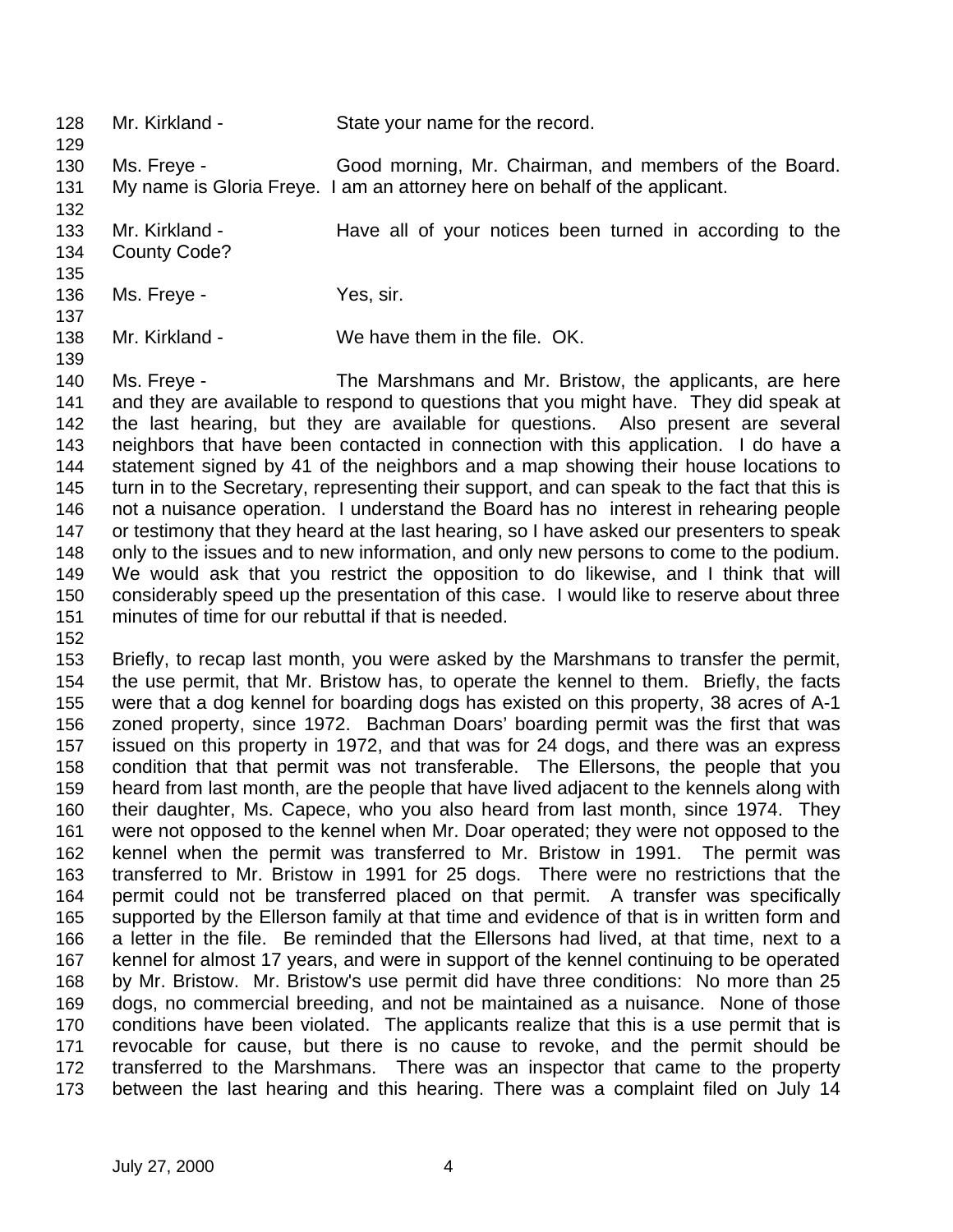174 saying that there were more than 25 dogs boarded in the kennel over the  $4<sup>th</sup>$  of July weekend. That was false, and the letter and the report is in your file documenting that during the whole week there were never more than 21 dogs on the property. Twenty- one was the most. There were fewer. Commercial breeding has never been alleged. There has never been a problem here. There has never been a finding that this operation is a legal nuisance. The applicants now believe that legally they could buy this property and the permit should lawfully transfer with the property without a formal action from this Board, but they were advised by the staff that they should come before the Board and ask for the permit transfer, even though that condition was not placed on Mr. Bristow's permit. They followed that advice and learned at the last hearing there was opposition from the Ellerson family and their daughter, Ms.Capece. Most of what you heard at that last hearing, and I did review the draft minutes, so I can speak to this, were complaints about Mr. Bristow as a person, his character, other things he has done on his property as far as cutting trees, shooting guns, things that had nothing to do with operation of the kennel, and were basically an attack against his character. But you also heard Mr. Capece talk about complaints about barking, and that was the concern that the applicant did hear and were concerned about. During the period of time between the last hearing and this one, they took advantage of that time to meet with their, Mr. Marshall, the attorney for the Capeces and Ellersons, in their home, and tried to work out conditions that would address that concern about the barking. Unfortunately, they were not able to come to any agreement, and basically heard a reiteration of what was testified at the hearing. But you heard also at that last hearing, in contrast to what the Capeces testified, that there was continual continuous long periods of barking, you heard testimony from Allen Winett that their complaint of continuous barking was not founded, that he was a neighbor who walked his dogs in the area, walked his dogs to the kennel, and had not heard continuous periods of barking. The fact is that no one else in the neighborhood has a problem with the kennel. There is that statement of support that I submitted to the record that has 41 names on it. These people live on adjacent or nearby property. There is a map attached that shows in black every house that was contacted. One of those people that were contacted was the Cooper family, and interestingly, in looking back through the record in the file, the Coopers were the one person, the one family that objected to Mr. Doar getting his permit back in 1972. They were concerned about what it would be like to have 24 dogs on that property. It turned out that their concerns were not founded. They never had a complaint in the last 25 years that that kennel has been in operation. The fact is that really no one ever complained until the Ellersons had a falling out with the Bristows. Well, here is an opportunity for Mr. Bristow to sell this property and to turn this operation over to the Marshmans. The Marshmans want to be good neighbors. They have already demonstrated their concerns, their willingness to do the deferral, their willingness to go through this process, their willingness to even suggest additional conditions in the permit that would address the Capeces concerns. Remember the Capeces had lived, or at least the daughter, had lived next to this kennel operation for years and years and years, and decided, made a conscious decision to build their house about 400 feet away from the kennel. It had never been a problem before and I am sure if they had thought it was a problem they wouldn't have built their house where they did. But regardless of that, the Marshmans are willing to add three conditions to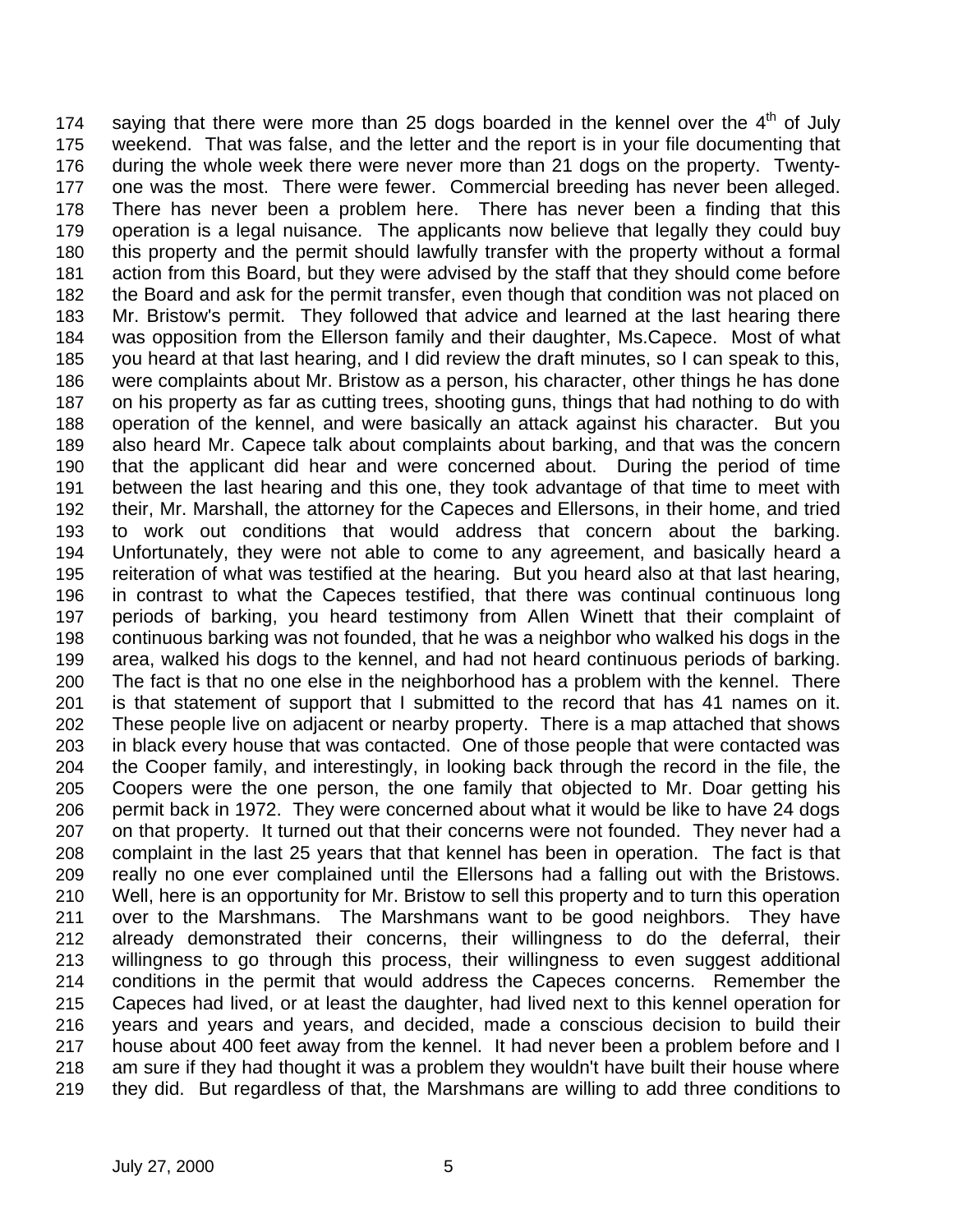the permit: that they would house the dogs inside the kennels from dusk to 7:00 a.m., they will install sound baffles inside the kennel, and they would also go so far as to plant a strip of evergreen trees for a 25 foot buffer on the northern property line, adjacent to the Capece's property. It appears that the most reasonable thing to do in this situation is to place these additional conditions on the permit. The Marshmans have demonstrated their regard and concern for the neighbors, and they have expressed that to the neighbors, that they are willing to address any problems that might arise in the future directly with their neighbors. This is not a new use. It has been there for 25 years. The Marshmans are in agreement with the conditions that have been recommended by the staff in addition to those that they have recommended that are in the file. 

- There are three good reasons for you to approve this transfer. No. 1, the current permit does not say that it is not transferable, No. 2, the conditions of the current permit have not been violated, and this is an opportunity to amend the existing permit with conditions that will address the noise concerns that were raised by Mr. Marshall's clients last month. The applicants and I are available to respond to questions, and there are several people here who can speak to the noise issue.
- 

- I will be glad to answer your questions.
- Mr. Kirkland Ms. Freye, your letter of July 24 to Mr. Marshall, on your conditions, you are saying that the Marshalls are willing to commit to the following conditions, but you didn't say additional conditions in your letter. So, what you are saying in your presentation, these are additional conditions.
- Ms. Freye Yes, sir.
- Mr. Kirkland Does anyone else wish to speak in favor of the case?
- Ms. Freye Yes, sir. There are several people who would like to speak, and I would like to ask that they come in this order, Dr. Merritt.
- Dr. Wendell Merritt - Good morning. I am Dr. Wendell Merritt. I am a local plastic surgeon here who, since 10 years ago I took a skin cancer off of Bud, we have become - he and his wife have been among my very best friends, and as a consequence, I rarely miss a social event and I have spent a lot of time in his yard, most recently for a wedding in which the dogs listened rather politely to the vows. I only notice the dogs when somebody drives up and they announce their presence. There are a lot of things I can say about this fine man and his wife, but Ms. Freye made me swear to a minute and avoid my verbal diarrhea.

| 262 | Mr. Kirkland - | Thank you, Ms. Freye. |
|-----|----------------|-----------------------|
| 263 |                |                       |
| 264 | Ms. Freye -    | Mr. McGeorge.         |
| 265 |                |                       |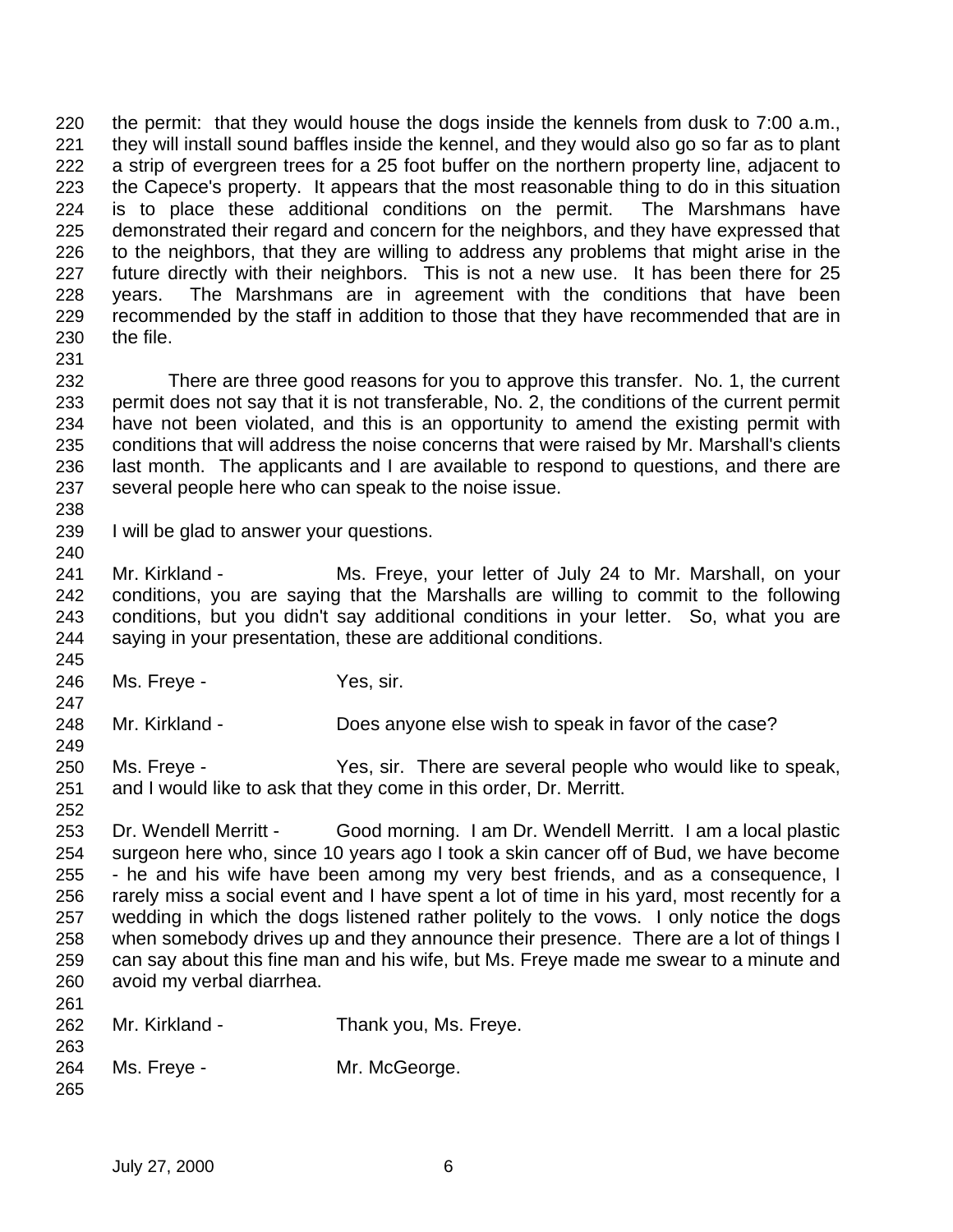Mr. George - I am Ellett McGeorge and I live at 9011 Battlefield Park Road, which is approximately 800 to 1,000 feet from the concerned kennel. I have lived in this area for 40 years. I was there when Mr. Doar purchased the property. I was there when Mr. Doar constructed the facility, and I must say that the facility is a convenience to neighbors and many other people for the use, if they are going on vacation, they can have their dogs there, and it is a good kennel, as far as that is concerned. Those who have used it, to my knowledge, have no qualms with it. So far as the dogs barking, I don't think any of you, I or anybody else, is going to stop dogs from barking, but living that close to it, sure, I hear the dogs bark once in a while, but you become attached to it. I do live within 800 to 1,000 feet of it. I hope you, the Board, will give every consideration to it and not deny the kennel being in our neighborhood. Thank you. 

Mr. Kirkland - Thank you, sir.

 Ms. Jane Koontz - My name is Jane Koontz. I live at 9184 Hoke Brady Road, approximately a mile from the Bristow home. For the past nine years I have had the privilege of being your neighbor and friend of Bob and Lisa Bristow. I have been a guest at their house a number of times at a variety of times of day, morning, early afternoon, evening, and I have never been aware of a barking dog at those times. The last time I was there I was at their son's wedding. This wedding was held between the front steps of the Bristow home and the dog kennel, and I was not aware of any barking during the time of the wedding, before or after. It is not a problem. I would like to remind you that this case is about kennels and not character. Thank you.

291 Ms. Freye - Mr. Wirt.

 Mr. Joe Wirt - Good morning. My name is Joe Wirt. I have been aware of this kennel since the early 1970s when I went down and trained with Bach Doar? Since that time and more currently I spend a great deal of time wandering the woods around Bud's house with a metal detector looking for Civil War relics. I am rarely ever alone, almost always there are two dogs with me. If the situation would prompt continuous and spontaneous barking, it certainly would be two strange dogs roaming around another kennel. That has not been the case. I cannot remember a single circumstance where I have heard a dog barking that I thought was anywhere near offensive to me or anyone else. I thank you for your time and I would add one thing, that Bud Bristow certainly has added a great deal of pleasure to my life. Thank you. 

Ms. Freye - Mr. Brooks.

 Mr. Brooks - Thank you for allowing me to speak. I have been told I need to stay a minute. I am not a public speaker so bear with me. I just want to introduce myself as Bud's friend. I have known him as long as anybody in Richmond, because I was his realtor when he first came to town, and when I knew kind of what he wanted, I knew of Bach Doar's place being for sale because I had many friends who had their dogs trained down there.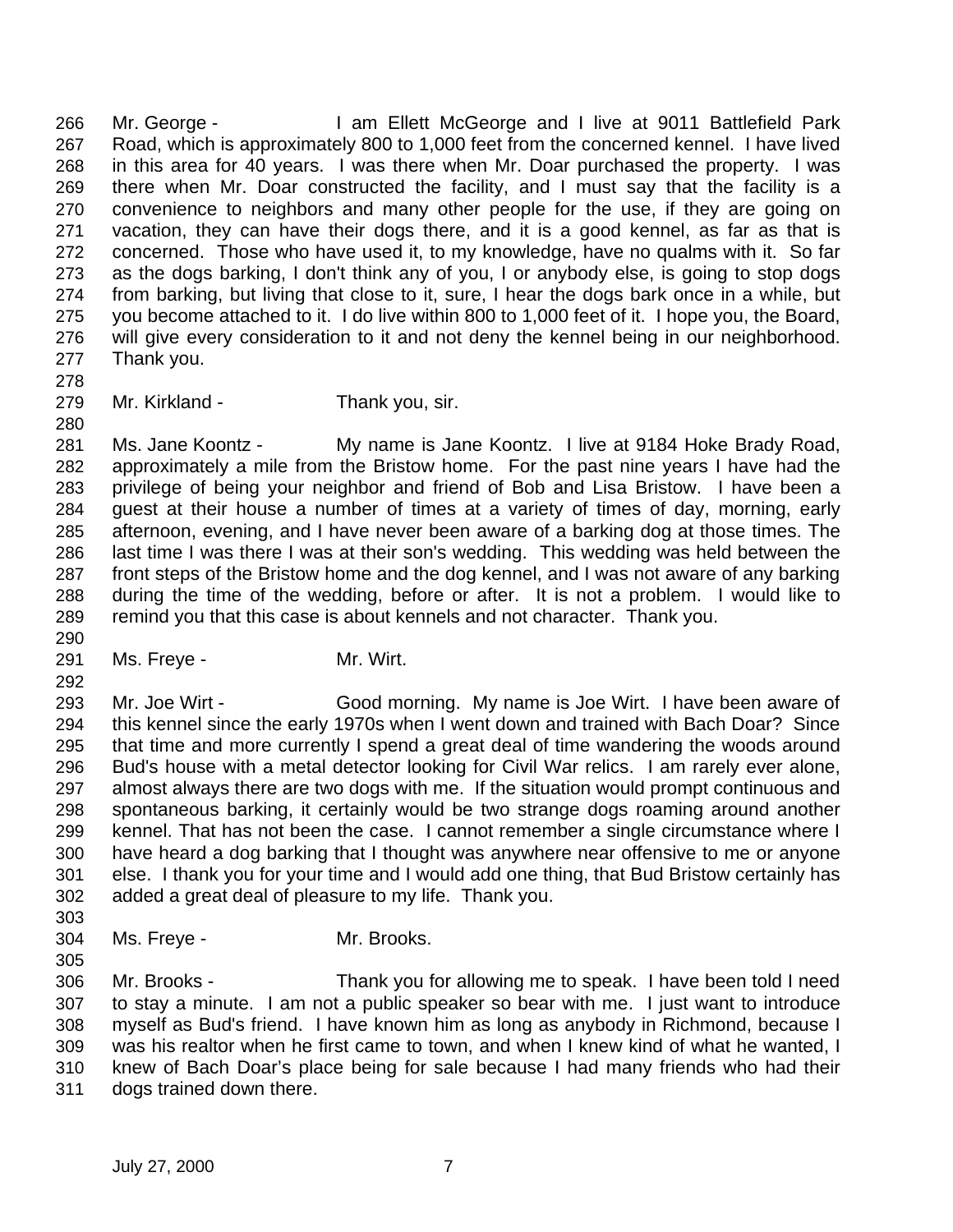So, I wanted to talk to you about the difference between a training kennel and a boarding kennel, because it used to be a lot noisier. A dog trainer shouts at his dogs, hollers, got them barking all of the time. He might not have but one or two out there, but he might also be firing a blank pistol while throwing a dummy. So, as far as noise is concerned, I don't believe that is the issue here. I believe we've got an issue here, a neighbor who, frankly, has a reputation as being cantankerous, not a very friendly man, precedes him, and while at one time the Bristows were apparently their only friends, they had a falling out over some gun noise scaring their dog. And I am here to say that because I am frankly incensed at the lies and slander that the Ellersons' lawyer spewed out last time. I found it almost incredible that the Ellersons' meanness is only exceeded by their lawyer's viciousness. I will tell you this. I have heard dogs barking at Bud's kennel. I have been down there a tremendous number of times and on two or three occasions I had come up to the house to tell Bud that a couple of his dogs are loose, and he said, "Oh, no, Jim. That's my neighbor's dogs." So, if they are a neighbor's dog, the people that are complaining about that are the dogs out there, on the outside of the kennel, barking at the dogs on the inside of the kennel and causing all kinds of noise. So those are the facts. It is not a noise issue. It is a meanness issue. Thank you for hearing me.

- 
- Ms. Freye Ms. Bargman.

 Ms. Bargman - My name is Petra Bargman and I live at 9024 Battlefield Park Run, and we have been neighbors to the Bristows for six years now, and we, ourselves, have 2 dogs and all of the neighbors in that neighborhood have dogs, and, of course, there is a little barking now and then at certain times, but it has never been a problem for us. Neither has any smell from the kennel or any other problems that might, that people might think occur when you have a kennel in the neighborhood.

 341 Mr. Kirkland - How far exactly do you live from this kennel? Feet, miles? Ms. Bargman - It is probably the same range that Mr. McGeorge lives, about 800 to 1,000 feet. Mr. Kirkland - OK. Thank you. 348 Ms. Freye - Is Miss Duval here? I don't think she made it. Mr. Cosby? Mr. Waldrop? Mr. Waldrop - Good morning, gentlemen. I am Lester Waldrop, a real estate professional in Varina. I live at 8440 Osborne Turnpike, approximately three miles from the kennel, and this has been a godsend for me and my family. I have two dogs that I board regularly with Bud. The kennel is clean. It is neat. Bud will be a little bit embarrassed, but he is one of the sweetest men I know. I just want to say that this

 issue should be restricted simply to the law and should not have any inference at all to character. The kennel is necessary. In my job I run across many people moving into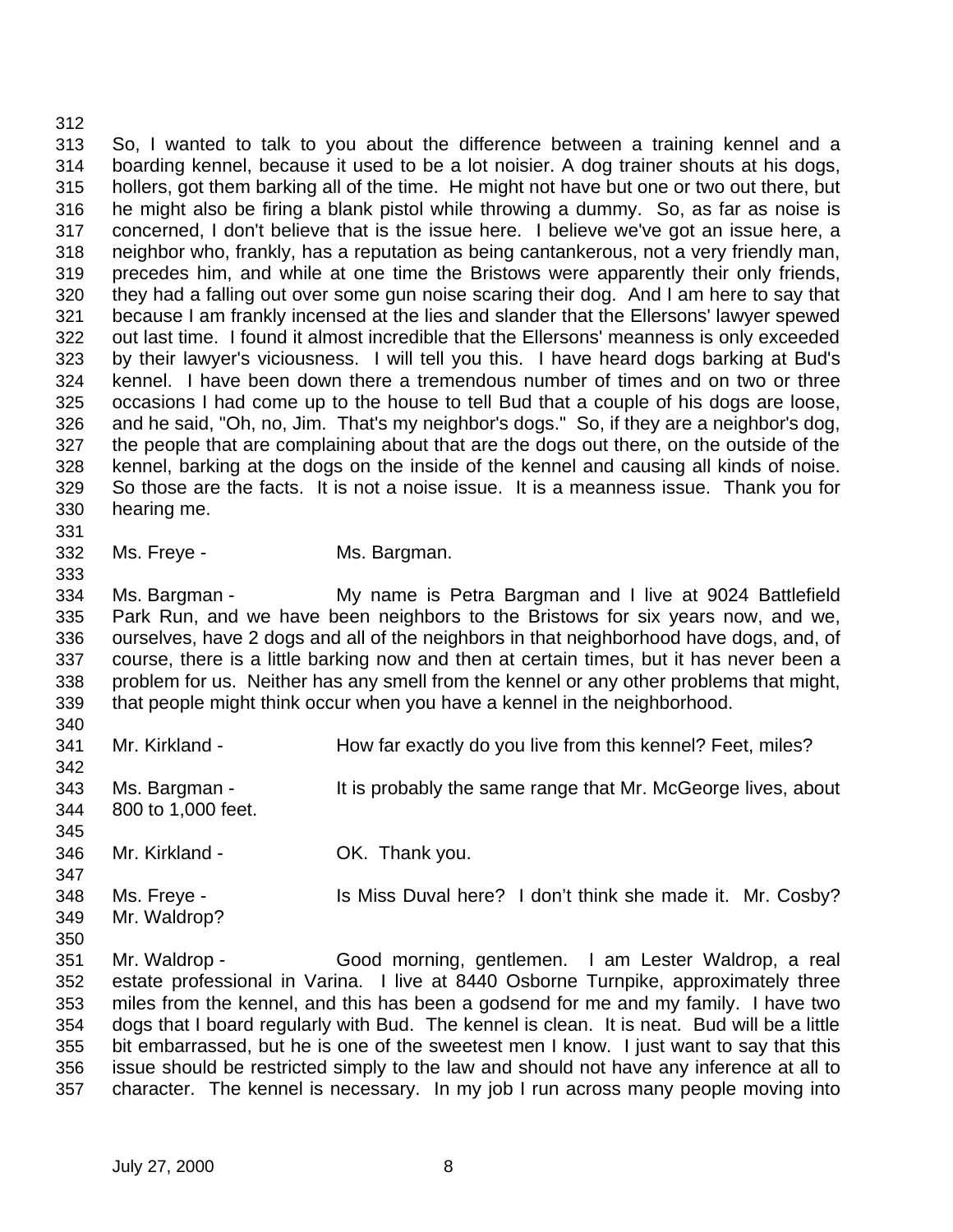the area who need this service. It is desperately needed. Prior to my knowing the Bristows I took my dogs across town. It was a 30 minute trip one way. We need this. It is important to our community, and it is not a nuisance. Your recommendation of this would be much appreciated. Thank you.

Ms. Freye - Mr. Hollis.

 Mr. Hollis - I am Frank Hollis, and I live at 1524 Cedar Valley Lane right across from where Lester lives. I have been a friend of Bud's since he moved to Varina and I have been down there on numerous occasions and, like I said, the dogs will bark when you come up, and then they shut up. I spend a lot of time at the parks, jogging and biking. It is my park. It is my neighborhood. I have never heard the dogs when I was out on the park road, you know, other than just driving up. On several occasions when they would have gatherings down there, I would take my wagon and a team of mules down there to give the kids a ride. I would park those mules in front of the kennel. I know the dogs would bark when I came up with the mules the first time. After the first time, the dogs accepted them and like I said, if it is something that is going to make dogs bark, it is something that they ain't seen, and I will guarantee you there ain't many dogs around here seen a team of mules hooked to a wagon parked in front of their kennels, and it did not, you know, every now and then there would be a dog there who would get a little excited, but they calmed right down. I do not see this kennel as a nuisance. It is like everybody said, it is good folks there, and they run a good, clean sanitary kennel. Noise is not a problem and smell is definitely not a problem. Bud is an old maid when it comes to his kennel and it is cleaner than my barn, and I am probably a bigger nuisance in Varina than his dogs are.

Ms. Freye - Mr. Turner.

 Mr. Turner - I am Taylor Turner and I live at 8966 Belfont Road, which is approximately a 30-minute ride from Bristow kennels. I gladly make the trip from my home at 8966 Belfont to Bristow kennels to board my dogs. I have never been down there and heard those dogs barking incessantly like I have heard rumors of. I drive up. Yes, they do bark when I drive up, and that is it. I also have had numerous occasions to go down and work on Bud's property training my dogs. I have hunting dogs. When I come up, the dogs bark a little bit, but then I am in the yard and in the woods with my dogs training, and his dogs never utter a peep. As far as the safety, the kennel is surrounded by a double fence. I have never seen any of his dogs outside of that fence. I have seen other dogs outside, but not any of his boarding dogs. I think that the kennel is definitely an asset to the County and I would hope that the Board here sees fit to extend the conditional permit. 

| ບບບ<br>399<br>400 | Mr. Kirkland - | Did you say that you are doing the training, not Mr. Bristow? |
|-------------------|----------------|---------------------------------------------------------------|
| 401<br>402        | Mr. Turner -   | I train my dogs on his property.                              |
| 403               | Mr. Kirkland - | What is involved in training the dogs?                        |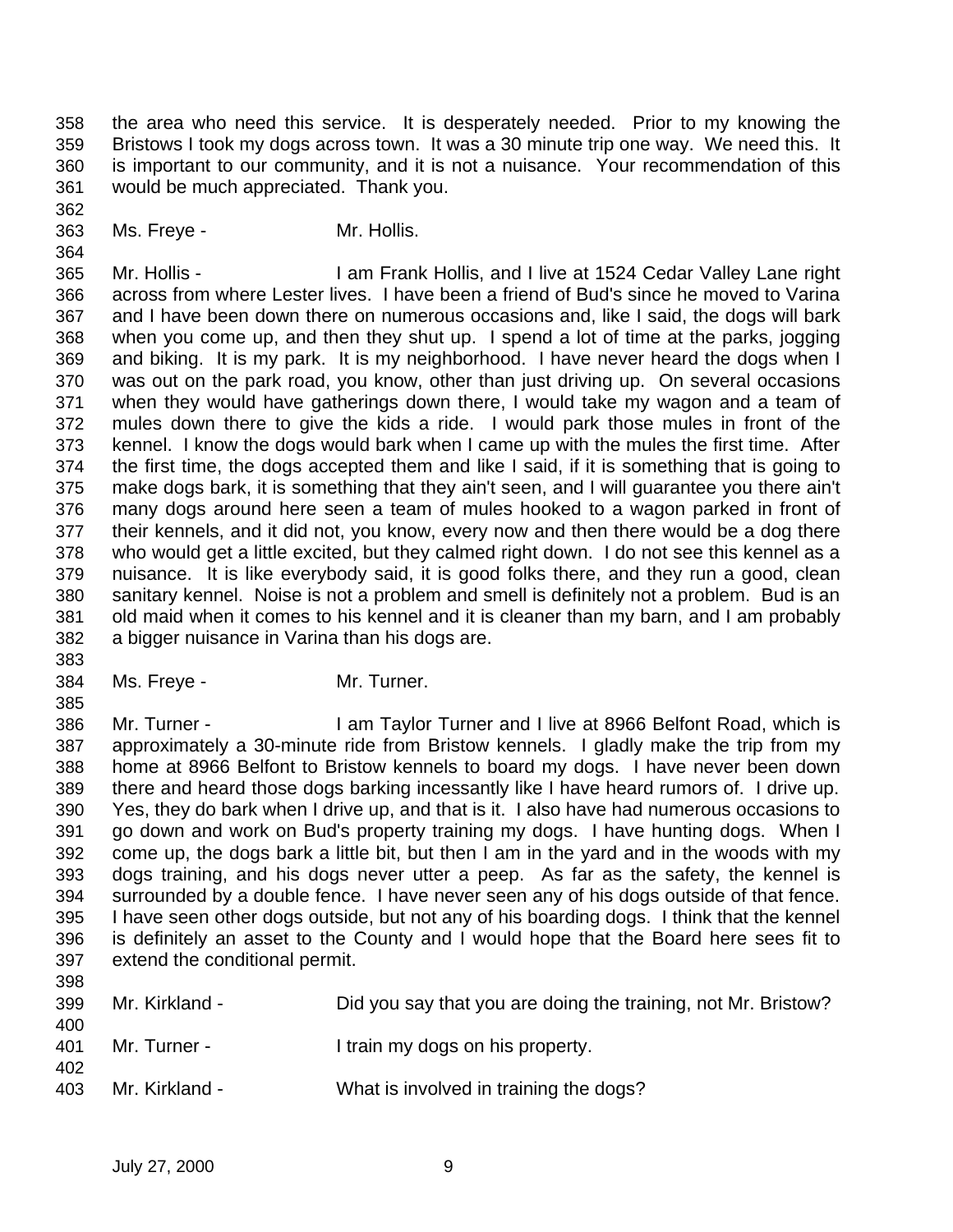Mr. Turner - Teaching dogs to observe commands, getting them to retrieve dummies on command, getting them to find dummies that have been placed in the woods or thrown into the woods, items like that. 409 Mr. Kirkland - Any use of firearms? Mr. Turner - Cap pistols. I have used a cap pistol, yes. Mr. Kirkland - OK. Mr. Freye - I believe we just have one more speaker, Mr. Holland. Did you want to speak? No. He doesn't have anything to add. Was there anybody else? I think we got everybody,and we tried to keep it very brief. I think that, just to summarize their testimony, is that the activity that goes on at the kennel is basically in the mornings when people come to bring their dogs to check them in, more or less, and when they pick them up at night, to check them out, the cars will come in. It will excite the dogs and they will bark, but then they settle down. So, the level of activity is basically in the morning and the evening, and that is one of the reasons the Marshmans were willing to suggest that additional condition that the dogs be housed inside, and not be let out before 7:00 in the morning and brought in at dusk at night. We think that will address the concern that the Capaces and Ellersons raised last month. Thank you. Mr. Kirkland - Thank you. Mr. McKinney - Ms. Freye. Ms. Freye - Yes, sir, Mr. McKinney. Mr. McKinney - You know, Mr. Taylor talked about the training of these dogs and cap pistols. I don't know if a starter pistol is considered a cap pistol. Ms. Freye - I think about the same level of sound. 438 Mr. McKinney - Are you in opposition to no training with cap pistols or any noise maker? Mr. Freye - We have no opposition to a condition like that, Mr. McKinney. Mr. McKinney - Thank you. Mr. Kirkland - All right, if the opposition would like to come up and get started.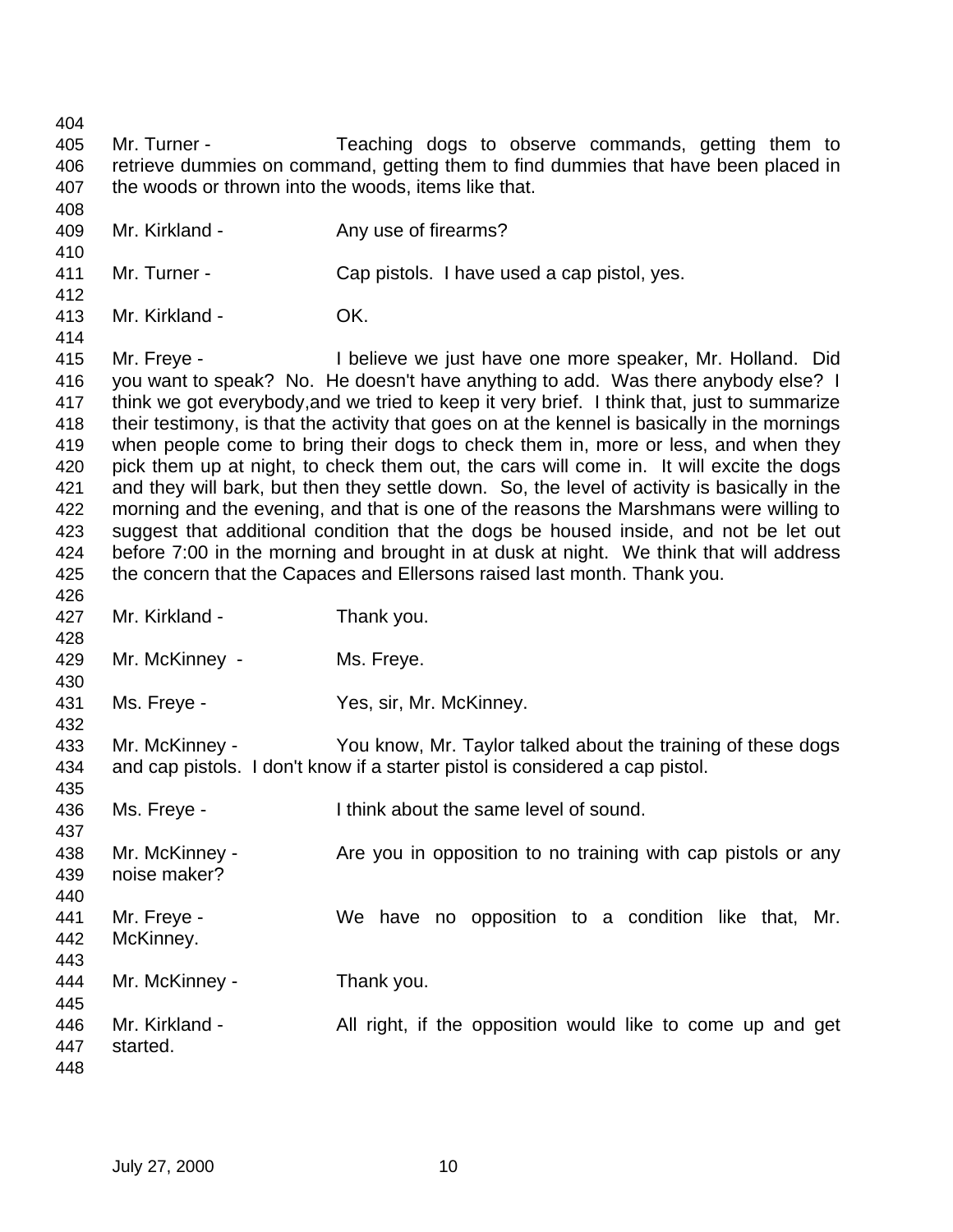Mr. Marshall - Good morning, Mr. Chairman, and members of the Board. I am Watson Marshall that you've heard so much about me, I guess a character assassination of Mr. Bristow. I didn't attack his character. It is what he is doing over there. Now these people that have been here and spoke today, they don't live within 400 feet of this kennel, and they say, "Well, it is a nice place, and we bring our dogs over and drop them off." Now, one or two dogs don't make a lot of noise. But if you get 25 or in excess of 25, and yes, I did write a letter to Mr. Blankinship, and I called him and told him that I would like for somebody to check to see how many dogs were over 457 there the  $4<sup>th</sup>$  of July, because I was up there, and it sounded like to me that it was more, and I didn't say it was more, I said, and he will tell you, what I told him was, it sounded like it was more than 25 dogs. And, when we were here before, I learned for the first time, that the complaints that were filed and made about this kennel were the police. The police were called. I was told that that didn't count, that that didn't help, that you should call the Planning Commission, but they are not there at 1:00 in the morning or at 12:00 and neither are these people, and Mr. Turner, he is down there training his dogs. Well, I am sure that there were other people over there, because that had been one of the complaints to the Police, the shooting of guns all the time, and Mr. Bristow did have a careless disregard when the dog ran off and my brother-in-law asked him would he please stop shooting, so the dog would come back home. He said that he'd do as he pleased, and the dog was gone for a month and almost died. So he is not concerned about his neighbors. He is only concerned about the money that he is making, and there is a need for a kennel down there maybe, but this is the wrong location, and yes, Bachman Doar was there, and there was never a complaint. He never fired guns over there. He never had a bunch of yelping dogs over there. But this man has. And it has been continuous and there have been complaints. It just so happens that it didn't go to the Planning Commission. Nobody called the Planning Commission, and not a one of these people that testified here today, and a lot of them are my neighbors, good friends of mine, we all live in the neighborhood, all have dogs. I had 13 dogs myself one time. I love dogs. The Marshmans are buying this property and they are not going to live there. We have met with them and they are very nice people and I think that they are very sincere people, but they are buying this property and their son is going to live there. So, they are not going to be exposed to what I call a nuisance. Now these people might think that 25 barking dogs at one time is not a nuisance, but if you live, if any one of them lived next door to it, they would think it was a nuisance and they wouldn't want it. But the Varina Veterinarian place, right there on Route 5, which is out in a field, used to be a bank. They board dogs if people want to take them over there, so there is a facility down there, and I think my sister and her husband and my niece and her husband, the Capeces, are entitled to peace and quiet and enjoyment of their property, and they have complained and complained and complained. They tell you they have no complaints, and Mr. Blankinship will tell you that they have no complaints, because nobody knew who they should call. If you have a problem you call the Police. The Planning Commission, they shut down, you can hardly get them in the daytime, but anyway, it is just hard. I think enough is enough. They say, "Well, it was there before." It was. Mr. Bristow came. When Mr. Bristow came and wanted them to agree for him to have this kennel, they didn't object to him doing that, but after they did it and after he got it, he became a nuisance with his shooting and the barking of the dogs and the straw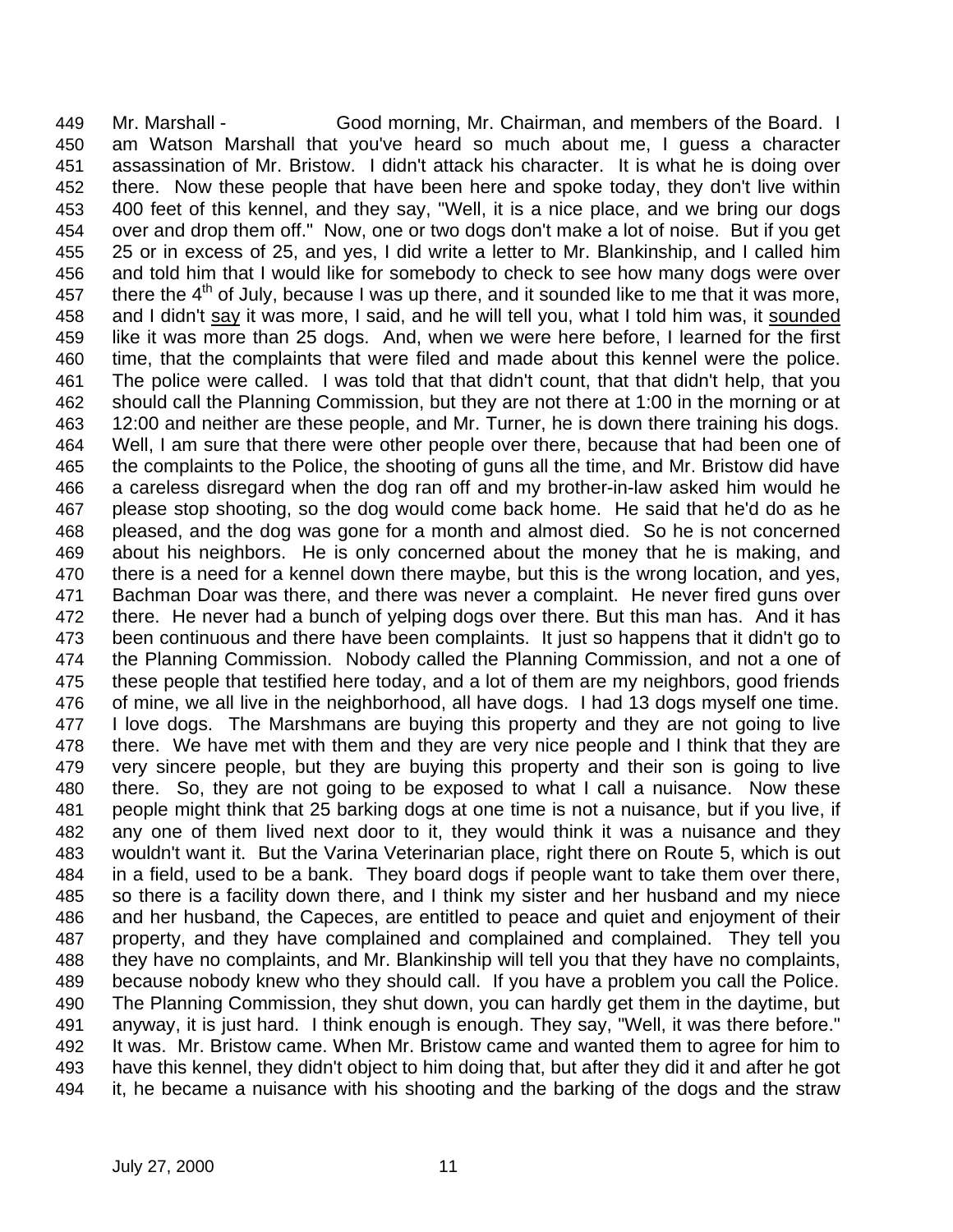that broke the camel's back was when he denied, he refused to stop shooting his gun so a dog would come back home. And Mr. Turner's probably not the only one over there, and I don't believe that they are allowed to train dogs over there. I thought it was a boarding kennel, so they say we haven't violated the variance. I think they have and I would ask you to deny it, because it is going to be an absentee owner. The purchasers are not going to live there.

 Mr. Kirkland - Mr. Marshall, it seems like everything that I hear is that you all talk about Mr. Bristow. You know, they are trying to get this permit transferred to new owners. Don't you think we ought to give them a chance? Are you going to deny them something when you don't know how they are going to run the kennels?

 Mr. Marshall - Well, unfortunately, ……………. 

 Mr. Kirkland - They are not going to live there, but they said their son is going to live there. That is their family. I don't think they are going to put him down there with something that is going to be a nuisance.

 Mr. Marshall - Well, it may not be a nuisance to them because it is a money-making proposition. That is the only way they can afford, I am told, to buy the property, is to have the income from the kennel. And, it may not be a nuisance to them because the kennel is not located near the house. It is on the backside of the property, and they said I accused Mr. Bristow of doing things. You'll have a photograph of the last time and it showed all of these woods and I told you those woods had been cut down, and they had been cut down. And they admitted that they had been cut down. And the Marshmans were upset that they had been cut down. So I would just ask that you deny it. It doesn't make sense to keep perpetuating a nuisance. Not a one of these people that have testified have been down there at night. The night is when the problem happens when you are trying to sleep. They are all down there during the day time.

- Mr. Kirkland Do you think some of these new restrictions they proposed would help with the sound baffles, and putting them inside the kennel from dusk to 7:00 a.m.?
- Mr. Marshall I think they would help. And the planting of the trees that Mr. Bristow cut down. I think that would help. The fact that they have agreed that they won't be shooting any guns over there and no training. I think all of that helps, but the problem is, once they get it, then you are going to have to court to have it revoked.
- 

 Mr. Kirkland - Well, you all didn't complain to the owners prior to the Bristows.

 Mr. Marshall - No, because it was Bachman Doar. He ran a good operation. He was only there two months out of the year. He was there in December and January.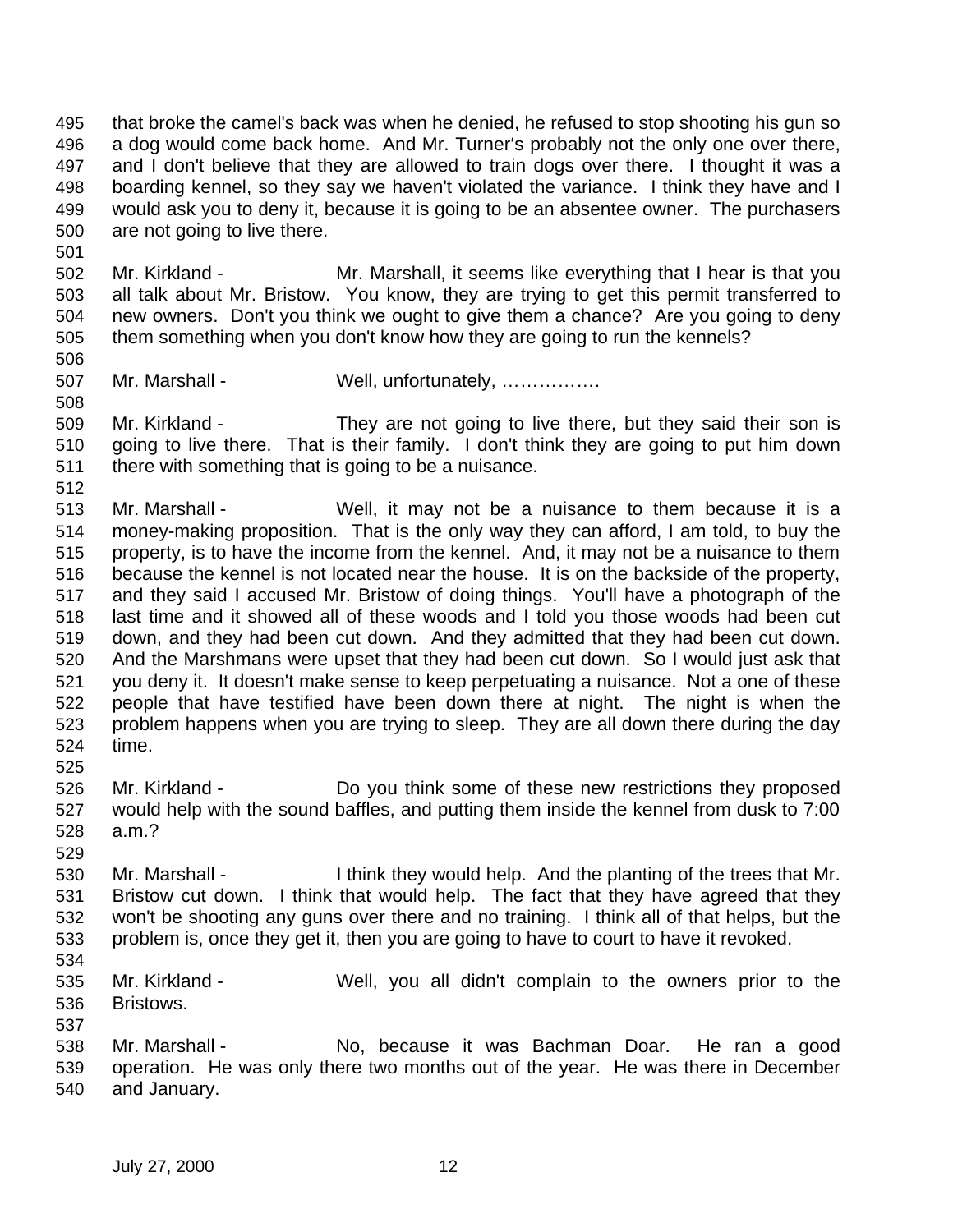Mr. Kirkland - Do you mean it was empty at other times? Mr. Marshall - Yes, sir. He was in South Carolina. Mr. Kirkland - Well, what about the questions that we need to give the Marshmans a chance to see - you are saying here that - Mr. Marshall - Can you make it for six months or 12 months and come back for a review to see what they are doing? Is that possible? 552 Mr. Kirkland - It is possible. Mr. Marshall - Well, I think my brother-in-law and nephew want to say something. Mr. David Capece - My name is David Capece. I am the one who lives next to the kennel. If you can turn back to the map of the property, I will show you exactly where I live, and these people are saying they are within 800 to 1,000 feet of this kennel. If you pull that map up, I don't believe you are going to see any more houses as close as mine. They said my house is 400 feet from it. You see where the kennel is, well my house is right directly above it. Now, you see Bristow's house right there. I don't think any other house is there within 800 to 1,000 feet, where these people are saying they are 800 to 1,000 feet from this. The only complaint that I have got, is that I've got to listen to the dogs all of the time. All day I go out to work on the vehicles. We can only have outings because the dogs are barking. That is the problem that I have. I live right across from it. The trees that are dividing the property are my trees, 99% of them are my trees. I know Bud is not going to be shooting the gun because he won't be there. I don't have a problem with that. My concern is the barking dogs during the day and night. Obviously they are making an attempt to calm them down at night, but all day long we are going to have to listen to them. This is my concern. And I have been there, I built my house in 1992. That is when my wife was Kathy Ellerson, which is now Kathy Capece. This started in 1992. I signed a piece of paper. Bud approached me saying he was going to board dogs there, and I assumed it was going to be the same way Mr. Doar did. I did not have a problem. I am just saying that I hear the dogs all the time. They say people are jogging down the road; if you take a look, this kennel is what, close to half a mile off of the road? It is all woods. Of course, the dogs are not going to bark when you are jogging down the road, because you are not even near them. My only concern is me. Every time I come home I have got to hear these dogs barking. That is my concern. Thank you. 

 Mr. McKinney - Mr. Capece, let me ask you a question. It looks like you are about 375 feet from this kennel.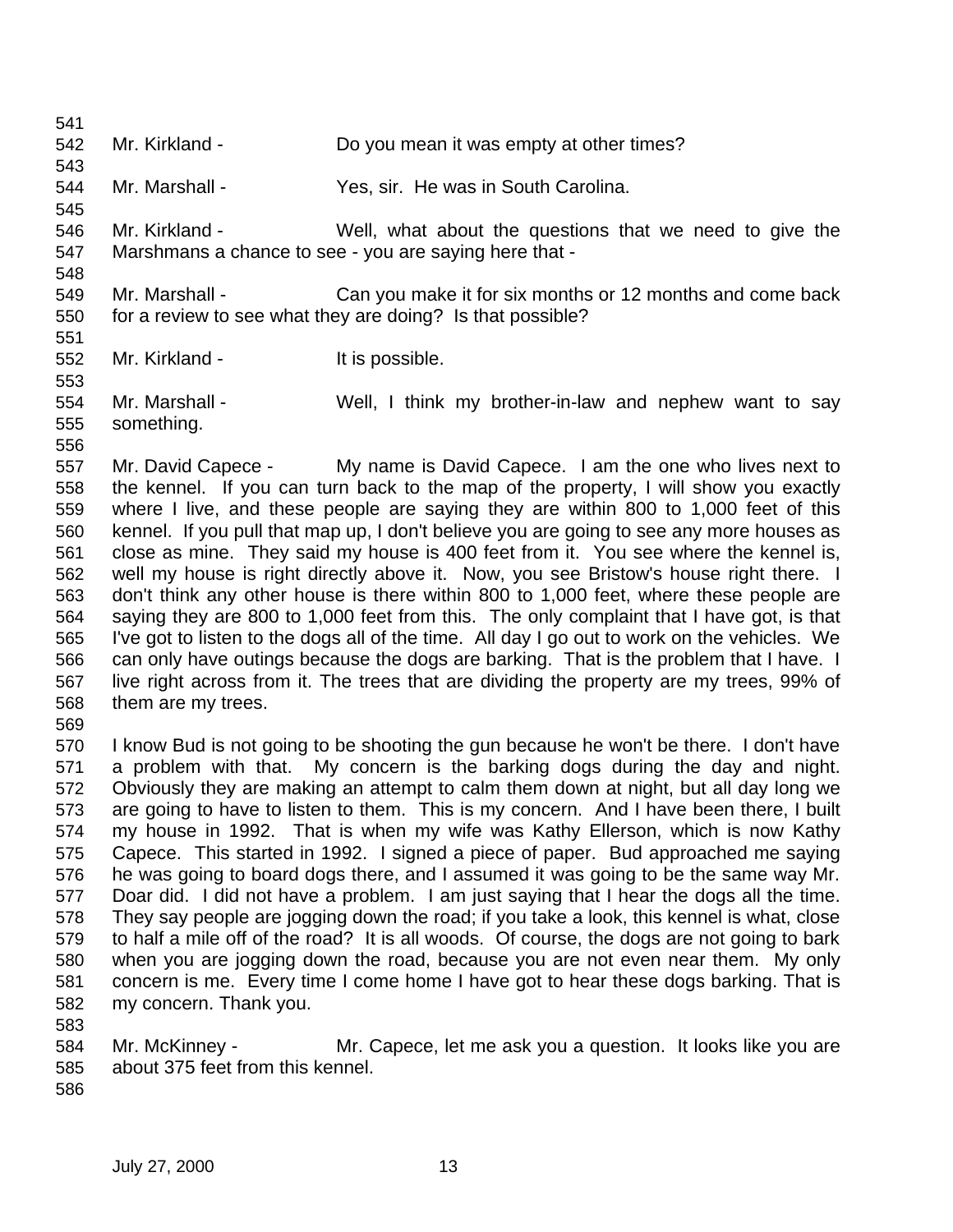Mr. Capece - Yes, sir.

 Mr. McKinney - It looks like the road is about 425 feet from this kennel. And the next house appears that, Mr. Ellerson, that is about 425 feet from the kennel. Now, you said none of them were within 400 feet of the kennel.

 Mr. Capece - No, sir. I am closer to the kennel than Mr. Bristow is, and he's got 30 some acres, so these people can say that they are 1,000 feet from his property. Yes. He has got 38 acres, but they are not 1,000 feet from that kennel.

 Mr. McKinney - But it is not any mile or so from the road. It is only about 600 feet to Battlefield Park Road from the kennel.

- Mr. Capece OK. My mistake, sir.
- Mr. McKinney OK, thank you.
- Mr. Kirkland Next, anyone else?

 Ms. Freye - Mr. Chairman, just one thing I would like to correct on the record. Mr. Marshall was mistaken. The Marshmans do plan to live in the house. Their son is going to move there immediately and the Marshmans then will be following. So, next to the Capeces, which Mr. McKinney, you are correct on the distances, where the homes are. The kennel is directly in front of the house that the Marshmans and their son will be living in. Just to remind you again, you have heard complaints about the way Mr. Bristow operated the kennel. This is an opportunity to transfer that permit to the Marshmans, people who have already demonstrated in writing how they would operate the kennel, and the willingness to try to meet the neighbors, the Capeces and the Ellersons, people who have lived next to the kennel for 25 years all told, and their only complaints really seemed to center around Mr. Bristow, who, if given the opportunity to sell this property, will actually be moving away and will be under new management with new and improved conditions that will address concerns that Mr. Capece has raised. Therefore, we ask that you approve the transfer and again, we will respond to any questions that you have.

 Mr. - Mr. Blankinship, I have a question for you. Since this is a use permit, we can revoke this permit, can't we at any time?

| 624 |                   |                                                         |
|-----|-------------------|---------------------------------------------------------|
| 625 | Mr. Blankinship - | For cause and after a hearing. Yes, sir.                |
| 626 |                   |                                                         |
| 627 | Mr.               | This is not set in stone is what I am trying to say.    |
| 628 |                   |                                                         |
| 629 | Mr. Blankinship - | There has to be adequate cause.                         |
| 630 |                   |                                                         |
| 631 | Mr.               | If we got many complaints, whatever, that would cause a |
| 632 | hearing. OK.      |                                                         |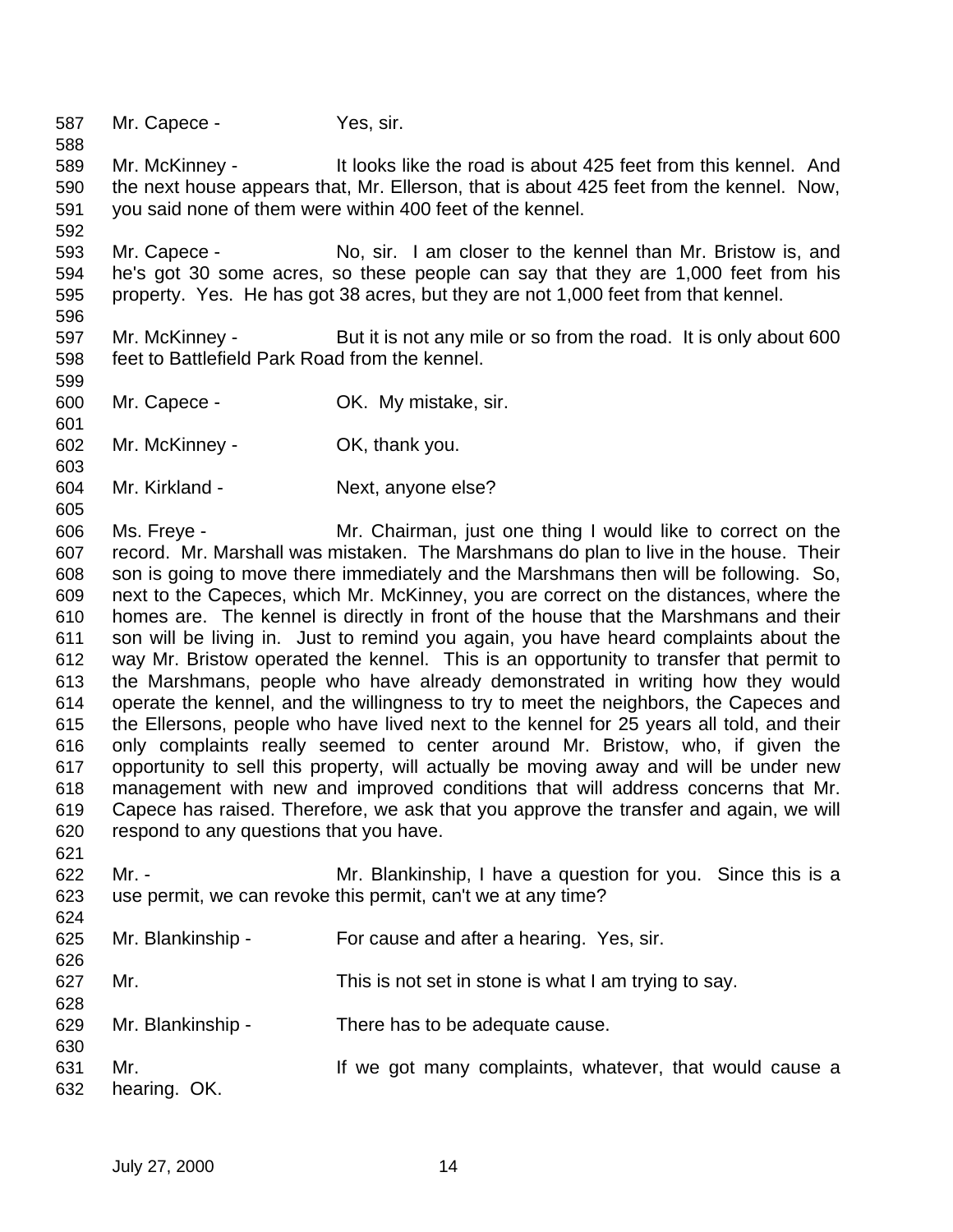Mr. Blankinship - Certainly, if there is a violation of the conditions. Mr. McKinney - It could be called at any time? Ms. Freye, if this case was denied, what would happen? Ms. Freye - Mr. Bristow would continue to hold the permit and operate the kennel as it is today under the three existing conditions. Mr. McKinney - Then nothing would change? 644 Ms. Freye - No, sir. 646 Mr. McKinney - It would be of no benefit to the Capeces. 648 Ms. Freye - No, sir. Mr. McKinney - That could be worse. Ms. Freye - That could be, yes, sir, only in the regard that the thing about the permit is that it is a controlled use. It has conditions. This is an operation that is very highly regulated by the Health Department and by the County by overseeing these conditions. While there are a lot of farming type activities that can go on A-1 land, that potentially could be more offensive to neighbors that are about 375 feet away. There is nothing to say that the property, that the operation of the kennel could not be put under different management, whether Mr. Bristow lives on the property or not. This is an opportunity to improve the situation, particularly from the Capece's standpoint. They chose to build their house where they did, knowing that they were building next door to a kennel regardless of who ran the kennel. They was still a permit for 24 to 25 dogs on that property. They have lived with it for 25 years, but because there was a falling out with Mr. Bristow, now there are complaints. I think it was Mr. Bristow selling the property, turning it over to new management, with new and improved conditions, I think that the concerns that they have will be mitigated. Mr. McKinney - Thank you. Ms. Freye - One thing I would like to state for the record, Mr. Chairman, the Marshmans would not accept a time limit on the permit if it were transferred in their name. They are investing in this property as a total, with the house, the land and the kennel, and for what uses are permitted in A-1 land, so they would not be willing to accept a condition of the time. Mr. McKinney - But there is already a time limit on it. A constant time limit on it. It can be revoked at any time.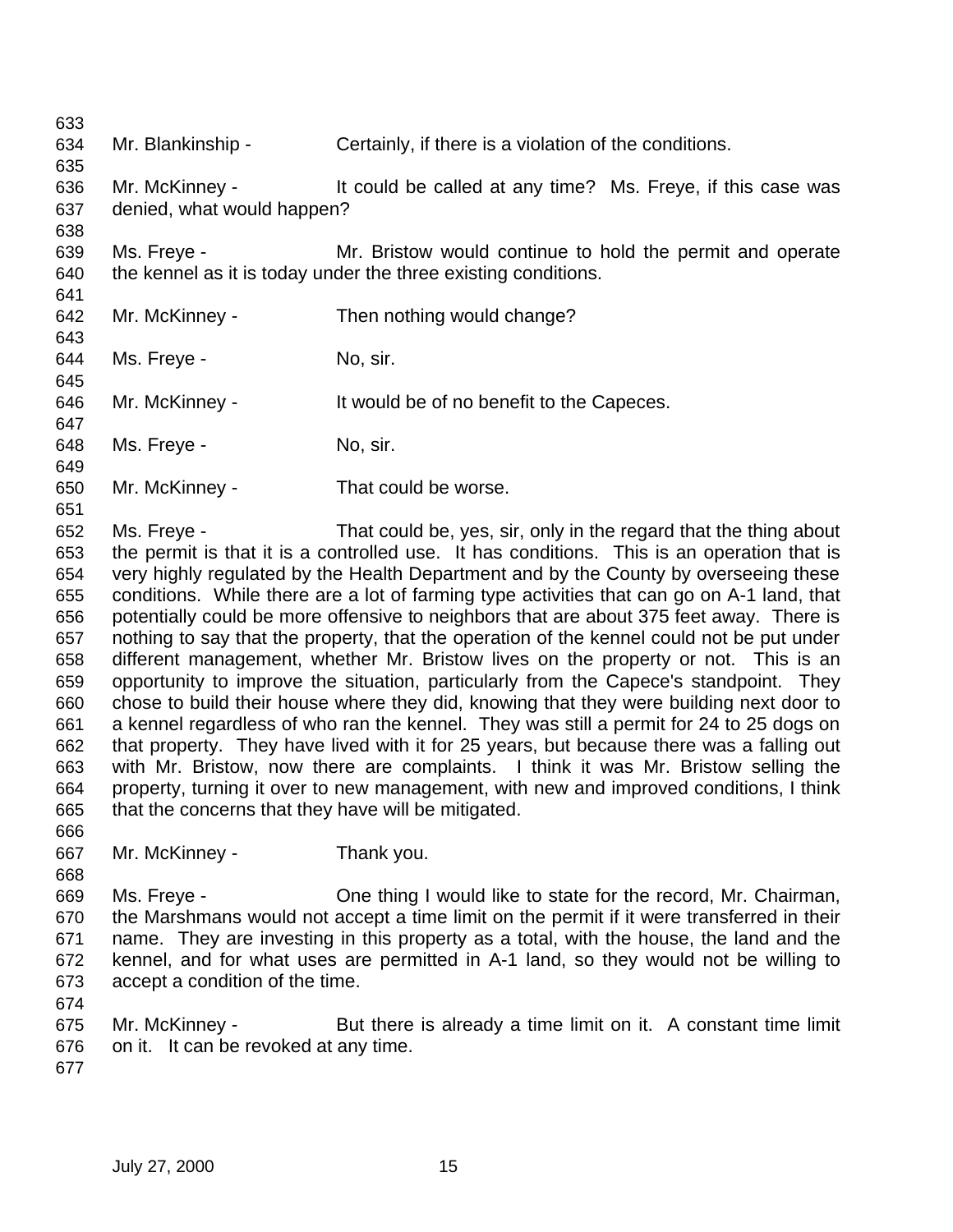Ms. Freye - They understand that the permit is revocable for cause and they don't plan for there to be a cause. 681 Mr. McKinney - And you said that they do intend to live there? Ms. Freye - Yes, sir, they do. Mr. McKinney - Why were we told that they weren't going to live there? Ms. Freye - I think that was just a misunderstanding that Mr. Marshall had. I think it was communicated to them that their son would be moving there immediately, and they would be following when they are in a position to move. Mr. McKinney - OK. Mr. Kirkland - Any further questions by Board members? Any one else wish to speak, one more time? That is it. OK. That concludes the case. Next case. After an advertised public hearing and on a motion by Mr. Nunnally, seconded by Mr. Balfour, the Board **approved** the application **UP-20-2000** for a conditional use permit, subject to the following conditions: 1. The kennel shall be maintained in a manner so as not to be a nuisance to the neighborhood. 2. No more than 25 dogs shall be maintained on the property at any time. 3. The kennel shall not be used for the breeding of animals on a commercial basis. 4. This approval is not transferable without the approval of the Board of Zoning Appeals. 5. The dogs housed in the kennel shall be confined indoors behind closed doors at dusk, and shall not be let outside before 7:00 a.m. 6. The existing ten-foot wide area of trees along the northern property line shall remain and the adjacent fifteen-foot wide area shall be supplemented with evergreen trees in two staggered rows. 7. Sound baffles shall be installed on the interior of the kennels. 8. Training shall not include the use of starter guns, cap pistols or other noise- making devices. Affirmative: Balfour, Kirkland, McKinney, Nunnally, 4 Negative: 0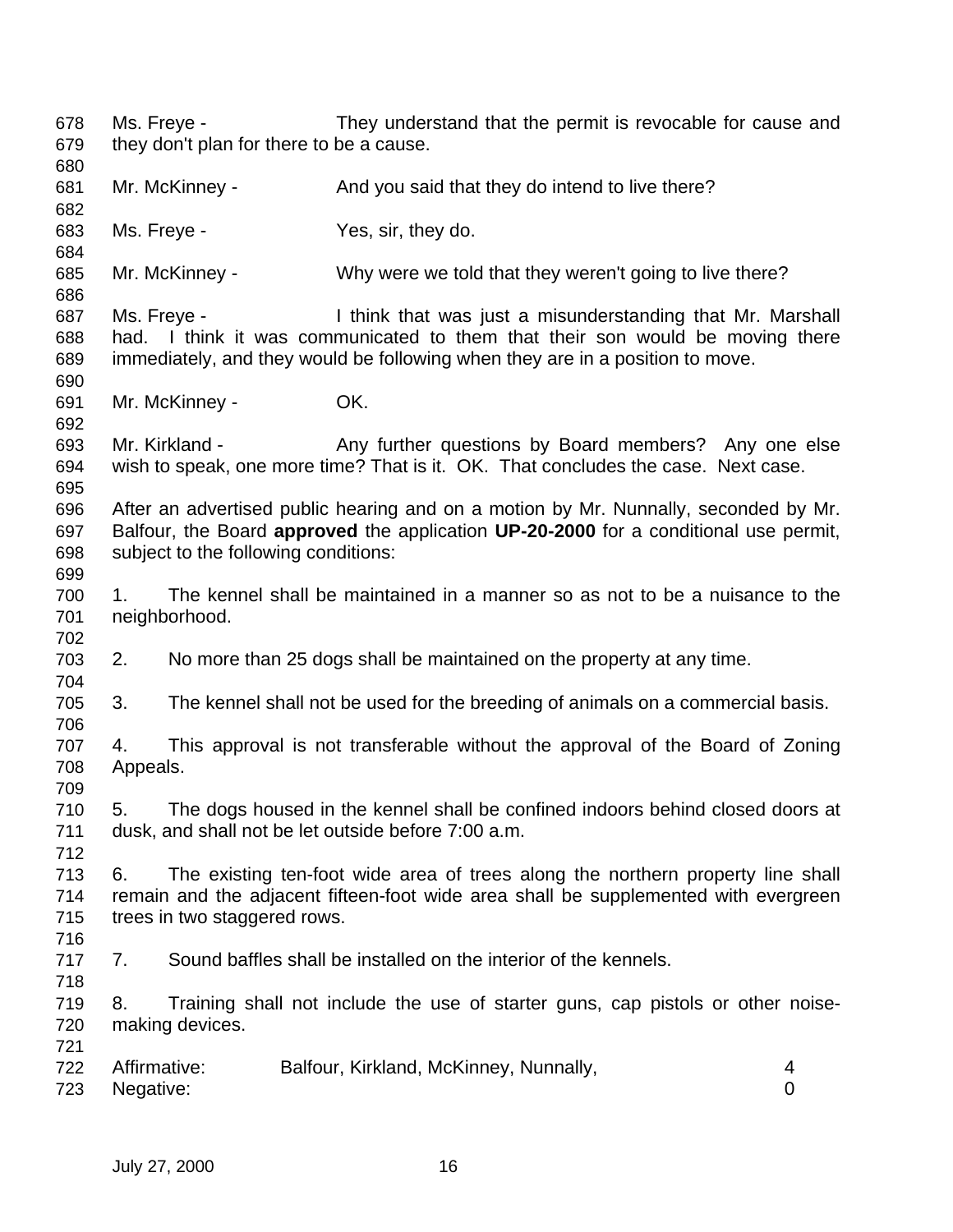| 724<br>725                                                         | Absent:                                                 | Wright |                                                                                                                                                                                                                                                                                                                                                                                                                                                                                                                                 | 1 |
|--------------------------------------------------------------------|---------------------------------------------------------|--------|---------------------------------------------------------------------------------------------------------------------------------------------------------------------------------------------------------------------------------------------------------------------------------------------------------------------------------------------------------------------------------------------------------------------------------------------------------------------------------------------------------------------------------|---|
| 726                                                                | Mr. Kirkland -                                          |        | Next case sir.                                                                                                                                                                                                                                                                                                                                                                                                                                                                                                                  |   |
| 727<br>728<br>729<br>730<br>731<br>732<br>733<br>734<br>735<br>736 | A-63-2000                                               |        | <b>BRENDA W. HEFLIN</b> requests a variance from Section 24-94 of<br>Chapter 24 of the County Code to build an attached two-car<br>garage at 9605 Whitmore Drive (Brandon West) (Tax Parcel 99-2-<br>B-26), zoned R-2, One-family Residence District (Tuckahoe). The<br>minimum side yard setback is not met. The applicant has 8 feet<br>minimum side yard setback, where the Code requires 15 feet<br>minimum side yard setback. The applicant requests a variance of 7<br>feet minimum side yard setback.                    |   |
| 737<br>738<br>739                                                  | Mr. Kirkland -                                          |        | Could you please leave quietly? Anyone else wish to speak<br>on this case? If you would, ma'am, raise your right hand and be sworn in.                                                                                                                                                                                                                                                                                                                                                                                          |   |
| 740<br>741<br>742                                                  | Mr. Blankinship -                                       |        | Do you swear that the testimony you are about to give is the<br>truth, the whole truth, and nothing but the truth, so help you God?                                                                                                                                                                                                                                                                                                                                                                                             |   |
| 743<br>744                                                         | Ms. Heflin -                                            |        | I do.                                                                                                                                                                                                                                                                                                                                                                                                                                                                                                                           |   |
| 745<br>746<br>747                                                  | Mr. Kirkland -<br><b>County Code?</b>                   |        | Have all of your notices been turned in according to the                                                                                                                                                                                                                                                                                                                                                                                                                                                                        |   |
| 748<br>749                                                         | Ms. Heflin -                                            |        | Yes, sir. They have.                                                                                                                                                                                                                                                                                                                                                                                                                                                                                                            |   |
| 750<br>751                                                         | Mr. Kirkland -                                          |        | Thank you very much. Proceed with your case.                                                                                                                                                                                                                                                                                                                                                                                                                                                                                    |   |
| 752<br>753<br>754<br>755<br>756<br>757<br>758<br>759               | Ms. Heflin -<br>them and no one has an issue with this. |        | Good morning. I am Brenda Heflin. I live at the property<br>and hopefully this is going to be a little easier than the last one. My main issue is in<br>attaching the garage to the house. It is a security issue. I am an operating room nurse.<br>I work late hours. I work all kinds of on-call hours. I live by myself and I would like<br>something secure to come into at night or to be called out of at night. I have no<br>complaints at all from the neighbors. I have talked to all of them. I have contacted all of |   |
| 760<br>761                                                         | Mr. Kirkland -                                          |        | Any questions of Board members?                                                                                                                                                                                                                                                                                                                                                                                                                                                                                                 |   |
| 762<br>763<br>764                                                  | Mr. Blankinship -<br>remove any of that?                |        | I have a question, Mr. Chairman. I mentioned in the staff<br>report retaining existing landscaping. Do you have any difficulty, had you intended to                                                                                                                                                                                                                                                                                                                                                                             |   |
| 765<br>766<br>767<br>768<br>769                                    | Ms. Heflin -                                            |        | I hadn't made a decision on that. I would like to, my<br>contractor has a problem possibly with a couple of the ones up closer to the fence.<br>They have to get a machine in there to do the brick work.                                                                                                                                                                                                                                                                                                                       |   |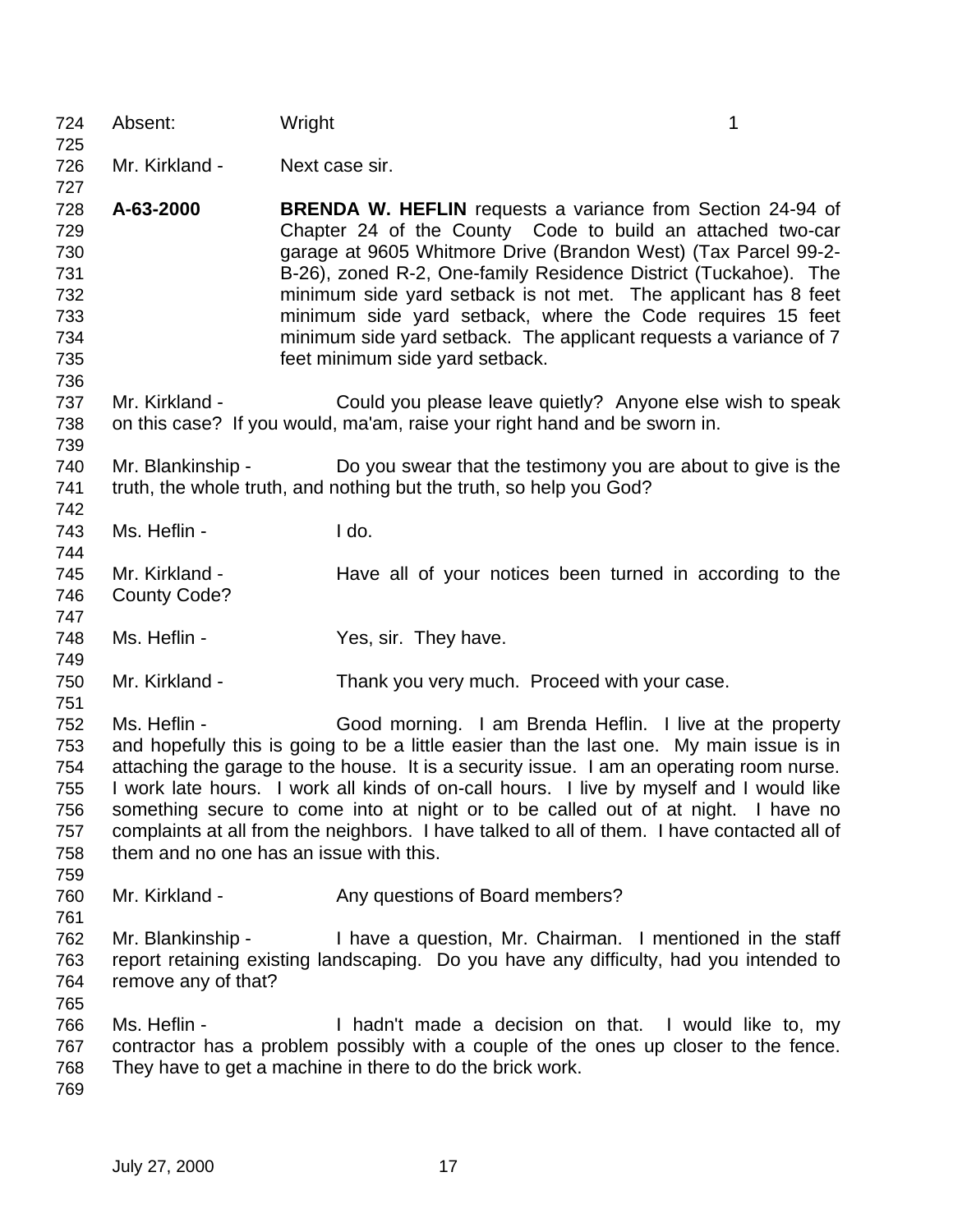Mr. Blankinship - It does say the maximum extent practical. We would expect some of that, perhaps, to be lost, but the majority to be retained.

| 772                      |                                                                                                                                                                                                                     |                                                                                                                                                                            |                  |  |
|--------------------------|---------------------------------------------------------------------------------------------------------------------------------------------------------------------------------------------------------------------|----------------------------------------------------------------------------------------------------------------------------------------------------------------------------|------------------|--|
| 773                      | Ms. Heflin -                                                                                                                                                                                                        | I have no problem with that.                                                                                                                                               |                  |  |
| 774                      |                                                                                                                                                                                                                     |                                                                                                                                                                            |                  |  |
| 775                      | Mr. Kirkland -                                                                                                                                                                                                      | Do any of the board members have any questions?                                                                                                                            |                  |  |
| 776<br>777               | Mr. McKinney -                                                                                                                                                                                                      | I haven't seen a brick laying machine yet.                                                                                                                                 |                  |  |
| 778<br>779               | Mr. Kirkland -                                                                                                                                                                                                      | I guess it is the machine that digs the footings.                                                                                                                          |                  |  |
| 780<br>781<br>782        | Ms. Heflin -                                                                                                                                                                                                        | It lifts them up to the height that                                                                                                                                        |                  |  |
| 783<br>784               | Mr. McKinney -                                                                                                                                                                                                      | A front-end loader?                                                                                                                                                        |                  |  |
| 785<br>786               | Ms. Heflin -                                                                                                                                                                                                        | I don't know.                                                                                                                                                              |                  |  |
| 787<br>788               | Mr. Blankinship -                                                                                                                                                                                                   | The machine is a bricklayer.                                                                                                                                               |                  |  |
| 789<br>790               | Ms. Heflin -                                                                                                                                                                                                        | That is what I was told.                                                                                                                                                   |                  |  |
| 791<br>792<br>793        | Mr. Kirkland -<br>you, ma'am. That concludes your case.                                                                                                                                                             | Does anyone else wish to speak on this case? If not, thank                                                                                                                 |                  |  |
| 794<br>795               | Ms. Heflin -                                                                                                                                                                                                        | Thank you very much.                                                                                                                                                       |                  |  |
| 796<br>797<br>798        | After an advertised public hearing and on a motion by Mr. Balfour, seconded by Mr.<br>McKinney, the Board approved the case A-63-2000 for a variance to build an attached<br>two-car garage at 9605 Whitmore Drive. |                                                                                                                                                                            |                  |  |
| 799<br>800               | Affirmative:                                                                                                                                                                                                        | Balfour, Kirkland, McKinney, Nunnally                                                                                                                                      | 4<br>$\mathbf 0$ |  |
| 801<br>802<br>803        | Negative:<br>Absent:                                                                                                                                                                                                | Wright                                                                                                                                                                     | 1                |  |
| 804<br>805<br>806        |                                                                                                                                                                                                                     | The Board granted a variance to allow 8 feet minimum side yard setback, in lieu of the<br>required 15 feet, subject to the following conditions:                           |                  |  |
| 807<br>808<br>809        | 1.<br>regulations of the County Code.                                                                                                                                                                               | Only the garage shown on the plan filed with the application may be constructed<br>pursuant to this approval. Any additional improvements shall comply with the applicable |                  |  |
| 810<br>811<br>812<br>813 | 2.<br>maximum extent practical.                                                                                                                                                                                     | The existing landscaping along the western property line shall be retained to the                                                                                          |                  |  |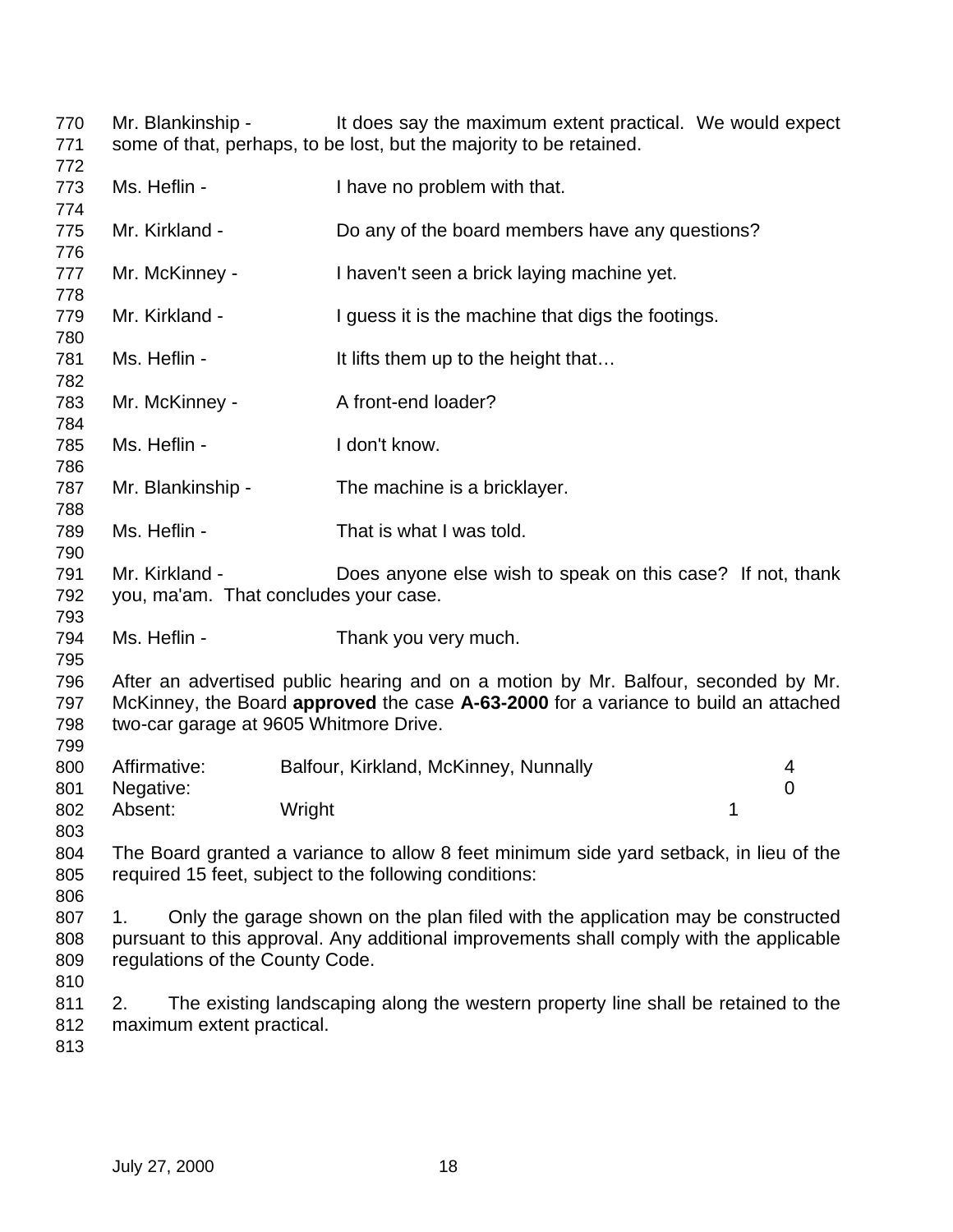The Board granted this request, as it found from the evidence presented, that authorizing this variance will not be of substantial detriment to adjacent property and will not materially impair the purpose of the zoning regulations. 

- **A-66-2000 THOMAS A. KING** requests a variance from Section 24-94 of Chapter 24 of the County Code to build a single-family dwelling at 2875 Darbytown Road (Tax Parcel 216-A-7 (part), zoned A-1, 821 Agricultural District (Varina). The lot width requirement is not met. The applicant has 60 feet lot width, where the Code requires 150 feet lot width. The applicant requests a variance of 90 feet lot width.
- Mr. Kirkland Does anyone else wish to speak on this case? If you would, sir, raise your right hand and be sworn in.
- 829 Mr. Blankinship Do you swear that the testimony you are about to give is the truth, the whole truth, and nothing but the truth, so help you God?
- 832 Mr. King I do.

- 834 Mr. Kirkland - Have all of your notices been turned in according to County Code?
- 837 Mr. King - Yes, sir.
- 839 Mr. Kirkland **OK, proceed with your case.**
- 841 Mr. King I am Thomas King. I own approximately ten acres of land adjacent to Dorey Park on Darbytown Road. At present there are two dwellings, the one that I reside in and a vacant dwelling next door. I would like to build a new dwelling behind my present house. The road frontage is not met, so I need a 60 foot variance in order to do so.
- 847 Mr. Kirkland Any questions by Board members?
- Mr. You can't move that house back to meet your requirements for the 150 foot width where you are talking about building it?
- 852 Mr. King No, sir. The whole property is long and narrow and I intend on keeping the house that I now live in. After I build the new house, I want to tear down the old house, which was the old family place, supposedly in that picture, which you can't really see it.
- Mr. McKinney - You have asked for a 90 foot variance?
- 859 Mr. King Yes, sir.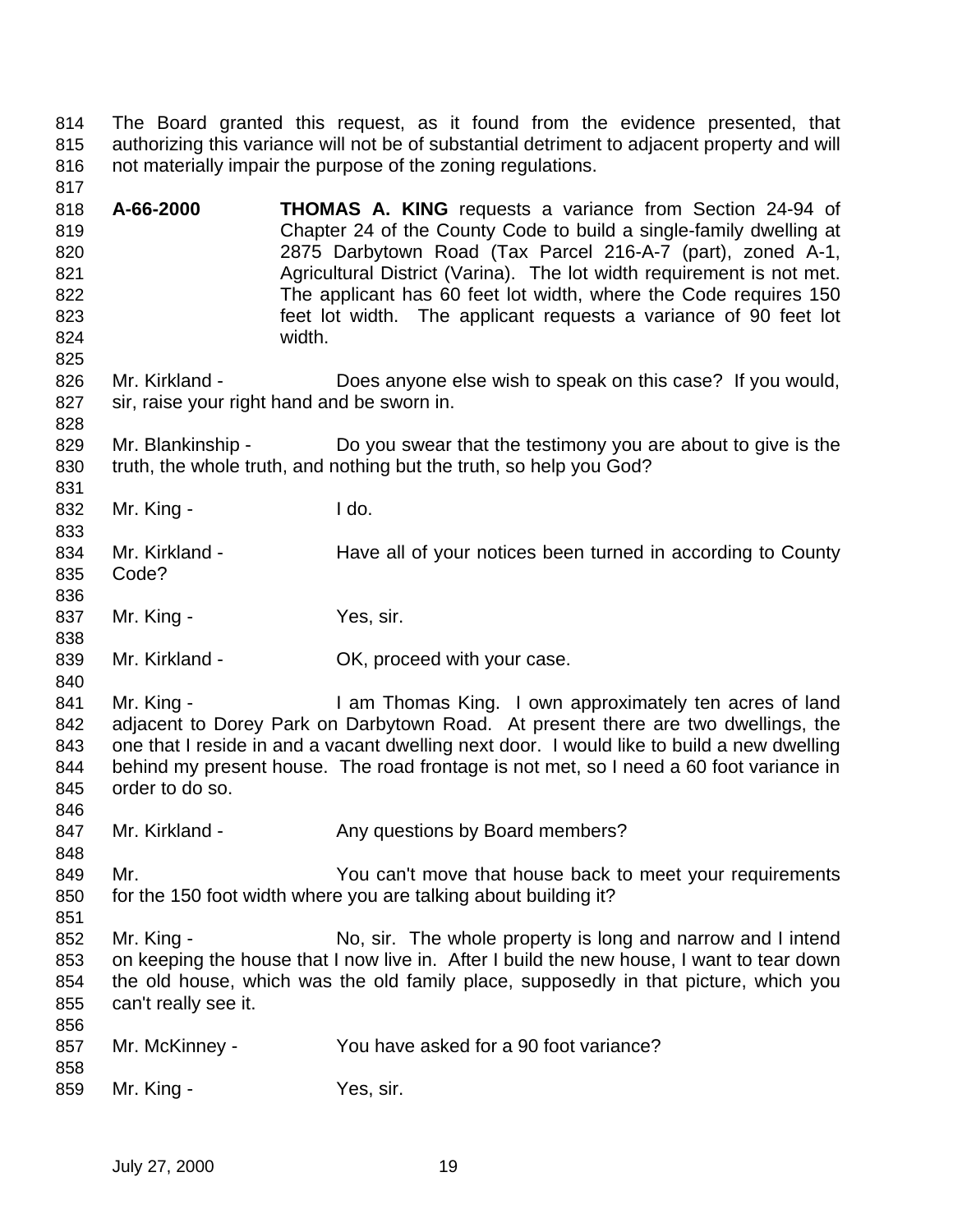| 860<br>861<br>862                      | Mr. McKinney -<br>only have 60?                                                                                                                                                                                     | The Code requires 150 foot lot frontage at the road and you                                                                                                                                                                                                                              |        |
|----------------------------------------|---------------------------------------------------------------------------------------------------------------------------------------------------------------------------------------------------------------------|------------------------------------------------------------------------------------------------------------------------------------------------------------------------------------------------------------------------------------------------------------------------------------------|--------|
| 863<br>864<br>865                      | Mr. King -                                                                                                                                                                                                          | Right.                                                                                                                                                                                                                                                                                   |        |
| 866<br>867<br>868                      | Mr. -<br>the road from you? Is that right?                                                                                                                                                                          | Dorey Park, I guess, is completely on your right side, facing                                                                                                                                                                                                                            |        |
| 869<br>870                             | Mr. King -                                                                                                                                                                                                          | It is on my left side.                                                                                                                                                                                                                                                                   |        |
| 871<br>872                             | Mr. -                                                                                                                                                                                                               | I am looking at it upside down.                                                                                                                                                                                                                                                          |        |
| 873<br>874<br>875                      | Mr. McKinney -<br>living in now?                                                                                                                                                                                    | You say you are going to tear down the one that you are                                                                                                                                                                                                                                  |        |
| 876<br>877                             | Mr. King -                                                                                                                                                                                                          | No, sir. The one next door.                                                                                                                                                                                                                                                              |        |
| 878<br>879                             | Mr. McKinney -                                                                                                                                                                                                      | The one next door, after you build the new one?                                                                                                                                                                                                                                          |        |
| 880<br>881                             | Mr. King -                                                                                                                                                                                                          | Yes, sir.                                                                                                                                                                                                                                                                                |        |
| 882<br>883<br>884<br>885<br>886<br>887 | Mr. Kirkland -<br>two-car garage at 9605 Whitmore Drive.                                                                                                                                                            | Any other questions? Does anyone else wish to speak?<br>That concludes the case, sir. Thank you for coming.<br>After an advertised public hearing and on a motion by Mr. Balfour, seconded by Mr.<br>McKinney, the Board approved the case A-63-2000 for a variance to build an attached |        |
| 888<br>889                             | Affirmative:<br>Negative:                                                                                                                                                                                           | Balfour, Kirkland, McKinney, Nunnally                                                                                                                                                                                                                                                    | 4<br>0 |
| 890<br>891                             | Absent:<br>Wright                                                                                                                                                                                                   | 1                                                                                                                                                                                                                                                                                        |        |
| 892<br>893<br>894                      |                                                                                                                                                                                                                     | The Board granted a variance to allow 8 feet minimum side yard setback, in lieu of the<br>required 15 feet, subject to the following conditions:                                                                                                                                         |        |
| 895<br>896<br>897<br>898               | Only the garage shown on the plan filed with the application may be constructed<br>1.<br>pursuant to this approval. Any additional improvements shall comply with the applicable<br>regulations of the County Code. |                                                                                                                                                                                                                                                                                          |        |
| 899<br>900<br>901                      | The existing landscaping along the western property line shall be retained to the<br>2.<br>maximum extent practical.                                                                                                |                                                                                                                                                                                                                                                                                          |        |
| 902<br>903<br>904<br>905               |                                                                                                                                                                                                                     | The Board granted this request, as it found from the evidence presented, that<br>authorizing this variance will not be of substantial detriment to adjacent property and will<br>not materially impair the purpose of the zoning regulations.                                            |        |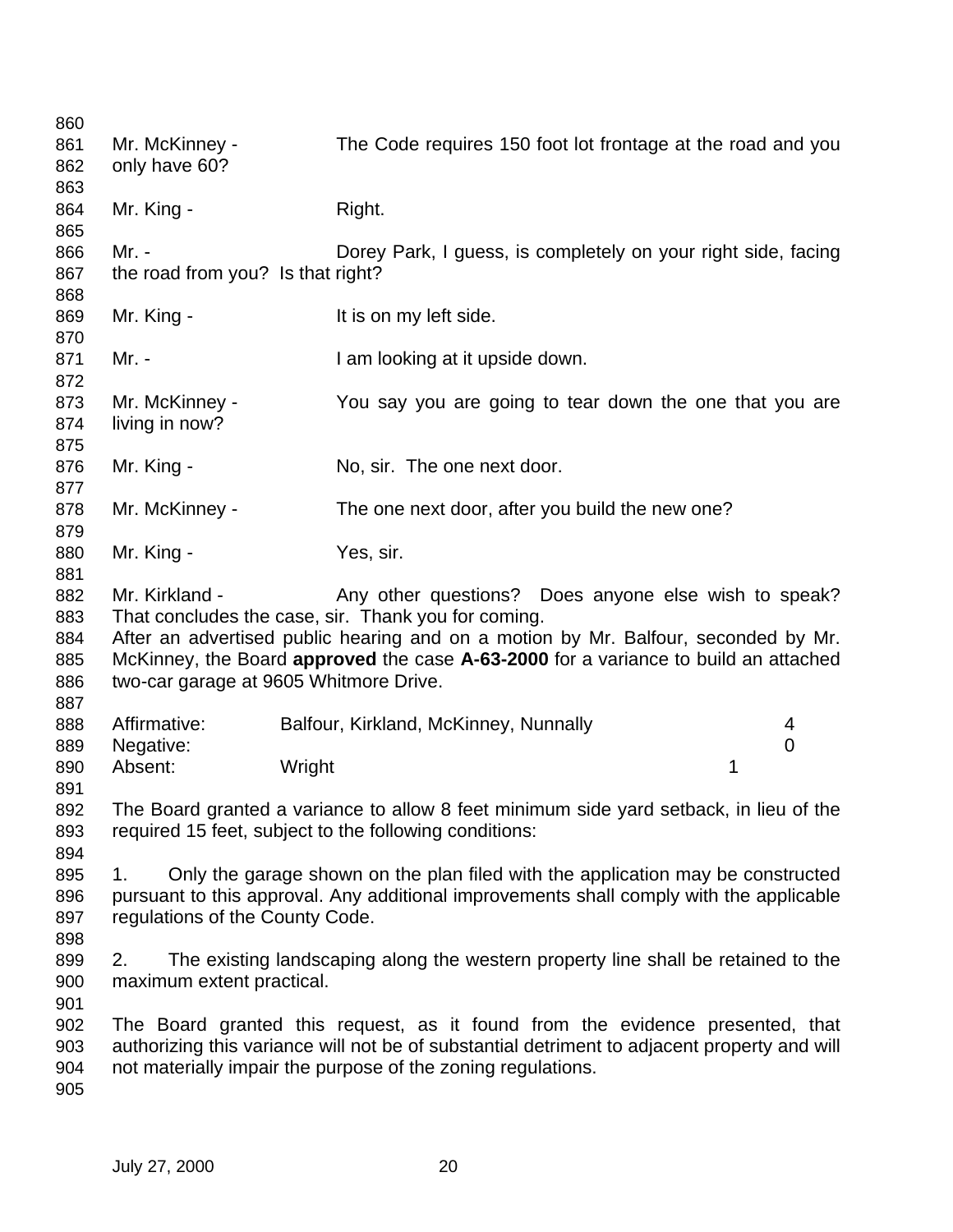- A-67-2000 **JAMES B. AND MARY NORMAN** request a variance from Section 24- 94 of Chapter 24 of the County Code to build a single-family dwelling at 6850 Dan Street (Tax Parcel 192-A-14B) zoned R-3, One-family Residence District (Varina). The lot requirement is not met. The applicant has 50 feet lot width, where the Code requires 80 feet lot width. The applicant requests a variance of 30 feet lot width.
- Mr. Kirkland Does anyone wish to speak? All those who wish to speak on this case, stand up and raise your right hand and be sworn in.
- Mr. Blankinship Do you swear the testimony you are about to give is the truth, the whole truth, and nothing but the truth so help you God?
- 913 The people - Yes. Mr. Blankinship - Thank you. Mr. Kirkland - State your name for the record, ma'am. Ms. Faust- My name is Rose Faust. 921 Mr. Kirkland - Have all of your notices been turned in according to County Code? 924 Ms. Faust - Yes, they have. Mr. Kirkland - We have them in the file. Proceed with your case. Ms Faust- The situation here is that Mr. Norman has a property that cannot be used and Mr. and Mrs. Blizzard want to buy the property to put a house on, and the hardship here is that Mr. Norman has a property that he cannot do anything with. And the hardship with Mr. and Mrs. Blizzard is that they cannot afford the house that they want on another lot, so, we are requesting a 30 foot variance on the road frontage. It has a 50 foot, and it needs 80 feet, and basically that is the request. And that is all that I have to say? 936 Mr. Kirkland - When did Mr. Norman purchase the property? 938 Mrs Faust - Mr. Norman is here to speak for himself. He received the property from his family, his father. 941 Mr. Kirkland - What year? 943 Mrs. Faust - I don't know.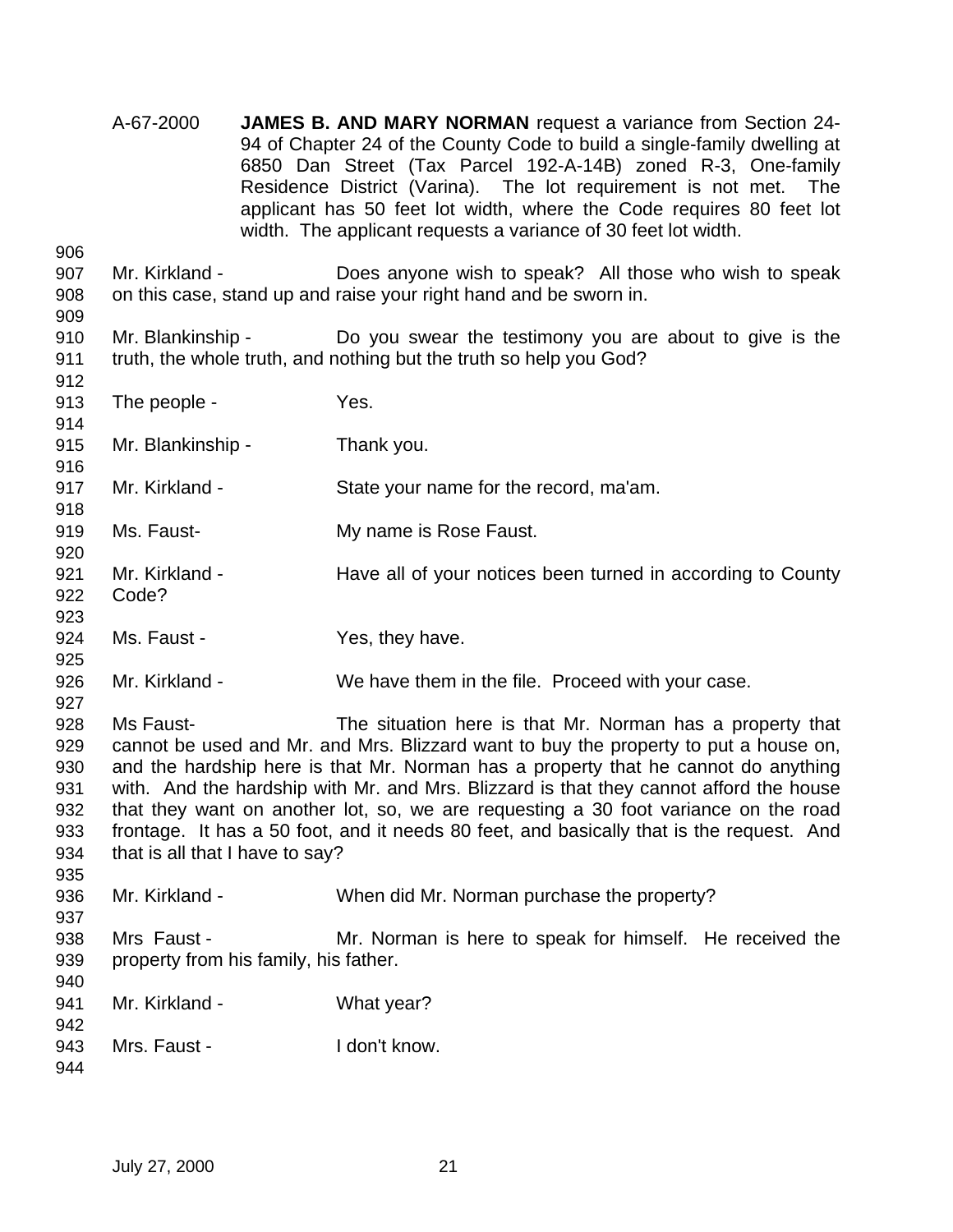Mr. Kirkland - If he would come forth. Again, we record everything, so we have to make sure that it is spoken into the microphone. Mr. Robert Norman - My name is Robert Norman and I am the son of J. B. and Mary Norman. The property was obtained by them in 1945, and it was split up, so to speak, in 1957. Now why it was broken up the way it was, I can't answer that question. Mr. Kirkland - This new dwelling that needs to be constructed, do you know how close that would be to the existing dwelling? Mr. Norman - Excuse me? Mr. Kirkland - The new dwelling that they want to construct, how close would that be to their new dwelling? To their old dwelling, excuse me. Mr. Norman - I am guessing probably 80 feet. Mr. Kirkland - Do you have anything else that you want to add? 964 Mr. Norman - Imight want to speak in rebuttal. Mr. Kirkland - You're representing the applicant? Mr. Norman - One or the other of us. OK. Mr. Kirkland - Does anyone else wish to speak on this case? Anyone else for the case, please come forward. Then we will get the opposition. Ms. Virginia Blizzard - Good morning. My name is Virginia Blizzard and my husband and I are interested in buying the property and currently we live in Petersburg, and it has been a long time desire for us to move to Varina for a number of reasons, but we were looking and looking and looking, and we actually found out from one of Mr. Norman's neighbors about him having some land for sale. And this lot was within our budget. Of course, we didn't know about variances and everything at that time, and we thought it was ideal and everything, and the house we wanted, we could afford it with this lot. And my husband is retired and I am looking forward to retirement and we thought this would be an ideal place for us to relocate to, and it is just, if there is not going to be major problems, like the first case, we certainly would like, if you could find it, and in talking to people at the Board and whatever things we have to do we are willing to do as soon as we can purchase this land and get a house built. That is all. Thank you. Mr. Balfour- You have not bought this property yet? You have contracted to buy it? Ms. Blizzard - Subject to getting a building permit and variances and all.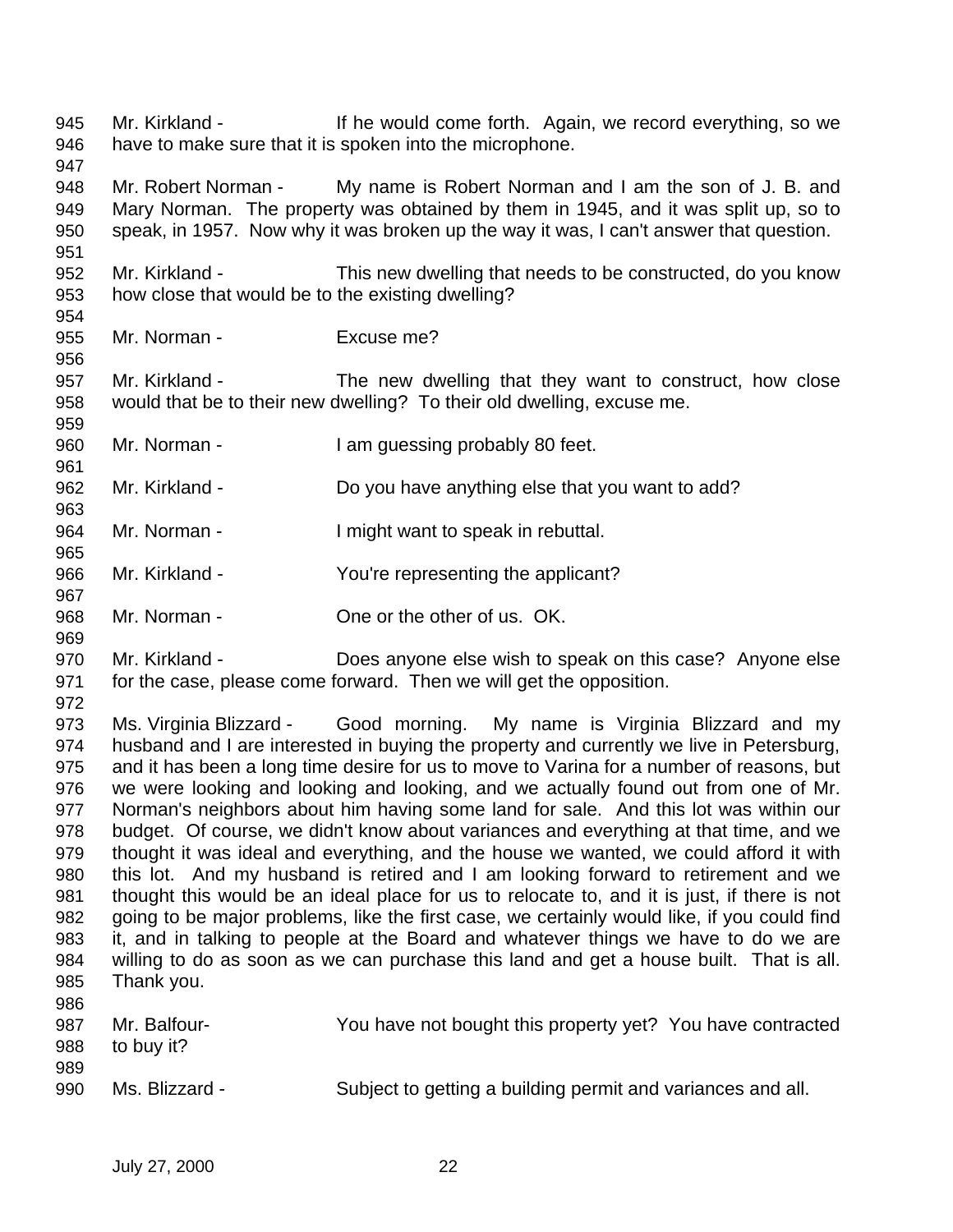Mr. Kirkland - Does anyone else wish to speak for the case? All right, we will hear from the opposition, sir, if you would like to speak.

995 Mr. Dyson - The My name is Boyd Dyson. I reside 6900 Dan Street. In 1961 I moved there. I have the plat, which shows the 58 on the side as Stevers Street as projected, and Stevers Street was never projected. In the file was the letter that says that there was a half-acre fronting Dan Street and another half acre in back of Dan Street, in back of the property, but it turns out that that half acre in the back of my property he'd have to push hard to make it a quarter of an acre. Years ago Mr. Norman's father I understand owned 17 acres of land. He sold 10 acres of it to Mr. Thurston, who in turn donated the land to the Anarah? Swimming Club, with the stipulation that it never be used for anything else other than recreational facilities. That sort of precluded any reason for Dan Street, excuse me, for Stevers Street to be projected, so that left less than a quarter of an acre behind my house. I want to correct that, please. I bought the house but some years ago I deeded the house to my daughter, and I'm speaking for both of us if you understand that, please sir. Mr. Norman retained seven acres and at the end of it was the, my lot, and I'd like to start with some notes that I made. When I first went to check the file, when we first received the notice, there has been quite a few changes made as to the location of the house, so I was prepared to speak to that part of it. Now I am a little bit confused because I have had to rethink my thoughts and we will start out trying to figure from your application why a variance shouldn't be permitted. One of the things is that it is self-imposed. While Mr. Norman owned the 17 acres and he sold the 10 acres to Mr. Thurston, and at the end of the 17 acres fronting on Dan Street, he sold a half acre to Mr. Langford, and, as I said before, he kept a quarter acre behind that lot. Then Mr. Thurston gave his 10 acres to the Swim Club. Mr. Norman had control of all 17 acres and a way was split up or divided which brings us to this point, which he was the only one that could made any division of the property, so this comes to be, without a question as I see it, the situation is self-imposed.

 Mr. Dyson - I would like to go on a little further on a little thing. I know I am rambling on. But right after I moved in, a big rain storm came and I found out I was in a low spot, and water came up under my house up to the furnace. When I requested help from the County, I am getting ahead of my self a little bit, about 50 feet above my property, Dan Street is a low spot. They have a pipe running across the street towards my side of Dan Street that carries the water across to my side of Dan Street, and the way the property is, the land is laid out, water doesn't go down the ditch, and it comes over into the land and all of the drainage from Midview, from both sides of Dan Street, come across my property.

 When I asked the County for help, they suggested I dig a ditch down one side of my property and across the back. Well, to do that, I had to get permission from Mr. Norman to go across that 50 foot with the ditch, and Mr. Smith, who owned the property, that Mr. (unintelligible) owns now, and be able to carry that water clear through there, and the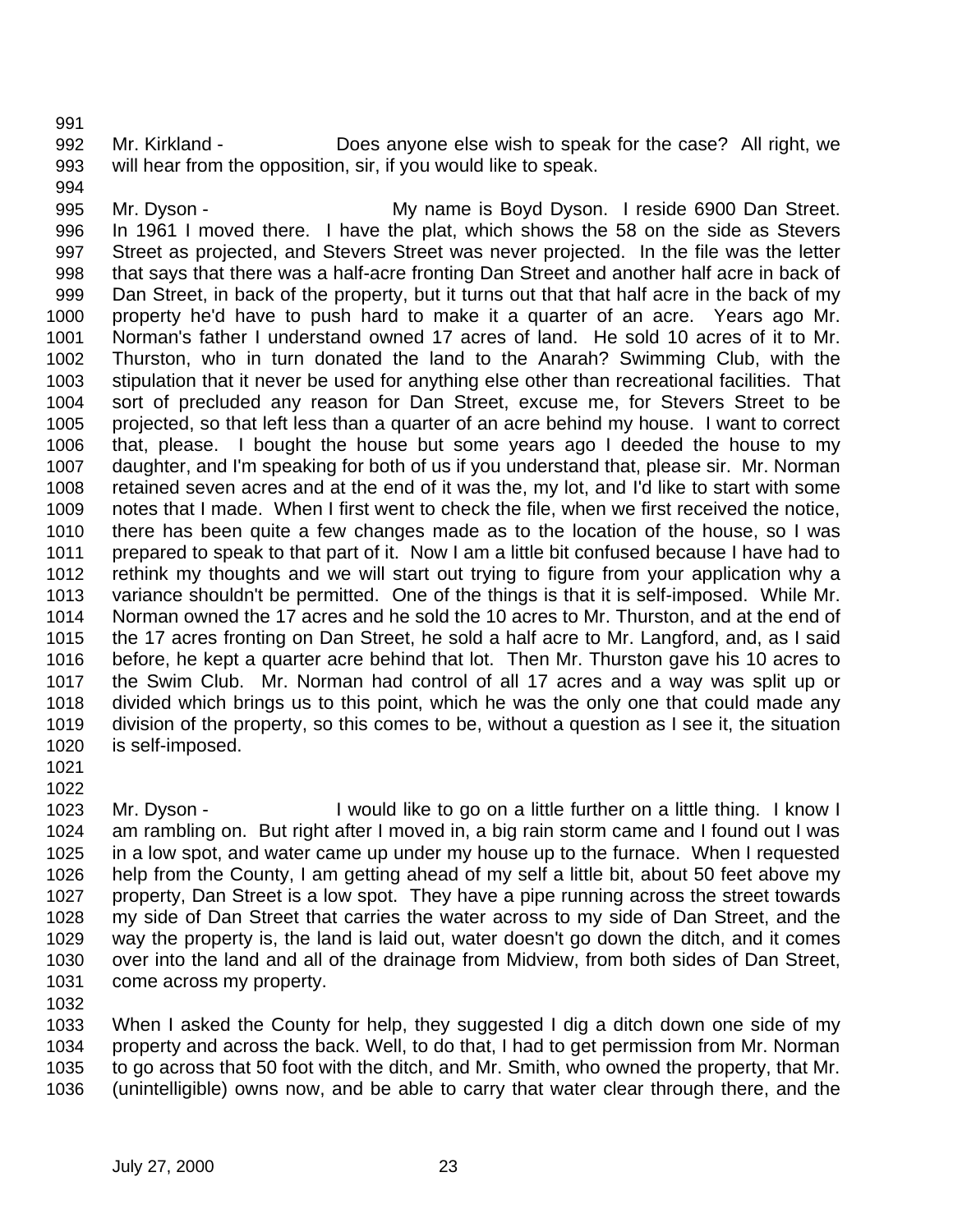stipulation was that I couldn't change the course of the water, which I didn't. I am getting to the point now that that my ditch runs across that 50 feet, the house needs to be connected to the sewer, but the sewer line would have to go under my ditch, and whether there is enough fall to do that and still connect to the sewer and the street on Dan Street, I don't know that it is not enough. But it seems when I had my water hooked up and sewer hooked up, it doesn't seem to me that that sewer line in the street is going to be deep enough for them to have a fall for sewerage out to that street.

 Now, the third point I find and in your blue paper here is that mere convenience or desire to maximize profit does not justify a variance. Well, Mr. Lowzer was talking about myself and he buying this property from Mr. Norman, and I understand that finally they arrived at a price of \$7,500. I didn't learn that from Mr. Lowzer until after we received this notice of the variance. But I am willing to pay Mr. Norman \$7,500 for that property plus reimburse him for the \$300 that it cost him for this application.

 Now, to get to the change of the plat, the front of this house from the way I understand it, is going to face Dan Street, but about 30 feet of that is going to be facing my rear property line. It is only about a 12 foot clearance and I understand that there is a 30 foot frontage needs to build a house. Well, roughly half of his house, if you vote the variance will have way in excess of 30 feet, but half of the house, 30 some feet of it, will only be about 12 or 13 feet from our property line. So, the only reason was is that it shouldn't, a variance shouldn't allow a change in the character of the district. Now all of the houses that are presently on Dan Street are pretty much set back the same distance from Dan Street on line, and they all run about 1800 or 1900 square feet. This house, proposed house, will be 4300 square feet. It will look awkward and out of place setting where it is, and it will definitely change the nature of the characteristics of the neighborhood.

- Mr. McKinney - Wait a minute, Mr. Dyson. You said 4300 square feet?
- 1067 Mr. Dyson Yes, sir.
- Mr. McKinney The house or the lot?
- Mr. Dyson I'm sorry, 4300 square feet, which is more than twice the size of the houses adjacent to it, and still not setting on a line. Like I said, it would definitely change the looks of the neighborhood.
- Mr. McKinney Let me ask you a question. How long is this lot? Do you know when this lot was recorded? Do you know when this lot in question was recorded? How long has this lot been in existence like this?

| 1078 |                |                                                       |
|------|----------------|-------------------------------------------------------|
| 1079 | Mr. Dyson -    | I moved there in 1961.                                |
| 1080 |                |                                                       |
| 1081 | Mr. McKinney - | You moved there in 1961 and it was there then, right? |
| 1082 |                |                                                       |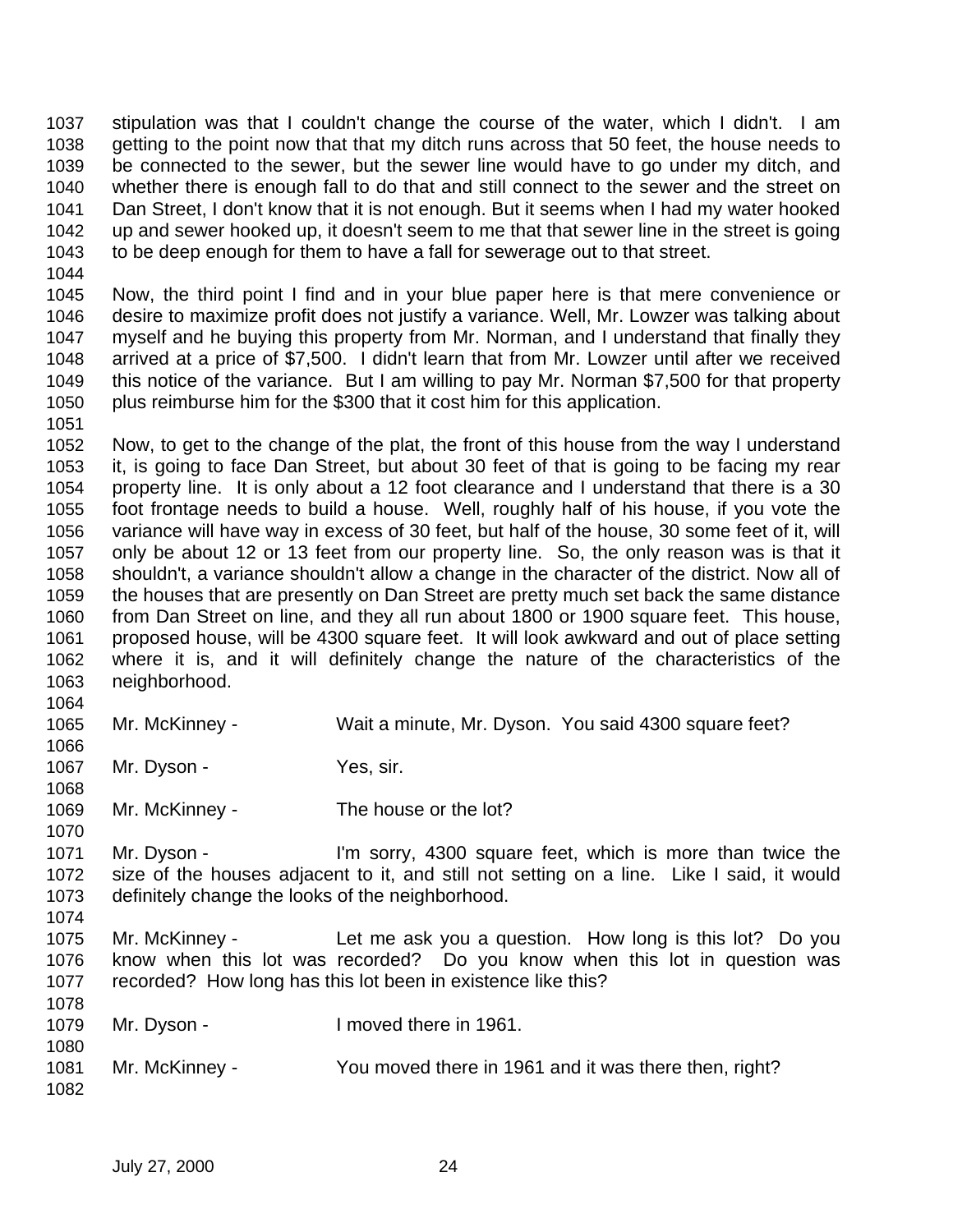1083 Mr. Dyson - Right. Mr. McKinney - Mr. Secretary, so it was prior to the comprehensive zoning change? So it was in compliance prior to that? Mr. Blankinship - The previous speaker said 1957. Mr. McKinney - Well, I am saying that this lot was in compliance to then, right? You could use 50 foot to build a house back then. Mr. Blankinship - Let me look up the exception standards. Mr. McKinney - I mean, it was prior to the comprehensive rezoning of 1960, so I think you could have used this lot. I mean, Mr. Dyson just brought up the fact that it was self-inflicted. I don't think that it was self-inflicted because he could have used it when he recorded it. 1100 Mr. Dyson - I don't understand it. Mr. McKinney - The conditions changed and it became non-conforming. That is the reason for a variance now, as I understand it. Mr. Blankinship - The standard prior to 1960 was a 65 foot lot width, so it was still too narrow. Mr. McKinney - So he was 15 feet off then? 1110 Mr. Blankinship - Yes, sir. Mr. Kirkland - Mr. McKinney, we have a note here in the file that this lot was justified in 1991. Mr. McKinney - Justified by who? 1117 Mr. Kirkland - The County Assessment. Mr. McKinney - Justified as what. Mr. Kirkland - That that lot was recorded in 1991. 1123 Mr. McKinney - All right. It was transferred in 1991. OK. Mr. Kirkland - Mr. Blankinship, was the lot originally held out because they expected to extend Stevens Street and then decided not to do so because of the cost?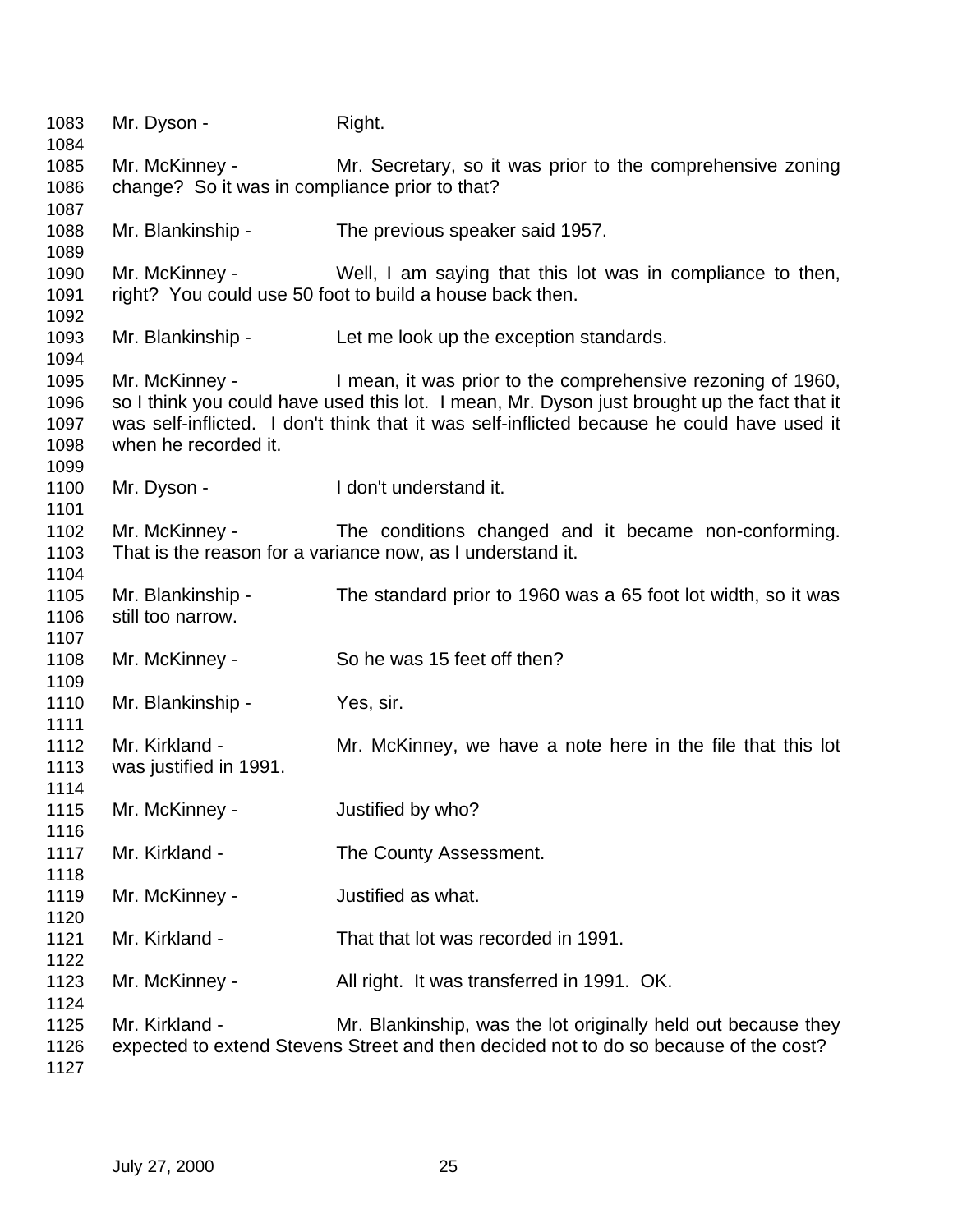Mr. Blankinship - We don't know, sir. It was divided in such a way that the intent was not really clear. 1131 Mr. Kirkland - It does appear that Stevens Street would go straight across with the lot now the way that it is. Mr. Blankinship - Yes. 1136 Mr. Dyson - I have the plat here that shows Stevens Street if projected. 1137 Stevens Street as... Mr. Kirkland - We have an old drawing here in the file, too, that shows that. 1141 Mr. Dyson - The other thing I would bring up and then I would close is that it states in here somewhere that this is the only option to Mr. Norman making that property suitable, but there was one other option. We both could have spared it if he had asked Mr. Lowsen or Mr. Dyson to sell him 15 feet. Whether that would have taken place, I don't know. It was an option and he could have explored it, which he didn't. I suppose that is all I am here to say. Mr. Kirkland - Thank you, sir. Is there any other opposition to the case? Mr. Wilford Lowson - Yes, sir. My name is Wilford Lowson. I live at 6830 Dan, next to the proposed property. I think Mr. Dyson pretty well covered everything, but most of these lots, when the thing was built, all of them had a half of an acre or two or an acre and a half lot size. I don't know what the Code was back when all of this was built, back when the development started. From what I understand, I didn't live over there and I am not old enough to really begin, but the way it was set up the lots were certain size lots to begin with or not, and I don't know if all of that has been changed or not, but I just think that it would be, a house that size down there and not having any lot width and there's other, and it wouldn't be right. But, the property, like I say, is adjoining my property, and I don't know if it will be considered the front or the side or what, but I understand the house, the way that it was sitting has been changed or something. Mr. Kirkland - We will get Mr. Norman to answer those questions for you. Mr. Lowson - I thought you had to have a 40 foot setback on the front of it, and if it is going to be set behind Mr. Dyson's house, it is not going to have any 40 foot setback on it. Thank you. Mr. Kirkland - Thank you, sir. 1170 Mr. Lowson - Thank you. Mr. Kirkland - Anyone else to speak in opposition? Mr. Norman, would you like to rebut any questions?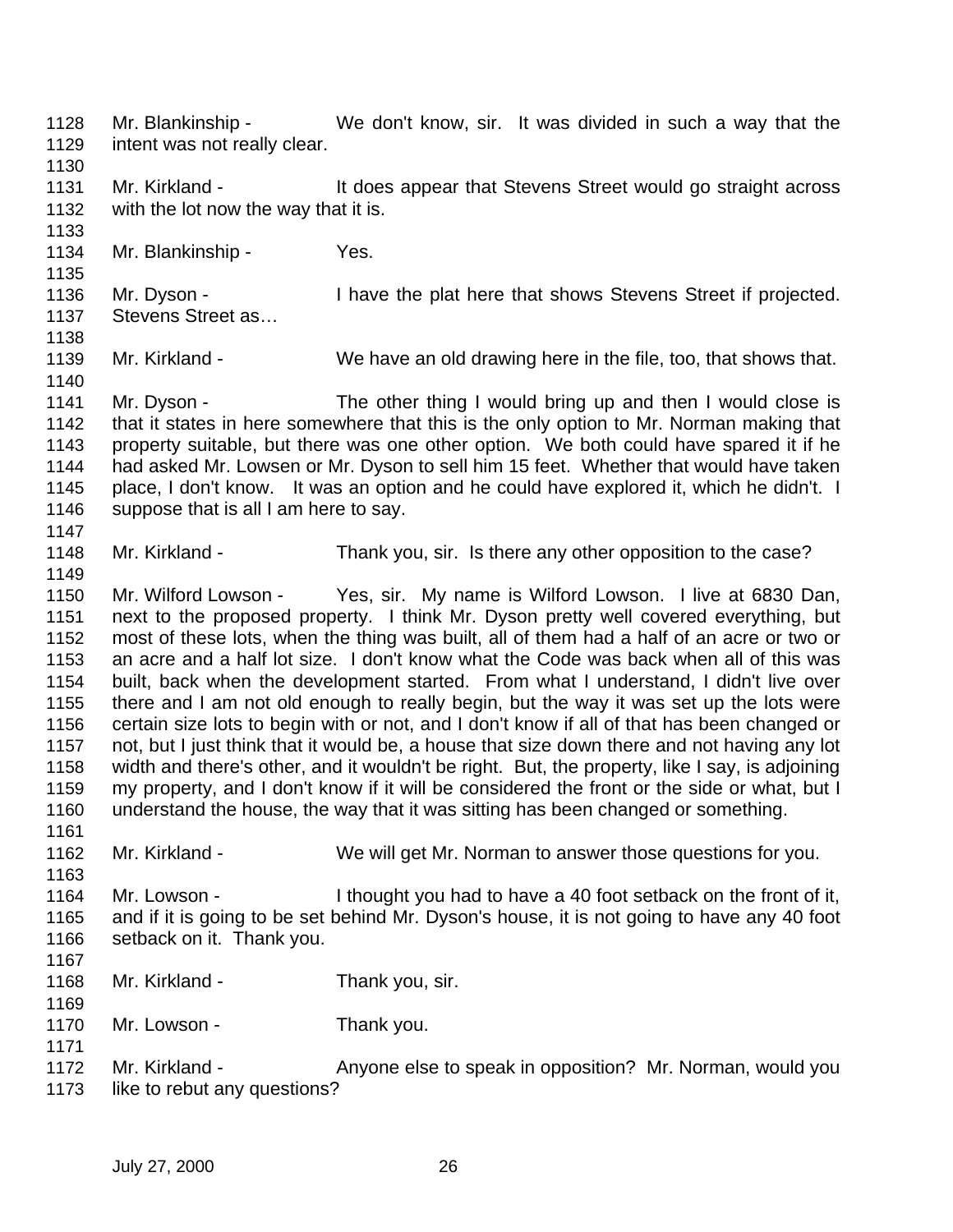Mr. Norman - Yes, sir. The property - the 10 acres that were sold to the Swim Club was done in 1976, I believe. The actual property was sold, the 10 acres originally were sold to a Mr. Thurston, and the property was given, I understand, by Mr. Ferguson to the Swim Club. Just a point of clarification. Mr. Thurston was not involved in that transfer. The land was transferred in 1991 from my mother to me, so that is what that issue was about, so as the Secretary said, the lot was broken up in 1957, and probably, I am guessing, was broken up that way because there was no water and sewerage in the area at that time, and you probably needed so much land for drainage fields. I can't speak for my father why he let it be broken up in that fashion. Now I am told that the Stevens Street proposed was never a designated street. Now, on several occasions Mr. Dyson has talked to me about purchasing that property, but he was never willing to pay the price. About a year ago, Mr. Low came to me and inquired about purchasing the property, and I told him \$7,500 and I never heard from him. Last week Mr. Lowsen came back to me and said they wanted to purchase it - after we had gotten into this variance - and I told him at that time that my hands were tied because I had contracted to sell the property to the Blizzards with the understanding that the variance would be approved. So, I am trying to sell the property. 

- 1193 Mr. Kirkland How big a house do they plan to put on the property?
- 1195 Mr. Norman How big a house? Forty-three hundred if I heard it right a
- minute ago.

- 1198 Mr. Kirkland That is an awful large house.
- Mr. Norman I understand it is a two-story, but I am not familiar with the figures. I am sure that Mrs. ? can answer that question. Now, the County says that property is rated .53 acres, that piece of property, which I am sure includes the 50 feet running out to the street. So, that is how I came up with half an acre.
- 1205 Mr. Balfour Any other questions? If you would come forward and tell us the size. Thank you, sir. Mr. Norman, before you leave us, in looking at a map we got in our plans, it does appear that there are two small lots at the other end of Dan Street. Is that right? I'd say the other end. I am not sure which direction that is. South.
- 1210 Mr. Norman I am sorry but I didn't understand your question.
- Mr. Balfour Your probably don't know the answer. In looking at some other lots on that street, they look like they are small lots at the other end, which would be the South end of Dan Street. You probably don't know that area.
- Mr. Norman No. I don't know that area. Since water and sewerage has been implemented or installed or whatever, in that area, the lot sizes have changed a great deal.
-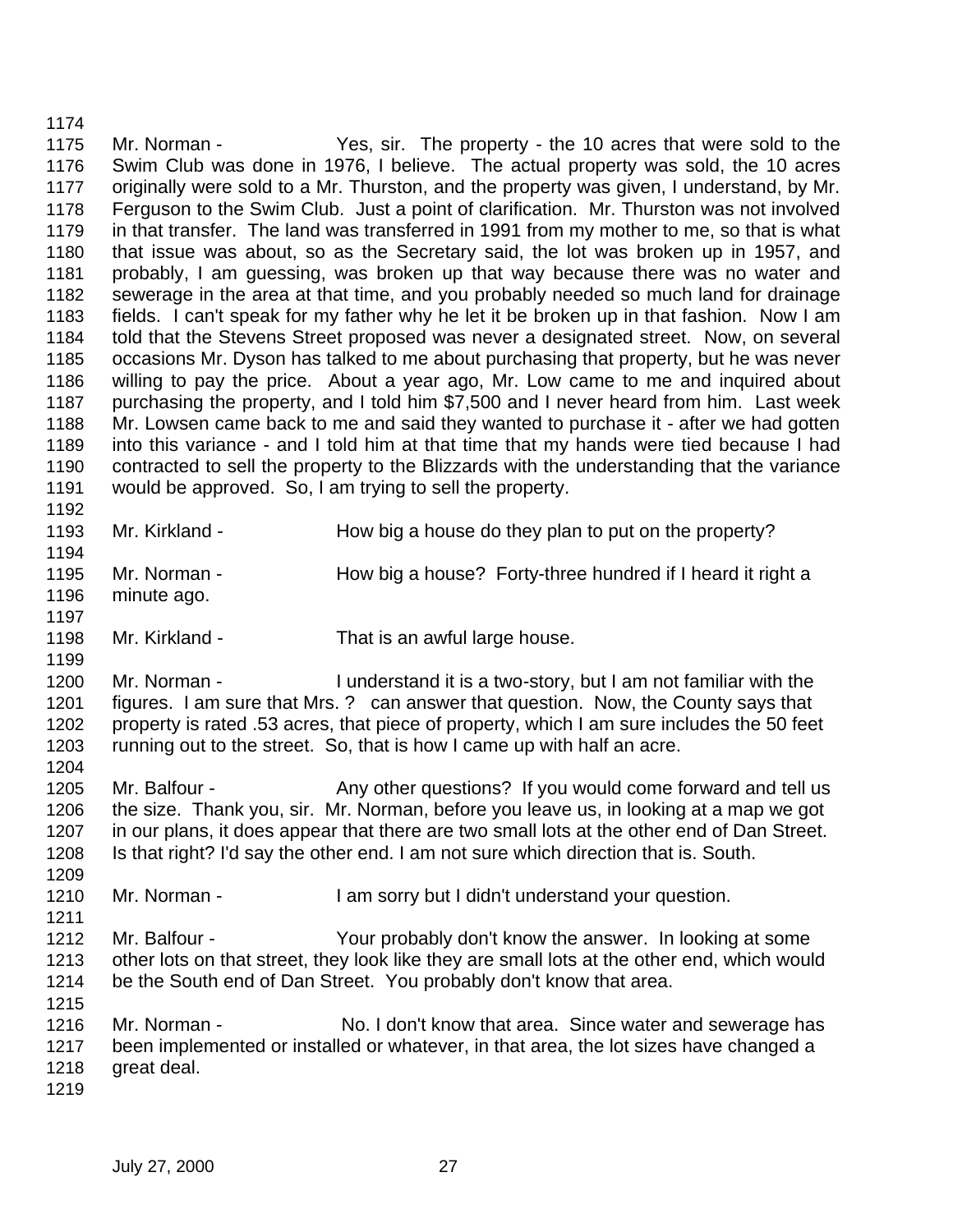- Mr. Balfour That was a friendly question. You don't need to go on. Yes, ma'am. Would you tell us what size house…
- 1223 Ms. Faust It is about 3900 square feet.
- 

- 1225 Mr. Kirkland A two-story home?
- Ms. Faust Yes, it is, and there is another house just as large as that house on that street. It is a 2-story brick house. Perhaps you know who the owner is, but it is just as big as the house that the Blizzards want to put there. As a matter of fact, it is right beside one of the houses that abuts the property.
- 

- Mr. Balfour Well, you've got a nice first name for that street, I will say that. Dan Street. Any more questions? Thank you, ma'am? That concludes the case. No, sir. You were in opposition and you heard the Secretary read at the beginning of the meeting that the opposition cannot rebut. Your statement is on the record. We have down what you said. No problem.
- After an advertised public hearing and on a motion by Mr. Balfour, seconded by Mr. McKinney, the Board **approved** the case **A-63-2000** for a variance to build an attached two-car garage at 9605 Whitmore Drive.
- Affirmative: Balfour, Kirkland, McKinney, Nunnally 4 Negative: 0 1243 Absent: Wright 1243 Absent: 1
- The Board granted a variance to allow 8 feet minimum side yard setback, in lieu of the required 15 feet, subject to the following conditions:
- 1. Only the garage shown on the plan filed with the application may be constructed pursuant to this approval. Any additional improvements shall comply with the applicable regulations of the County Code.
- 2. The existing landscaping along the western property line shall be retained to the maximum extent practical.
- 
- The Board granted this request, as it found from the evidence presented, that authorizing this variance will not be of substantial detriment to adjacent property and will not materially impair the purpose of the zoning regulations.
-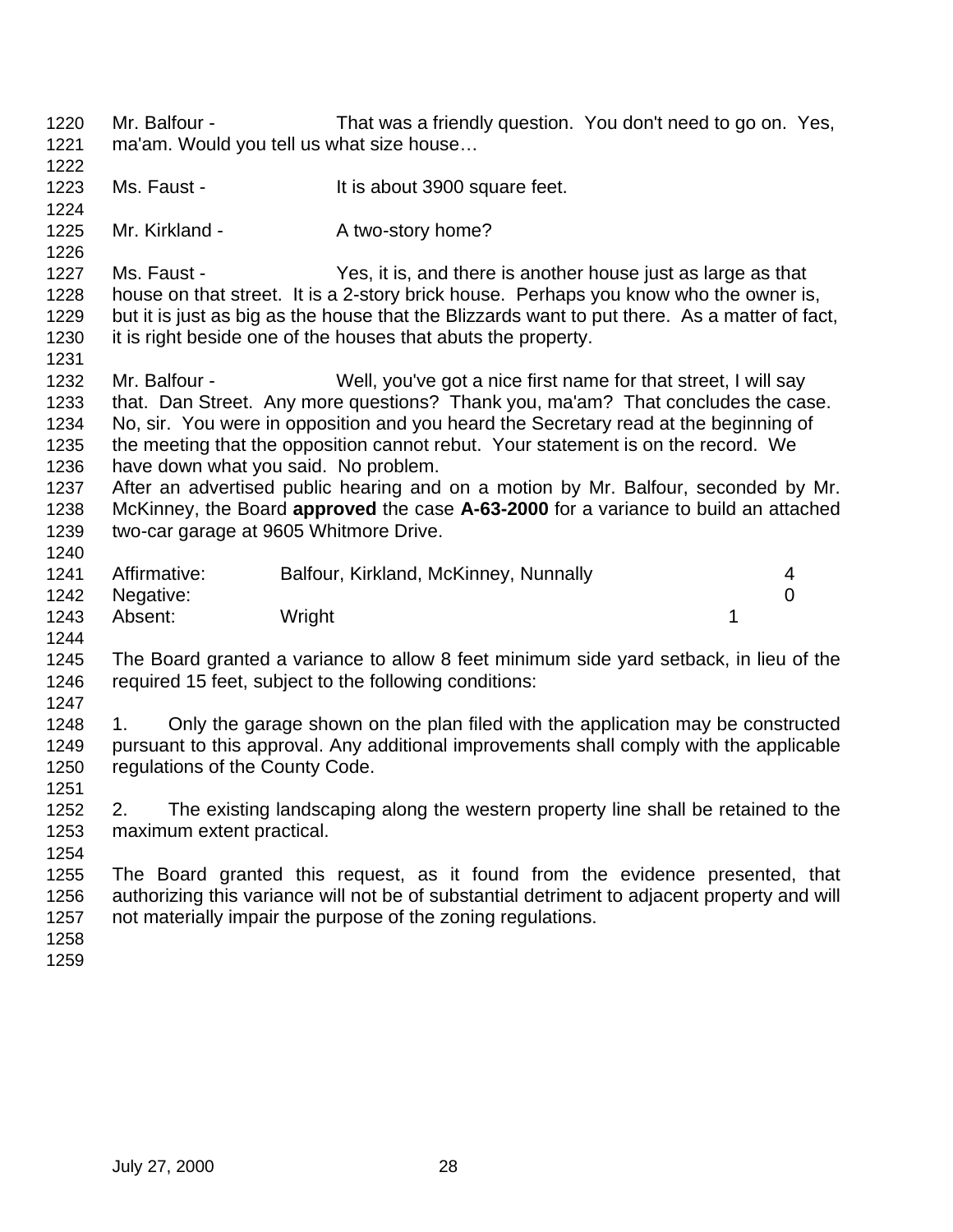|                              | A-68-2000                                 | <b>KAREN L. OWENS</b> requests a variance from Section 24-94 of Chapter<br>24 of the County Code to build an addition and deck or patio at 10803<br>Sugar Court (Village at Innsbrook) (Tax Parcel 38-6-B-35), zoned R-<br>3AC, One-Family Residence District (Conditional) (Three Chopt). The<br>rear yard setback is not met. The applicant has 9 feet rear yard<br>setback, where the Code requires 35 feet rear yard setback. The<br>applicant requests a variance of 26 feet rear yard setback. |
|------------------------------|-------------------------------------------|------------------------------------------------------------------------------------------------------------------------------------------------------------------------------------------------------------------------------------------------------------------------------------------------------------------------------------------------------------------------------------------------------------------------------------------------------------------------------------------------------|
| 1260<br>1261                 | Mr. Kirkland -                            |                                                                                                                                                                                                                                                                                                                                                                                                                                                                                                      |
| 1262<br>1263                 |                                           | Does anyone else wish to speak on this case? If you would,<br>ma'am, raise your right hand and be sworn in.                                                                                                                                                                                                                                                                                                                                                                                          |
| 1264<br>1265<br>1266         | Mr. Blankinship -                         | Do you swear that the testimony you are about to give is the<br>truth, the whole truth, and nothing but the truth, so help you God?                                                                                                                                                                                                                                                                                                                                                                  |
| 1267<br>1268                 | Ms. Owens -                               | Yes.                                                                                                                                                                                                                                                                                                                                                                                                                                                                                                 |
| 1269<br>1270<br>1271         | Mr. Kirkland -<br>Code?                   | Have all of your notices been turned in according to County                                                                                                                                                                                                                                                                                                                                                                                                                                          |
| 1272<br>1273                 | Ms. Owens -                               | Yes.                                                                                                                                                                                                                                                                                                                                                                                                                                                                                                 |
| 1274<br>1275                 | Mr. Kirkland -                            | Proceed with your case.                                                                                                                                                                                                                                                                                                                                                                                                                                                                              |
| 1276<br>1277<br>1278<br>1279 | Ms. Owens -<br>have requested.            | I have not done this before, but I submitted a plan for an<br>addition to my house in the back and I would like for you to approve the variance that I                                                                                                                                                                                                                                                                                                                                               |
| 1280<br>1281<br>1282         | Mr. Kirkland-                             | What do you have at the rear of your home? Do you have<br>any shrubs, trees or anything like that on the rear of your property?                                                                                                                                                                                                                                                                                                                                                                      |
| 1283<br>1284<br>1285         | Ms. Owens -<br>am not going past my deck. | I have a couple of trees but they shouldn't be in the way. I                                                                                                                                                                                                                                                                                                                                                                                                                                         |
| 1286<br>1287<br>1288         | Mr. Kirkland-<br>property?                | I mean, you have some sort of buffer at the rear of your                                                                                                                                                                                                                                                                                                                                                                                                                                             |
| 1289<br>1290                 | Ms. Owens -                               | I have a fence.                                                                                                                                                                                                                                                                                                                                                                                                                                                                                      |
| 1291<br>1292                 | Mr. Kirkland-                             | OK.                                                                                                                                                                                                                                                                                                                                                                                                                                                                                                  |
| 1293<br>1294<br>1295         | Mr. Kirkland -<br>questions?              | Mr. McKinney, Mr. Balfour, Mr. Nunnally, have you got any                                                                                                                                                                                                                                                                                                                                                                                                                                            |
| 1296<br>1297                 | Mr. McKinney -                            | No.                                                                                                                                                                                                                                                                                                                                                                                                                                                                                                  |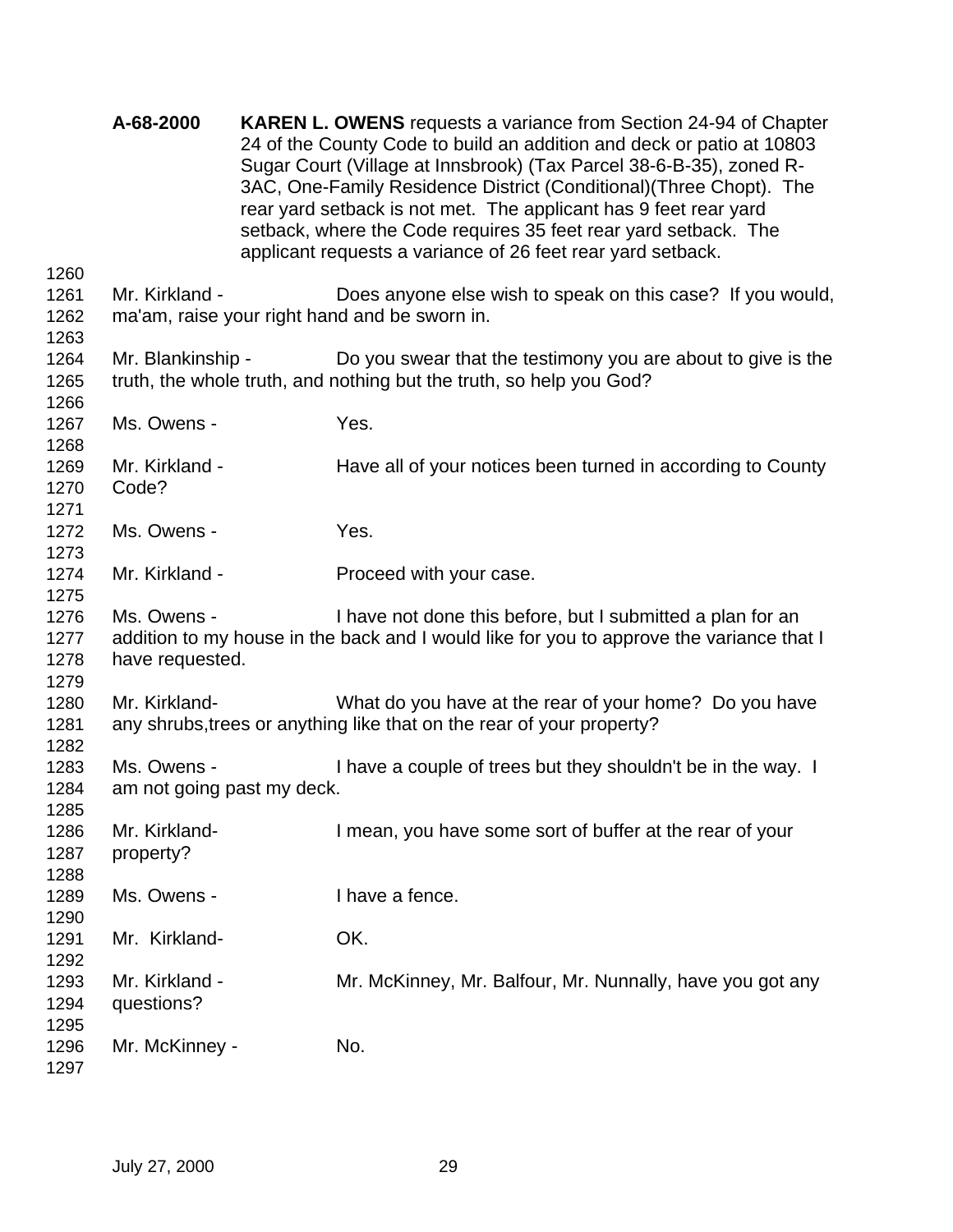- 1298 Mr. Kirkland Any other questions? Does anyone else wish to speak on this case? That concludes the case, ma'am.
- 

 After an advertised public hearing and on a motion by Mr. Balfour, seconded by Mr. McKinney, the Board **approved** the case **A-63-2000** for a variance to build an attached two-car garage at 9605 Whitmore Drive.

| 1305 | Affirmative: | Balfour, Kirkland, McKinney, Nunnally |  |
|------|--------------|---------------------------------------|--|
|      |              |                                       |  |
| 1306 | Negative:    |                                       |  |
| 1307 | Absent:      | Wright                                |  |
| 1308 |              |                                       |  |

 The Board granted a variance to allow 8 feet minimum side yard setback, in lieu of the required 15 feet, subject to the following conditions: 

- 1312 1. Only the garage shown on the plan filed with the application may be constructed pursuant to this approval. Any additional improvements shall comply with the applicable regulations of the County Code.
- 

 2. The existing landscaping along the western property line shall be retained to the maximum extent practical.

 The Board granted this request, as it found from the evidence presented, that authorizing this variance will not be of substantial detriment to adjacent property and will not materially impair the purpose of the zoning regulations. 

- **A-69-2000 MICHAEL WALLACE BOWLES** requests a variance from Section 24-9 of Chapter 24 of the County Code to build a single-family dwelling at Elko Road (Tax Parcel 188-A-IN), zoned A-1, Agricultural District (Varina). The public street frontage requirement is not met. The applicant has 0 feet public street frontage, where the Code requires 50 feet public street frontage. The applicant requests a variance of 50 feet public street frontage.
- Mr. Kirkland - Does anyone else wish to speak on this case? If you would, sir, raise your right hand. 1327 Mr. Blankinship - Do you swear that the testimony you are about to give is the truth, the whole truth, and nothing but the truth, so help you God? Mr. Bowles - Yes, I do. Mr. Kirkland - Please state your name for the record. Mr. Bowles - Michael Wallace Bowles. Mr. Kirkland - Have all of your notices been turned in?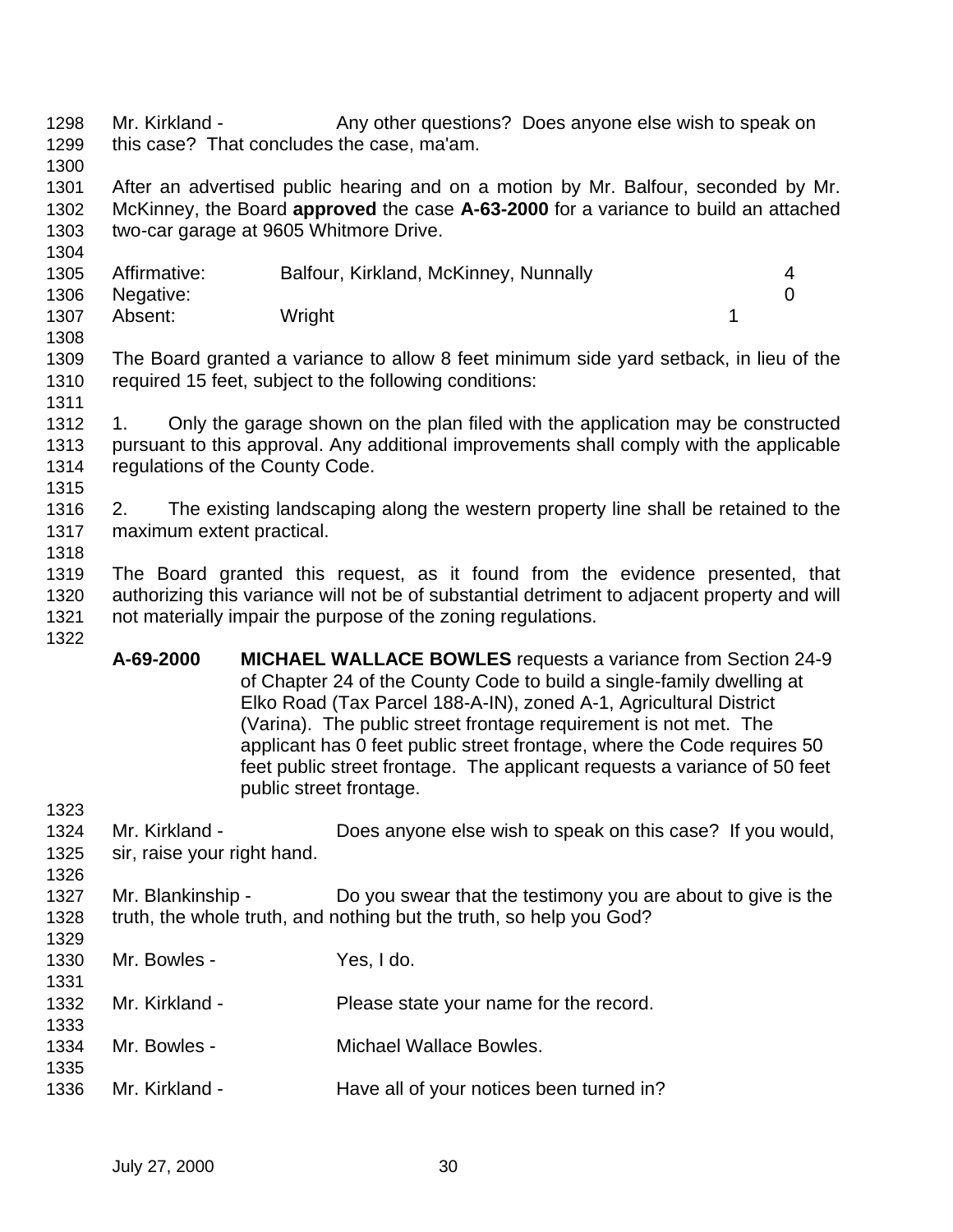| 1337         |                                  |                                                                                                                                                                    |
|--------------|----------------------------------|--------------------------------------------------------------------------------------------------------------------------------------------------------------------|
| 1338         | Mr. Blankinship -                | We have them in the file.                                                                                                                                          |
| 1339         |                                  |                                                                                                                                                                    |
| 1340         | Mr. Kirkland -                   | Proceed with your case.                                                                                                                                            |
| 1341         |                                  |                                                                                                                                                                    |
| 1342         | Mr. Bowles -                     | Could I get the builder to speak for me. He is more aware                                                                                                          |
| 1343         | of                               |                                                                                                                                                                    |
| 1344         |                                  |                                                                                                                                                                    |
| 1345         | Mr. Kirkland -                   | That is fine. If you would sir, state your name for the record.                                                                                                    |
| 1346         |                                  |                                                                                                                                                                    |
| 1347         | Mr. Clifford Groome -            | My name is Clifford Groome. Mike asked me to speak as he                                                                                                           |
| 1348         |                                  | said he is so nervous. I might be as nervous as he is. This is all family property. He                                                                             |
| 1349         |                                  | has received it from his grandmother and his parents also live on this same tract of land,                                                                         |
| 1350         |                                  | and a couple of comments the County had made. The reason they gave him the three                                                                                   |
| 1351         |                                  | acres that is so extremely far in the back is that is the high area of the wooded land that                                                                        |
| 1352         |                                  | they own, and the rest of the wooded land you are either dropping down or ends in a                                                                                |
| 1353         |                                  | creek, and the front open land that farm had income from, so that is the reason that he                                                                            |
| 1354         |                                  | doesn't have the necessary road frontage, and the County above moving to comply with                                                                               |
| 1355         |                                  | the Chesapeake Bay Act. Mike had already received a deed for this property with the                                                                                |
| 1356         |                                  | 20 foot easement before he called me about building a home, and there is an existing                                                                               |
| 1357         |                                  | gravel driveway now all the way through this property, it kind of winds through his                                                                                |
| 1358         |                                  | grandmother's property back to where he is going to build, and I have suggested and he                                                                             |
| 1359         |                                  | has already contacted a surveyor, that he change his right of way from the existing 20                                                                             |
| 1360         |                                  | feet, which would have to require clearing land and building and putting in gravel - just                                                                          |
| 1361         |                                  | follow the existing driveway that is already in. And they have already contacted Bob                                                                               |
| 1362         |                                  | Thomas and Associates to survey that, and the attorney is going to draw a deed of                                                                                  |
| 1363         |                                  | correction changing the right of way so that it would not require disturbing any more                                                                              |
| 1364         |                                  | land to have any effect on the Chesapeake Bay Act. He has also gotten an approval<br>from the Health Department. They have already issued a Health Permit that the |
| 1365<br>1366 |                                  | property does have septic and a well, and by the time we get the permit we will have the                                                                           |
| 1367         |                                  | approval for the right of way. We are going to change it though, rather than disturb                                                                               |
| 1368         |                                  | more land and go along that 20 feet. We are going to actually follow an existing gravel                                                                            |
| 1369         | driveway, which already is there |                                                                                                                                                                    |
| 1370         |                                  |                                                                                                                                                                    |
| 1371         | Mr. Kirkland -                   | Any questions for Mr. Groome? OK. Any opposition to this                                                                                                           |
| 1372         |                                  | case? If not, that concludes the case, sir. Thank you. Mr. Blankinship, before we call                                                                             |
| 1373         |                                  | the next case, do you want to call, just in case we have someone in the back there                                                                                 |
| 1374         |                                  | waiting for the 10:00 a.m. deferrals and withdrawals?                                                                                                              |
| 1375         |                                  |                                                                                                                                                                    |
| 1376         |                                  | After an advertised public hearing and on a motion by Mr. Balfour, seconded by Mr.                                                                                 |
| 1377         |                                  | McKinney, the Board approved the case A-63-2000 for a variance to build an attached                                                                                |
| 1378         |                                  | two-car garage at 9605 Whitmore Drive.                                                                                                                             |
| 1379         |                                  |                                                                                                                                                                    |
| 1380         | Affirmative:                     | Balfour, Kirkland, McKinney, Nunnally<br>4                                                                                                                         |
| 1381         | Negative:                        | $\overline{0}$                                                                                                                                                     |
| 1382         | Absent:                          | 1<br>Wright                                                                                                                                                        |
|              |                                  |                                                                                                                                                                    |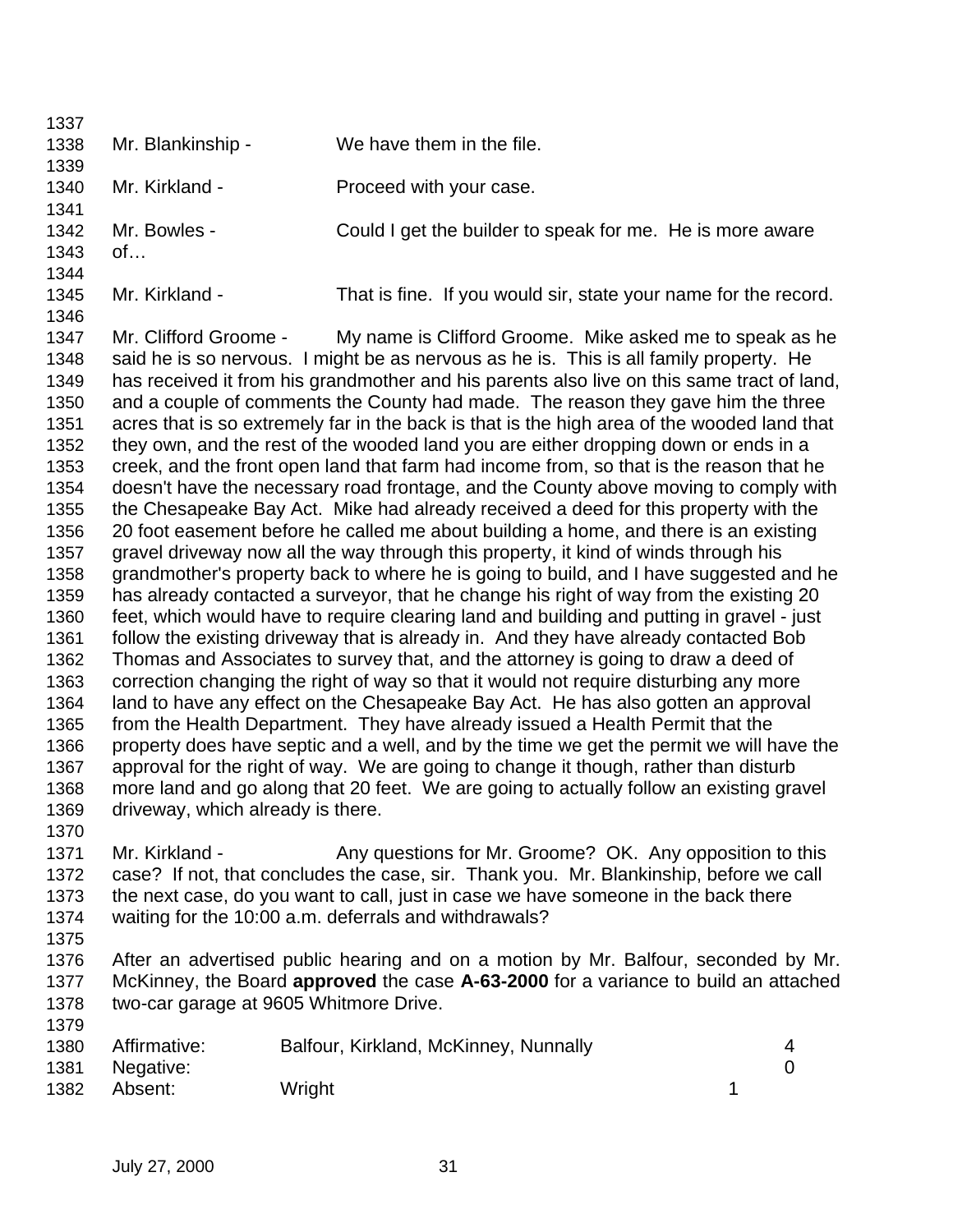- The Board granted a variance to allow 8 feet minimum side yard setback, in lieu of the required 15 feet, subject to the following conditions:
- 1. Only the garage shown on the plan filed with the application may be constructed pursuant to this approval. Any additional improvements shall comply with the applicable regulations of the County Code.
- 2. The existing landscaping along the western property line shall be retained to the maximum extent practical.
- 

- The Board granted this request, as it found from the evidence presented, that authorizing this variance will not be of substantial detriment to adjacent property and will not materially impair the purpose of the zoning regulations.
- 1398 Mr. Blankinship All right. Do we have any deferrals? All right.
- 1400 Mr. McKinney Do we have any at that time?

 Mr. Blankinship - We have UP-23-2000, 000-3 LLC Corporation. We have A- 77-2000 to be deferred, we have A-79-2000, A-81-2000 and A-82-2000. They are all the same applicant, all to be deferred, and there are also two withdrawals. The withdrawals are UP-25-2000 and A-83-2000.

**A-77-2000 JOEL AND GAIL LEWIS** request a variance from Section 24-95(k) of Chapter 24 of the County Code to build an attached garage at 12726 Glen Kirk Road (Pine Run) (Tax Parcel 55-6-B-18), zoned R-2A, One-Family Residence District (Tuckahoe). The minimum side yard setback and rear yard setback are not met. The applicant has 21 feet minimum side yard setback and 38.5 feet rear yard setback, where the Code requires 25 feet minimum side yard setback and 45 feet rear yard setback. The applicant requests variances of 4 feet minimum side yard setback and 6.5 feet rear yard setback.

| 1407 |                                                                                     |                                                                                  |  |  |  |
|------|-------------------------------------------------------------------------------------|----------------------------------------------------------------------------------|--|--|--|
| 1408 | Mr. Kirkland -                                                                      | Are you the applicant?                                                           |  |  |  |
| 1409 |                                                                                     |                                                                                  |  |  |  |
| 1410 | Mr. $? -$                                                                           | No, I am the representative of the case for them?                                |  |  |  |
|      |                                                                                     |                                                                                  |  |  |  |
| 1411 |                                                                                     |                                                                                  |  |  |  |
| 1412 | Mr. Blankinship -                                                                   | I don't believe they can. They don't have their notices.                         |  |  |  |
| 1413 |                                                                                     |                                                                                  |  |  |  |
| 1414 | Mr. Kirkland -                                                                      | Do you have a letter from them asking for a deferral? Mr.                        |  |  |  |
| 1415 |                                                                                     | Blankinship? OK. I make a motion to defer A-77-2000.                             |  |  |  |
| 1416 |                                                                                     |                                                                                  |  |  |  |
|      |                                                                                     |                                                                                  |  |  |  |
| 1417 | After an advertised public hearing and on a motion by Mr. McKinney, seconded by Mr. |                                                                                  |  |  |  |
| 1418 |                                                                                     | Balfour, the Board granted the deferral of case A-77-2000 to the August<br>,2000 |  |  |  |
| 1419 |                                                                                     | meeting because the applicant failed to notify the adjacent property owners      |  |  |  |
|      |                                                                                     |                                                                                  |  |  |  |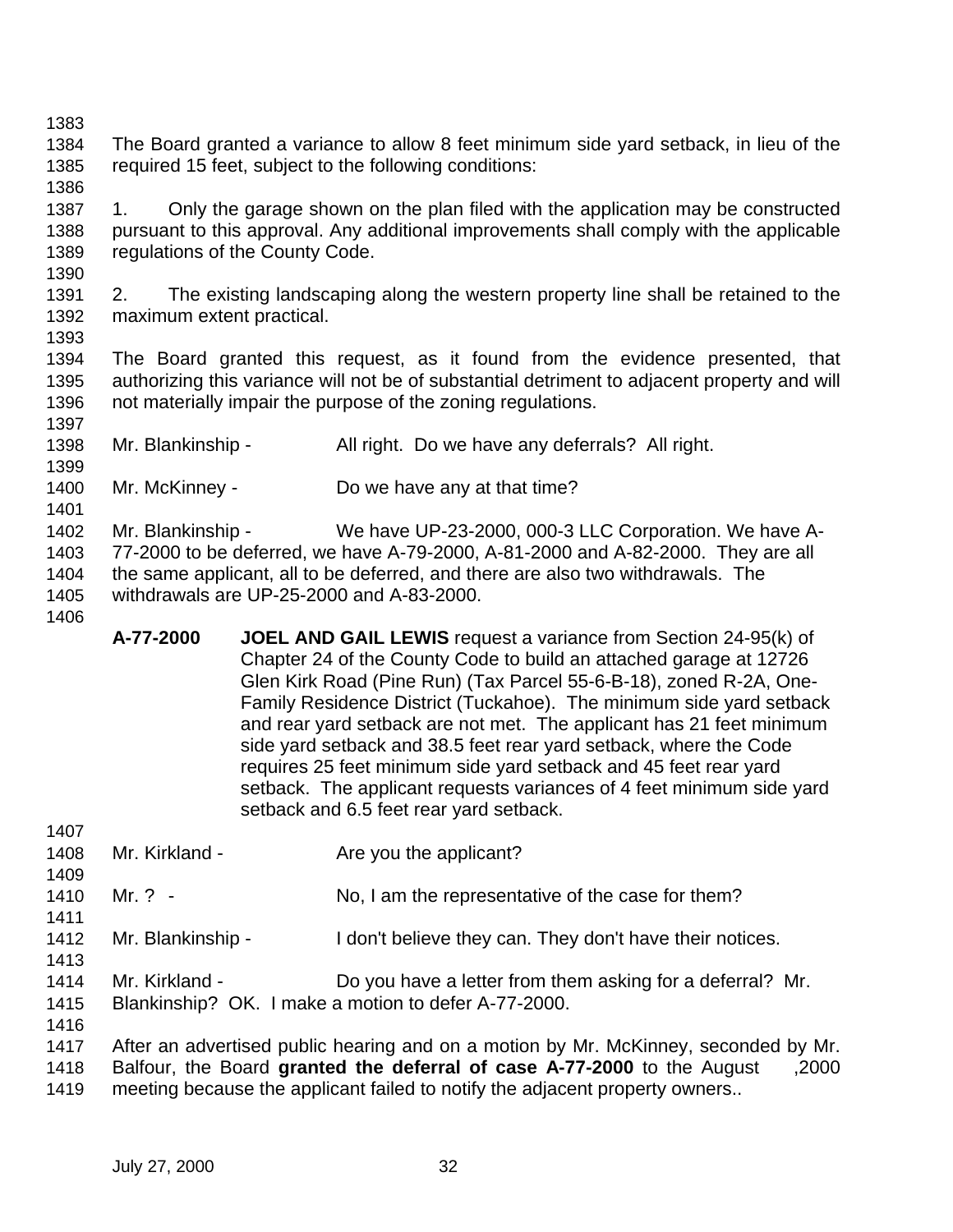| 1420<br>1421<br>1422<br>1423<br>1424<br>1425                 | Affirmative:<br>Negative:<br>Absent:                                | Balfour, Kirkland, McKinney, Nunnally<br>Wright<br>1                                                                                                                                                                                                                                                                                                                                                                                                              | 4<br>$\overline{0}$ |  |  |
|--------------------------------------------------------------|---------------------------------------------------------------------|-------------------------------------------------------------------------------------------------------------------------------------------------------------------------------------------------------------------------------------------------------------------------------------------------------------------------------------------------------------------------------------------------------------------------------------------------------------------|---------------------|--|--|
| 1426                                                         | Mr. Kirkland -<br>How about UP-23-2000? A motion to defer this one? |                                                                                                                                                                                                                                                                                                                                                                                                                                                                   |                     |  |  |
| 1427<br>1428<br>1429<br>1430<br>1431                         | UP-23-2000                                                          | <b>000-3 LLC</b> requests a use permit pursuant to Section 24-116(c)(2) of<br>Chapter 24 of the County Code to replace a waste water pump station<br>at Old Memorial Drive (Tax Parcel 165-A-82), zoned RTH, Residential<br>Townhouse District (Varina).                                                                                                                                                                                                          |                     |  |  |
| 1432<br>1433<br>1434<br>1435                                 |                                                                     | After an advertised public hearing and on a motion by Mr. McKinney, seconded by Mr.<br>Balfour, the Board granted the deferral of case UP-23-2000 to the August<br>meeting because the applicant failed to notify the adjacent property owners                                                                                                                                                                                                                    | ,2000               |  |  |
| 1436<br>1437                                                 | Affirmative:<br>Negative:                                           | Balfour, Kirkland, McKinney, Nunnally                                                                                                                                                                                                                                                                                                                                                                                                                             | 4<br>0              |  |  |
| 1438<br>1439                                                 | Absent:                                                             | 1<br>Wright                                                                                                                                                                                                                                                                                                                                                                                                                                                       |                     |  |  |
| 1440<br>1441<br>1442<br>1443<br>1444<br>1445<br>1446<br>1447 | A-79-2000                                                           | <b>ERNEST D. AND ARLENE S. DAMRON</b> request a variance from<br>Section 24-10(b) of Chapter 24 of the County Code to board a horse at<br>4967 Scandia Road (Tax Parcel 199-A-51), zoned A-1, Agricultural<br>District (Varina). The accessory structure location requirement is not<br>met. The applicant has 50 feet setback distance, where the Code<br>requires 200 feet setback distance. The applicant requests a variance<br>of 150 feet setback distance. |                     |  |  |
| 1448<br>1449<br>1450<br>1451                                 |                                                                     | After an advertised public hearing and on a motion by Mr. Nunnally, seconded by Mr.<br>McKinney, the Board granted the deferral of case A-79-2000 to the August<br>meeting because the applicant failed to notify the adjacent property owners                                                                                                                                                                                                                    | ,2000               |  |  |
| 1452<br>1453                                                 | Affirmative:<br>Negative:                                           | Balfour, Kirkland, McKinney, Nunnally                                                                                                                                                                                                                                                                                                                                                                                                                             | 4<br>$\mathbf 0$    |  |  |
| 1454<br>1455                                                 | Absent:                                                             | Wright<br>1                                                                                                                                                                                                                                                                                                                                                                                                                                                       |                     |  |  |
| 1456<br>1457<br>1458                                         | A - 80-2000                                                         | JOHN B. AND MARGARET E. SULLIVAN request a variance from<br>Section 24-9 of Chapter 24 of the County Code to build a single-family<br>dwelling at 1550 Kimbrook Lane (Tax Parcel 149-A-82), zoned A-1,                                                                                                                                                                                                                                                            |                     |  |  |

**Agricultural District (Varina). The public street frontage requirement is**  not met. The applicant has 0 feet public street frontage, where the Code requires 50 feet public street frontage. The applicant requests a variance of50 feet public street frontage.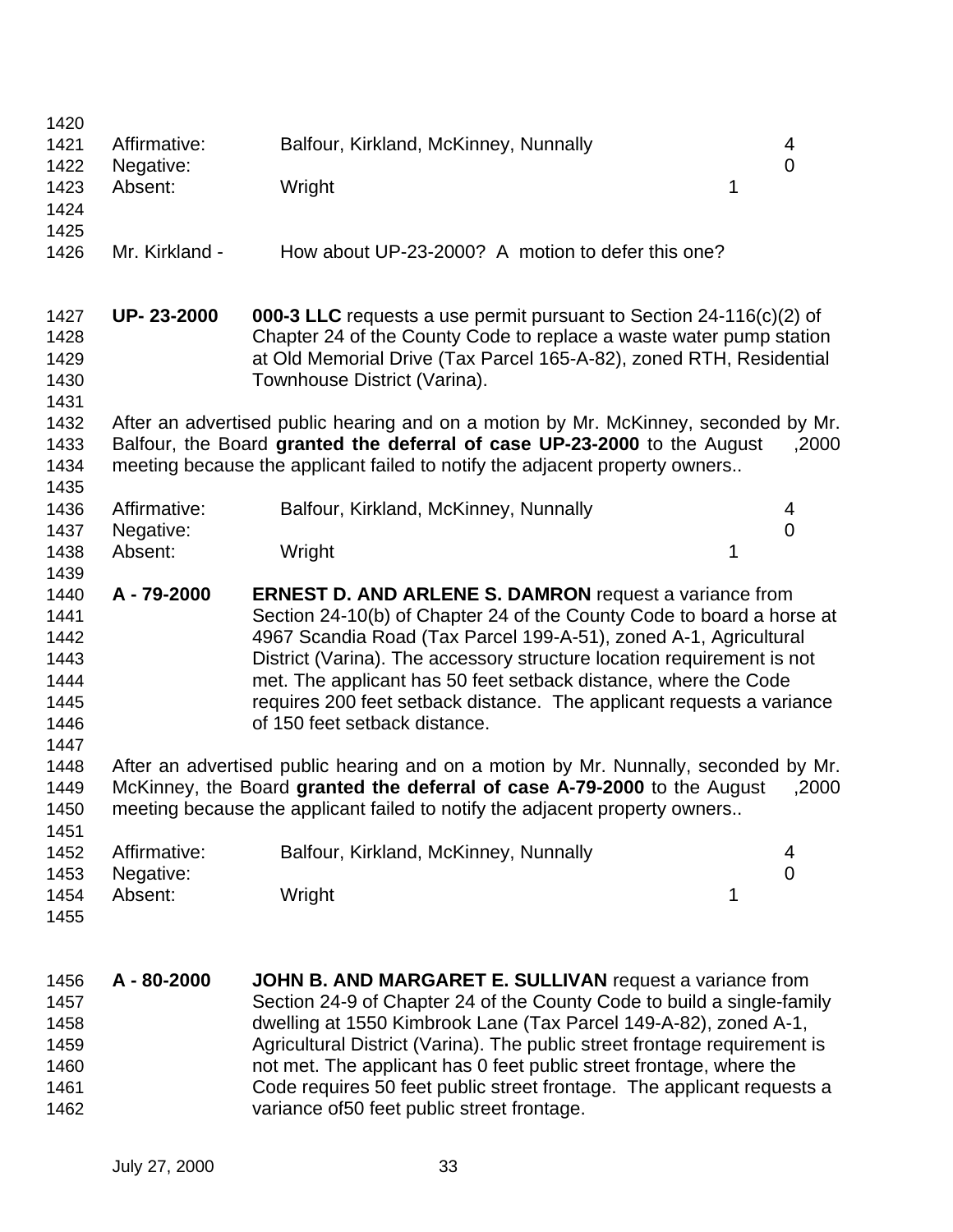| 1508         | A - 83-2000          | <b>POOVILLAMN S. S. MOOTHATHU</b> requests a variance from Section                  |                  |  |  |  |
|--------------|----------------------|-------------------------------------------------------------------------------------|------------------|--|--|--|
| 1506<br>1507 | Absent:              | Wright                                                                              | 1                |  |  |  |
| 1505         | Negative:            |                                                                                     | $\overline{0}$   |  |  |  |
| 1504         | Affirmative:         | Balfour, Kirkland, McKinney, Nunnally                                               | 4                |  |  |  |
| 1503         |                      |                                                                                     |                  |  |  |  |
| 1502         |                      | meeting because the applicant failed to notify the adjacent property owners         |                  |  |  |  |
| 1501         |                      | McKinney, the Board granted withdrawal of case UP-25-2000 to the August             | ,2000            |  |  |  |
| 1500         |                      | After an advertised public hearing and on a motion by Mr. Balfour, seconded by Mr.  |                  |  |  |  |
| 1499         |                      |                                                                                     |                  |  |  |  |
|              |                      |                                                                                     |                  |  |  |  |
| 1498         |                      | General Industrial District (Varina).                                               |                  |  |  |  |
| 1497         |                      | landfill at 4200 Masonic Lane (Tax Parcel 153-A-4 (part)), zoned M-2,               |                  |  |  |  |
| 1496         |                      | Section 24-116(c)(3) of Chapter 24 of the County Code to expand a                   |                  |  |  |  |
| 1495         | UP-25-2000           | GILLIES CREEK, LLC requests a use permit pursuant to                                |                  |  |  |  |
| 1494         |                      |                                                                                     |                  |  |  |  |
| 1493         | the following cases. |                                                                                     |                  |  |  |  |
| 1492         | Mr. Blankinship-     | We have received requests from the applicants to withdraw                           |                  |  |  |  |
| 1491         |                      |                                                                                     |                  |  |  |  |
| 1490         | Mr. Kirkland -       | Do we have any withdrawals?                                                         |                  |  |  |  |
| 1489         |                      |                                                                                     |                  |  |  |  |
| 1488         | Absent:              | Wright                                                                              | 1                |  |  |  |
| 1487         | Negative:            |                                                                                     | $\boldsymbol{0}$ |  |  |  |
| 1486         | Affirmative:         | Balfour, Kirkland, McKinney, Nunnally                                               | 4                |  |  |  |
| 1485         | property owners      |                                                                                     |                  |  |  |  |
| 1484         |                      | 2000 to the August 3000 meeting because the applicant failed to notify the adjacent |                  |  |  |  |
| 1483         |                      | McKinney, the Board granted the deferral of case A-80-2000, A-81-2000, and A-82-    |                  |  |  |  |
| 1482         |                      | After an advertised public hearing and on a motion by Mr. Nunnally, seconded by Mr. |                  |  |  |  |
| 1481         |                      |                                                                                     |                  |  |  |  |
| 1480         |                      | variance of 50 feet public street frontage.                                         |                  |  |  |  |
| 1479         |                      | Code requires 50 feet public street frontage. The applicant requests a              |                  |  |  |  |
| 1478         |                      | is not met. The applicant has 0 feet public street frontage, where the              |                  |  |  |  |
| 1477         |                      | A-1, Agricultural District (Varina). The public street frontage equirement          |                  |  |  |  |
| 1476         |                      | dwelling at 1600 Kimbrook Lane (Tax Parcel 156-A-69B (part)), zoned                 |                  |  |  |  |
| 1475         |                      | Section 24-9 of Chapter 24 of the County Code to build a single-family              |                  |  |  |  |
| 1474         | A - 82-2000          | JOHN B. AND MARGARET E. SULLIVAN request a variance from                            |                  |  |  |  |
| 1473         |                      |                                                                                     |                  |  |  |  |
| 1472         |                      |                                                                                     |                  |  |  |  |
| 1471         |                      | applicant requests a variance of 50 feet public street frontage.                    |                  |  |  |  |
| 1470         |                      | frontage, where the Code requires 50 feet public street frontage. The               |                  |  |  |  |
| 1469         |                      | frontage requirement is not met. The applicant has 0 feet public street             |                  |  |  |  |
| 1468         |                      | 81 (part)), zoned A-1, Agricultural District (Varina). The public street            |                  |  |  |  |
| 1467         |                      | dwelling at 1590 Kimbrook Lane (Tax Parcels 156-A-68, 69B (part) and                |                  |  |  |  |
| 1466         |                      | Section 24-9 of Chapter 24 of the County Code to build a single-family              |                  |  |  |  |
| 1465         | A-81-2000            | JOHN B. AND MARGARET E. SULLIVAN request a variance from                            |                  |  |  |  |
| 1464         |                      |                                                                                     |                  |  |  |  |
| 1463         |                      |                                                                                     |                  |  |  |  |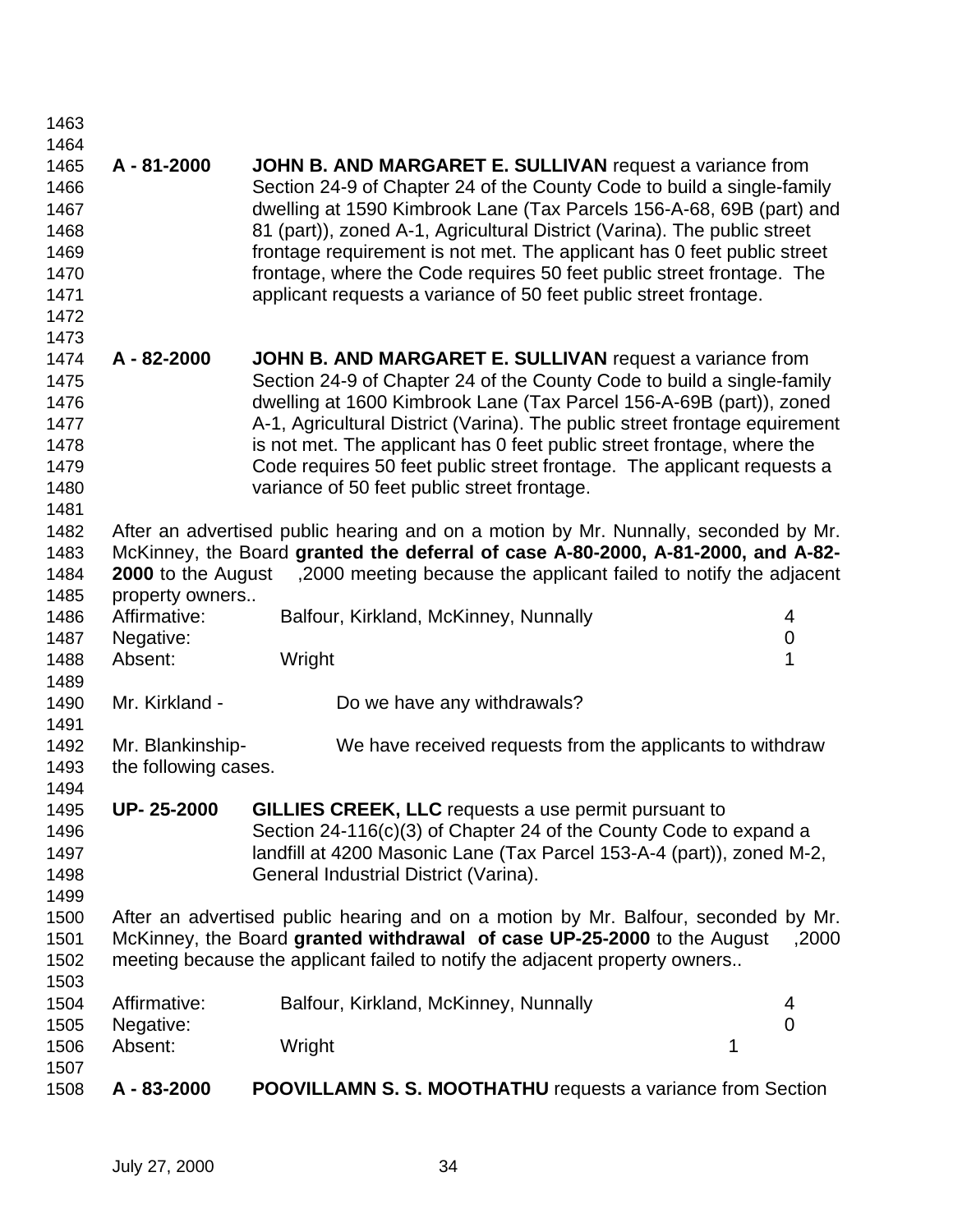| 1509<br>1510<br>1511<br>1512<br>1513<br>1514                                                                                                                                                                                                                                                                                                                                                                                                                                                                                                                                                                                                                                                                                                                                                                                                                                                   | 24-95(i)(2) of Chapter 24 of the County Code to build a pool cabana at<br>620 Walsing Drive (Mooreland Landing) (Tax Parcel 124-6-A-28),<br>zonedR-1, One-family Residence District (Tuckahoe). The accessory<br>strusture location requirement is not met. The applicant proposes to<br>build an accessory structure in the side yard, where the Code allows<br>accessory structures in the side yard. |        |                                                                                                                                                                                                                                                                                                                                                                                                                                                                                                      |   |                  |  |
|------------------------------------------------------------------------------------------------------------------------------------------------------------------------------------------------------------------------------------------------------------------------------------------------------------------------------------------------------------------------------------------------------------------------------------------------------------------------------------------------------------------------------------------------------------------------------------------------------------------------------------------------------------------------------------------------------------------------------------------------------------------------------------------------------------------------------------------------------------------------------------------------|---------------------------------------------------------------------------------------------------------------------------------------------------------------------------------------------------------------------------------------------------------------------------------------------------------------------------------------------------------------------------------------------------------|--------|------------------------------------------------------------------------------------------------------------------------------------------------------------------------------------------------------------------------------------------------------------------------------------------------------------------------------------------------------------------------------------------------------------------------------------------------------------------------------------------------------|---|------------------|--|
| 1515<br>1516<br>1517                                                                                                                                                                                                                                                                                                                                                                                                                                                                                                                                                                                                                                                                                                                                                                                                                                                                           | Affirmative:<br>Negative:                                                                                                                                                                                                                                                                                                                                                                               |        | Balfour, Kirkland, McKinney, Nunnally                                                                                                                                                                                                                                                                                                                                                                                                                                                                |   | 4<br>$\mathbf 0$ |  |
| 1518<br>1519                                                                                                                                                                                                                                                                                                                                                                                                                                                                                                                                                                                                                                                                                                                                                                                                                                                                                   | Absent:                                                                                                                                                                                                                                                                                                                                                                                                 | Wright |                                                                                                                                                                                                                                                                                                                                                                                                                                                                                                      | 1 |                  |  |
| 1520<br>1521<br>1522<br>1523                                                                                                                                                                                                                                                                                                                                                                                                                                                                                                                                                                                                                                                                                                                                                                                                                                                                   | After an advertised public hearing and on a motion by Mr. McKinney, seconded by Mr.<br>Balfour, the Board granted the withdrawal of case A-83-2000 to the August<br>,2000<br>meeting because the applicant failed to notify the adjacent property owners                                                                                                                                                |        |                                                                                                                                                                                                                                                                                                                                                                                                                                                                                                      |   |                  |  |
| 1524<br>1525                                                                                                                                                                                                                                                                                                                                                                                                                                                                                                                                                                                                                                                                                                                                                                                                                                                                                   | Mr. Kirkland-                                                                                                                                                                                                                                                                                                                                                                                           |        | Next case.                                                                                                                                                                                                                                                                                                                                                                                                                                                                                           |   |                  |  |
|                                                                                                                                                                                                                                                                                                                                                                                                                                                                                                                                                                                                                                                                                                                                                                                                                                                                                                | A-70-2000                                                                                                                                                                                                                                                                                                                                                                                               |        | <b>JOSEPH A. DESO</b> requests a variance from Section 24-95(c) (4) of<br>Chapter 24 of the County Code to enclose an existing porch to create a<br>sunroom at 25 East Berry Street (Sandston) (Tax Parcel 164-3-9-13),<br>zoned R-3, One-Family Residence District (Varina). The front yard<br>setback is not met. The applicant has 21.85 feet front yard setback,<br>where the Code requires 35.0 feet front yard setback. The applicant<br>requests a variance of 13.15 feet front yard setback. |   |                  |  |
| 1526                                                                                                                                                                                                                                                                                                                                                                                                                                                                                                                                                                                                                                                                                                                                                                                                                                                                                           |                                                                                                                                                                                                                                                                                                                                                                                                         |        |                                                                                                                                                                                                                                                                                                                                                                                                                                                                                                      |   |                  |  |
| 1527<br>1528<br>1529                                                                                                                                                                                                                                                                                                                                                                                                                                                                                                                                                                                                                                                                                                                                                                                                                                                                           | Mr. Kirkland -<br>raise your right hand and be sworn in.                                                                                                                                                                                                                                                                                                                                                |        | Does anyone else wish to speak on this case? If so, would                                                                                                                                                                                                                                                                                                                                                                                                                                            |   |                  |  |
| 1530<br>1531                                                                                                                                                                                                                                                                                                                                                                                                                                                                                                                                                                                                                                                                                                                                                                                                                                                                                   | Mr. Blankinship -                                                                                                                                                                                                                                                                                                                                                                                       |        | Do you swear that the testimony you are about to give is the<br>truth, the whole truth, and nothing but the truth, so help you God.                                                                                                                                                                                                                                                                                                                                                                  |   |                  |  |
| 1532<br>1533<br>1534                                                                                                                                                                                                                                                                                                                                                                                                                                                                                                                                                                                                                                                                                                                                                                                                                                                                           | Mr. Deso -                                                                                                                                                                                                                                                                                                                                                                                              |        | I do.                                                                                                                                                                                                                                                                                                                                                                                                                                                                                                |   |                  |  |
| 1535<br>1536                                                                                                                                                                                                                                                                                                                                                                                                                                                                                                                                                                                                                                                                                                                                                                                                                                                                                   | Mr. Kirkland -                                                                                                                                                                                                                                                                                                                                                                                          |        | All of your notices have been turned in?                                                                                                                                                                                                                                                                                                                                                                                                                                                             |   |                  |  |
| 1537                                                                                                                                                                                                                                                                                                                                                                                                                                                                                                                                                                                                                                                                                                                                                                                                                                                                                           | Mr. Blankinship -                                                                                                                                                                                                                                                                                                                                                                                       |        | They are in the file.                                                                                                                                                                                                                                                                                                                                                                                                                                                                                |   |                  |  |
| 1538<br>Mr. Deso -<br>1539<br>My name is Joseph Deso and I would like to enclose my<br>front porch to make a room. I live on East Berry Street and the right of way on Berry<br>1540<br>Street is kind of unusual in that it is a 60 foot right of way. The road itself is 18 feet as<br>1541<br>near as we can tell when we looked it up. Apparently when Sandston was built back in<br>1542<br>the 1930s that was going to be a main road through and now it dead ends, so the<br>1543<br>airport is there. So, it can't be extended that way. I talked to Bob Thompson, the<br>1544<br>Director of Public Works, and he states the fact that the road will never be built to the<br>1545<br>right of way. The water meter itself, where the water meter is, is 38 feet from the front<br>1546<br>porch, which would meet the requirement. I work for the Department of Public Works<br>1547 |                                                                                                                                                                                                                                                                                                                                                                                                         |        |                                                                                                                                                                                                                                                                                                                                                                                                                                                                                                      |   |                  |  |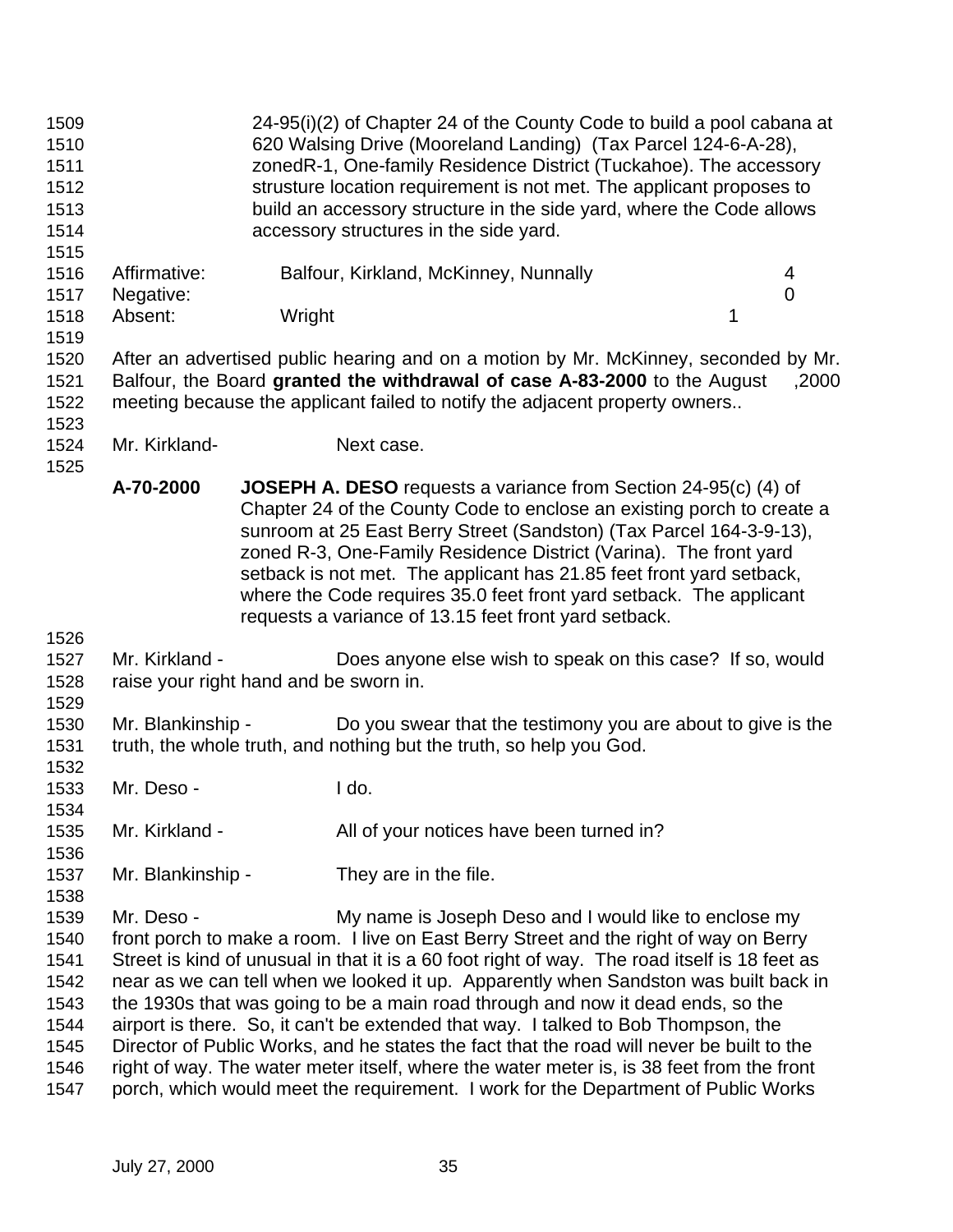and we investigate complaints from citizens and water meters usually are our guideline to the right of way of whether the water meter is on the citizen or the County. The foundation for the actual house comes under the porch. It is not separated like on pillars or such. The foundation actually goes underneath the porch. On the street itself there are eight houses that already have this. There are 12 on Casey, which is the next street, four on Rhoads and three on Raines that have done this type of thing. The reason I need to get it is I am getting married and I need the additional space. Mr. McKinney - Do you think that is going to be enough? 1558 Mr. Deso - But also the County came in and put sewer lines into all of these houses and they put the cleanouts back by the water meters themselves. You are not up to where the property line would be. The property line, I don't know if you can see the edge of those trees, is where the County right of way is, which is a good ways into the yard. Mr. Nunnally - So you are going to make a sun room out of this? Mr. Deso - I am going to make a room and that window will be moved up to the front. Mr. Nunnally- You are not going to increase the size of the porch or anything? 1572 Mr. Deso - No, we propose the existing, what is there. 1574 Mr. Kirkland - Any other questions? Mr. McKinney - I still question whether 184-1/2 feet is going to be enough for a new wife. Mr. Kirkland - We don't get into those cases. Anyone else wish to speak? OK, sir that concludes your case. Thank you. After an advertised public hearing and on a motion by Mr. Nunnally, seconded by Mr. Balfour, the Board **approved** the application **A-70-2000** for a conditional use permit, subject to the following conditions: Affirmative: Balfour, Kirkland, McKinney, Nunnally, 4 Negative: 0 1588 Absent: Wright 1588 Absent: 1 **A-71-2000 EDWARD AND KATHERINE MITCHELL** request a variance from Section 24-94 of Chapter 24 of the County Code to build an attached garage at 8801 Norwick Road (Mooreland Farms) (Tax Parcel 124-3-I-20), zoned R-1, One-Family Residence District (Tuckahoe). The front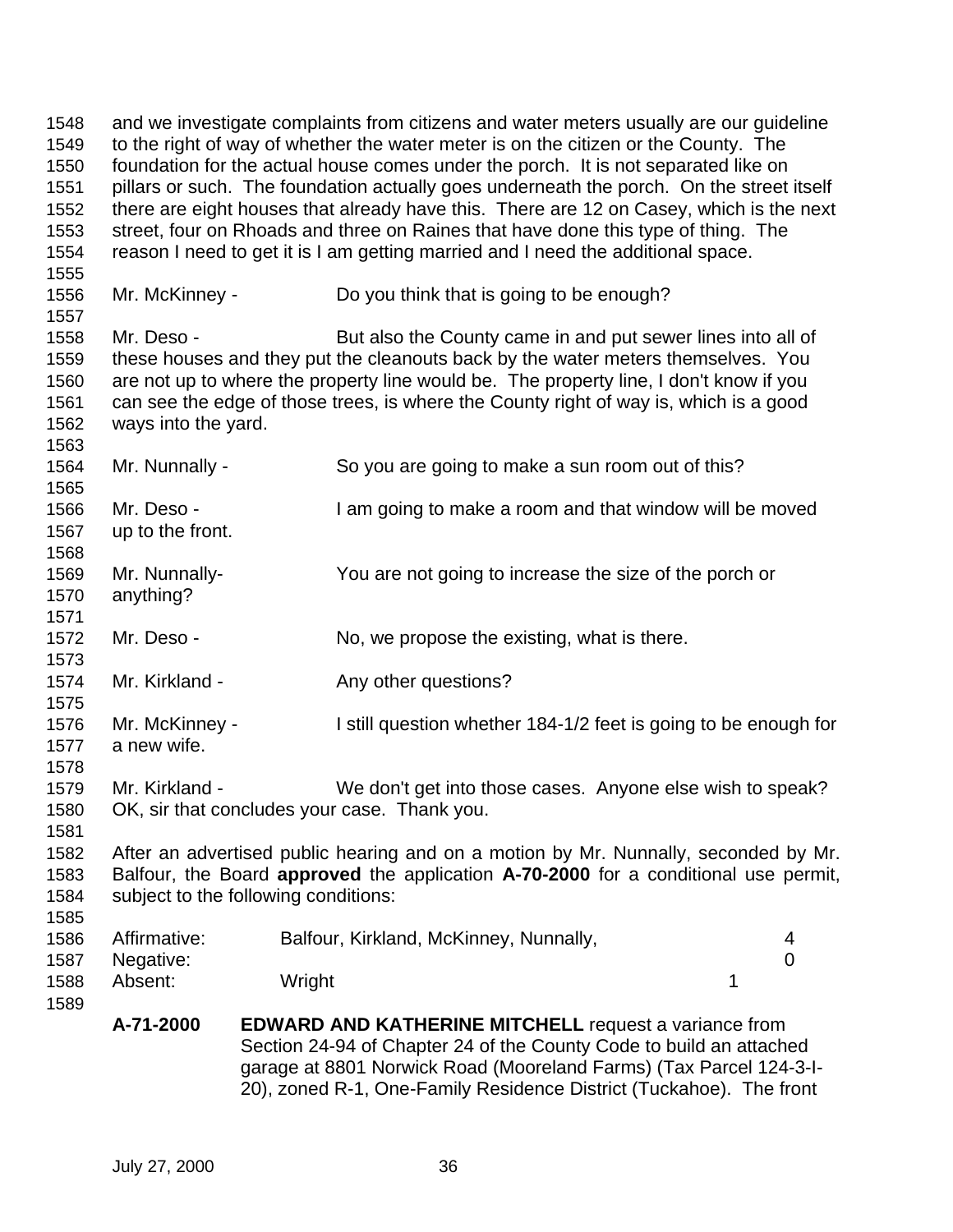|                                                                                                                              |                                                                                                                                                                                                                                                                                             |                           | where the Code requires 50 feet front yard setback. The applicant<br>requests a variance of 24 feet front yard setback. | yard setback is not met. The applicant has 26 feet front yard setback,                                                                                                                                                                                                                                                                                                                                                                                                                                                                                                                                                                                                                                                                                                                                                                                                                                                                                                                        |  |
|------------------------------------------------------------------------------------------------------------------------------|---------------------------------------------------------------------------------------------------------------------------------------------------------------------------------------------------------------------------------------------------------------------------------------------|---------------------------|-------------------------------------------------------------------------------------------------------------------------|-----------------------------------------------------------------------------------------------------------------------------------------------------------------------------------------------------------------------------------------------------------------------------------------------------------------------------------------------------------------------------------------------------------------------------------------------------------------------------------------------------------------------------------------------------------------------------------------------------------------------------------------------------------------------------------------------------------------------------------------------------------------------------------------------------------------------------------------------------------------------------------------------------------------------------------------------------------------------------------------------|--|
| 1590                                                                                                                         |                                                                                                                                                                                                                                                                                             |                           |                                                                                                                         |                                                                                                                                                                                                                                                                                                                                                                                                                                                                                                                                                                                                                                                                                                                                                                                                                                                                                                                                                                                               |  |
| 1591<br>1592<br>1593                                                                                                         | Mr. Kirkland -<br>sir, raise your right hand and be sworn in.                                                                                                                                                                                                                               |                           |                                                                                                                         | Does anyone else wish to speak on this case? If you would                                                                                                                                                                                                                                                                                                                                                                                                                                                                                                                                                                                                                                                                                                                                                                                                                                                                                                                                     |  |
| 1594<br>1595                                                                                                                 | Mr. Blankinship -<br>truth, the whole truth, and nothing but the truth, so help you God?                                                                                                                                                                                                    |                           |                                                                                                                         | Do you swear the testimony you are about to give is the                                                                                                                                                                                                                                                                                                                                                                                                                                                                                                                                                                                                                                                                                                                                                                                                                                                                                                                                       |  |
| 1596<br>1597                                                                                                                 | Mr. Mitchell -                                                                                                                                                                                                                                                                              | Yes it is.                |                                                                                                                         |                                                                                                                                                                                                                                                                                                                                                                                                                                                                                                                                                                                                                                                                                                                                                                                                                                                                                                                                                                                               |  |
| 1598<br>1599<br>1600<br>1601                                                                                                 | Mr. Kirkland -<br>Code?                                                                                                                                                                                                                                                                     |                           |                                                                                                                         | Have all of your notices been turned in according to County                                                                                                                                                                                                                                                                                                                                                                                                                                                                                                                                                                                                                                                                                                                                                                                                                                                                                                                                   |  |
| 1602<br>1603                                                                                                                 | Mr. Mitchell -                                                                                                                                                                                                                                                                              | Yes, they have.           |                                                                                                                         |                                                                                                                                                                                                                                                                                                                                                                                                                                                                                                                                                                                                                                                                                                                                                                                                                                                                                                                                                                                               |  |
| 1604<br>1605                                                                                                                 | Mr. Kirkland -                                                                                                                                                                                                                                                                              | We have them in the file. |                                                                                                                         |                                                                                                                                                                                                                                                                                                                                                                                                                                                                                                                                                                                                                                                                                                                                                                                                                                                                                                                                                                                               |  |
| 1606<br>1607<br>1608<br>1609<br>1610<br>1611<br>1612<br>1613<br>1614<br>1615<br>1616<br>1617<br>1618<br>1619<br>1620<br>1621 | Mr. Mitchell -<br>is actually the term is, the front of our lot. We desire to build a new garage which,<br>purchased the house it had been on the market for over a year, with 120 showings<br>our cars and bikes and everything. We hope you will approve our request for the<br>variance. |                           |                                                                                                                         | My home is built on the corner of Norwick and Butterfield<br>and the side of my home which is on the bottom of the plat there faces Norwick, which<br>because Norwick is the front, would be in violation of the 60 foot setback requirement.<br>From what I understand if Norwick were the sides of our lot, actually the side of the<br>house, it would be a 25 foot requirement and we would not have been in violation of<br>that. It is the only house in our neighborhood without a garage and that was a severe<br>marketing problem for the previous owner and, just to give you an idea of that, when we<br>before we came along and bought it, and part of our original thought was that we would<br>one day build a garage and weren't aware of the setback problem until we actually got<br>with the builder and started working up plans. The last thing I want to say is that our<br>neighbors are all in support of the project and would frankly rather look at a garage than |  |
| 1622<br>1623<br>1624                                                                                                         | Mr. Kirkland -<br>to speak for this case? If not, sir, that concludes the case.                                                                                                                                                                                                             |                           |                                                                                                                         | Any other questions by Board members? Anyone else wish                                                                                                                                                                                                                                                                                                                                                                                                                                                                                                                                                                                                                                                                                                                                                                                                                                                                                                                                        |  |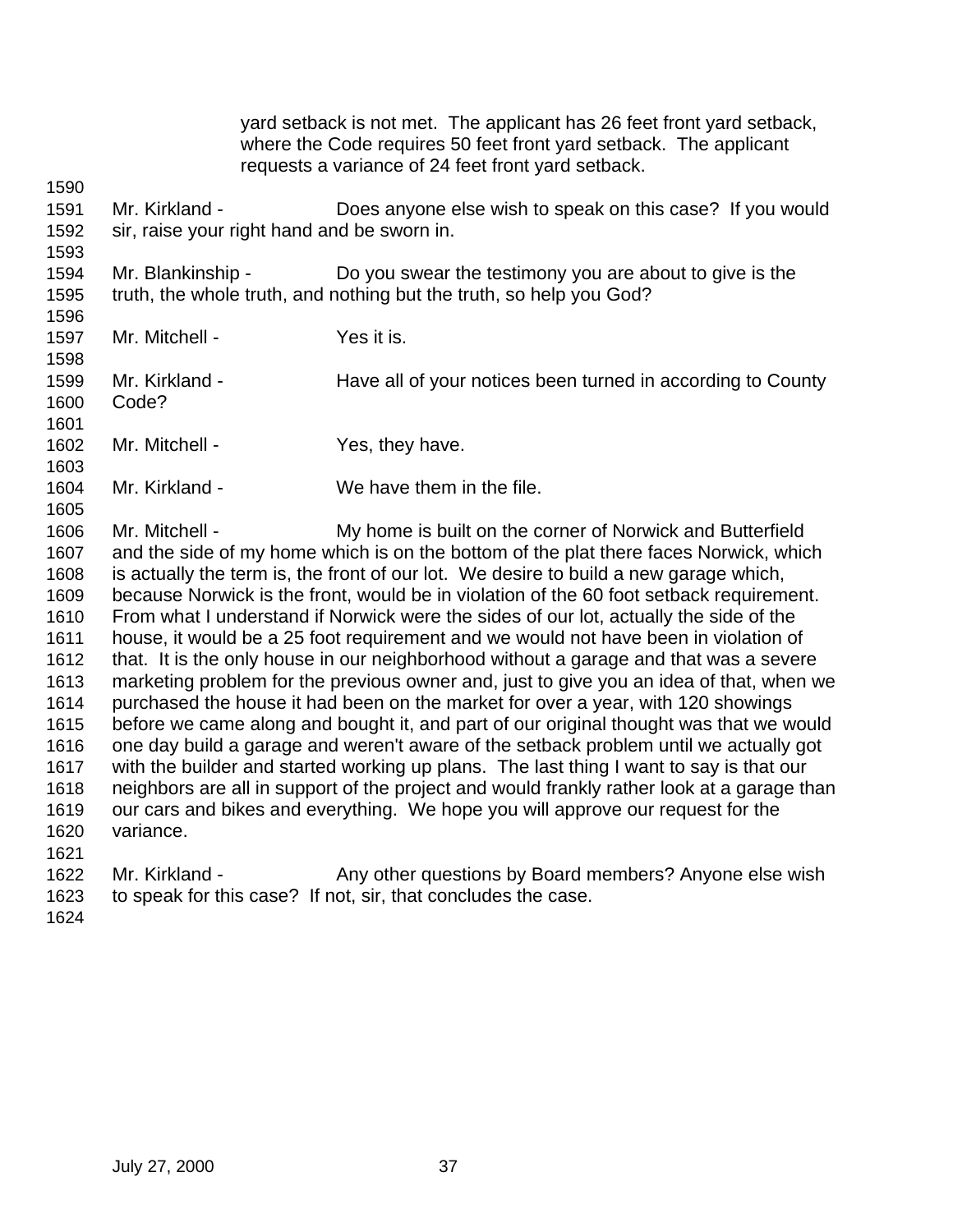|                                              | A-73-2000                                   | <b>TETYANA NIKOLAYEVA</b> requests a variance from Section 24-95(k) of<br>Chapter 24 of the County Code to build an accessory structure at 12136<br>Jamieson Place (Westchase) (Tax Parcel 9-19-A-19), zoned R-2AC,<br>One-Family Residence District (Conditional) (Three Chopt). The<br>minimum side yard setback is not met. The applicant has 21 feet<br>minimum side yard setback, where the Code requires 65 feet minimum<br>side yard setback. The applicant requests a variance of 44 feet<br>minimum side yard setback. |
|----------------------------------------------|---------------------------------------------|---------------------------------------------------------------------------------------------------------------------------------------------------------------------------------------------------------------------------------------------------------------------------------------------------------------------------------------------------------------------------------------------------------------------------------------------------------------------------------------------------------------------------------|
| 1625<br>1626<br>1627                         | Mr. Kirkland -                              | Does anyone else wish to speak on this case? Would you<br>all raise your right hand and please be sworn in?                                                                                                                                                                                                                                                                                                                                                                                                                     |
| 1628<br>1629<br>1630                         | Mr. Blankinship -                           | Do you swear that the testimony you are about to give is the<br>truth, the whole truth, and nothing but the truth, so help you God?                                                                                                                                                                                                                                                                                                                                                                                             |
| 1631<br>1632                                 | Ms. Nikolayeva -                            | I do.                                                                                                                                                                                                                                                                                                                                                                                                                                                                                                                           |
| 1633<br>1634<br>1635                         | Mr. Nikolayeva -                            | I will speak for her because her language is not very well, sir.                                                                                                                                                                                                                                                                                                                                                                                                                                                                |
| 1636<br>1637                                 | Mr. Kirkland -                              | If you will, state your name for the record please.                                                                                                                                                                                                                                                                                                                                                                                                                                                                             |
| 1638<br>1639                                 | Mr. Nicholas -                              | My name is Vitas Rae Nicholas.                                                                                                                                                                                                                                                                                                                                                                                                                                                                                                  |
| 1640<br>1641<br>1642                         | Mr. Kirkland -<br><b>County Code?</b>       | Have all of your notices been turned in according to the                                                                                                                                                                                                                                                                                                                                                                                                                                                                        |
| 1643<br>1644<br>1645<br>1646                 | Mr. Kirkland -<br>state your case.          | We have the notices in the file. If you would, would you                                                                                                                                                                                                                                                                                                                                                                                                                                                                        |
| 1647<br>1648<br>1649<br>1650<br>1651<br>1652 | Mr. Nicholas -                              | OK. They bought the house six months ago. It was a brand<br>new house and they were planning to build a pool before they ever contracted, and I<br>was there so I was aware of the situation. The builder gave us all of the setbacks and<br>all of the setbacks regarding the property to the back of the property site and house are<br>met except one and the builder probably missed one to the road and the setbacks are<br>not met. So, they just applied for the variance on that.                                       |
| 1653<br>1654                                 | Mr. Kirkland -                              | Any questions by the Board?                                                                                                                                                                                                                                                                                                                                                                                                                                                                                                     |
| 1655<br>1656<br>1657<br>1658                 | Mr. McKinney -<br>Place?                    | Why is the address not Nuckols Road instead of Jamieson                                                                                                                                                                                                                                                                                                                                                                                                                                                                         |
| 1659<br>1660                                 | Mr Nicholas -                               | It is off Nuckols Road.                                                                                                                                                                                                                                                                                                                                                                                                                                                                                                         |
| 1661<br>1662                                 | Mr. McKinney -<br>talking to the Secretary. | What is between Nuckols Road and Jamieson Place? I am                                                                                                                                                                                                                                                                                                                                                                                                                                                                           |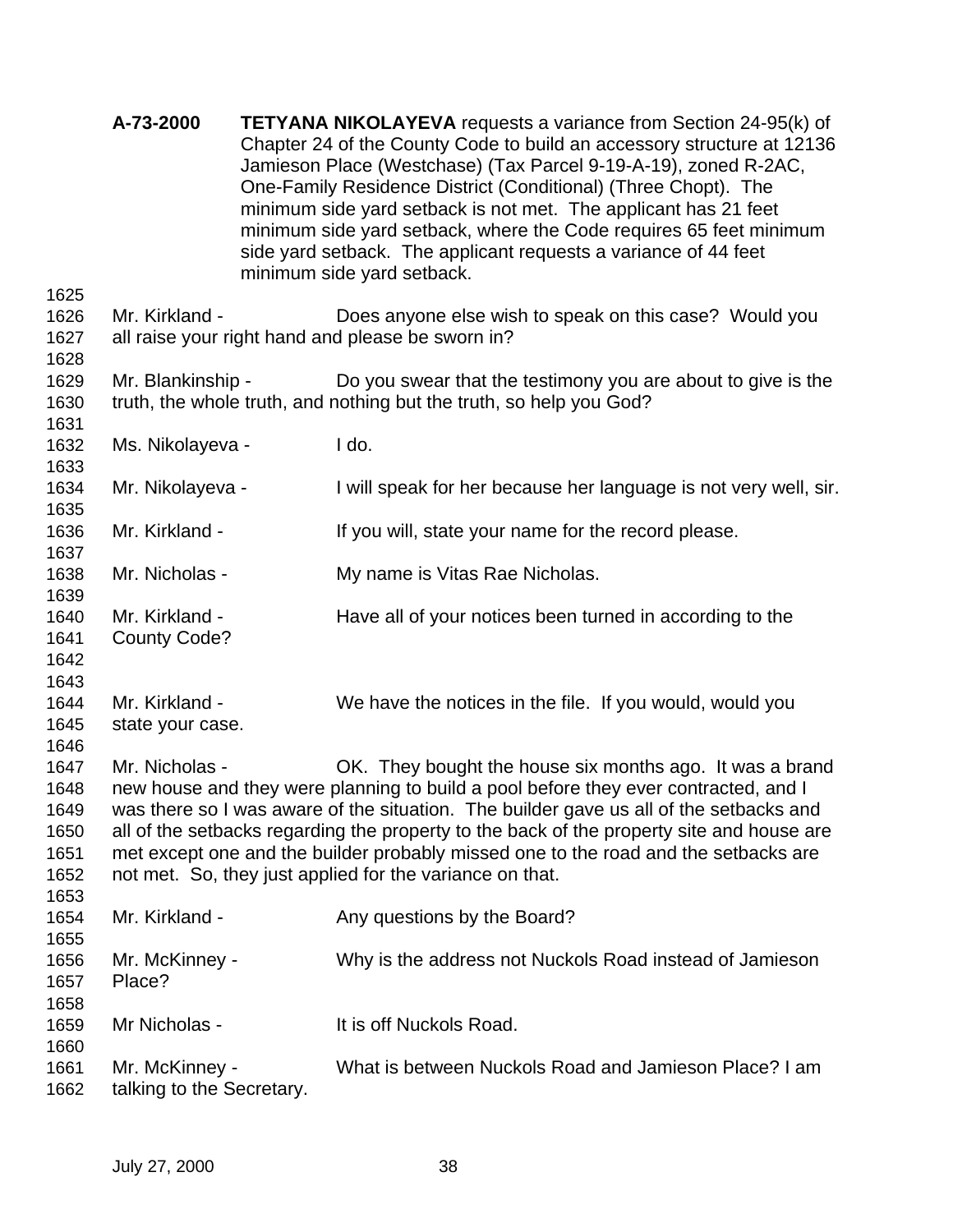Mr. Blankinship - It looks like there is, before Nuckols Road you have a lot and then you cross Jamieson Place to get to this property. 1667 Mr. McKinney - **OK. I was looking at another map.**  Mr. Balfour - What is the status of your discussions with the Homeowner's Association? Mr. Nicholas - The Homeowner's Association has not formed yet. They are supposed to form in January, I guess. It is just one person. We are trying to wait probably for the families. The actual Homeowner's Association has not formed yet. Mr. Balfour - You are on a cul-de-sac, I gather. How many homes have been built? How many lots are still vacant? Mr. Nicholas - Basically just the lot between Jamieson Place and Nuckols Road. I think. Maybe, they are building just across the old Wyndham course. That was originally, I believe, 45 lots and there are maybe 10 left. Mr. Balfour - Where is the address of you house?, Are you aware we got a letter from 5516 and 5512? 1686 Mr. Kirkland - Are there any other questions from Board members? Anything else, Mr. Balfour? Does anyone else wish to speak in favor of this case? OK, you will be allowed some time to rebut any opposition. Ms. Karen Nowiki - My name is Karen Nowiki and I live 5509 Lower Wyndham Court, Lot 18, which directly abuts these people's property. I have lived there for less than three months. It is a new development with a new Homeowner's Association with covenants that we have all agreed to when we signed to buy a house in Westchase. I am in opposition of this variance being granted for several reasons. No. 1, I feel that their lot is too small to accommodate a pool. I feel very badly that when they chose their lot they did not choose a lot, there were several available, that would have accommodated a pool. They have probably the most public lot in our development where their backyard faces our cul-de-sac and that is why you are getting letters from people in our cul-de-sac because we look at their backyard. My property adjoins their backyard. A variance of 44 feet, I feel, is out of the question. The pool would be located too close to our lot and would have a negative impact on our property values. No. 2, Ryan Homes Westchase Community was marketed as a community with wooded home sites according to Article 6.16 of the Neighborhood Covenants "No trees are to be removed without the consent of the Homeowner's Association." If this pool were to be constructed on this very small lot, a significant number of trees would be destroyed and removed. We feel this would violate the neighborhood covenants and be unattractive. No. 3, we are also concerned that a fence constructed on this property would violate Article 6.17 of the Neighborhood Covenant's which protect the site distances at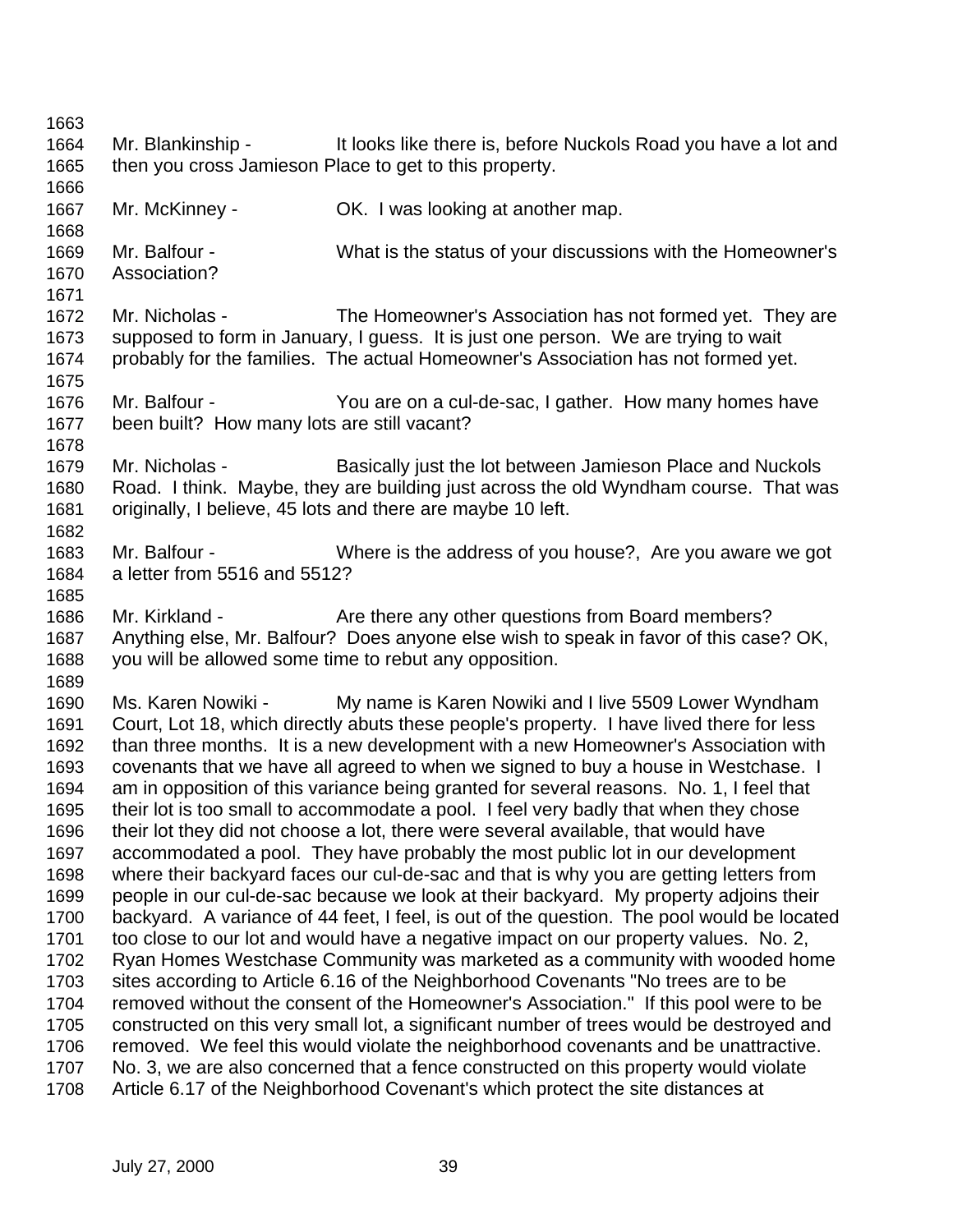intersections. We feel that a fence on this particular lot would obstruct the view of motorists and would not allow them to see the street in front of our house. As we have two small children, we are concerned for their safety and for the safety of other small children of the community. No. 4, the Homeowners on Lot 19 have made several changes to the outside of their home with no regards to the covenants of the Homeowner's Association. We just formed and we are just being managed by outside counsel until we take it over. These changes have not been approved by the Homeowner's Association and are not in keeping with the architectural standards of the community. We are concerned by the lack of regard they have shown for the Neighborhood Association and fear that further development of this lot would negatively impact the value of our home. For these reasons, we oppose the variance of a 44 feet variance on this small lot. I also have a letter from another homeowner. May I read that letter? This is from someone who is not able to appear today or would you like me to hand it to you?

Mr. Kirkland - Do both.

 Ms. Nowicki - This is from Jim and Patti Morris who live at 12104 Jamieson Place. And it says: "This letter is in regard to hearing dated July 27 at 9:00 a.m. to consider a 44 foot variance at 12136 Jamieson Place, Westchase. We understand that the applicant has a 21 foot minimum sideyard setback, and the County requires a 65 foot minimum setback. As homeowners in Westchase, my husband and I strongly oppose any consideration for this variance. To approve this request would violate several Association rules. We specifically bought in Westchase because of having a Homeowner's Association that would protect us from the following: No. 1 - People clearing their lots of all trees. Westchase was advertised as large wooded home sites. If this is approved, the homeowners at 12136 Jamieson Place will be clearing all of the trees from their backyard. This will affect the overall appearance of the neighborhood. No. 2 - Unsightly upkeep of homes and yards, including backyards that is protecting our property values. The homeowners have already directed letters around the deck and awnings. Neither of these were approved by our Homeowner's Association. If they didn't take the time to approve these small items, we have little faith that they will maintain their pool and backyard in an acceptable manner. All of us were made aware that there was a Homeowner's Association prior to buying at Westchase. The Homeowner's Association allows for only for a four foot fence along the side and no higher than 6 feet in the back. If this is approved, then the homeowner's will be putting up a privacy fence on their corner lot. Not only will this be against the Homeowner's Association, but it will also be a danger in our neighborhood. A large fence on that lot will block all visibility for drivers coming from Lower Wyndham Court going around that cul-de-sac and will also prevent us from seeing children riding their bicycles. I am very concerned about protecting our property value and the appearance of our neighborhood. The homeowners at 12136 are a welcome addition to our neighborhood and I hope that they will continue to enjoy Westchase. However, to approve this request would be in direct violation of our Homeowner's Association guidelines and would do a great disservice to our entire neighborhood. I urge you to decline this request for the good of our community and the integrity of our Association." And, I just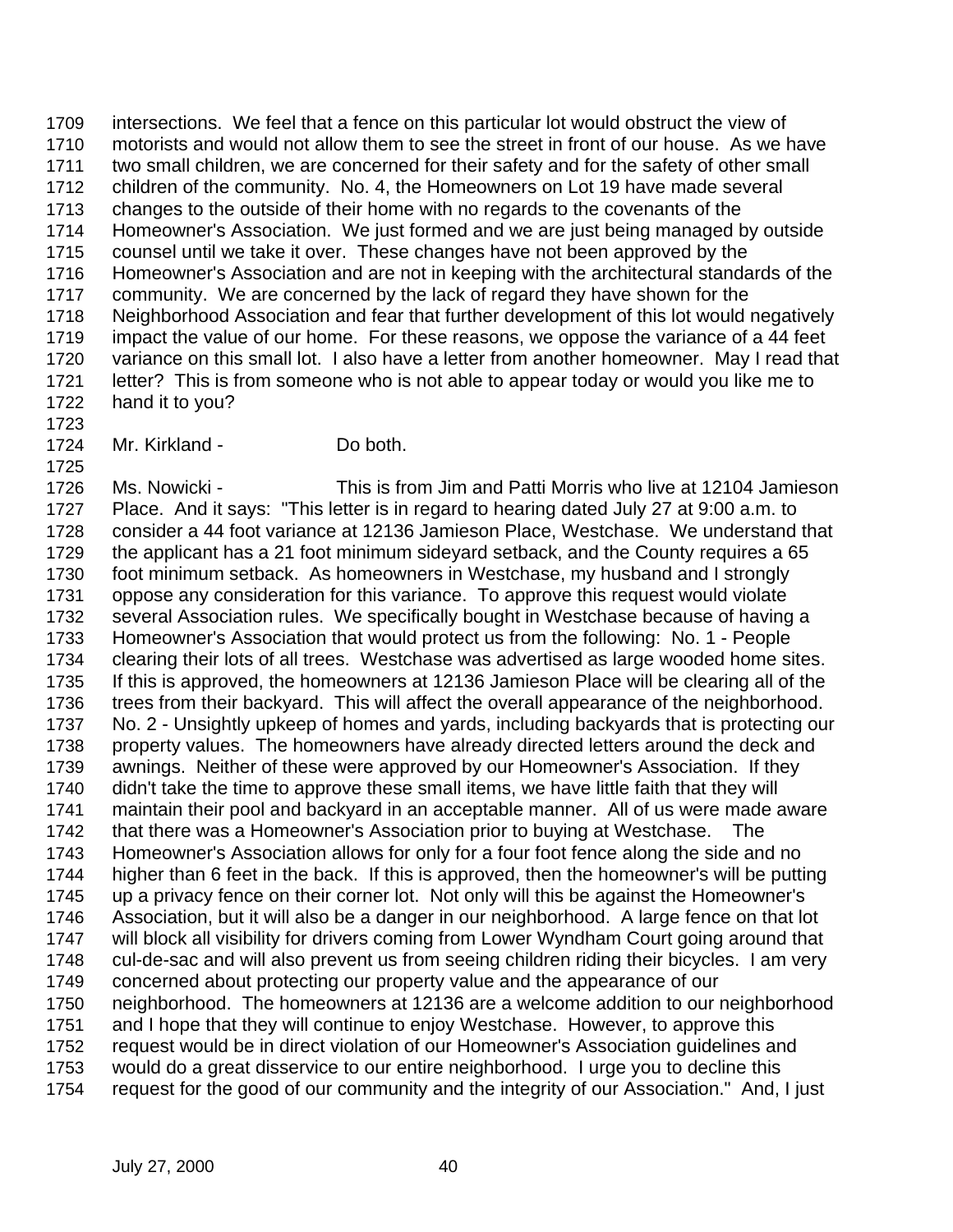1755 want to say I feel very uncomfortable about this. I have only lived here three months. I have never spoken to these people, and it is a very uncomfortable position to be in a new neighborhood where you thought you would get along with everyone, and that everyone would comply with the regulations. Yet here I am. So I am very sad about that and it is nothing personal. I don't know these people. I am sure they are very nice. 1761 Mr. Kirkland - If you would, turn that letter in to the Secretary, and he will keep it on file. Any questions? Mr. McKinney - Mr. Secretary, what is the minimum height of a fence around a pool? Mr. Blankinship - That is a building code requirement and I am not familiar with it off the top of my head, but I think it is in the four foot range. I don't think it is a 6 1769 foot security fence or anything, 42 inches or 48 inches, something along those lines. I am not positive. 1772 Mr. Robert Nowicki - My name is Robert Nowicki and I live at 5509 Lower Wyndham Court. My wife just spoke. As a resident and home owner, I also wanted to speak and express my opposition to this pool, and I don't want to belabor the points that she has also raised, because I think they are very valid, but the point I would like to 1776 stress. This is a very large variance that they are asking for. We are not asking for a 2, 3, 4 or 5 feet, but a 44 ft. variance when there is only 21 feet available. That is huge for a community with the size of the lots that we have. The lots are quite small and frankly 1779 this is not going to fit there. 1781 Mr. Kirkland - Sir, is the Homeowner's Association existing or not? Mr. Nowicki- Yes, there is. In fact, I believe my wife has the covenants, do you not? Mr. Kirkland - They are in the record. We have got them. Thank you, sir. 1788 Mr. McKinney - Mr. Secretary, I have a question for you. Why, are you saying that this is the side yard and not the rear yard? If this house faces Jamieson, it looks like this pool is to be in the rear yard, not the side yard. 1792 Mr. Blankinship - The pool is in the rear yard, but too close to the side yard on the reverse corner lot, the side street yard, which is Lower Wyndham Court, has to be set back 20 feet plus the rear yard setback. I forget exactly what the requirement is, but it is a total of 65 feet from the street side. Mr. McKinney - What is the width of their lot?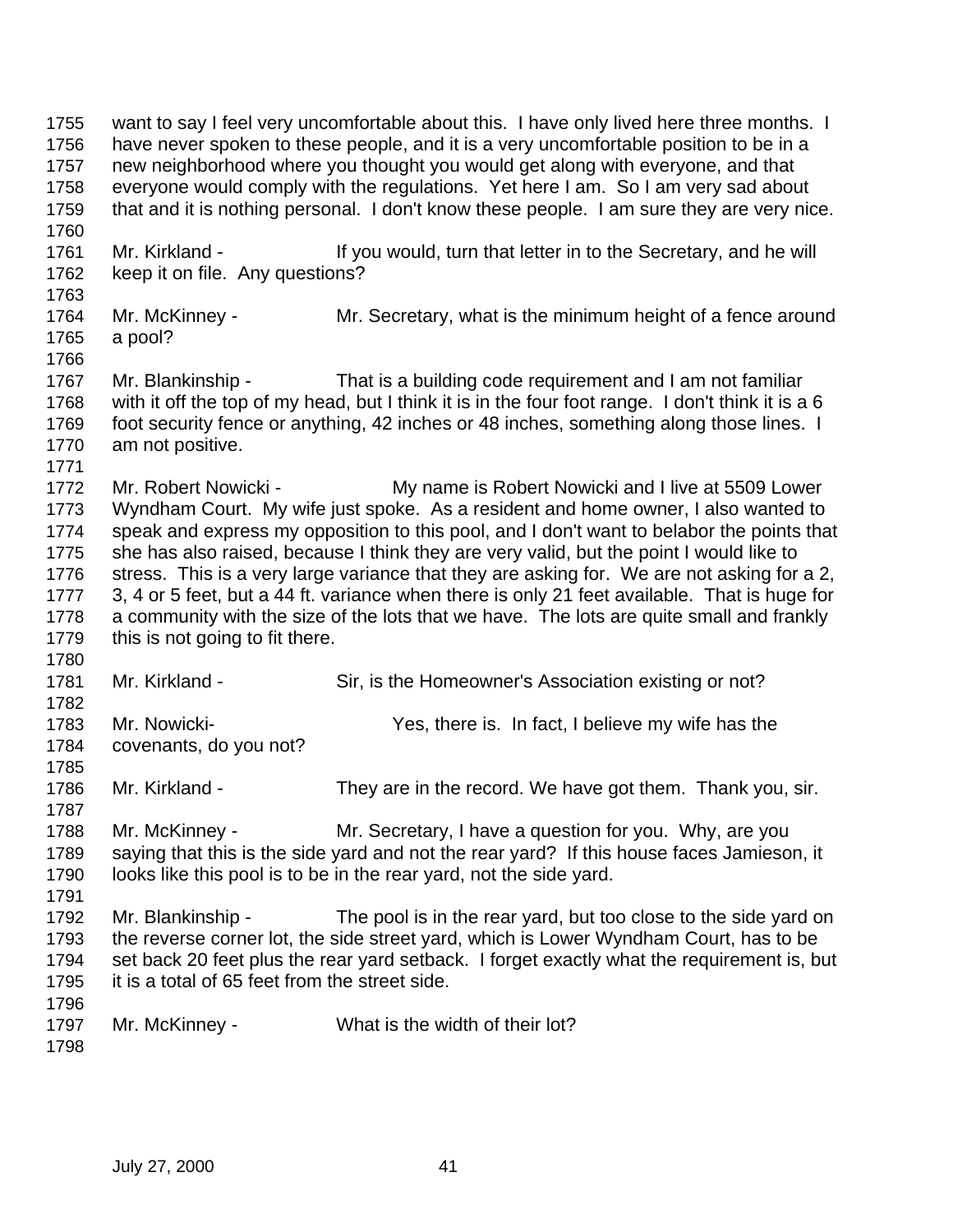Mr. Blankinship - It depends upon where you measure. It is anywhere from about 90 feet to 26 feet. The curve and the cul-de-sac there really makes the distances difficult.

- 
- 
- 
- Mr. Kirkland Yes, sir. If you would, state your name.

 Mr. Paul Mavic - My name is Paul Mavic. My son Scott and his wife, Heidi, own the property next to the one in question just to the right of it. My son is away on business and could not attend and his wife, Heidi, could not get time off from work, so they asked me to speak for them. The hardship alleged here is self-imposed and, therefore, Scott and Heidi feel that the variance is not justified. The property was bought with the knowledge that it wasn't large enough or shaped properly to accommodate a pool with the surrounding concrete and fence. The Westchase plat shows three lots and the neighborhood that are marked with an asterisk and that actually indicates that there are some building restrictions on it. At the time of purchase, other lots which can accommodate a pool, which required no zoning variance were available. All property owners at the time of purchase agreed to abide by the Declaration of Covenants, Conditions and Restrictions for Westchase. Article 613 permits the installation of a pool installed in accordance with Zoning Ordinance of Henrico County. The Covenants do not permit a pool that requires a zoning variance.

 Secondly, the hardship is not so severe that it almost, it is almost the same as taking the property, the property can be used without a variance, not just for a pool in the location shown on their application. The character of the neighborhood will be changed significantly as a result of replacing the trees in the back yard with a flat area containing a fenced-in pool, all of which is so close to the road. The question was raised earlier regarding what size fence is needed around the pool. The Code requires a 4 foot minimum fence, however, there is a contradiction in it because it says that the latching mechanism for the fence needs to be 54 inches, a minimum of 54 inches above the bottom of the fence, so that is right out of the Code. The other thought was all the trees in the back yard will have to be moved to accommodate the pool, which is surrounding concrete and fence. The application that you have received shows the dimensions for the pool but it does not show the additional items. The area has since been taped. When I got in town last night, I looked and a number of trees in the back yard have a tape around them, so I am assuming that someone has determined that those trees are what have to be removed. I question whether the area is large enough, because the pool itself does require a surrounding area, and most folks don't want to step directly from grass into a pool where they track debris in. Further, there is going to be a requirement for equipment to dig the pool, and that will require additional area, and lastly, the roots of any trees that do remain, any that are damaged as a result of digging the pool and the surrounding area are likely to die and come down in the future anyway. The dimensions of the pool are shown on the application as 12 x 20, I believe, but they actually require a hole larger than that because the walls of an inground pool will have to sit on a shoulder and have to be braced and backfilled. So, the application is somewhat misleading. Also, I don't think anyone wants a pool with overhanging trees that will drop leaves and needles and stuff in it, and any trees, if they are able to leave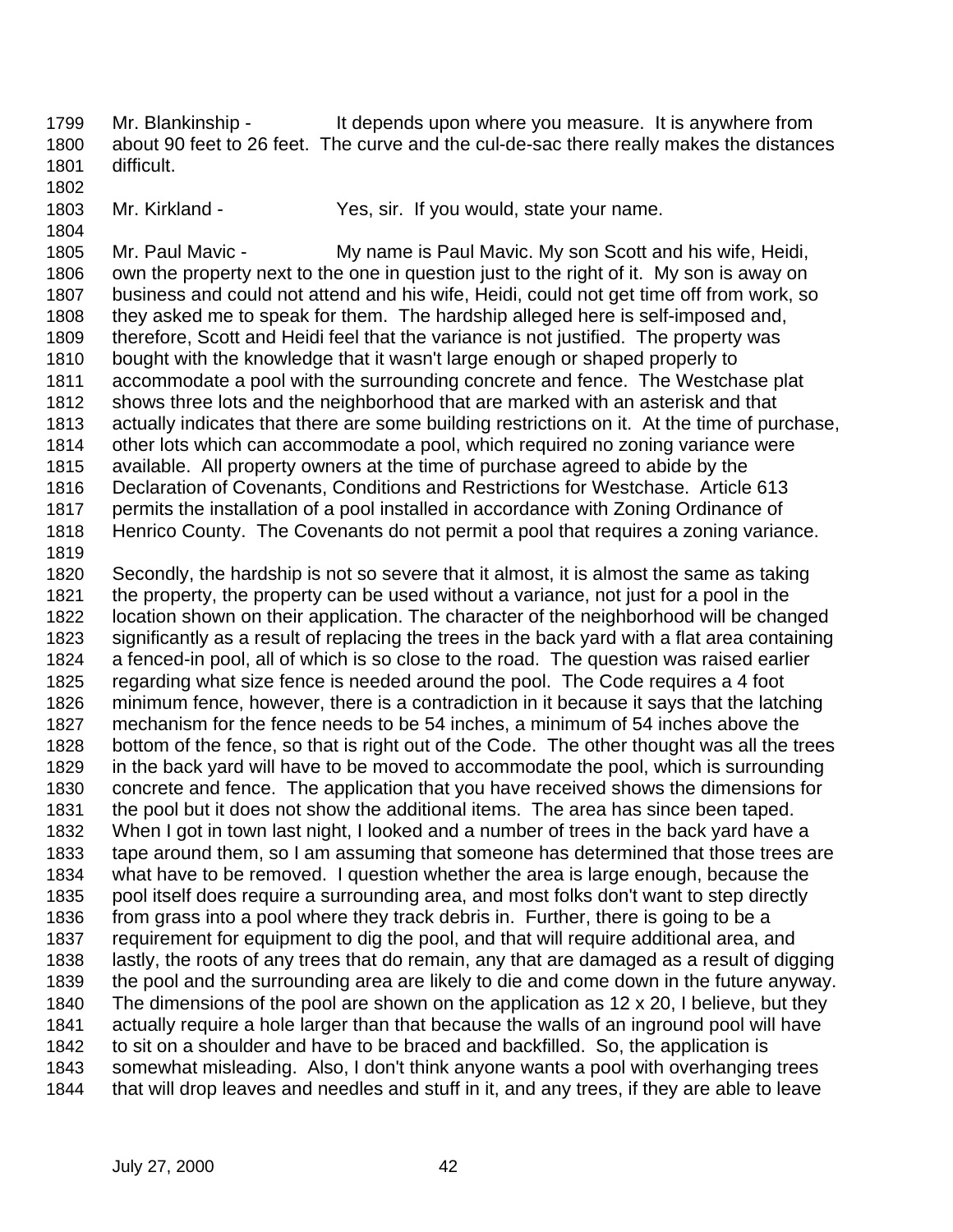any trees in that area, then they are going to contribute to that problem. So, I think the result is going to be a treeless backyard. The Ryan markets the property that says "large wooded home sites" and the fact that they were wooded home sites were a major factor why Scott and Heidi accepted that property and went so far in debt for it. Also, when Scott's house was being sited on his property, there were additional trees in his backyard that he asked a builder to take down. The building agreement said they would clear trees in an area of 15 to 20 feet around the house. One of these trees, I think, was 26 inches, and the builder said, "No, the zoning conditions, the deed restrictions on this lot prevent me moving any more trees than that." So, he wouldn't even give 6 inches to take a tree for Scott. I have taken some pictures from the cul-de-sac and what do you want me to do with these pictures, turn them in to the Secretary? Mr. Kirkland - Ordinarily we keep them for 30 days if that doesn't bother you. Mr. Mavic - The first one is showing the sign which you can see the first attribute, the first attribute on that sign is emphasizing wooded lots. The next series of tree pictures are taken from the cul-de-sac and they show the backyard in question from three different angles, and locating a pool and fence will result in removing most of those trees, if not all, and would certainly change the nature of the property as viewed from the cul-de-sac. Now, the people in the cul-de-sac, obviously, are going to see that backyard everytime they enter and leave their property and whatever they do in the front yard. I have also taken pictures from Scott and Heidi's house, which I would like the Board to consider. The first one shows the view outside that they see when they are standing at their kitchen. The remaining three show the view from various windows in their morning room, which is where they eat their meals. Their backyard, the backyard to their right and the backyard to their left are constantly in their view. Whenever they are in their kitchen and whenever they are in their morning room, and like I say, when they bought 1875 this property the trees were a major factor. 1877 Mr. Balfour - How close to the road is this pool going to be? 1879 Mr. Mavic - From what I have seen on the application, they say it is 1880 going to be 21 feet will be the minimum distance. 1882 Mr. Blankinship - But that is not measured at the shortest distance, but it is measured on kind of a skewed angle, so it could be closer than 20 feet. Mr. Mavic - As I understand it, the reverse corner lot has a 65 foot setback, as it was explained to me, it is kind of parallel to the curb that goes up the side of their house and curves around the back, so I guess technically they don't have a backyard. It is a reverse corner, which, like I said, is one of three lots in that situation and it was noted on the plat when the property was purchased. These are the pictures from Scott and Heidi's kitchen and also from their morning room, and they paid extra for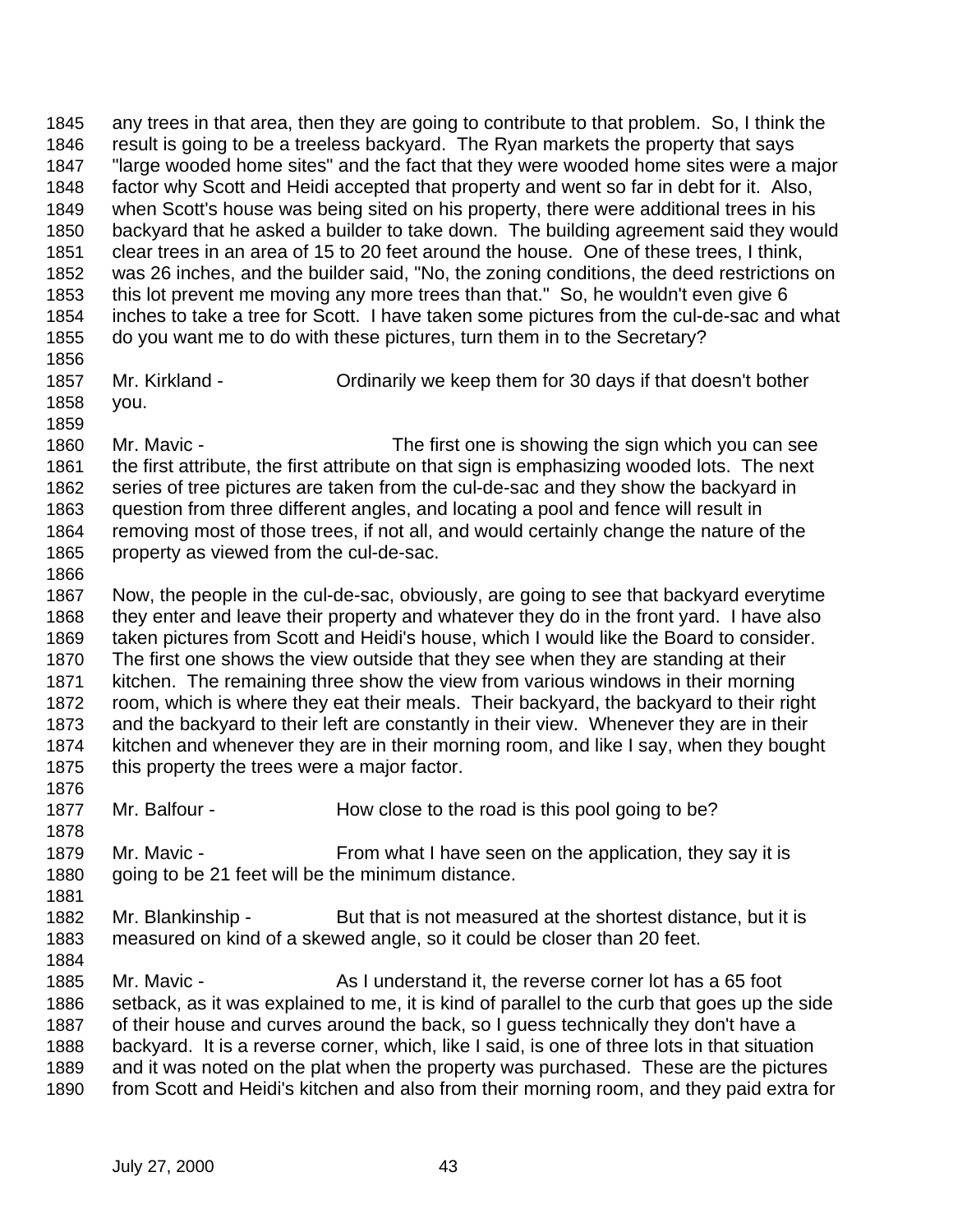- that morning room option, which sticks out the back of their house. The picture that is shown on the computer right now - Scott and Heidi's house is the one immediately to the left and you can see the morning room sticks out to the back there. The trees give it, certainly, an appealing view.
- -

1896 Mr. Balfour - Is that where the pool is going to go, as I understand it?

 Mr. Mavic - Yes. As far as the character of the neighborhood and the fact that the hardship is not that severe and fact that it is self-imposed, those are all reasons not to grant a variance as listed right on the variance application. It explains to applicants, and like I say, those are directly there. Another reason is if the application itself, but before I get into that, I will just point this out. The size of the variance is large. It is almost to the point of negating the restriction. On the application that was submitted, it is incomplete. All of the questions haven't been answered. It doesn't describe a severe hardship. It doesn't describe how the variance will affect other property, and it is misleading, because if fails to show the true size of the area because of the pool. It doesn't show the declining area. It doesn't show the fence. It doesn't show the impact on the trees that would have to be cleared to install the pool. A point was made earlier that the Westchase Association Architectural Control Committee has not approved the installation of the pool and fence or removal of the trees. Deed restrictions require their approvals, Article 7.02. It is my understanding that the Homeowner's Association is formed, but homeowners were not asked to serve on it until just last Monday. I talked with a lady named Vicki and the developer, and she is the one that provided me with that information, so she said that as of last Monday, I think it was last Monday. It may have been the Monday before, but it is going to be a five person Architectural Control Committee that would be functioning and prior to that it was functioning with just two members, Vicki, who is an employee of the developer, and another lady who is an employee of a firm who they contracted to essentially provide the function of Homeowners until one is formed. The Napacks and the Nowickis Families, whose properties adjoin lot 19 have spoken in opposition to this. It is my understanding that the Phillips and Barnes? Who are the families that live on the cul-de- sac, that Debra has hand-delivered a letter to the Board in opposition to this. Has the Board seen that?

- Mr. Kirkland We have that in the file.
- 1927 Mr. Mavic - It is signed by Gregory and Deborah Phillips and also by Dave and Patti Vaughan. When I went to Scott's house last night, I have another letter here from another neighbor on the cul-de-sac, would you like me to read it or just give it to you?
- Mr. Kirkland Just hand it in. That will be fine.
- Mr. Mavic - So, I guess in summary, this is from the Pettus family, in summary five of the six property owners who would be most affected by this variance have either spoken or written to recommend disapproval of this variance request.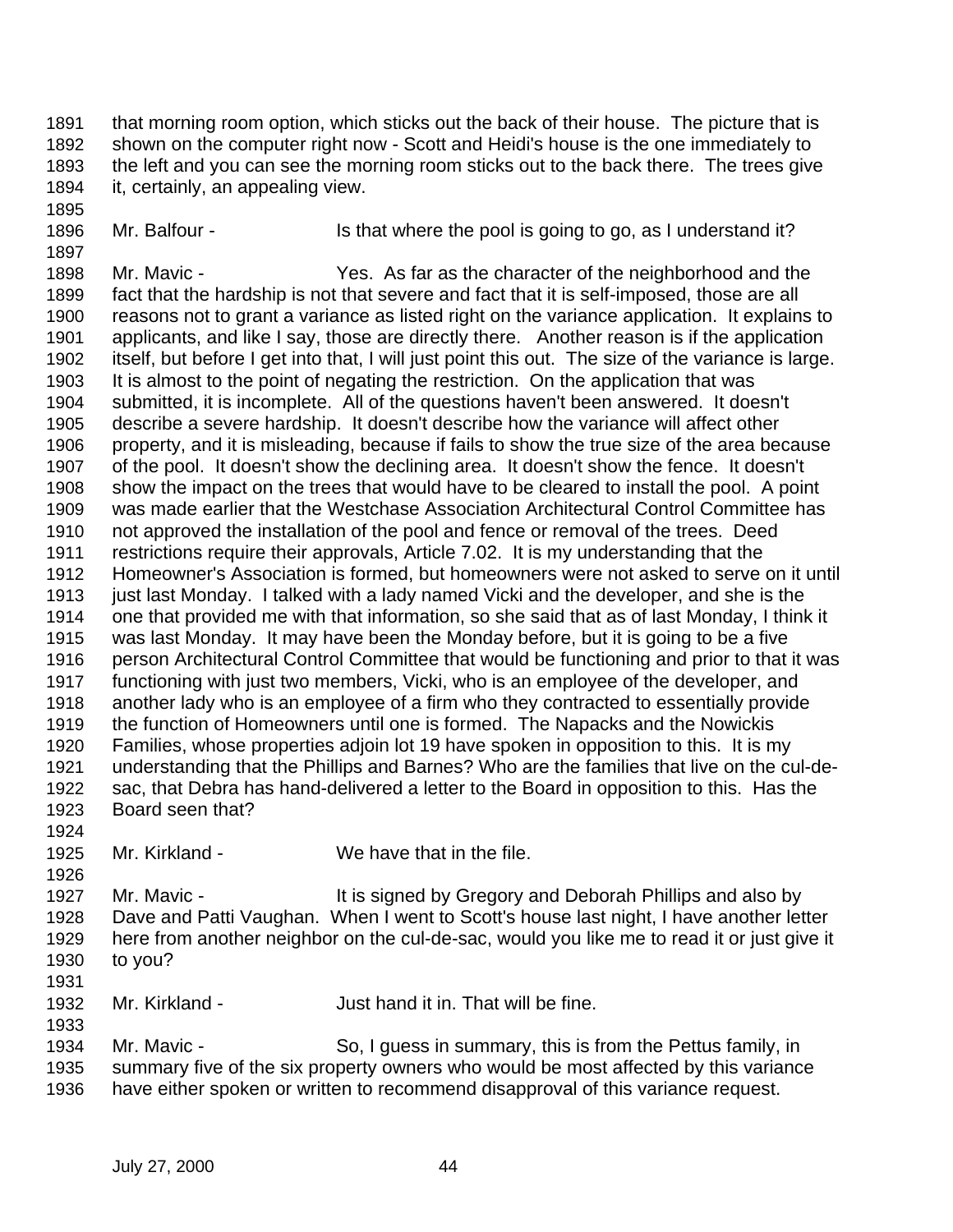| 1937                                                                         |                                                |                                                                                                                                                                                                                                                                                                                                                                                                                                                                                                                                                                                                                                                                                                                      |
|------------------------------------------------------------------------------|------------------------------------------------|----------------------------------------------------------------------------------------------------------------------------------------------------------------------------------------------------------------------------------------------------------------------------------------------------------------------------------------------------------------------------------------------------------------------------------------------------------------------------------------------------------------------------------------------------------------------------------------------------------------------------------------------------------------------------------------------------------------------|
| 1938<br>1939                                                                 | Mr. Kirkland -                                 | Any questions?                                                                                                                                                                                                                                                                                                                                                                                                                                                                                                                                                                                                                                                                                                       |
| 1940<br>1941<br>1942                                                         | Mr. McKinney -<br>Committee.                   | Mr. Mavic, this AC, is that the Architectural Control                                                                                                                                                                                                                                                                                                                                                                                                                                                                                                                                                                                                                                                                |
| 1943<br>1944                                                                 | Mr. Mavic -                                    | Yes.                                                                                                                                                                                                                                                                                                                                                                                                                                                                                                                                                                                                                                                                                                                 |
| 1945<br>1946                                                                 | Mr. McKinney -                                 | Who does that consist of?                                                                                                                                                                                                                                                                                                                                                                                                                                                                                                                                                                                                                                                                                            |
| 1947<br>1948<br>1949<br>1950<br>1951<br>1952<br>1953<br>1954<br>1955<br>1956 | Mr. Mavic -<br>is.                             | Prior to last Monday it consisted of a lady named Vicki, who<br>works for Dominion, the developer, and a lady who works for the company that they<br>contracted to provide the Homeowner functions. Vicki told me over the phone, I believe<br>it was last week when I talked to her, that she had requested and had sent letters to<br>three property owners in Westchase, one to the cul-de-sac in question, one to the same<br>street that Scott and Heidi live on, and one in the cul-de-sac in the drawing in front of<br>you, to the right, and she was going to ask that they serve on the Architectural Control<br>Committee. I don't know, I haven't talked with her since, so I don't know what the status |
| 1957<br>1958                                                                 | Mr. McKinney -                                 | Did you say that your son was Paul Scott Abbott?                                                                                                                                                                                                                                                                                                                                                                                                                                                                                                                                                                                                                                                                     |
| 1959<br>1960                                                                 | Mr. Mavic -                                    | My son's name is Scott. My name is Paul.                                                                                                                                                                                                                                                                                                                                                                                                                                                                                                                                                                                                                                                                             |
| 1961<br>1962<br>1963                                                         | Mr. McKinney -<br>Henrico County, at one time. | It was Paul Scott Abbott that had the County Line here in                                                                                                                                                                                                                                                                                                                                                                                                                                                                                                                                                                                                                                                            |
| 1964<br>1965<br>1966                                                         | Mr. Mavic -<br>what is going on.               | No. I am from Virginia Beach. I don't know anything about                                                                                                                                                                                                                                                                                                                                                                                                                                                                                                                                                                                                                                                            |
| 1967<br>1968<br>1969<br>1970<br>1971<br>1972                                 | Mr. McKinney -<br>down. Thank you, sir.        | Because this sign that you gave me, some of these are<br>misleading. Because it says "large wooded home sites." It does not say all wooded<br>home sites, so I think a home owner has a right to disturb if it is less than 2500 square<br>feet, because some people don't like trees. I personally do. I don't like to cut any trees                                                                                                                                                                                                                                                                                                                                                                                |
| 1973<br>1974<br>1975<br>1976                                                 | Mr. Kirkland -<br>down.                        | Yes, ma'am, if you want to speak, and try not to repeat<br>anything that we have already heard. We have pretty well got the whole landscape                                                                                                                                                                                                                                                                                                                                                                                                                                                                                                                                                                          |
| 1977<br>1978<br>1979<br>1980<br>1981<br>1982                                 | Ms. Vicki Chestnut -                           | Hi. I am Vicki Chestnut from Dominion Land and<br>Development Company, and we are developing Westchase. There are a couple of<br>clarifications that I want to make. There are 34 lots in this subdivision. There are 11 left<br>to be sold that are vacant, and they will be sold to Ryan Homes for development<br>through them. In June 1999, the Declaration and Covenants were recorded, OK, for<br>Westchase, and the ACC and the Covenants have been in place since that time,                                                                                                                                                                                                                                 |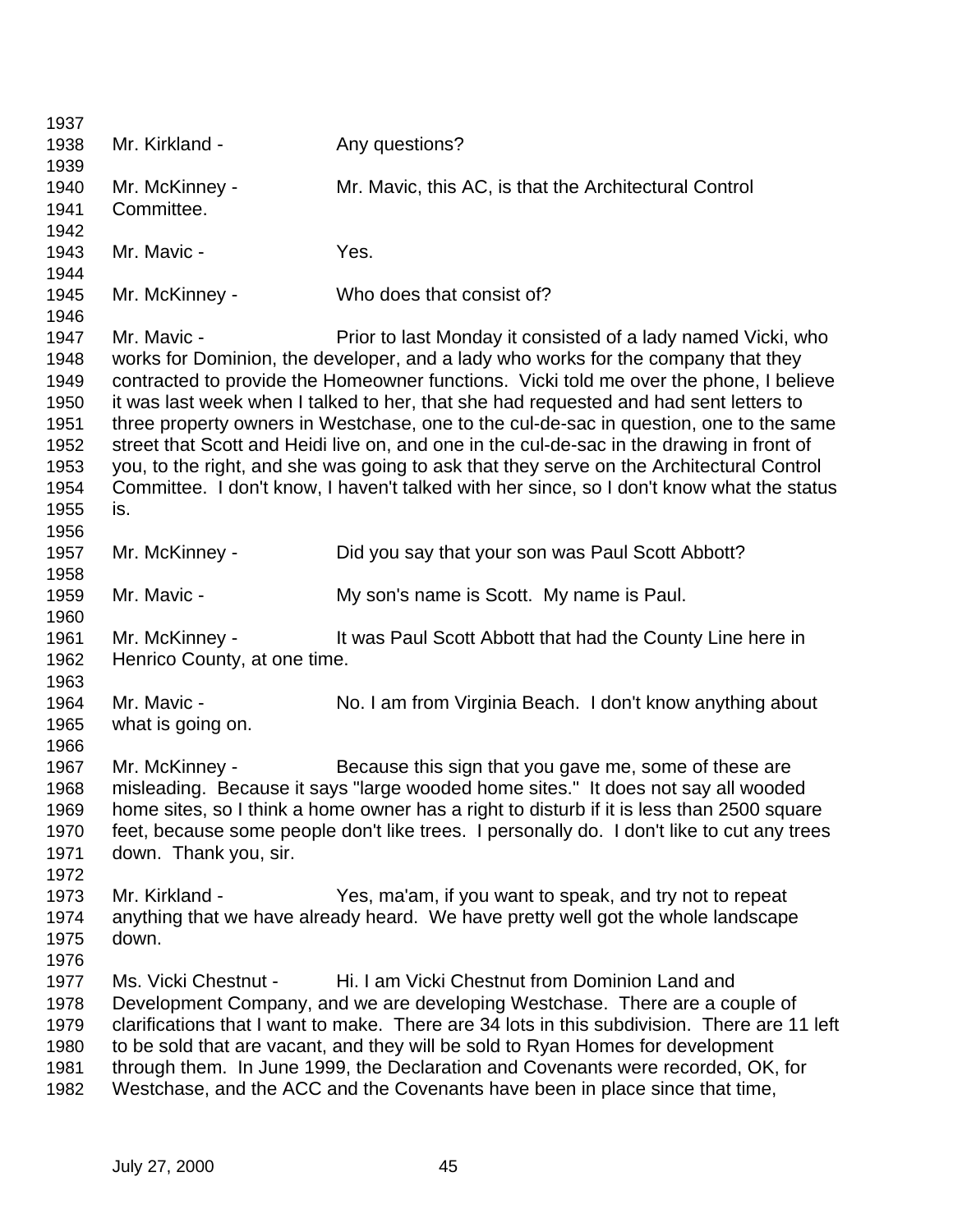however, the client, Dominion Land, has been handling all approvals and reviews of all, any exceptions that we needed to make with the covenants. We oppose this simply because this is a large variance and that we are concerned about the future sale of the lots in the development, and we do wish to uphold the covenants for Westchase that was formed by the development company to uphold the desire of the homeowners that purchase at Westchase. So, I think everything else has been said. We just right now currently own lots across the street. OK? We don't own, you know, you were talking about Nuckols Road, those lots are still vacant there, pretty much Jamieson and Wyndham Court, all of those lots have been sold to the builder, Ryan Homes, and then they have also been sold to a purchaser from Ryan.

 Mr. Kirkland - Thank you, ma'am. Any questions?

 Mr. Blankinship - Could you repeat your name, please? 

Ms. Vicki Chestnut - Vicki Chestnut.

 Mr. Kirkland - OK, anymore opposition? If not, would you like to rebut and answer some of the questions. 

 Mr. Nicholas - I trust the neighbors who complain about setbacks are not talking about neighbor's lots. Just because we exceed setback from the neighbor's lots, then we can use this variance from the road, going from the neighbor's lots and the neighbor's house (unintelligible). In the minds of owner from that house, they want to save as many trees as they can. They are prepared to position the swimming pool in any way to save as many trees, now, again. Now, we can move the swimming pool and this variance much smaller to neighbor's lots, but they can't by the law. About a fence, this lady mentioned here, I know it requires 48 inches fence around the swimming pool, but they have already got a pool, the person who was asking before, before the Homeowner's Association was formed they got the pool for 6-foot fence because of the position of their lot from the cul-de-sac side. They just technically did not have backyard to use, so this is their backyard. Now about the variance to the road, 65 foot, maybe that is something to do with above-the-ground pools. This is an in-ground pool, so I am familiar why this variance is from the roadside. But maybe it is different because of the inground pool. Neighbor said they don't communicate because of the language barrier. There is nothing can be done about that. What they were the other objections, I don't remember all of them. 

 Mr. Kirkland - Would you answer me a question? You have down here a 12, I believe, 12 x 24 pool? Is that inclusive of all of the concrete structure that goes around the pool and the fence, or is that just the hole in the ground pool? 

 Mr. Nicholas - Three feet around the pool. 

| <b>LULU</b> |               |                                                             |
|-------------|---------------|-------------------------------------------------------------|
| 2027        | Mr. Balfour - | You say there is another pool in that cul-de-sac somewhere? |
| 2028        |               |                                                             |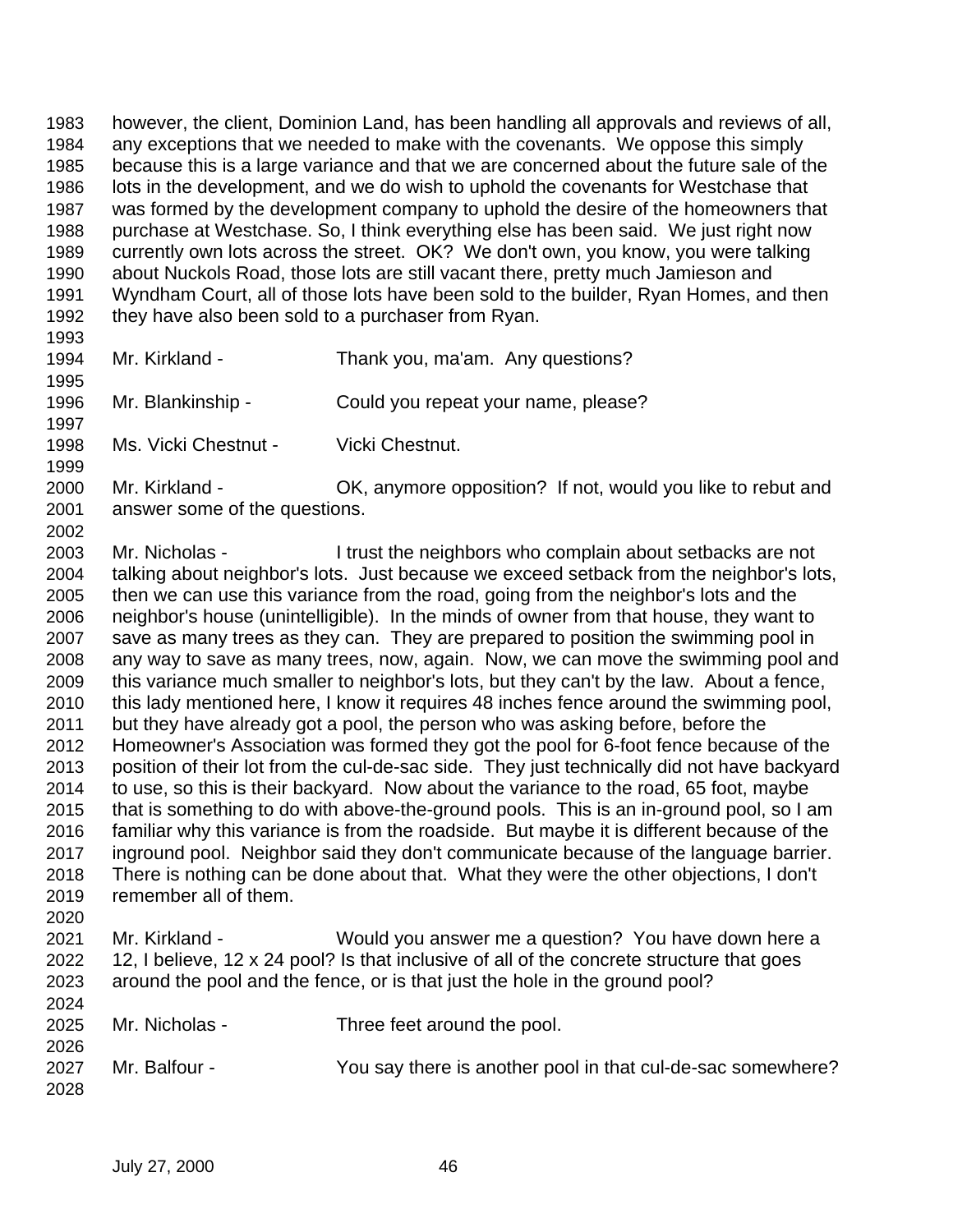| 2029<br>2030                                         | Mr. Nicholas -                                                      | Did I say?                                                                                                                                                                                                                                                                                                                                                                                                                                                                                                                                                                                                       |
|------------------------------------------------------|---------------------------------------------------------------------|------------------------------------------------------------------------------------------------------------------------------------------------------------------------------------------------------------------------------------------------------------------------------------------------------------------------------------------------------------------------------------------------------------------------------------------------------------------------------------------------------------------------------------------------------------------------------------------------------------------|
| 2031<br>2032                                         | Mr. Balfour -                                                       | I thought I heard you say something about another pool.                                                                                                                                                                                                                                                                                                                                                                                                                                                                                                                                                          |
| 2033<br>2034                                         | Mr. Nicholas -                                                      | No.                                                                                                                                                                                                                                                                                                                                                                                                                                                                                                                                                                                                              |
| 2035<br>2036                                         | Mr. Balfour -                                                       | There are no other pools in this area, then?                                                                                                                                                                                                                                                                                                                                                                                                                                                                                                                                                                     |
| 2037<br>2038                                         | Mr. Nicholas -                                                      | I am not aware of any. No.                                                                                                                                                                                                                                                                                                                                                                                                                                                                                                                                                                                       |
| 2039<br>2040                                         | Mr. Balfour -                                                       | When did you buy this house?                                                                                                                                                                                                                                                                                                                                                                                                                                                                                                                                                                                     |
| 2041<br>2042<br>2043                                 | Mr. Nicholas -<br>they moved in by the end of January of this year? | I believe we signed the contract in November last year and                                                                                                                                                                                                                                                                                                                                                                                                                                                                                                                                                       |
| 2044<br>2045                                         | Mr. Balfour -                                                       | And there was no                                                                                                                                                                                                                                                                                                                                                                                                                                                                                                                                                                                                 |
| 2046<br>2047<br>2048<br>2049<br>2050<br>2051<br>2052 | Mr. Nicholas -                                                      | There was because they knew they wanted a pool in the<br>backyard and before they wrote the contract - they said to Ryan Homes - that is what I<br>mentioned before - is there any room for the pool and they took all the setbacks<br>required by the County and they said, "There is room for a pool." They meant probably<br>that land to the road side. That is the only explanation I've got, but that is what Ryan<br>Homes presented before they wrote the contract to the house.                                                                                                                         |
| 2053<br>2054                                         | Mr. Balfour -                                                       | This lady just said they had discouraged pools, apparently.                                                                                                                                                                                                                                                                                                                                                                                                                                                                                                                                                      |
| 2055<br>2056<br>2057<br>2058                         | Mr. Nicholas -                                                      | They can speak for their own homes. I can't give the name of<br>the person who represented Ryan Homes. It was the person who presented Ryan<br>Homes because they knew they wanted a pool when they went to buy the house.                                                                                                                                                                                                                                                                                                                                                                                       |
| 2059<br>2060<br>2061                                 | Mr. Balfour -<br>have to get an exception?                          | You understood when they were telling you that that you'd                                                                                                                                                                                                                                                                                                                                                                                                                                                                                                                                                        |
| 2062<br>2063<br>2064                                 | Mr. Nicholas -                                                      | Yes, of course. And that is what they did when they applied<br>for the pool. They found out about the setback from the road side.                                                                                                                                                                                                                                                                                                                                                                                                                                                                                |
| 2065<br>2066                                         | Mr. Balfour -                                                       | But you bought it anyway, you didn't buy it subject to                                                                                                                                                                                                                                                                                                                                                                                                                                                                                                                                                           |
| 2067<br>2068<br>2069<br>2070<br>2071<br>2072<br>2073 | Mr. Nicholas -                                                      | No, because they said there is no problem. No one even<br>thought it might be a problem because the lot sits, yes, it sticks out because of the cul-<br>de-sac situation and because the neighbors can see the backyard. (Unintelligible) And<br>the lady spoke away from their house. Now the neighbor on lot 20, the setback from<br>that lot is met. There is not any requirement. There was nothing said about a pool<br>could not be built, and they wouldn't buy that house if they said they could not build that<br>pool. They wouldn't buy that house. They chose that house. (Unintelligible) and they |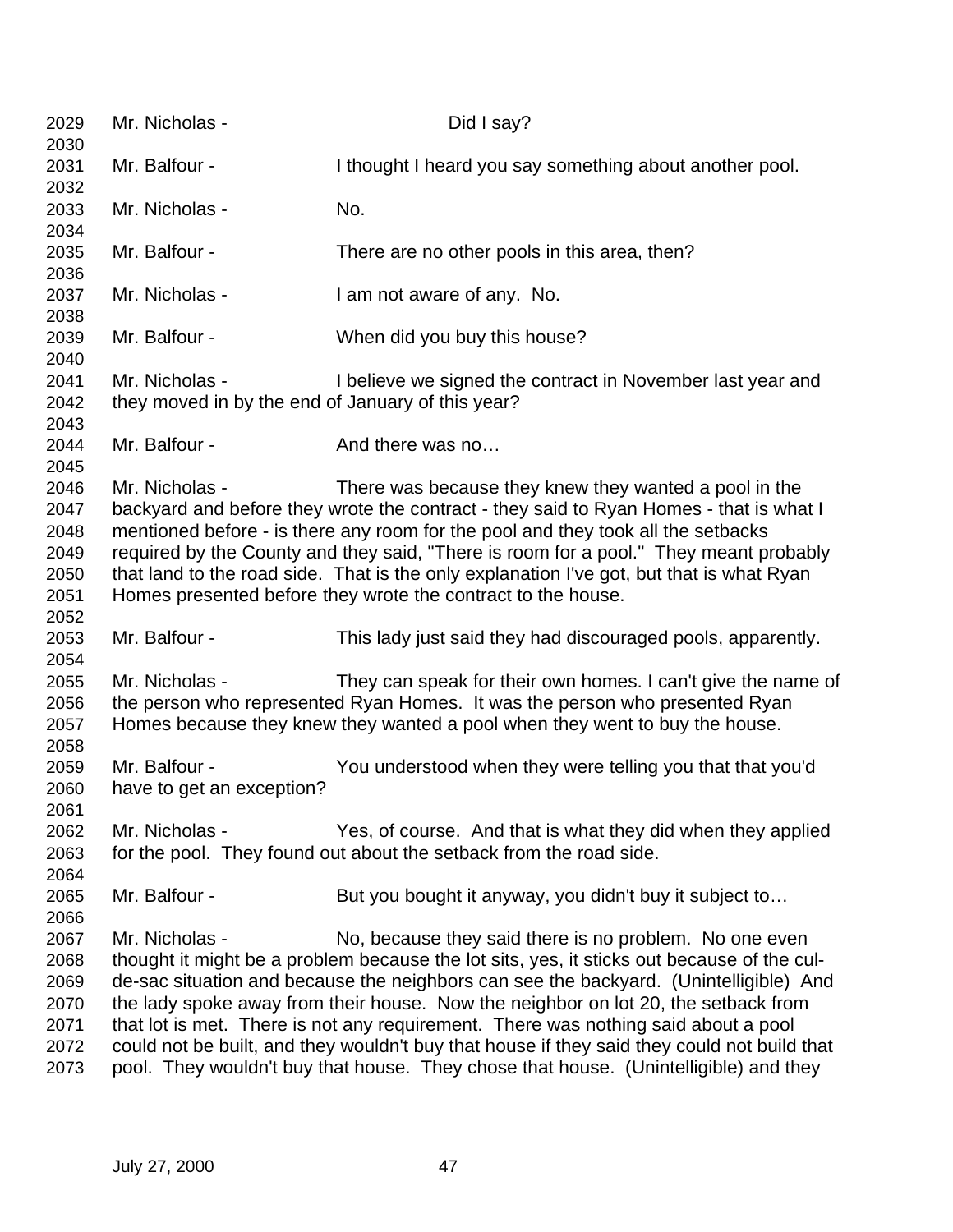- just, it was unfinished, and they didn't want to go buy from the sketch. They probably would if they knew they cannot build a pool.
- 

- Mr. Kirkland Mr. Blankinship, am I to understand that basically this would be an 18 x 30 foot structure with a fence on that perimeter?
- Mr. Blankinship That sounds correct.
- Mr. Kirkland OK.
- 2084 Mr. ? And the fence is not something they want but it is required around the pools, and they already have approved a six foot fence from the cul-de-sac 2086 street, so if neighbors say they cannot see - but the fence is already approved by the.. and again the Association, they said they would decide to form an Association at the next meeting in January. Because the home owners have got six months…(unintelligible).
- 2091 Mr. Kirkland Any questions of the applicant? OK. That concludes the case. Thank you very much.
	- **A-74-2000 ELEANOR GRUBBS** requests a variance from Section 24-95 (I)(2) of Chapter 24 of the County Code to convert an existing dwelling to storage at 6867 Monahan Road (Tax Parcel 205-A-41), zoned A-1, Agricultural District (Varina). The accessory structure location requirement is not met. The applicant has accessory structures in the front and side yards where the Code allows accessory structures in the rear yard.
- 

- Mr. Kirkland Anyone else wish to speak on this case. Well, if you would please stand up and be sworn in by the Secretary. Would you raise your right hand, Mrs. Grubbs?
- Mr. Blankinship Do you swear that the testimony that you are about to give is the truth, the whole truth, and nothing but the truth, so help you God?
- Mrs. Grubbs Yes, sir.
- Mr. Kirkland Would you state your name for the record, ma'am?
- Mrs. Grubbs It is Eleanor Grubbs on behalf of my husband, Mitchell Grubbs and myself. He has incapacitated and I have power of attorney for he as well as myself.
- Mr. Kirkland - Have all of your notices been turned in according to County Code?
-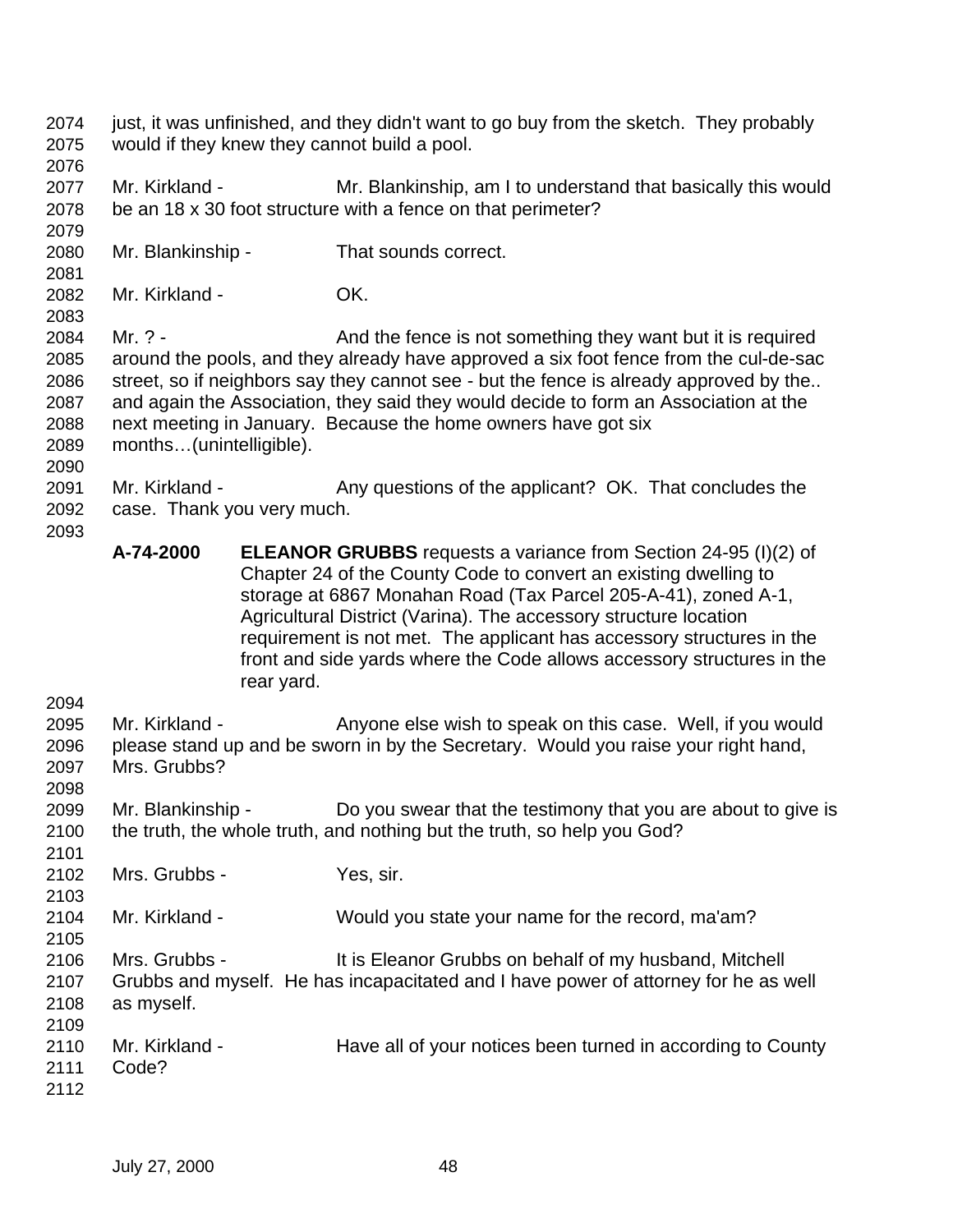Mr. Kirkland - We have photocopies, Mr. Blankinship. Do we have the originals in the office? Mr. Blankinship - They are at the East End. They turned them into the East End and they made us copies of them. Mr. Kirkland - If you would, ma'am, proceed with your case. Mrs. Grubbs - I sent in a letter to you explaining it, but it is I live in a structure that the foundation of the structure was built before Monahan Road was built. It burned down, the house I now live in. It was built back over the original cement structure. We moved there in 1949 and it doesn't have modern facilities at all. I need a home with modern facilities. We have lived there over 50 years. I need to keep this house for storage and I want to build something that would be to the side rear of this structure, the driveway that now goes down the side of this house would just continue a little further to the house that I want to put up to, as you face it, it would be off to the right-hand side. I can't build it beside this house because this house, according to the Code now, is too close to the road, so any other house I built would have to be set further back. I have road frontage but it is swampy wood lane. I-895 came through and took the land that we had hoped to build a house on, so my only alternative now is to go back behind this, and I just want to get something that is more modern conveniences to take care of my partially disabled husband and myself. For somebody my age to have to cut wood and bring it in, take out ashes, build a fire, and this is going to be funny to a lot of people. When I told somebody that in the Tax Department they actually laughed at me. I still have an outdoor john. Now that is funny to you all, but you ought to try it sometime. I would like to have a house that has indoor plumbing and heat, and I have over an acre of land. I had three acres of land and I gave one to my daughter. She planned to build a house with an in-law apartment if need be to take care of us when we got older, but 895 took it. They are now within 75 feet of my bedrooms in the house that I live in now. Yet they wouldn't take all of my land, so I am requesting that I keep the house I now live in for storage and build a small modern comfortable dwelling for the last years of my husbands and myself's lives. I feel that the house that I have as far as the original and outside walls are concerned is solid structure. It has cinderblock half- way up and wood the rest of the way, and it has only been a few years since we put a new roof on it. So, it would be ideal for storing, keep my freezer and my washing machine in, and to bring in my lawn furniture, my rototiller, my lawn mower and things like that, as well as some of the things I would not be able to buy a large enough modular home. Basically, I would put my summer clothes in the modular home in the summer and leave the winter ones in the old house, and when winter comes, we'll put the summer ones back in the house and put the winter ones convenient to be used. And so, 895 borders me on one side and I have a large wooded buffer zone and short branch that borders me on the other side. The one boy that lives across the road from me says he has no objections whatsoever to my putting this modular home up. I don't know who would, but I have sent in all the letters to everybody around to see.

Mrs. Grubbs - Yes, sir.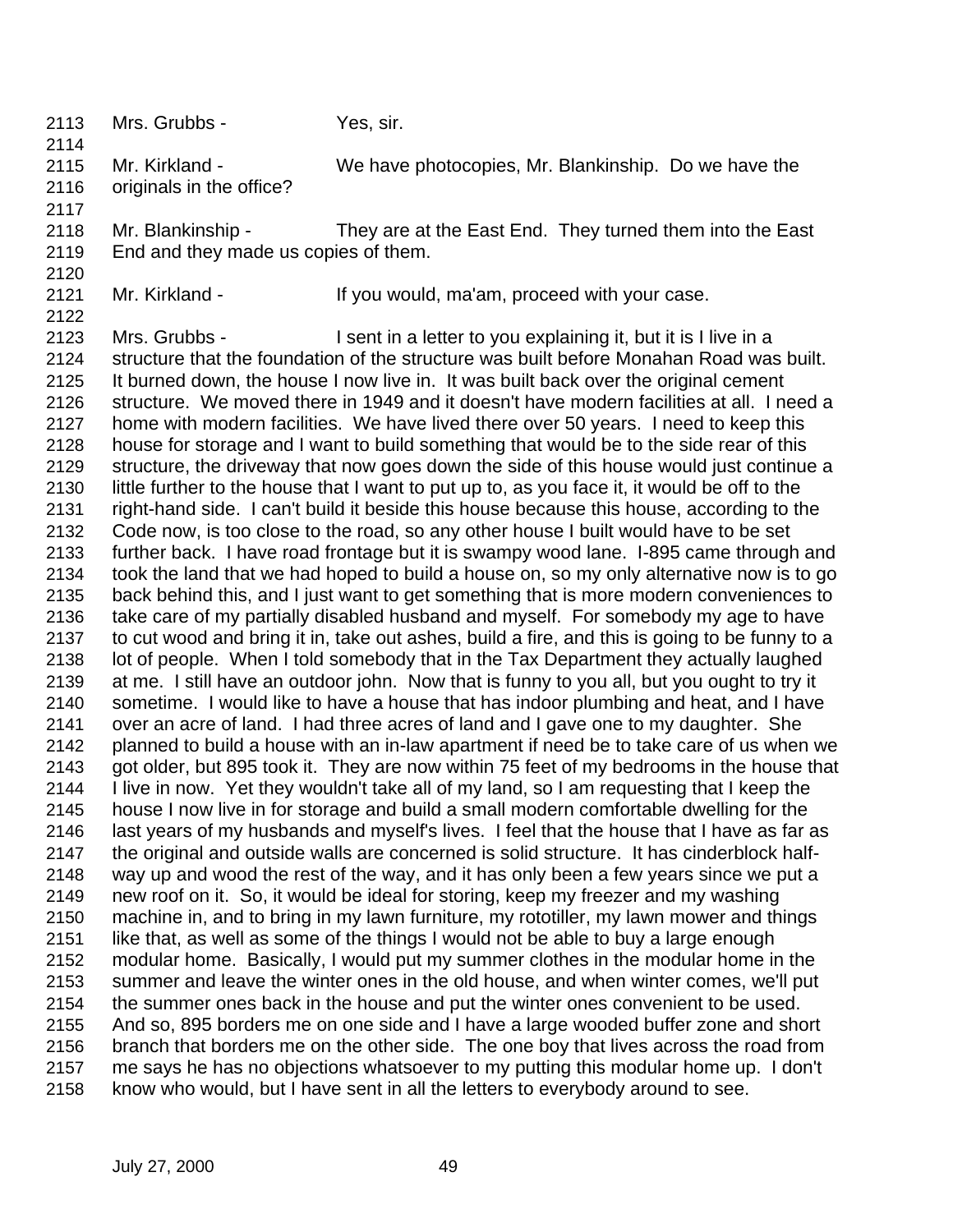Everybody got one, I think, except whoever built 895, and they told me that wasn't necessary.

- Mr. McKinney - What size modular home are you going to have, Mrs.
	- Grubbs?
	-

 Mrs. Grubbs - It would probably be somewhere between probably 13 to 15, I don't think it will reach 1400 square feet, probably about a 26 x 40-42. I have looked at some but I have not actually ordered one yet, because I have talked with a company who has said they would put me a handicapped bathroom for me with a shower large enough that my husband can get in and sit down, and I could assist him, if need be. We can get in it with a wheel chair if that time comes, and the handicapped-type of commode. In other words, it would be a handicapped-style bathroom. They have said they will adjust the bathroom for that purpose. It will basically be a two bedroom home and they are all built with what could be a third bedroom, but that will be my sewing room or my music room. I love my music. I have quite a bit of it and that third room would be a multi-purpose den, sewing, music, whatever. It would not be as a bedroom. Mr. Kirkland - OK. Thank you, ma'am. Anyone else want to speak on the case? You are for the case, correct? Ms. Carpenter - My name is Darlene C. Carpenter. My family lives across the street from Mrs. Grubbs' place. As far as I know, she has been there for years and

 what she is planning on doing is not going to impact anything as far as we are concerned. We don't have any problems with anything that she needs to be done there. As she stated, she is living in a house that doesn't have any modern facilities, and we are in the year 2000, so for her to update, she has an elderly husband who is very bad off, so what they are asking for, I believe they should be granted it. Also, for 895 coming through, where they could have built, now they can't build, so this is the only alternative that she actually has to it. So I just want to say we do not oppose this happening.

 Mr. Kirkland - Thank you, ma'am. Any questions? Does anyone else wish to speak for the case? Is anyone opposed to the case? Any one else wish to speak? If not that concludes the case. Thank you, ma'am.

 Mr. Kirkland - We would like to vote on this case. We'd like to change our program just a bit on this case.

 Mr. McKinney - Mrs. Grubbs, could you hold on just a minute? Mrs. Grubbs - Yes, sir. Mr. Kirkland - Do I have a motion to approve Case A-74-2000? Mr. Nunnally - I move we approve it.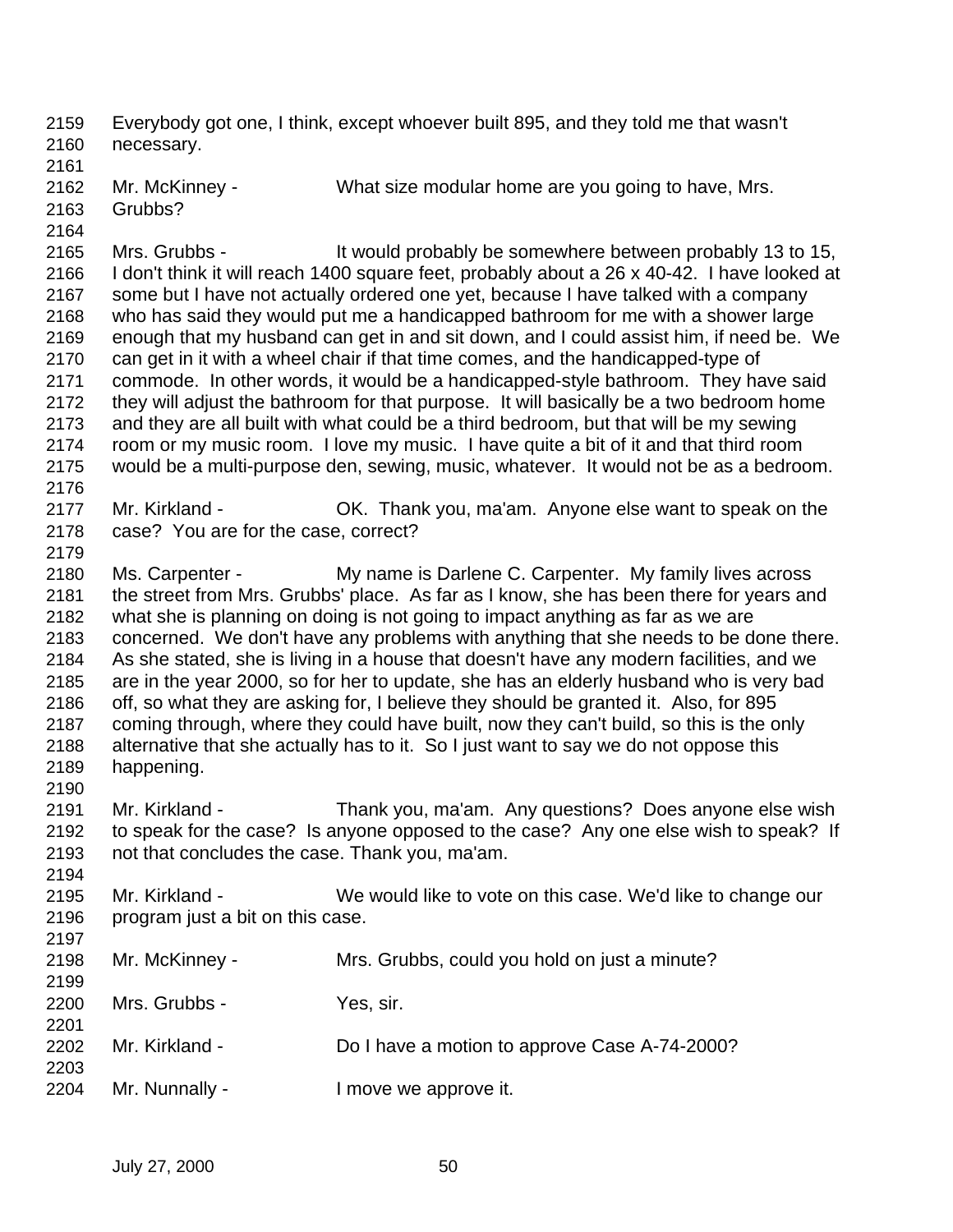| 2205         |                   |                                                                                                                                                                                                                                                                                                                                                                                                                                                                                  |
|--------------|-------------------|----------------------------------------------------------------------------------------------------------------------------------------------------------------------------------------------------------------------------------------------------------------------------------------------------------------------------------------------------------------------------------------------------------------------------------------------------------------------------------|
| 2206         | Mr. McKinney -    | Second.                                                                                                                                                                                                                                                                                                                                                                                                                                                                          |
| 2207         |                   |                                                                                                                                                                                                                                                                                                                                                                                                                                                                                  |
| 2208<br>2209 | Mr. Kirkland -    | All those in favor say aye. It has been approved.                                                                                                                                                                                                                                                                                                                                                                                                                                |
| 2210<br>2211 | Mrs. Grubbs -     | Thank you, and I'll go pick out my home.                                                                                                                                                                                                                                                                                                                                                                                                                                         |
|              | A-75-2000         | LAWRENCE AND BETTY RUSSELL request a variance from Section<br>24-9 of Chapter 24 of the County Code to build a single-family dwelling<br>at 10841 Good Oak Lane (Tax Parcel 30-A-21), zoned A-1, Agricultural<br>District (Brookland). The public street frontage requirement is not met.<br>The applicant has 0 feet public street frontage, where the Code requires<br>50 feet public street frontage. The applicant requires a variance of 50<br>feet public street frontage. |
| 2212         |                   |                                                                                                                                                                                                                                                                                                                                                                                                                                                                                  |
| 2213         | Mr. Kirkland -    | Does anyone else wish to speak on this case? If you would                                                                                                                                                                                                                                                                                                                                                                                                                        |
| 2214         |                   | sir, raise your right hand and be sworn in.                                                                                                                                                                                                                                                                                                                                                                                                                                      |
| 2215         |                   |                                                                                                                                                                                                                                                                                                                                                                                                                                                                                  |
| 2216<br>2217 | Mr. Blankinship - | Do you swear that the testimony you are about to give is the<br>truth, the whole truth and nothing but the truth, so help you God?                                                                                                                                                                                                                                                                                                                                               |
| 2218         |                   |                                                                                                                                                                                                                                                                                                                                                                                                                                                                                  |
| 2219         | Mr. Jones -       | Yes.                                                                                                                                                                                                                                                                                                                                                                                                                                                                             |
| 2220         |                   |                                                                                                                                                                                                                                                                                                                                                                                                                                                                                  |
| 2221         | Mr. Kirkland -    | State your name for the record, please.                                                                                                                                                                                                                                                                                                                                                                                                                                          |
| 2222         |                   |                                                                                                                                                                                                                                                                                                                                                                                                                                                                                  |
| 2223         | Mr. Jones -       | My name is Ronnie Jones.                                                                                                                                                                                                                                                                                                                                                                                                                                                         |
| 2224         |                   |                                                                                                                                                                                                                                                                                                                                                                                                                                                                                  |
| 2225         | Mr. Kirkland -    | Are you representing the Russells?                                                                                                                                                                                                                                                                                                                                                                                                                                               |
| 2226         |                   |                                                                                                                                                                                                                                                                                                                                                                                                                                                                                  |
| 2227         | Mr. Jones -       | Yes. I am representing the Russells.                                                                                                                                                                                                                                                                                                                                                                                                                                             |
| 2228         |                   |                                                                                                                                                                                                                                                                                                                                                                                                                                                                                  |
| 2229         | Mr. Kirkland -    | Have all of your notices been turned in?                                                                                                                                                                                                                                                                                                                                                                                                                                         |
| 2230         |                   |                                                                                                                                                                                                                                                                                                                                                                                                                                                                                  |
| 2231         | Mr. Jones -       | Yes they have.                                                                                                                                                                                                                                                                                                                                                                                                                                                                   |
| 2232         |                   |                                                                                                                                                                                                                                                                                                                                                                                                                                                                                  |
| 2233         | Mr. Kirkland -    | If you would, sir, state your case.                                                                                                                                                                                                                                                                                                                                                                                                                                              |
| 2234         |                   |                                                                                                                                                                                                                                                                                                                                                                                                                                                                                  |
| 2235         | Mr. Jones -       | We are requesting a variance to build a single-family                                                                                                                                                                                                                                                                                                                                                                                                                            |
| 2236         |                   | dwelling. It is approximately 3.4 acres. We don't have the road frontage. It is a private                                                                                                                                                                                                                                                                                                                                                                                        |
| 2237         |                   | drive leading off of Mountain Road into the property. Right now it is public water right                                                                                                                                                                                                                                                                                                                                                                                         |
| 2238         |                   | across the street from the property. It would require a septic system. We haven't                                                                                                                                                                                                                                                                                                                                                                                                |
| 2239         |                   | applied for that as of it. Mr. and Mrs. Russell have owned the property since 1960.                                                                                                                                                                                                                                                                                                                                                                                              |
| 2240         |                   | They are an elderly couple. They recently moved from Pennsylvania and sold the house                                                                                                                                                                                                                                                                                                                                                                                             |
| 2241         |                   | in Pennsylvania, not knowing that there would be a problem with the access to road                                                                                                                                                                                                                                                                                                                                                                                               |
| 2242         |                   | frontage, and we are just requesting the variance for that road frontage.                                                                                                                                                                                                                                                                                                                                                                                                        |
| 2243         |                   |                                                                                                                                                                                                                                                                                                                                                                                                                                                                                  |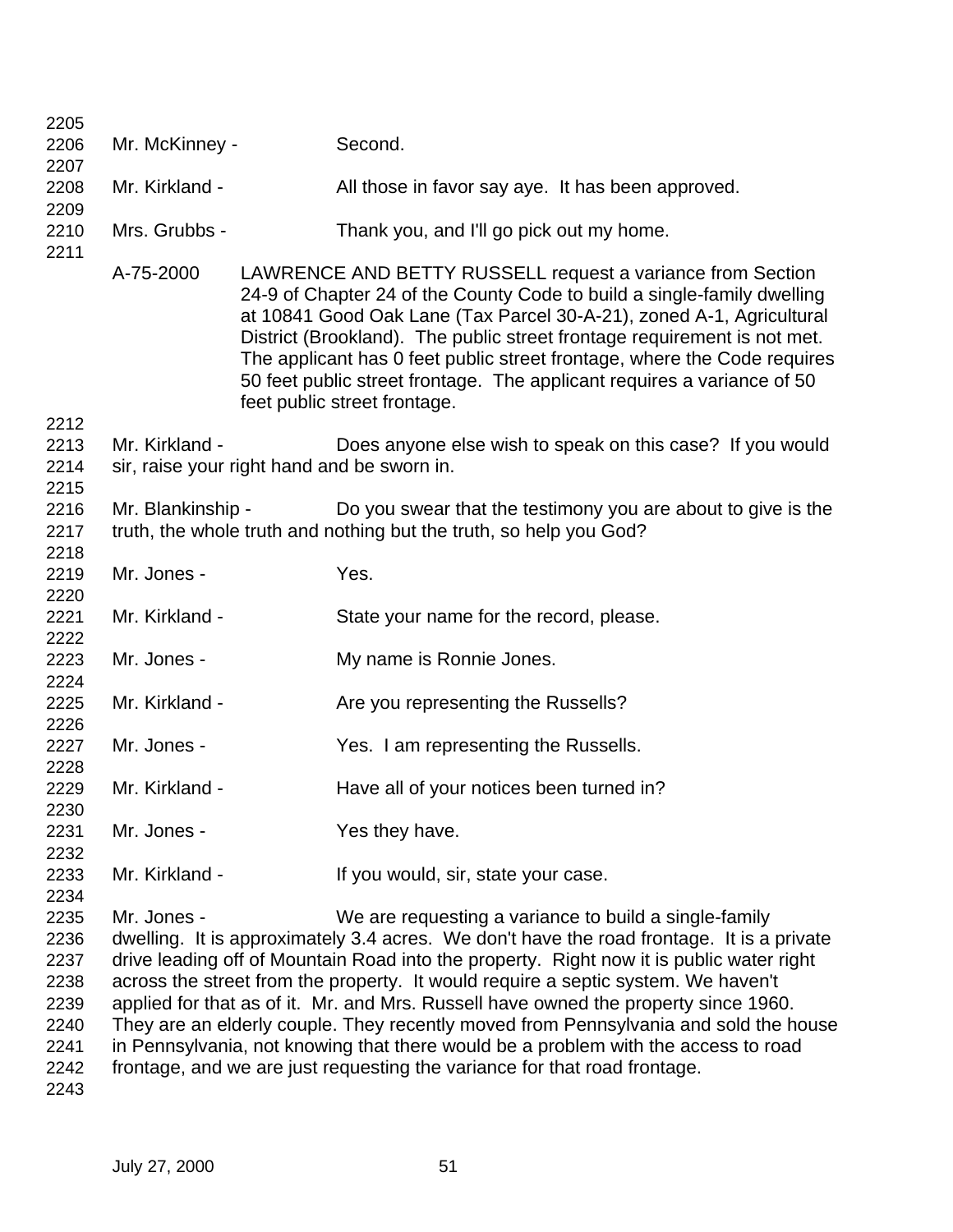Mr. Kirkland - Have you read the conditions to this case? And the items that are listed in the conditions? Mr. Jones - Yes. Mr. Kirkland - Do you have any problems with any of those? Mr. Jones - No. Mr. Kirkland - We have had a lot of cases in this area. I wonder how much land is left back there. Mr. Jones - I don't think much is left back there. He recently gave, his last variance, his nephew, from this property, an acre of land, and I don't think there is much left back there now. 2260 Mr. Kirkland - Anyone else wish to speak on this case? Ma'am, do you wish to speak? OK. If no one else wishes to speak on this case, that concludes the case. Thank you. Next case, sir. A-76-2000 ERIC WALKER requests a variance from Section 24-9 of Chapter 24 of the County Code to build a single-family dwelling at 1703 Shewalt Drive (Hungary Road Estates) (Tax Parcel 52-4-D-11), zoned R-3, One-family Residence District (Brookland). The public street frontage requirement is not met. The applicant has 0 feet public street frontage, where the Code requires 50 feet public street frontage. The applicant requests a variance of 50 feet public street frontage. Mr. Kirkland - Does anyone else wish to speak on this case? If you would, 2267 sir, raise your right hand and be sworn in by the Secretary. Mr. Blankinship - Do you swear to the testimony you are about to give is the truth, the whole truth, and nothing but the truth, so help you God? Mr. Walker - I do. 2274 Mr. Kirkland - Have all of your notices been turned in according to County Code? Mr. Walker - Yes, sir. Mr. Kirkland - State your name for the record, please. 2281 Mr. Walker - Fric Walker.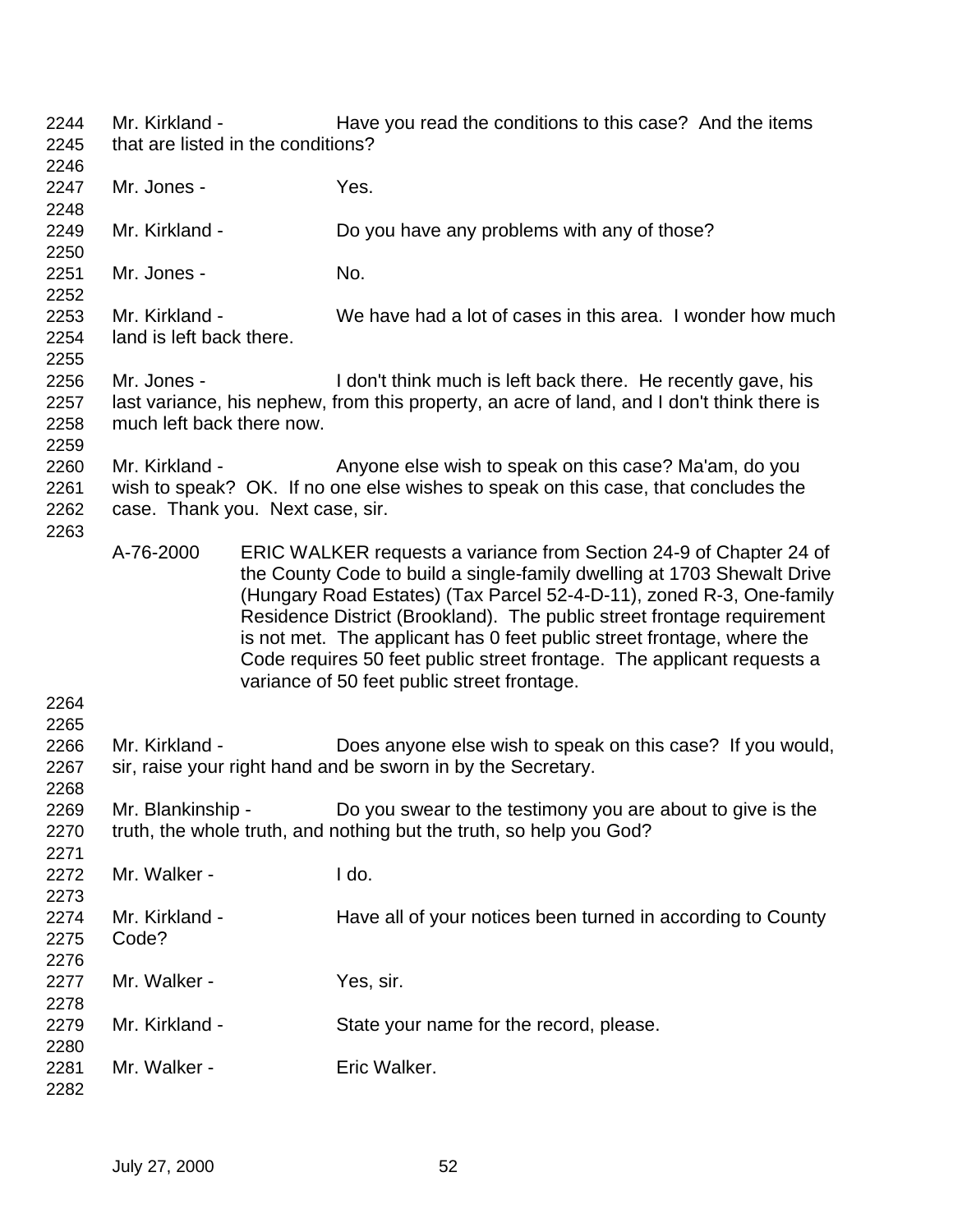Mr. Kirkland - If you would sir, state your case.

 Mr. Blankinship - Mr. Chairman, before he begins, he faxed a hard-line copy of the plat that was hand drawn before that version this morning, and I wanted to distribute them.

- Mr. Walker - I am proposing to build a single-family dwelling at 1703 Shewalt Drive. In my research prior to, I guess, applying for the variance, back in 1971 when the subdivision was recorded the small triangle piece there on the left of Lot 1, and also the parcel that I am proposing the house was considered one lot. In 1974, 2293 Planning approved a resubdivision of Estates and separated Lot 1 from the back piece and also the small triangle in the front. I am not sure to what understanding they did that. They did not leave access to the back portion. Back in 1998 I worked with a small builder, Joe Perdue, to build my mother a home, which is not actually shown on 2297 the plat, but is actually across from Lot 1. The developer who sold us the lot asked us to purchase the remaining lots in that subdivision, you know, to take it off of their tax rolls, so we did that. After a couple of years living with Mom, I decided to build a home for myself, and I looked at this lot as being ample space to do. What I found out at that point was that I did not have 50 foot of road frontage to build on, so, therefore, I applied for the variance. I have talked with Lot 1, originally to give me access to the back lot there, for ingress and egress and utilities. I have since changed my original proposal to use Lot 2 for my access, for my ingress and egress, and to use Lot 1 for my utilities. The reasoning for my changes were when the engineers went out to do the field work, he found out that the easement would be too close to Lot 1's home, so since then we have changed and now the plat that he just gave you, you will see a 10 foot easement that runs along Lot 2, which I am going to use for ingress and egress. I have here the hard copy, which I don't mind leaving with the Board so you can take a look at the actual engineering. You know, a bigger plat as opposed to the copy, if you need it.
- Mr. Kirkland So now you are going to enter the property through Lot 2, and you have bought, I assume, is that 10 feet there?
- Mr. Walker - I signed an agreement with them for a 10 foot easement; I have not actually bought it. They just allowed me for an easement for access.
- Mr. Kirkland - Mr. Blankinship, isn't that a little tight for a fire truck?
- Mr. Blankinship Yes, sir. The Fire Department represented that 12 feet is the minimum travel lane width that they can work with. Ideally, you'd have an easement wider than that. I believe that Mr. Walker tried to get 10 feet on each side of that property line, and was only able to obtain one of the two agreements.
- 2325 Mr. Kirkland And the utility easement, what is that? Is that your water, your sewer, your electrical going through there?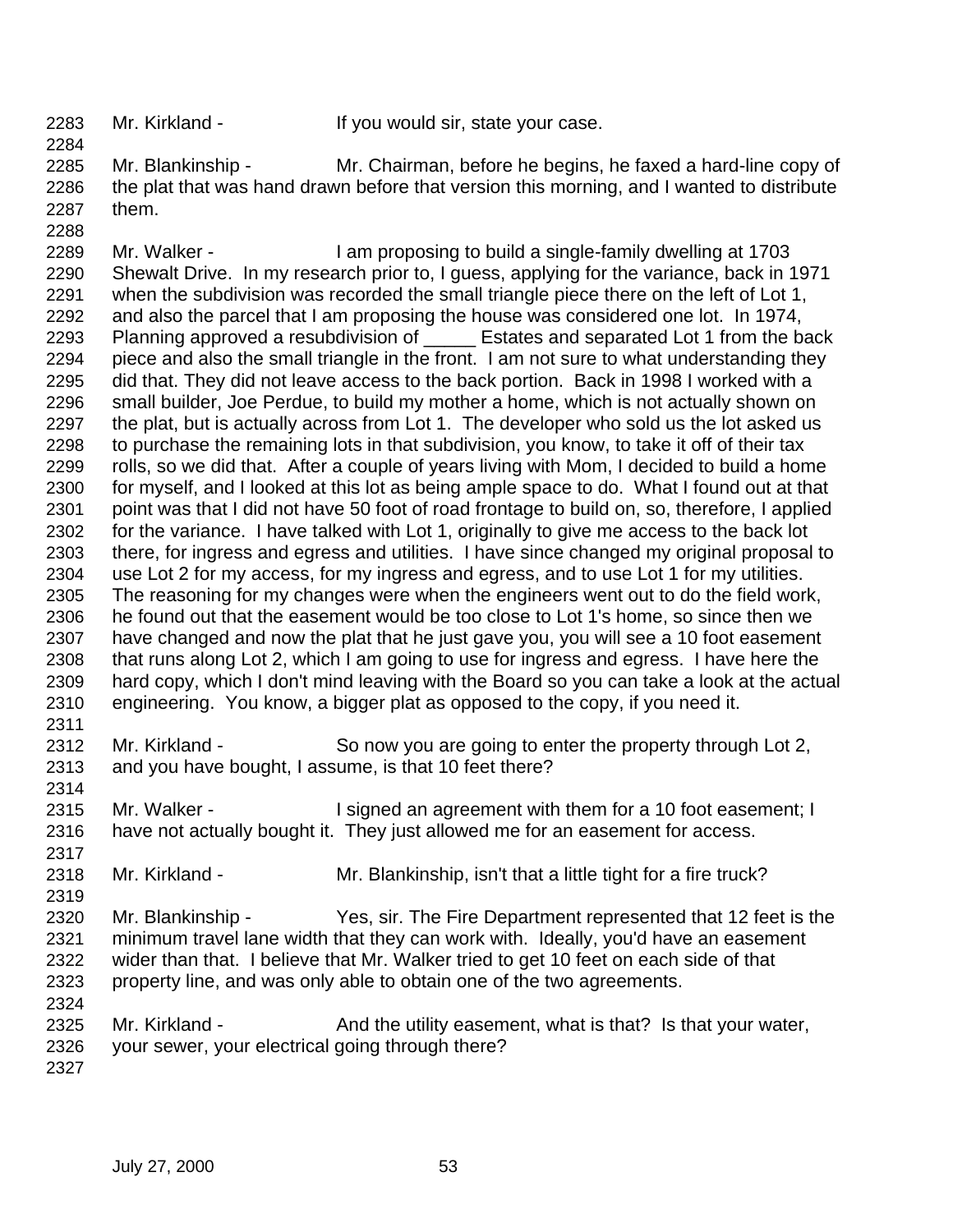Mr. Walker - Well, water and sewer I know definitely will go through there. Electric and cable, my understanding, are out back; you know, a 16 foot easement along the back of the property, as they should be. 2332 Mr. Kirkland - Any other questions? 2334 Mr. Walker - My only other comment is, if it comes to where the stickler where I need 12 feet that I request as far as the condition that you place it in the condition and that it be granted. Based on that, I don't know if I can get two more feet, but you know, I will try my hardest to at least conform with what the Fire Department has requested, but at this time, I am asking that the 10 feet work, but if it is a situation where I have to have 12, then it be a condition of the variance and it be granted. Mr. McKinney - Mr. Blankinship, how does a fire truck go down Charles City Road? Mr. Blankinship - I do not know, sir. Mr. McKinney - That is a 20 foot road; very carefully. Ten foot on each lane. Mr. Blankinship - Well, what they said they needed was 12 feet. Mr. McKinney - I know, I know, but we have got public roads 20 feet wide. Mr. Blankinship - Well 20 is more than 12. Mr. McKinney - But that is only one lane. So what? You've got cars going both ways, 10 feet on each side. Mr. Blankinship - The oncoming car has a decision to make. Mr. McKinney - Or the fire truck. Do you know how wide the fire truck is? Mr. Blankinship - Eight foot, isn't it? Mr. McKinney - I don't think you can have anything on the road over eight feet wide by VDOT. 2366 Mr. Kirkland - Any other questions by Board members? Does anyone else wish to speak? Ma'am, if you would come forward. Are you for or against the case? Voice in the Audience - I am not against it. Mr. Kirkland - Well, if you would come forward and state your name, please. We record everything, so we have to have it on record. Did you raise your right hand and were you sworn in?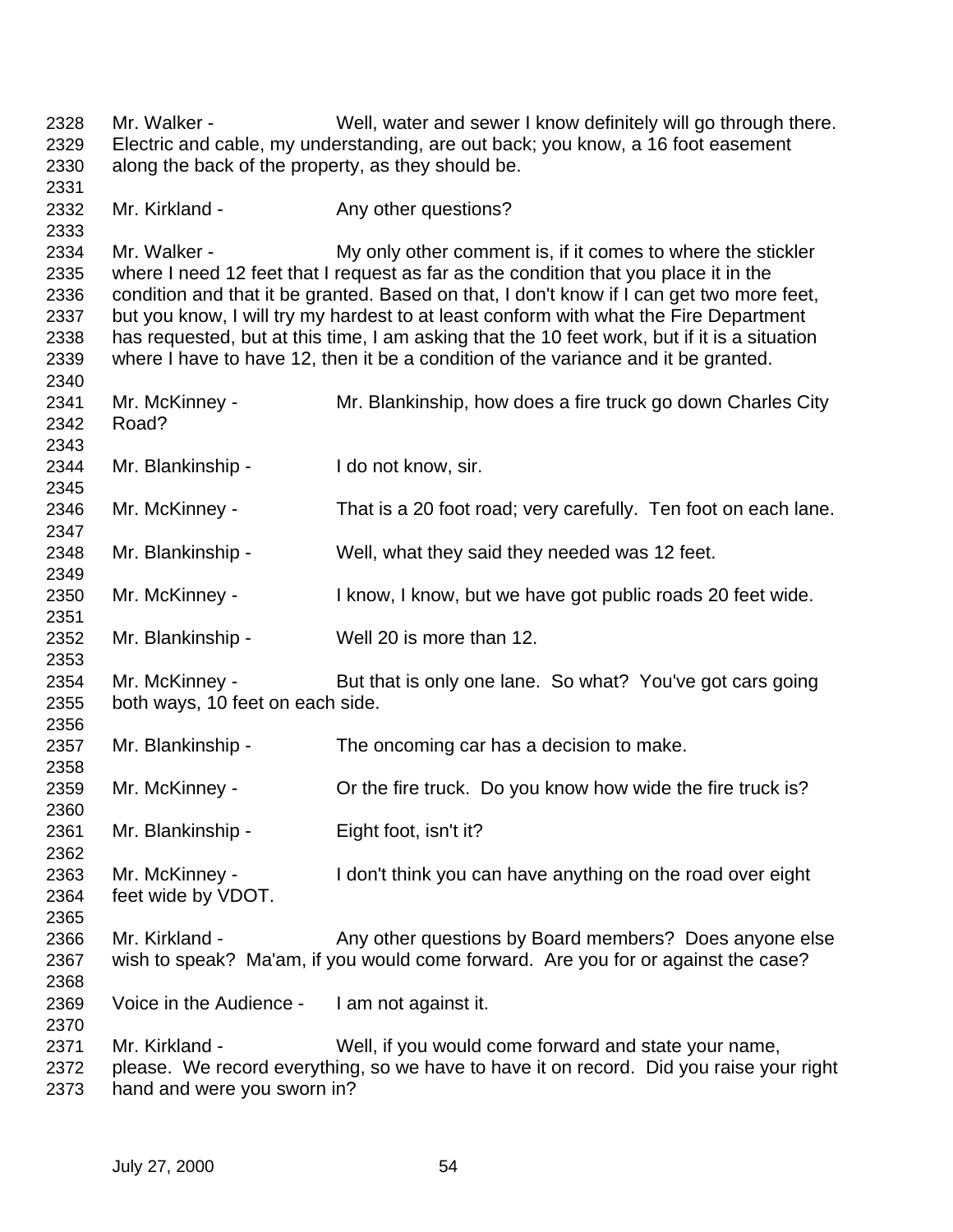| 2374         |                                  |                                                                                                                                                                                                                                                                                                                                                                                                                                                                                                                                                                                                                                                                                                                                     |
|--------------|----------------------------------|-------------------------------------------------------------------------------------------------------------------------------------------------------------------------------------------------------------------------------------------------------------------------------------------------------------------------------------------------------------------------------------------------------------------------------------------------------------------------------------------------------------------------------------------------------------------------------------------------------------------------------------------------------------------------------------------------------------------------------------|
| 2375<br>2376 | Ms. Cousins -                    | Yes, I stood up and raised my hand. My name is Mrs.<br>Cousins. I live right behind the piece of property that the gentleman has purchased and                                                                                                                                                                                                                                                                                                                                                                                                                                                                                                                                                                                      |
| 2377         |                                  | I don't have any problem with it. The only thing, I was just looking at this. How far back                                                                                                                                                                                                                                                                                                                                                                                                                                                                                                                                                                                                                                          |
| 2378         |                                  | is his house going to be, because I think we are really closer to your piece of property                                                                                                                                                                                                                                                                                                                                                                                                                                                                                                                                                                                                                                            |
| 2379         |                                  | than any other person that you are getting the road from, because we are actually right                                                                                                                                                                                                                                                                                                                                                                                                                                                                                                                                                                                                                                             |
| 2380         |                                  | back there where those meter boxes are, and electrical boxes. I'm at 9021 Joy Drive. It                                                                                                                                                                                                                                                                                                                                                                                                                                                                                                                                                                                                                                             |
| 2381         | is Barber, Beard and me.         |                                                                                                                                                                                                                                                                                                                                                                                                                                                                                                                                                                                                                                                                                                                                     |
| 2382         |                                  |                                                                                                                                                                                                                                                                                                                                                                                                                                                                                                                                                                                                                                                                                                                                     |
| 2383         | Mr. ? -                          | OK, the third house.                                                                                                                                                                                                                                                                                                                                                                                                                                                                                                                                                                                                                                                                                                                |
| 2384         |                                  |                                                                                                                                                                                                                                                                                                                                                                                                                                                                                                                                                                                                                                                                                                                                     |
| 2385         | Ms. Cousins -                    | Right directly in front of your house if that is where you are                                                                                                                                                                                                                                                                                                                                                                                                                                                                                                                                                                                                                                                                      |
| 2386         | planning to build.               |                                                                                                                                                                                                                                                                                                                                                                                                                                                                                                                                                                                                                                                                                                                                     |
| 2387         |                                  |                                                                                                                                                                                                                                                                                                                                                                                                                                                                                                                                                                                                                                                                                                                                     |
| 2388<br>2389 | Mr. Barber -                     | The property line is outlined. The proposed dwelling would<br>be, that would be my backyard, and I believe the backyard setback is 40 feet, so                                                                                                                                                                                                                                                                                                                                                                                                                                                                                                                                                                                      |
| 2390         |                                  | approximately from the property line would be 40 feet from the house.                                                                                                                                                                                                                                                                                                                                                                                                                                                                                                                                                                                                                                                               |
| 2391         |                                  |                                                                                                                                                                                                                                                                                                                                                                                                                                                                                                                                                                                                                                                                                                                                     |
| 2392         | Mr. McKinney -                   | Under the zoning classification, you've got basically the                                                                                                                                                                                                                                                                                                                                                                                                                                                                                                                                                                                                                                                                           |
| 2393         | same backyard that she has.      |                                                                                                                                                                                                                                                                                                                                                                                                                                                                                                                                                                                                                                                                                                                                     |
| 2394         |                                  |                                                                                                                                                                                                                                                                                                                                                                                                                                                                                                                                                                                                                                                                                                                                     |
| 2395         | Mr. Barber -                     | And I actually have a lot more because it is a bigger lot.                                                                                                                                                                                                                                                                                                                                                                                                                                                                                                                                                                                                                                                                          |
| 2396         |                                  |                                                                                                                                                                                                                                                                                                                                                                                                                                                                                                                                                                                                                                                                                                                                     |
| 2397         | Mr. Blankinship -                | Fifty-eight is what is shown on the site plan.                                                                                                                                                                                                                                                                                                                                                                                                                                                                                                                                                                                                                                                                                      |
| 2398         |                                  |                                                                                                                                                                                                                                                                                                                                                                                                                                                                                                                                                                                                                                                                                                                                     |
| 2399         | Mr. Barber -                     | OK. I think the minimum is 40.                                                                                                                                                                                                                                                                                                                                                                                                                                                                                                                                                                                                                                                                                                      |
| 2400         |                                  |                                                                                                                                                                                                                                                                                                                                                                                                                                                                                                                                                                                                                                                                                                                                     |
| 2401<br>2402 | Mr. Kirkland -                   | Thank you. Any other questions? That concludes the case.                                                                                                                                                                                                                                                                                                                                                                                                                                                                                                                                                                                                                                                                            |
|              | A-78-2000                        | ERNEST L. HENDRICK, JR. requests a variance from Section 24-94 of<br>Chapter 24 of the County Code to build a single-family dwelling at 7370<br>Strath Road (Tax Parcel 215-A-84), zoned A-1, Agricultural District<br>(Varina). The lot width requirement, minimum side yard setback, and<br>total side yard setback are not met. The applicant has 120.93 feet lot<br>width, 18.96 feet minimum side yard setback, and 37.93 feet total side<br>yard setback, where the Code requires 150 feet lot width, 20 feet<br>minimum side yard setback, and 50 feet total side yard setback. The<br>applicant requests variances of 29.07 feet lot width, 1.04 feet minimum<br>side yard setback, and 12.07 feet total side yard setback. |
| 2403         |                                  |                                                                                                                                                                                                                                                                                                                                                                                                                                                                                                                                                                                                                                                                                                                                     |
| 2404         | Mr. Kirkland -                   | Does anyone else wish to speak on this case? Please raise                                                                                                                                                                                                                                                                                                                                                                                                                                                                                                                                                                                                                                                                           |
| 2405         | your right hand and be sworn in. |                                                                                                                                                                                                                                                                                                                                                                                                                                                                                                                                                                                                                                                                                                                                     |
| 2406         |                                  |                                                                                                                                                                                                                                                                                                                                                                                                                                                                                                                                                                                                                                                                                                                                     |
| 2407         | Mr. Blankinship -                | Do you swear the testimony you are about to give is the                                                                                                                                                                                                                                                                                                                                                                                                                                                                                                                                                                                                                                                                             |
| 2408         |                                  | truth, the whole truth, and nothing but the truth so help you God?                                                                                                                                                                                                                                                                                                                                                                                                                                                                                                                                                                                                                                                                  |
| 2409         |                                  |                                                                                                                                                                                                                                                                                                                                                                                                                                                                                                                                                                                                                                                                                                                                     |
|              |                                  |                                                                                                                                                                                                                                                                                                                                                                                                                                                                                                                                                                                                                                                                                                                                     |
|              |                                  |                                                                                                                                                                                                                                                                                                                                                                                                                                                                                                                                                                                                                                                                                                                                     |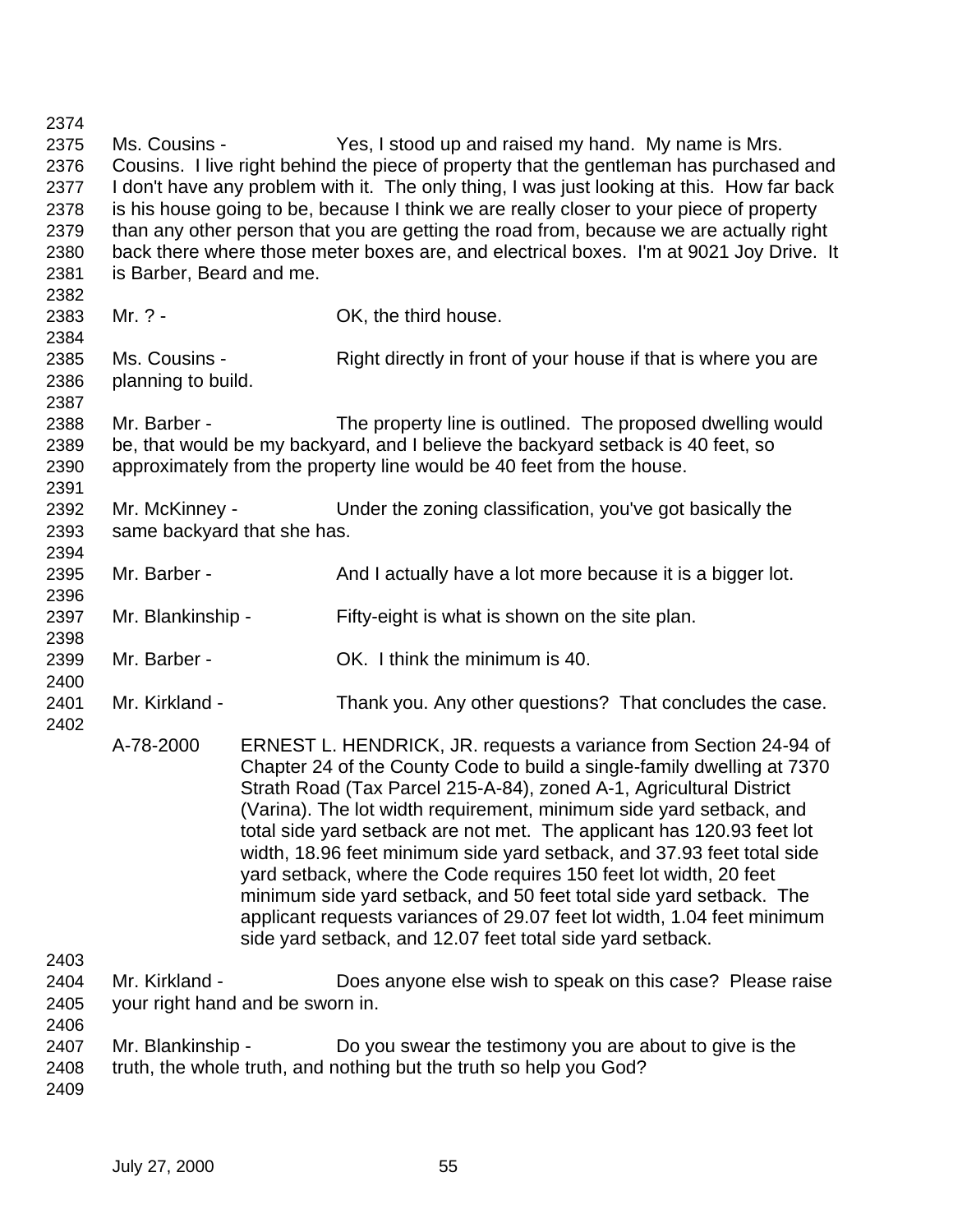| 2410<br>2411                                                                                                                 | The People in Unison -                      | We do.                                                                                                                                                                                                                                                                                                                                                                                                                                                                                                                                                                                                                                                                                                                                                                                                                                                                                                                                                                                                                                                                                                                                                                                                                                       |
|------------------------------------------------------------------------------------------------------------------------------|---------------------------------------------|----------------------------------------------------------------------------------------------------------------------------------------------------------------------------------------------------------------------------------------------------------------------------------------------------------------------------------------------------------------------------------------------------------------------------------------------------------------------------------------------------------------------------------------------------------------------------------------------------------------------------------------------------------------------------------------------------------------------------------------------------------------------------------------------------------------------------------------------------------------------------------------------------------------------------------------------------------------------------------------------------------------------------------------------------------------------------------------------------------------------------------------------------------------------------------------------------------------------------------------------|
| 2412<br>2413                                                                                                                 | Mr. Kirkland -                              | Whoever is going to speak, would you state your name?                                                                                                                                                                                                                                                                                                                                                                                                                                                                                                                                                                                                                                                                                                                                                                                                                                                                                                                                                                                                                                                                                                                                                                                        |
| 2414<br>2415                                                                                                                 | Margaret Hendrick -                         | My name is Margaret Hendrick.                                                                                                                                                                                                                                                                                                                                                                                                                                                                                                                                                                                                                                                                                                                                                                                                                                                                                                                                                                                                                                                                                                                                                                                                                |
| 2416<br>2417<br>2418                                                                                                         | Mr. Kirkland -<br>Code?                     | Have all of your notices been turned in according to County                                                                                                                                                                                                                                                                                                                                                                                                                                                                                                                                                                                                                                                                                                                                                                                                                                                                                                                                                                                                                                                                                                                                                                                  |
| 2419<br>2420                                                                                                                 | Ms. Hendrick -                              | Yes, sir. They have been done this done this time.                                                                                                                                                                                                                                                                                                                                                                                                                                                                                                                                                                                                                                                                                                                                                                                                                                                                                                                                                                                                                                                                                                                                                                                           |
| 2421<br>2422                                                                                                                 | Mr. Kirkland -                              | All right, if you would state your case.                                                                                                                                                                                                                                                                                                                                                                                                                                                                                                                                                                                                                                                                                                                                                                                                                                                                                                                                                                                                                                                                                                                                                                                                     |
| 2423<br>2424<br>2425<br>2426<br>2427<br>2428<br>2429<br>2430<br>2431<br>2432<br>2433<br>2434<br>2435<br>2436<br>2437<br>2438 | Ms. Hendrick -<br>understand that is A-1.   | We have gone through this variance before, and<br>perhaps the information that was supplied to us by the real estate agent was incorrect,<br>so we missed a couple of the neighbors on the back part of the property. It was granted<br>and then it was voided and that was because someone objected to it, and that was<br>Vivian ? ____. We are just requesting to have the house built on the strip of land that is<br>on Strath Road. We can build anywhere on the property. We can build anywhere on<br>the property. We are just trying to keep in line with the other houses so that we are not<br>behind other people's property. We contacted several of the owners. We have talked<br>to them. They have not objected to us. Being there, we want to have horses and that<br>part of the property has the power lines and the natural gas lines, so the sewers and<br>wells are already in place, so we are kind of limited to where we can put the house<br>without having to probably build another whole new septic tank. The rest of the property<br>we would like to use for pasture land. We have horses again, and like I said, we have<br>talked to one gentleman that opposed us being there because of the horses, and I |
| 2439<br>2440                                                                                                                 | Mr. Kirkland -                              | Does anyone else wish to speak for the case?                                                                                                                                                                                                                                                                                                                                                                                                                                                                                                                                                                                                                                                                                                                                                                                                                                                                                                                                                                                                                                                                                                                                                                                                 |
| 2441<br>2442<br>2443                                                                                                         | Mr. McKinney -<br>property through Darnell? | Ms. Hendrick, do you all enter the rear of your                                                                                                                                                                                                                                                                                                                                                                                                                                                                                                                                                                                                                                                                                                                                                                                                                                                                                                                                                                                                                                                                                                                                                                                              |
| 2444<br>2445<br>2446                                                                                                         | Ms. Hendrick -                              | We'd like to use that for going to the barn, so that when the<br>horse trailers, but we don't have to go through the front of the house.                                                                                                                                                                                                                                                                                                                                                                                                                                                                                                                                                                                                                                                                                                                                                                                                                                                                                                                                                                                                                                                                                                     |
| 2447<br>2448                                                                                                                 | Mr. McKinney -                              | Are there any standards on that, Mr. Secretary?                                                                                                                                                                                                                                                                                                                                                                                                                                                                                                                                                                                                                                                                                                                                                                                                                                                                                                                                                                                                                                                                                                                                                                                              |
| 2449<br>2450                                                                                                                 | Mr. Blankinship -                           | I am sorry, on what?                                                                                                                                                                                                                                                                                                                                                                                                                                                                                                                                                                                                                                                                                                                                                                                                                                                                                                                                                                                                                                                                                                                                                                                                                         |
| 2451<br>2452<br>2453                                                                                                         | Mr. McKinney -<br>barn and their horses?    | If they use Darnell to enter the rear of this property to their                                                                                                                                                                                                                                                                                                                                                                                                                                                                                                                                                                                                                                                                                                                                                                                                                                                                                                                                                                                                                                                                                                                                                                              |
| 2454<br>2455                                                                                                                 | Mr. Blankinship -                           | No.                                                                                                                                                                                                                                                                                                                                                                                                                                                                                                                                                                                                                                                                                                                                                                                                                                                                                                                                                                                                                                                                                                                                                                                                                                          |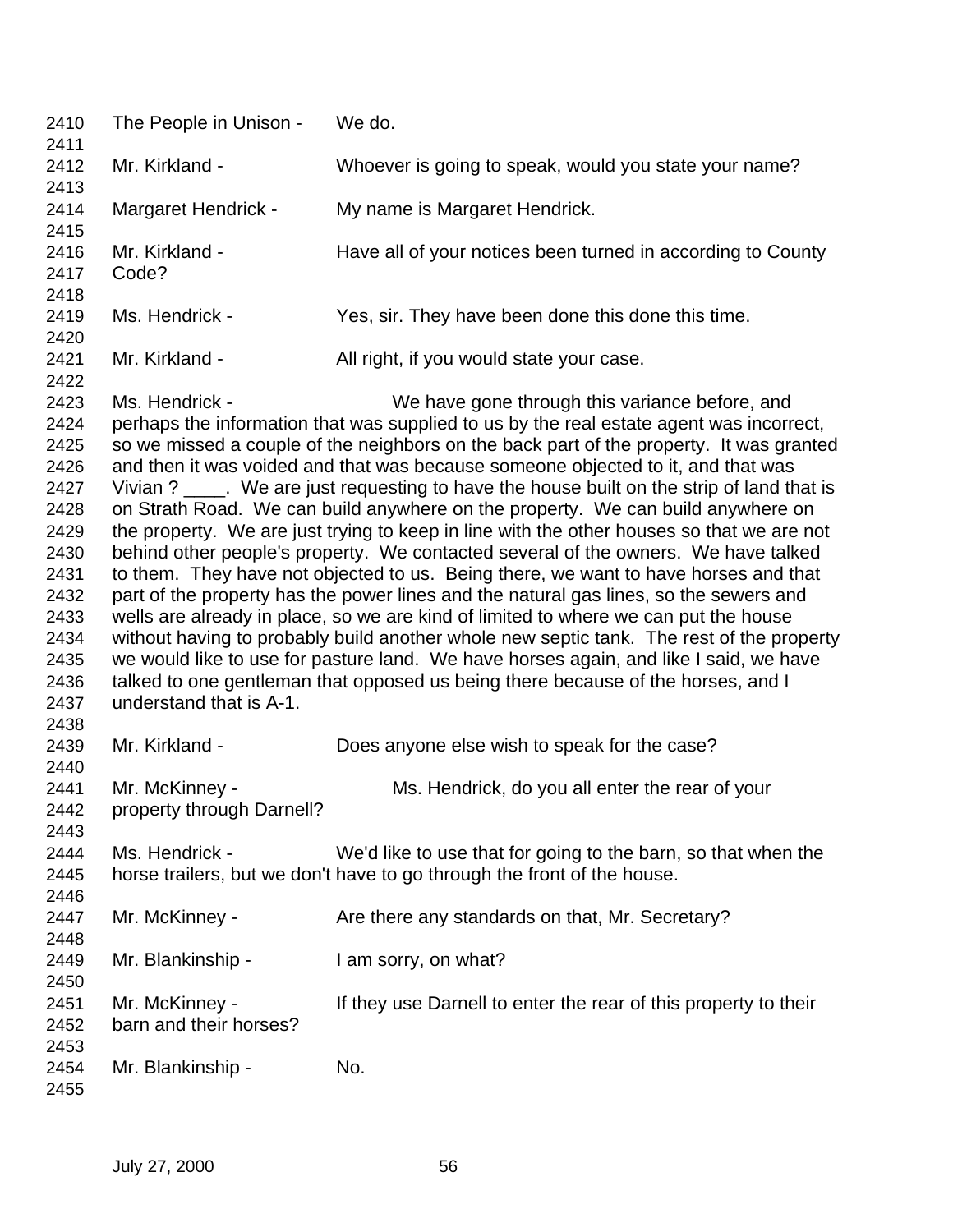Mr. Kirkland - You all can abut any opposition. OK, would the opposition please come down. Would you state your name for the record.

 Mr. Monroe - My name is Charles Monroe and I live at 7400 Strath Road, and for the record, there was another opposing neighbor here, but due to the lateness of the hour, he has been called back to work. And, according to Ms. Hendrick, we object to the horses. That is not at all the case, and we do not object to them building their home where they want it. What we do object to is that Mr. Hendrick shared with me, in my yard, actually on the border of our property, that the house and the clearing of the property was the first step in future development for the operation of a business 2466 there to board horses, and by our opinion, quite a large number of horses. They have in excess of 10 themselves, and then if they take in horses to board, that is going to put us up in the teens. He also alluded to the fact that they were going to construct a large barn with an inside riding ring, and a lighted exterior riding ring, and they have cleared 2470 the property in such a manner that there is no buffer whatsoever left between their property and mine, and adjoining property. So, any lighted fixtures that they put up on their property are going to light neighboring properties. And, our opinion of that is that if we wanted lighted back yards, we would have stayed in the city. We wouldn't have moved to the country. None of this was discussed with any of the neighbors as far as their plans. I don't believe it was discussed with this Board at all before they applied for their variances in April, and as far as them missing a couple of neighbors, they missed at least five of us in a row before they, when they came here before you in April. We welcome them to the neighborhood. We welcome them as neighbors. We welcome their horses. The objection we have is the development of this property. And I shared this with Mr. Hendrick myself on the telephone when he called me about my complaint to the County, that the only opposition we have is to them wanting to run a horse boarding business, which would require a business license, and bring traffic to the area, people. His opinion was that he wanted to attract a high clientele that would be able to have a place to come after they got off work in the downtown Richmond area to ride at night. 

2487 Mr. McKinney - Sir, if they decide to do something like that, they would have to come back to this Board for approval.

 Mr. Monroe - That is what I understand, but the reason we are here today is because I did call and file a complaint about that, and I felt like I was the one that brought them back today, I felt I needed to be here today and at least state my feelings. 

| 2494 | Mr. Kirkland - | I hope you understand we have nothing to do with that. |
|------|----------------|--------------------------------------------------------|
| 2495 |                |                                                        |
| 2496 | Mr. Monroe -   | I am just here for the record.                         |
| 2497 |                |                                                        |
| 2498 | Mr. McKinney - | Thank you.                                             |
| 2499 |                |                                                        |
| 2500 | Mr. Kirkland - | Any questions? Do you have any rebuttal now? Any more  |
| 2501 | opposition?    |                                                        |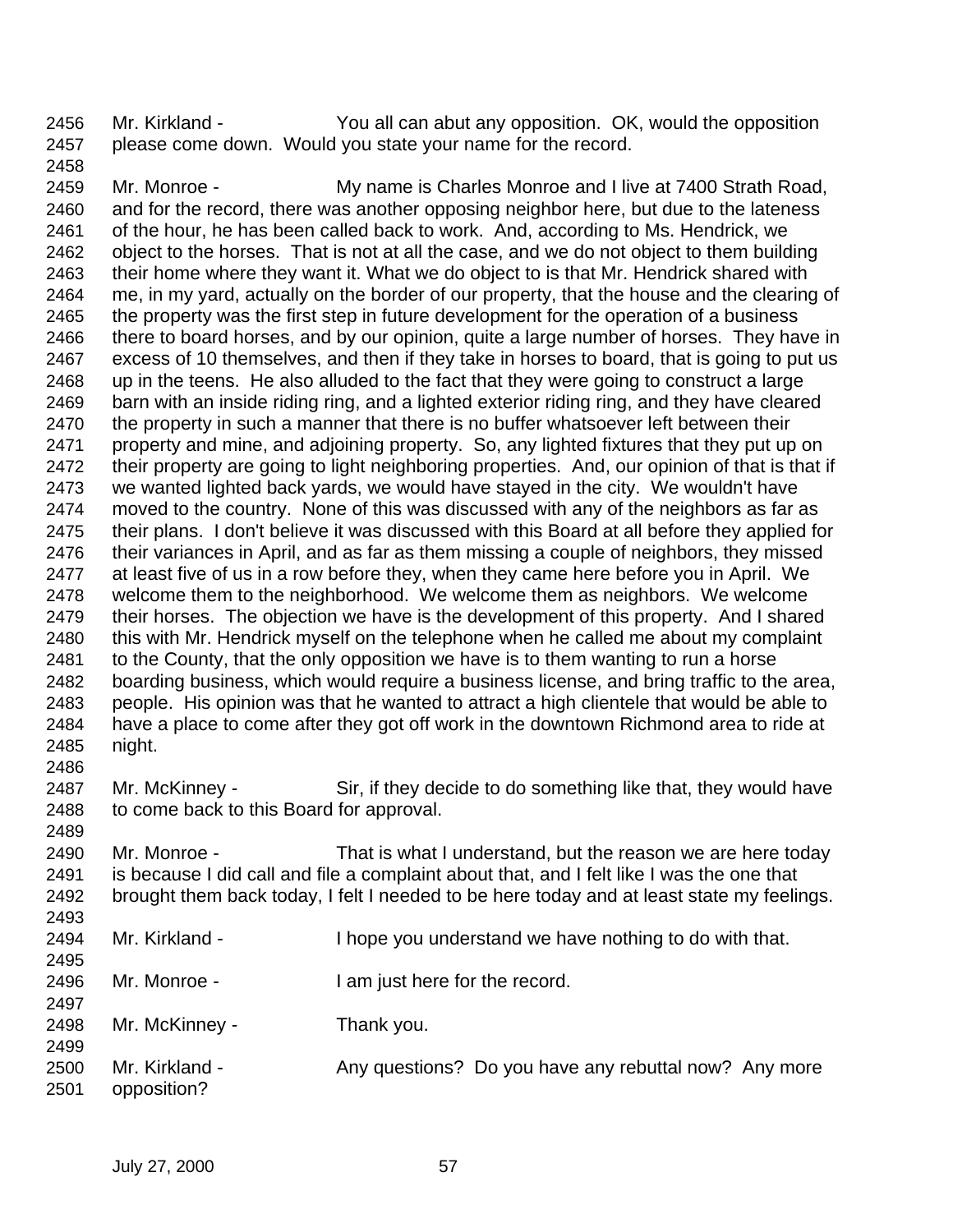Ms. Hendrick - I know that having the horses and the possible future of maybe boarding horses has nothing to do with the lot width variance. We have horses. We have nine now. We lost one, because the horses were boarded some where else, because dogs chased the horses to a wire fence, and his leg got hung up in the fence and he died struggling to get out. We have told the other neighbors that we had, we went and introduced ourselves and said, "Did you get all of our notices?" and several people said no, and I'm like "Well, I am surprise you didn't get it. I thought I sent it to everyone." We proceeded to explain that we have horses, and that we are going to build a double fence around that, not a high tension wire, but a regular fence where the dogs can't get in on the outside, with another fence on the inside so that we have no problems with our horses interfering with the neighbors. They totally agreed to that. Then we proceeded to talk to them about, because we want to be considerate neighbors, but we are going to try to build an indoor riding ring so we do not disturb anyone, and so anyway this is how all of this has gotten about. It has nothing to do with the lot width. We just want to build our house, have our horses on our own piece of property, where we can take care of them and that is the only reason, but we want to build in the Varina area. Thank you. Mr. McKinney - Ms. Hendricks, question. Do you intend in the future to board horses? Ms. Hendricks - That is a long-time down the road, if we are able to do that. Right now we just want to have our own horses. That was, we don't want a business. Once we found out what was involved in doing all of that and the insurance, the liability, we are not sure if we want to get into all of that. We've got a lot of friends that want to, will want to board because of the area. We are not interested in having a high traffic area. We want to be in a rural area and apparently right now that is kind of… Mr. McKinney - Do you have a problem with a condition of this being granted of "no boarding of any animals?" Mr. Blankinship - Without a conditional use permit? Mr. McKinney - Without a conditional use permit, yes. Ms. Hendricks - Yes, I do have a problem. Mr. McKinney - Then you intend to board horses. Ms. Hendrick - Not for a business purpose. Mr. McKinney - Well, if you are boarding horses you get paid for it. Ms. Hendrick - Yes, but I disagree. We don't get paid for it. We get paid for 2547 just the feed. I don't see there is a problem with that.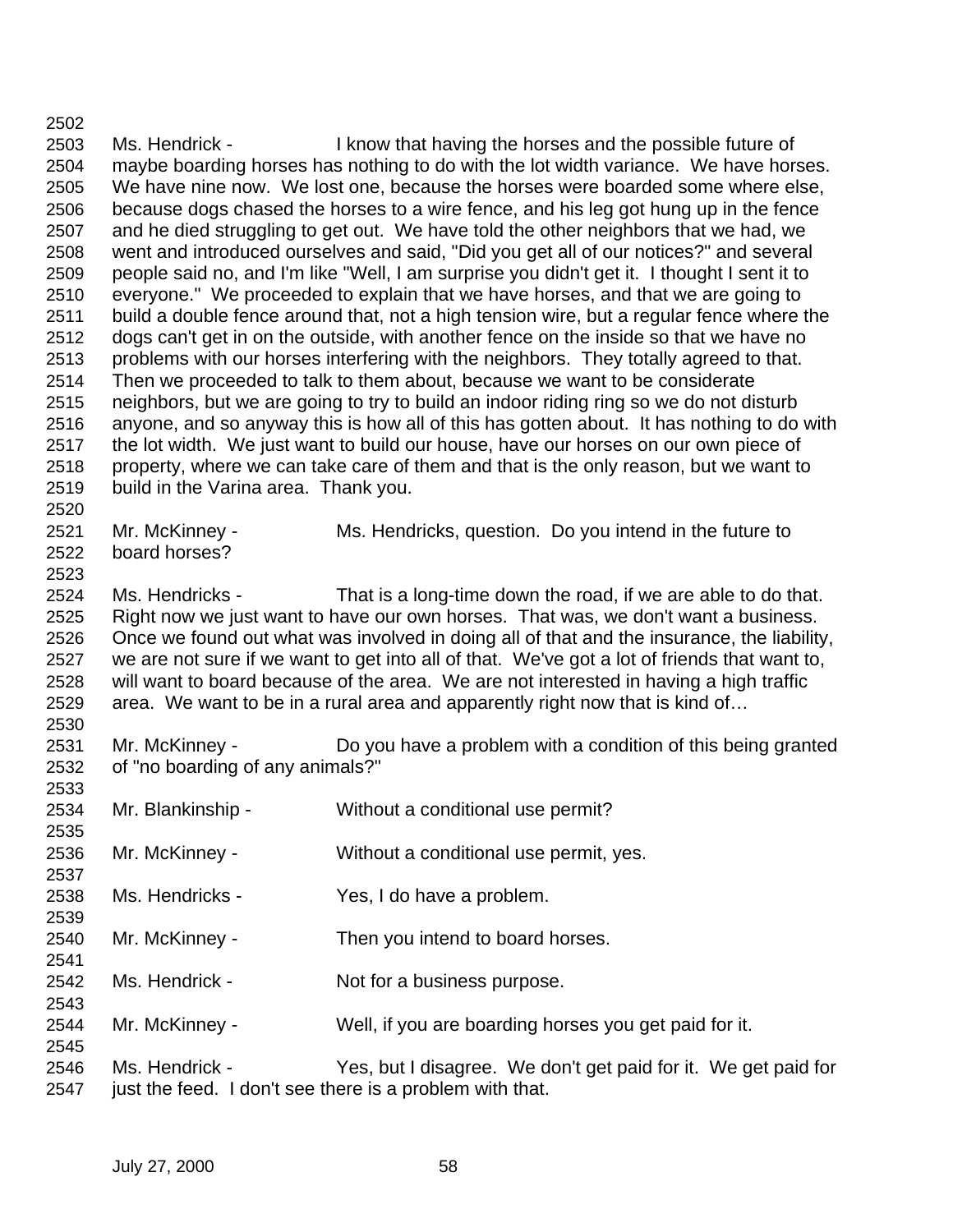| 2548         |                                                                                     |           |                                                                                                                                                                                                                                                                                       |  |  |
|--------------|-------------------------------------------------------------------------------------|-----------|---------------------------------------------------------------------------------------------------------------------------------------------------------------------------------------------------------------------------------------------------------------------------------------|--|--|
| 2549         | Mr. McKinney -                                                                      |           | OK.                                                                                                                                                                                                                                                                                   |  |  |
| 2550         |                                                                                     |           |                                                                                                                                                                                                                                                                                       |  |  |
| 2551         | Mr. Kirkland -                                                                      |           | Any other questions? That concludes the case. Next case,                                                                                                                                                                                                                              |  |  |
| 2552         | sir.                                                                                |           |                                                                                                                                                                                                                                                                                       |  |  |
| 2553         |                                                                                     |           |                                                                                                                                                                                                                                                                                       |  |  |
|              | UP-24-2000                                                                          | (Varina). | CANADA CONTRACTING CO., INC. requests a temporary use permit<br>pursuant to Section 24-116(c)(1) of Chapter 24 of the County Code to<br>erect a temporary office trailer and parking lot at 1600 Portugee Road<br>(Tax Parcel 196-A-18 (part), zoned M-2, General Industrial District |  |  |
| 2554         |                                                                                     |           |                                                                                                                                                                                                                                                                                       |  |  |
| 2555<br>2556 | Mr. Kirkland -<br>raise your right hand and be sworn in?                            |           | Does anyone else wish to speak on this case? Would you                                                                                                                                                                                                                                |  |  |
| 2557         |                                                                                     |           |                                                                                                                                                                                                                                                                                       |  |  |
| 2558<br>2559 | Mr. Blankinship -                                                                   |           | Do you swear the testimony you are about to give is the<br>truth, the whole truth, and nothing but the truth, so help you God?                                                                                                                                                        |  |  |
| 2560         |                                                                                     |           |                                                                                                                                                                                                                                                                                       |  |  |
| 2561         | Ms. Loraine Isaac -                                                                 |           | Loraine Isaac.                                                                                                                                                                                                                                                                        |  |  |
| 2562         |                                                                                     |           |                                                                                                                                                                                                                                                                                       |  |  |
| 2563         | Mr. Kirkland -                                                                      |           | Were all of your notices turned in according to County                                                                                                                                                                                                                                |  |  |
| 2564         | Code?                                                                               |           |                                                                                                                                                                                                                                                                                       |  |  |
| 2565         |                                                                                     |           |                                                                                                                                                                                                                                                                                       |  |  |
| 2566         | Ms. Isaac -                                                                         |           | Yes, sir.                                                                                                                                                                                                                                                                             |  |  |
| 2567         |                                                                                     |           |                                                                                                                                                                                                                                                                                       |  |  |
| 2568         | Mr. Kirkland -                                                                      |           | We have them in the file. If you will, state your case.                                                                                                                                                                                                                               |  |  |
| 2569         |                                                                                     |           |                                                                                                                                                                                                                                                                                       |  |  |
| 2570         | Ms. Isaac -                                                                         |           | Canada Contracting, Inc. is a business that is now located in                                                                                                                                                                                                                         |  |  |
| 2571         |                                                                                     |           | Hanover County. They are loosing their lease in Hanover and are to be out of their                                                                                                                                                                                                    |  |  |
| 2572         |                                                                                     |           | building by the end of September. They need to get a temporary trailer set up and in                                                                                                                                                                                                  |  |  |
| 2573         |                                                                                     |           | operation prior to the end of September so that they can keep their business going. It is                                                                                                                                                                                             |  |  |
| 2574         |                                                                                     |           | a temporary facility and we are presently, Engineering Design Associates, is presently                                                                                                                                                                                                |  |  |
| 2575         |                                                                                     |           | working on that plan of development, and that is to be submitted in August for the                                                                                                                                                                                                    |  |  |
| 2576         |                                                                                     |           | September Planning Commission meeting. This is something that is not going to go on                                                                                                                                                                                                   |  |  |
| 2577         |                                                                                     |           | for years. It is a necessity to provide a stop-gap measure until the new building can be                                                                                                                                                                                              |  |  |
| 2578         |                                                                                     |           | built. This facility will house only two daily employees, with three other employees                                                                                                                                                                                                  |  |  |
| 2579         |                                                                                     |           | coming in at other times, because we're talking about five employees on site.                                                                                                                                                                                                         |  |  |
| 2580         |                                                                                     |           | Everything that is proposed under this use permit would be temporary, temporary gravel                                                                                                                                                                                                |  |  |
| 2581         | driveway, which the trailer, gravel, parking, which would all then be brought up to |           |                                                                                                                                                                                                                                                                                       |  |  |
| 2582         |                                                                                     |           | County standards with the plan of development. The driveway would have to be paved.                                                                                                                                                                                                   |  |  |
| 2583         |                                                                                     |           | Paved parking would be provided. There is an area shown on the plan for equipment                                                                                                                                                                                                     |  |  |
| 2584         |                                                                                     |           | storage. This is shown only in case it is needed. Canada leases their equipment and                                                                                                                                                                                                   |  |  |
| 2585         |                                                                                     |           | the equipment stays on site, and when the job is finished, the leasing company picks up                                                                                                                                                                                               |  |  |
| 2586         |                                                                                     |           | their equipment and takes it to the next site where they will be working. So, it is very,                                                                                                                                                                                             |  |  |
| 2587         |                                                                                     |           | very rare that any equipment would be stored, but just in case it has to be, they need an                                                                                                                                                                                             |  |  |
| 2588         | area that is secure to put the equipment.                                           |           |                                                                                                                                                                                                                                                                                       |  |  |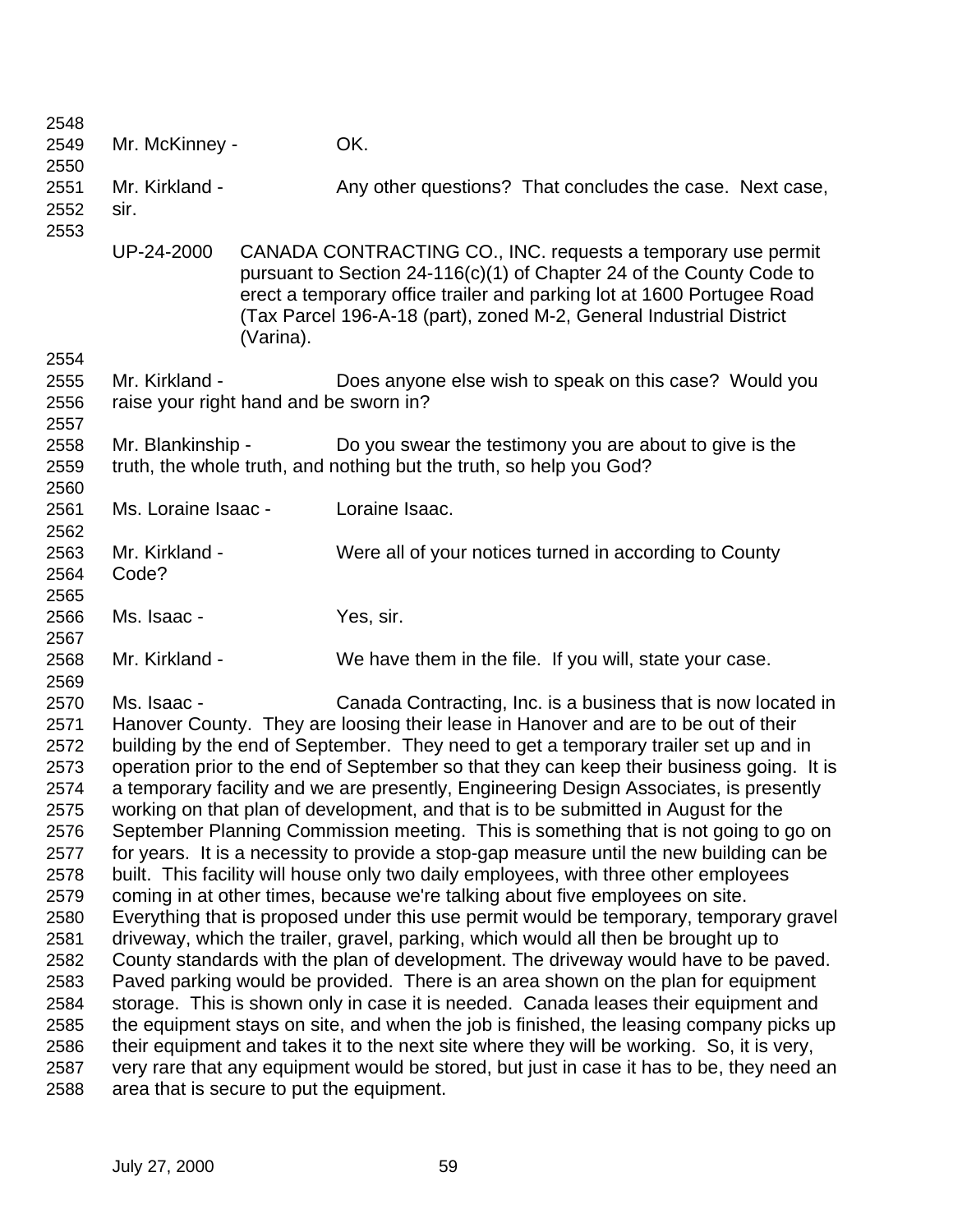I only have one other comment and that is on the suggested conditions. Condition #3 requiring a landscape plan at time of building permit. Now, I know that if you have a trailer used in say, a field office in a subdivision, where you have the public coming, that facility is there for a specific purpose, then yes, you want to dress it up and you want to make it look nice. In this situation, for a temporary trailer, we have no islands to protect any landscaping, and as soon as we can get the plan of development through the Planning Commission and it is signed, we are going to have construction traffic connect with the building of their new building. I don't see any way to protect the landscaping. And I barely understand the need for it especially not sitting out on the road. The site they have is over 250 feet from Portugee Road, so a lot of people won't even know that it is there. They don't have daily traffic. The public does not visit the site. And they will have to have landscaping and lighting provided with their plan of development, and we'd like to eliminate the requirement for landscaping with this conditional use permit, or to tie it to a date in the future that if their plan of development has not received approval or has not been submitted, or something, some compromise. I will be happy to answer any questions. Mr. McKinney - It says with the building permit. 

Ms. Isaac - Right. We have to get a permit to get the trailer.

Mr. Blankinship - A building permit for the trailer.

Mr. Isaac - Well, how about the POD?

 Mr. Kirkland - Would this trailer also be used for the construction trailer, so when you do get started on construction of the building?

 Ms. Isaac - No. This is just for the use of Canada Contracting to keep their business going. Then, if you are looking at the site, it is going to be on the right- hand side and the new building is going on the left. They knew they had to keep everything away from where the new building would go. 

| 2623 | Mr. McKinney -    | How about utilities for this trailer? There are no conditions |
|------|-------------------|---------------------------------------------------------------|
| 2624 | for that?         |                                                               |
| 2625 |                   |                                                               |
| 2626 | Ms. Isaac -       | They are going to have to have well and septic.               |
| 2627 |                   |                                                               |
| 2628 | Mr. McKinney -    | Well and septic. We need a condition on that.                 |
| 2629 |                   |                                                               |
| 2630 | Mr. Blankinship - | No. 5?                                                        |
| 2631 |                   |                                                               |
| 2632 | Ms. Isaac -       | Yes. There is one.                                            |
| 2633 |                   |                                                               |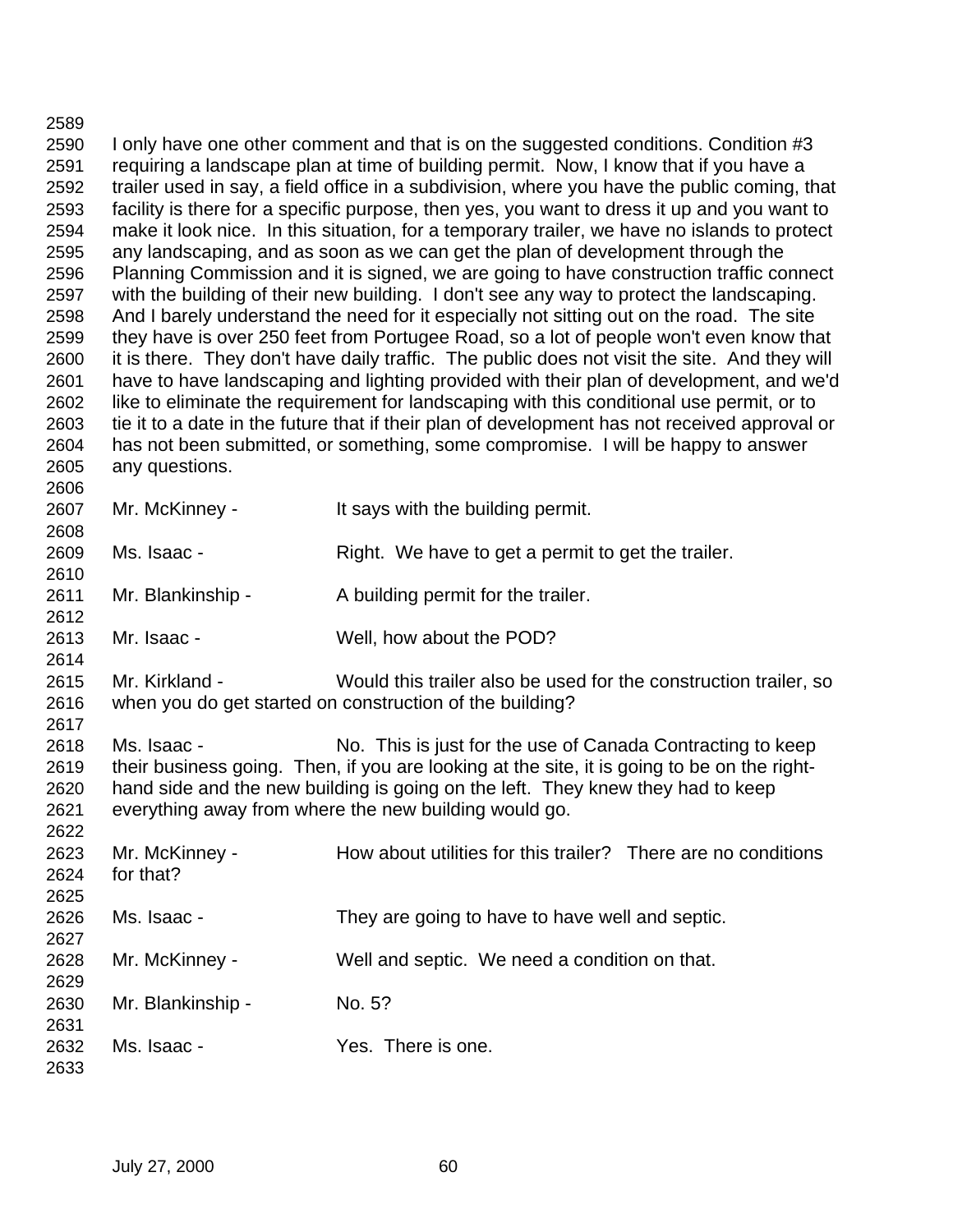Mr. McKinney - OK. Let's go back to No. 3 again? Is there a way to handle that, Mr. Blankinship? Mr. Blankinship - Well, in looking at the surroundings out there, it is not a very densely developed area and it may be reasonable for the Board to decide that it not necessary. Are we really looking at two years, Ms. Isaac? Ms. Isaac - No. They want to be in their building by the first of next year. Mr. Blankinship - I would think for a two-year permit some landscaping would be necessary, but if the term were shortened to nine months or a year, then really by the time the landscaping is getting established it is time to take it out. 2647 Ms. Isaac - <br>At the expiration date, Condition No. 4, "all temporary" structures and improvements have to be removed" - so it seems to me we would be doing landscaping for a maximum of two years, and then we'd have to take it out. Mr. Blankinship - For two years, I think in some cases, we do, but for one year. Ms. Isaac - This is not a sales trailer. Mr. Kirkland - Would you have a problem with "To expire July 31, 2001?" Ms. Isaac - No. I … Mr. Kirkland - Would your client have any problem with that? Ms. Isaac - I don't think so. Mr. Kirkland - That is a year. Mr. Blankinship - They could come in for a renewal. Ms. Isaac - Because, like I said, we will be submitting the plan of development for August that would the September Planning Commission. Then we'd still have to get Public Works' approval, and we've used three months already. Mr. McKinney - Would it go through the winter? Ms. Isaac - Their proposed building is a metal building, so I think it should be able to go up very quickly, if the weather holds. I see no reason why they can't be in their new building by July of 2001, and we will accept that. Mr. McKinney - If there is a problem, come back.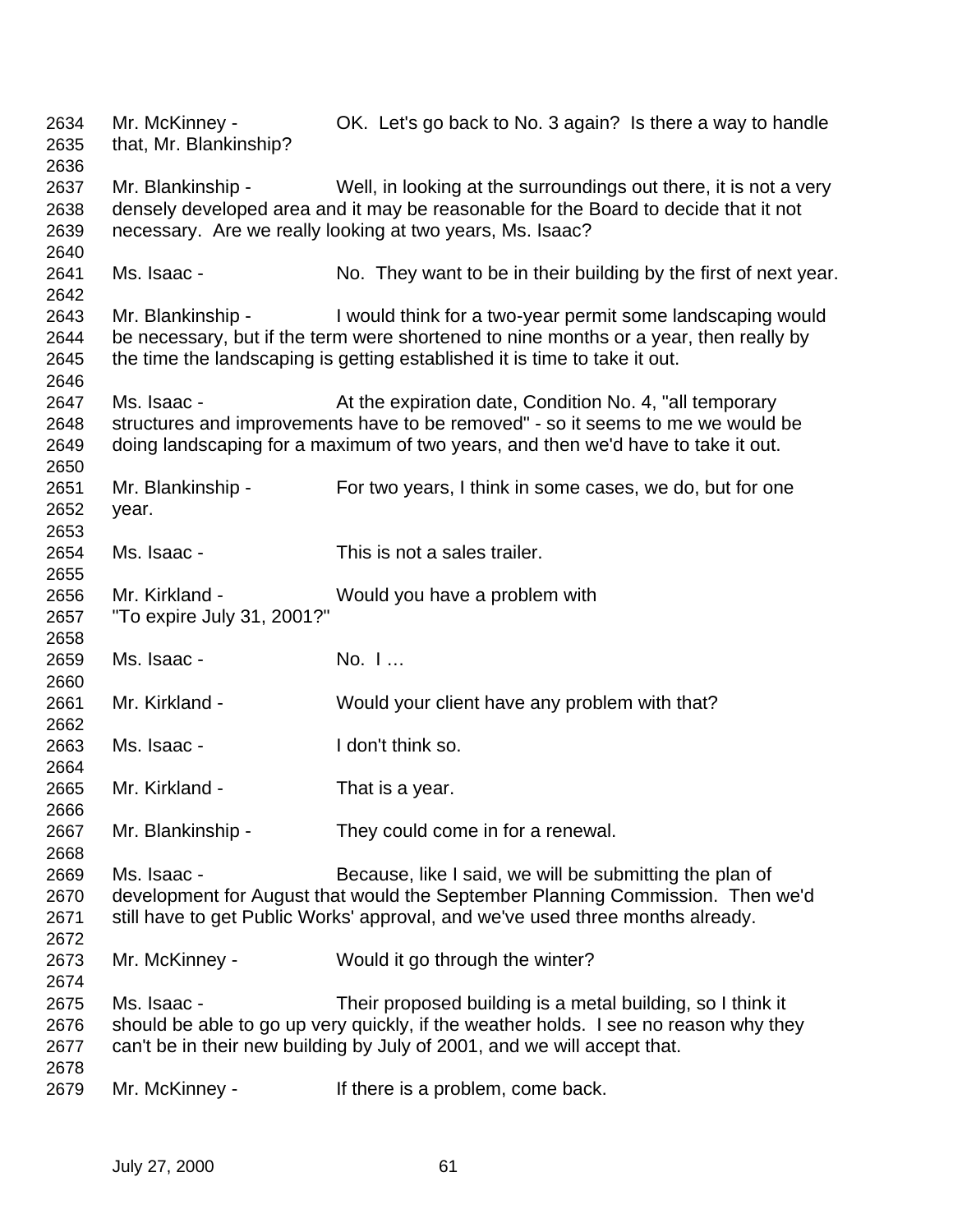| 2680 |                                  |  |                                                                                                                                                                                                                                                                                      |
|------|----------------------------------|--|--------------------------------------------------------------------------------------------------------------------------------------------------------------------------------------------------------------------------------------------------------------------------------------|
| 2681 | Ms. Isaac -                      |  | We can come back. Of course, at that point we'd have a lot                                                                                                                                                                                                                           |
| 2682 |                                  |  | more information on what happened with the POD. But, they are very anxious to get                                                                                                                                                                                                    |
| 2683 |                                  |  | their permit building built so they can get in it.                                                                                                                                                                                                                                   |
| 2684 |                                  |  |                                                                                                                                                                                                                                                                                      |
| 2685 | Mr. Kirkland -                   |  | Any other questions of Ms. Isaac? Does anyone else wish                                                                                                                                                                                                                              |
| 2686 |                                  |  | to speak on this case? That concludes the case.                                                                                                                                                                                                                                      |
| 2687 |                                  |  |                                                                                                                                                                                                                                                                                      |
| 2688 | Ms. Isaac -                      |  | Thank you.                                                                                                                                                                                                                                                                           |
| 2689 |                                  |  |                                                                                                                                                                                                                                                                                      |
|      | UP-26-2000                       |  | H.H.HUNT CORPORATION requests a use permit pursuant to Section<br>24-12(b) of Chapter 24 of the County Code to build a recreation center<br>at 4601 Twin Hickory Drive (Tax Parcels 27-A-10, 9A and 37-A-13),<br>zoned R-6C, General Residence District (Conditional) (Three Chopt). |
| 2690 |                                  |  |                                                                                                                                                                                                                                                                                      |
| 2691 | Mr. Kirkland -                   |  | Does anyone else wish to speak on this case? Please raise                                                                                                                                                                                                                            |
| 2692 | your right hand and be sworn in. |  |                                                                                                                                                                                                                                                                                      |
| 2693 |                                  |  |                                                                                                                                                                                                                                                                                      |
| 2694 | Mr. Blankinship -                |  | Do you swear that the testimony you are about to give is the                                                                                                                                                                                                                         |
| 2695 |                                  |  | truth, the whole truth, and nothing but the truth so help you God.                                                                                                                                                                                                                   |
| 2696 |                                  |  |                                                                                                                                                                                                                                                                                      |
| 2697 | Mr. Melvin Spain -               |  | I do.                                                                                                                                                                                                                                                                                |
| 2698 |                                  |  |                                                                                                                                                                                                                                                                                      |
| 2699 | Mr. Kirkland -                   |  | State your name for the record, please.                                                                                                                                                                                                                                              |
| 2700 |                                  |  |                                                                                                                                                                                                                                                                                      |
| 2701 | Mr. Spain -                      |  | My name is Melvin Spain and I am with Youngblood, Tyler                                                                                                                                                                                                                              |
| 2702 | and Associates.                  |  |                                                                                                                                                                                                                                                                                      |
| 2703 |                                  |  |                                                                                                                                                                                                                                                                                      |
| 2704 | Mr. Kirkland -                   |  | Have all of your notices been turned in?                                                                                                                                                                                                                                             |
| 2705 |                                  |  |                                                                                                                                                                                                                                                                                      |
| 2706 | Mr. Blankinship -                |  | Yes, we have copies.                                                                                                                                                                                                                                                                 |
| 2707 |                                  |  |                                                                                                                                                                                                                                                                                      |
| 2708 | Mr. Kirkland -                   |  | Would they have been sent from the East End?                                                                                                                                                                                                                                         |
| 2709 |                                  |  |                                                                                                                                                                                                                                                                                      |
| 2710 | Mr. McKinney -                   |  | Do we have the originals in the file?                                                                                                                                                                                                                                                |
| 2711 |                                  |  |                                                                                                                                                                                                                                                                                      |
| 2712 | Mr. Blankinship -                |  | Normally we do.                                                                                                                                                                                                                                                                      |
| 2713 |                                  |  |                                                                                                                                                                                                                                                                                      |
| 2714 | Mr. Kirkland -                   |  | We don't in this group. State your case, sir.                                                                                                                                                                                                                                        |
| 2715 |                                  |  |                                                                                                                                                                                                                                                                                      |
| 2716 | Mr. Spain -                      |  | With me is Rob Loftis who is project manager for H. H. Hunt                                                                                                                                                                                                                          |
| 2717 |                                  |  | Corporation. We came before the Board last month for a use permit approval for the                                                                                                                                                                                                   |
| 2718 |                                  |  | construction of the lake house at Twin Hickory, which is a recreational area. This parcel                                                                                                                                                                                            |
| 2719 |                                  |  | that you see now is adjacent to the lake house, and it is also under the ownership of H.                                                                                                                                                                                             |
| 2720 |                                  |  | H. Hunt Corporation. In moving forward with our plans, we have, it is a situation where                                                                                                                                                                                              |
|      |                                  |  | والمتسمعة<br>الملائم والمرجان المتلاط والمتلاط                                                                                                                                                                                                                                       |

we need to get some fill material off of this site to use on the building for the lake house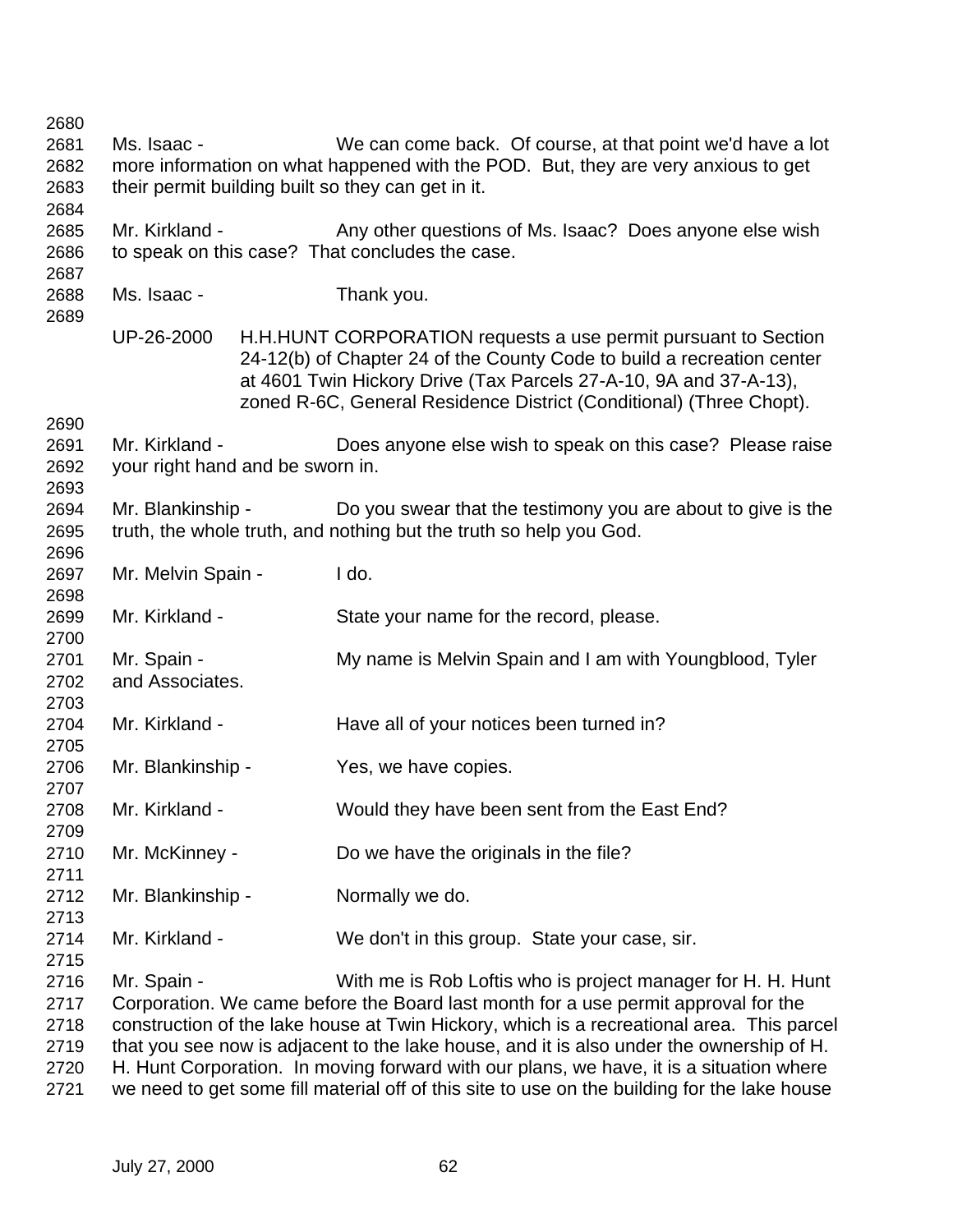at Twin Hickory. We have no problems with the conditions of approval and we'd be glad to answer any questions you might have. 

| 21 2 T<br>2725               | Mr. Kirkland -                                     |  |                                       | How long do you think this process will take?                                                                                                                                                                                                                                                                                                                                                                                                     |  |
|------------------------------|----------------------------------------------------|--|---------------------------------------|---------------------------------------------------------------------------------------------------------------------------------------------------------------------------------------------------------------------------------------------------------------------------------------------------------------------------------------------------------------------------------------------------------------------------------------------------|--|
| 2726<br>2727<br>2728         | Mr. Robert Loftis -<br>expect that the             |  |                                       | After the plans for the club house are approved, I would                                                                                                                                                                                                                                                                                                                                                                                          |  |
| 2729<br>2730                 | Mr. McKinney -                                     |  | Identify yourself for the record.     |                                                                                                                                                                                                                                                                                                                                                                                                                                                   |  |
| 2731<br>2732                 | Mr. Loftis -                                       |  |                                       | I'm sorry. I'm Robert Loftis with H.H. Hunt Corporation.                                                                                                                                                                                                                                                                                                                                                                                          |  |
| 2733<br>2734                 | Mr. McKinney -                                     |  |                                       | How long do you think it would be?                                                                                                                                                                                                                                                                                                                                                                                                                |  |
| 2735<br>2736<br>2737         | Mr. Loftis -<br>plan approval.                     |  |                                       | I would think it would be less than one year from the date of                                                                                                                                                                                                                                                                                                                                                                                     |  |
| 2738<br>2739<br>2740         | Mr. Kirkland -<br>this case?                       |  |                                       | Any other questions? Does anyone else wish to speak on                                                                                                                                                                                                                                                                                                                                                                                            |  |
| 2741<br>2742<br>2743         | Mr. McKinney -<br>year?                            |  |                                       | You would put a condition on it that it would expire in one                                                                                                                                                                                                                                                                                                                                                                                       |  |
| 2744<br>2745<br>2746         | Mr. Kirkland -<br>from date of approval of a plan? |  |                                       | Yes. Do you have any problem with a condition of one year                                                                                                                                                                                                                                                                                                                                                                                         |  |
| 2747<br>2748                 | Mr. Loftis -                                       |  | No, sir.                              |                                                                                                                                                                                                                                                                                                                                                                                                                                                   |  |
| 2749<br>2750                 | Mr. Kirkland -                                     |  |                                       | OK. Thank you. That concludes the case. Next case.                                                                                                                                                                                                                                                                                                                                                                                                |  |
| 2751                         | A-84-2000                                          |  | variance of 6 feet rear yard setback. | ELINOR SPRINGS, LC requests a variance from Section 24-94 of<br>Chapter 24 of the County Code to build a single-family dwelling at 5621<br>Eagle Lake Drive (Elinor Springs) (Tax Parcel 29-14-A-2), zoned R-3C,<br>One-Family Residence District (Conditional) (Three Chopt). The rear yard<br>setback is not met. The applicant has a 34 feet rear yard setback, where<br>the Code requires 40 feet rear yard setback. The applicant requests a |  |
| 2752<br>2753<br>2754<br>2755 | Mr. Kirkland -<br>your right hand and be sworn in? |  |                                       | Anyone else wish to speak on this case? If you would raise                                                                                                                                                                                                                                                                                                                                                                                        |  |
| 2756<br>2757<br>2758         | Mr. Blankinship -                                  |  |                                       | Do you swear that the testimony you are about to give is the<br>truth, the whole truth, and nothing but the truth so help you God?                                                                                                                                                                                                                                                                                                                |  |
| 2759<br>2760                 | Ms. Taylor -                                       |  | I do.                                 |                                                                                                                                                                                                                                                                                                                                                                                                                                                   |  |
|                              |                                                    |  |                                       |                                                                                                                                                                                                                                                                                                                                                                                                                                                   |  |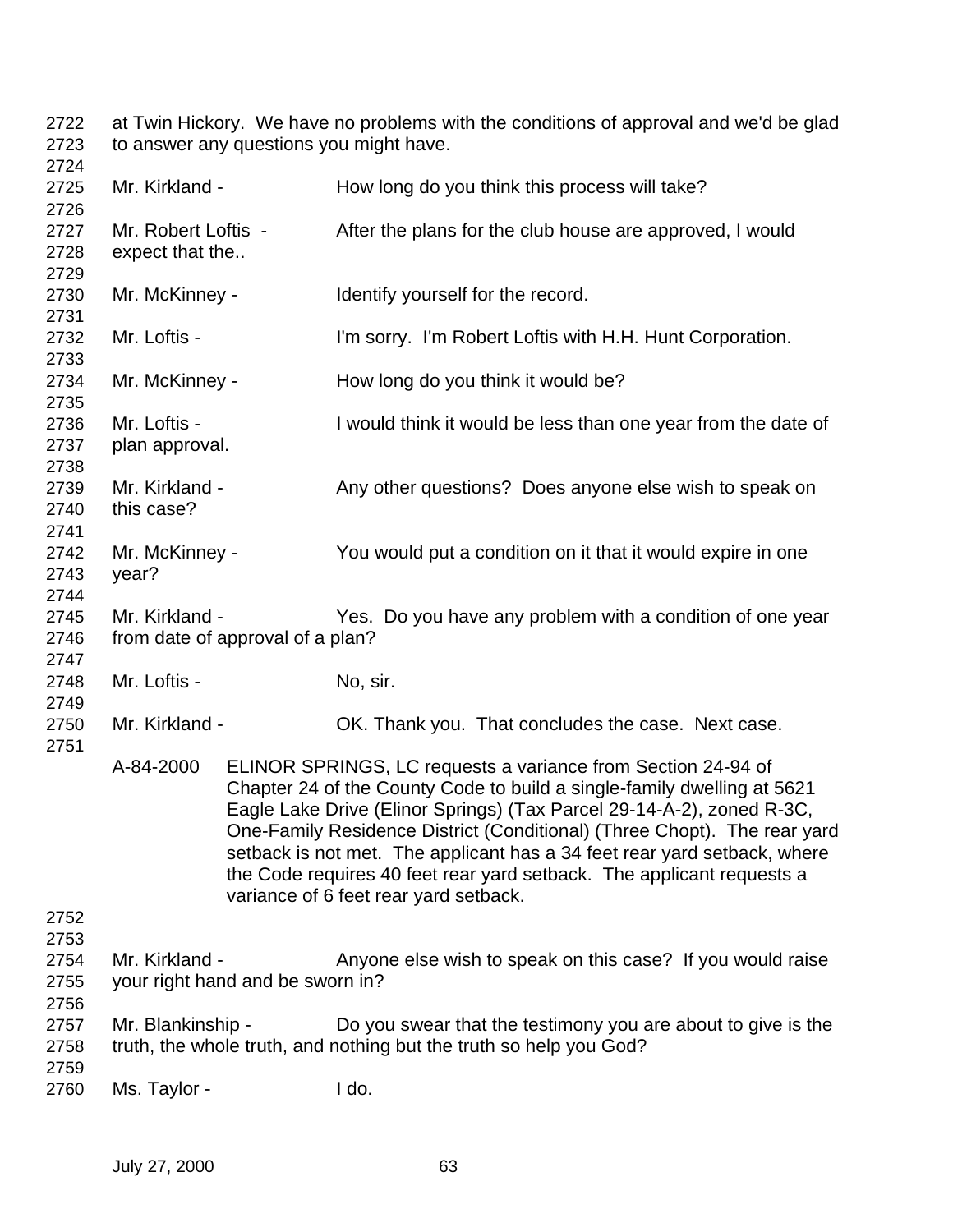| 2761 |                                                                                       |                                                                                            |  |  |  |
|------|---------------------------------------------------------------------------------------|--------------------------------------------------------------------------------------------|--|--|--|
| 2762 | Mr. Kirkland -                                                                        | Would you state your name for the record, please?                                          |  |  |  |
| 2763 |                                                                                       |                                                                                            |  |  |  |
| 2764 | Ms. Taylor -                                                                          | Marian Taylor.                                                                             |  |  |  |
| 2765 |                                                                                       |                                                                                            |  |  |  |
| 2766 | Ms. Carpenter -                                                                       | I am Darlene C. Carpenter.                                                                 |  |  |  |
| 2767 |                                                                                       |                                                                                            |  |  |  |
| 2768 | Mr. Kirkland -                                                                        | Have all of your notices been turned in according to County                                |  |  |  |
| 2769 |                                                                                       | Code? We have them. Thank you, ma'am. State your case.                                     |  |  |  |
| 2770 |                                                                                       |                                                                                            |  |  |  |
| 2771 | Ms. Taylor -                                                                          | We are requesting a variance consisting of a six-feet rear                                 |  |  |  |
| 2772 |                                                                                       | yard setback so that we can meet the subdivision restrictions, which has a minimum         |  |  |  |
| 2773 |                                                                                       | requirement of 1,600 square feet dwelling, and meeting this restriction, and due partially |  |  |  |
| 2774 |                                                                                       | to the unusual cul-de-sac lot shape, we are unable to meet the County Code rear yard       |  |  |  |
| 2775 |                                                                                       | setback requirement of 40 feet. We are short 6 feet of meeting that. We have spent a       |  |  |  |
| 2776 |                                                                                       | considerable amount of money on engineering costs, trying to achieve an acceptable         |  |  |  |
| 2777 |                                                                                       | dwelling plan which would also meet the requirement of the required County setback,        |  |  |  |
| 2778 |                                                                                       | but we have been unsuccessful, and after extensive efforts we find it necessary to         |  |  |  |
| 2779 |                                                                                       | request a variance of 6 feet of rear yard setback due to subdivision requirements and      |  |  |  |
| 2780 |                                                                                       | County requirements. This 6-feet variance does not in any way impact any other parties     |  |  |  |
| 2781 |                                                                                       | and will not be visible to anyone. After talking with the neighbors, they are very anxious |  |  |  |
| 2782 |                                                                                       | to have a home on this unsightly undeveloped lot. That seems to be their biggest           |  |  |  |
| 2783 |                                                                                       | concern. They wanted a house built on this lot. A home on this lot would only improve      |  |  |  |
| 2784 |                                                                                       | their neighborhood and will provide more of a noise buffer from Springfield Road. The      |  |  |  |
| 2785 | home we propose to build will only enhance the neighboring property values. Since our |                                                                                            |  |  |  |
| 2786 |                                                                                       | request appears to result only in positive changes for the neighborhood and the County,    |  |  |  |
| 2787 | I hope that the Board will grant us a variance.                                       |                                                                                            |  |  |  |
| 2788 |                                                                                       |                                                                                            |  |  |  |
| 2789 | Mr. Kirkland -                                                                        | Mr. Blankinship. I think I remember this case. Wasn't it that                              |  |  |  |
| 2790 |                                                                                       | we were trying to build a larger home than what was projected in the subdivision plan?     |  |  |  |
| 2791 |                                                                                       |                                                                                            |  |  |  |
| 2792 | Mr. Blankinship -                                                                     | Yes, there was a deeper rear-yard setback. I don't know if                                 |  |  |  |
| 2793 | the home is larger or just shaped differently.                                        |                                                                                            |  |  |  |
| 2794 |                                                                                       |                                                                                            |  |  |  |
| 2795 | Mr. Kirkland -                                                                        | I thought they wanted more square footage in the home, if I                                |  |  |  |
| 2796 | remember back correctly.                                                              |                                                                                            |  |  |  |
| 2797 |                                                                                       |                                                                                            |  |  |  |
| 2798 | Mr. Blankinship -                                                                     | That was before I came here, but that appears to be the                                    |  |  |  |
| 2799 | case.                                                                                 |                                                                                            |  |  |  |
| 2800 |                                                                                       |                                                                                            |  |  |  |
| 2801 | Ms. Taylor -                                                                          | The minimum requirement for that subdivision is 1,600 feet.                                |  |  |  |
| 2802 |                                                                                       |                                                                                            |  |  |  |
| 2803 | Mr. Kirkland -                                                                        | What size home are you building?                                                           |  |  |  |
| 2804 |                                                                                       |                                                                                            |  |  |  |
| 2805 | Ms. Taylor -                                                                          | I think it is a tiny bit larger than that, but that is just due to the                     |  |  |  |
| 2806 | plan. That just happened to be the plan.                                              |                                                                                            |  |  |  |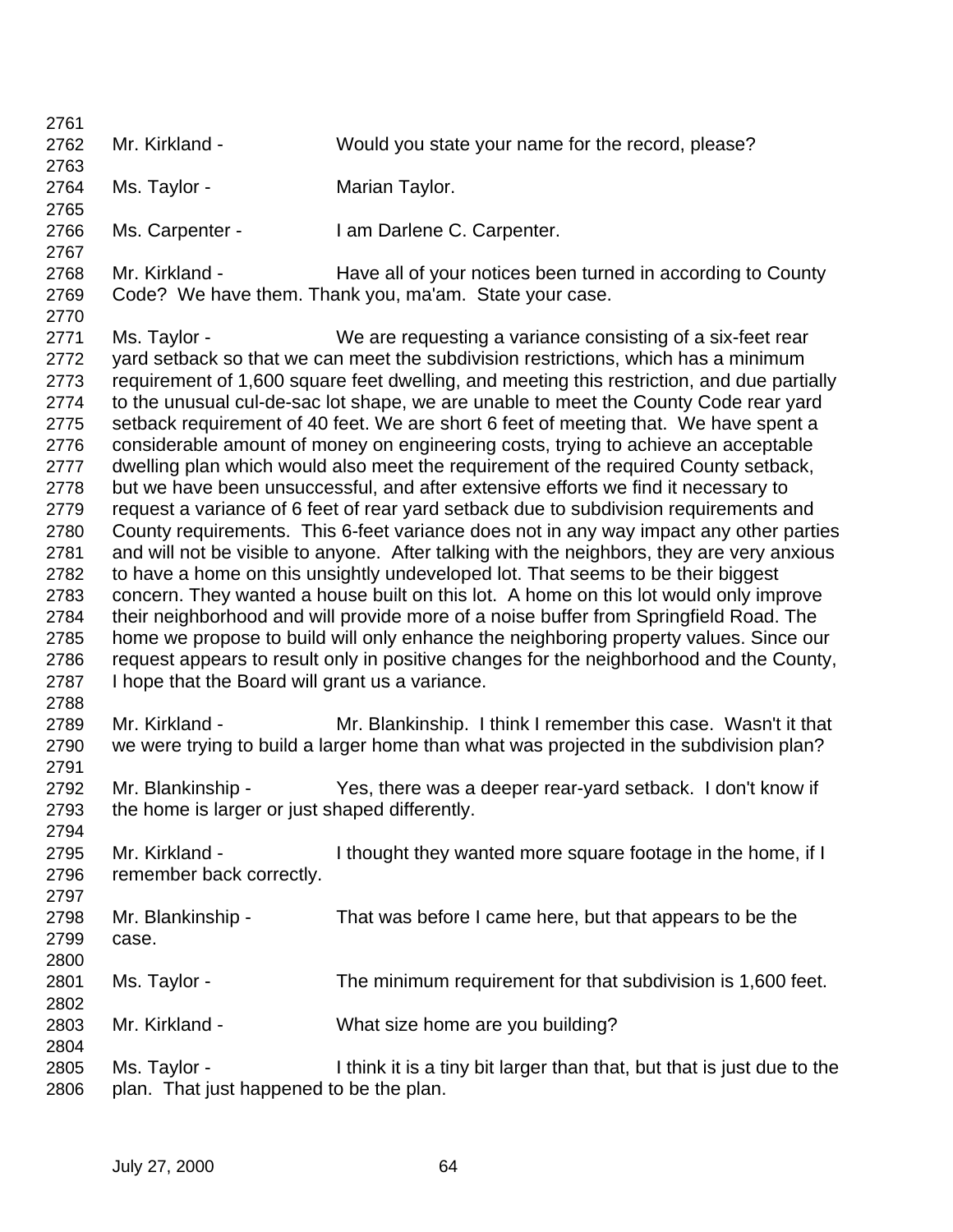| 2807                                         |                         |                                         |                                                                                                                                                                                                                                                                                                                                                                                                                                                |
|----------------------------------------------|-------------------------|-----------------------------------------|------------------------------------------------------------------------------------------------------------------------------------------------------------------------------------------------------------------------------------------------------------------------------------------------------------------------------------------------------------------------------------------------------------------------------------------------|
| 2808<br>2809<br>2810<br>2811<br>2812<br>2813 | Ms. Carpenter -         | restrictions, too, of the neighborhood. | The house that we have right now is a 1,700 square foot<br>home, but that is being on three levels, but we're still trying to reach that 1,600, and<br>even with that little 6 feet, you've got extra square footage on all three levels because it<br>is going to have an English basement to it, also, and we still will be within the height                                                                                                |
| 2814<br>2815<br>2816<br>2817                 | Mr. Kirkland -          | just trying to keep this in mind.       | And the right of way, I saw in the paper this morning that<br>Springfield Road is in the plan to be widened from Nuckols to Francistown, and I was                                                                                                                                                                                                                                                                                             |
| 2818<br>2819<br>2820<br>2821<br>2822         | Ms. Carpenter -         |                                         | So we kind of thought this was going to be another buffer for<br>the neighborhood, so with this house being there it will help keep that noise buffer, and<br>from the way they show it, Springfield is coming right behind this property. It could only<br>have positive effects on the neighborhood.                                                                                                                                         |
| 2823<br>2824<br>2825                         | Mr. Kirkland -          |                                         | Any other questions by Board members? Mr. McKinney? Is<br>there any opposition in this case? That concludes the case.                                                                                                                                                                                                                                                                                                                          |
|                                              | A-85-2000               | setback.                                | GLENN F. WRIGHT requests a variance from Section 24-94 of Chapter<br>24 of the County Code to build an addition at 13 West Glenbrook Circle<br>(Glenbrooke Hills) (Tax Parcel 126-1-C-4) zoned R-1, One-Family<br>Residence District (Tuckahoe). The rear yard setback is not met. The<br>applicant has 41 feet rear yard setback, where the Code requires 50 feet<br>rear yard setback. The applicant requests a variance of 9 feet rear yard |
| 2826<br>2827<br>2828                         | Mr. Kirkland -          |                                         | Does anyone else wish to speak on this case? If you would<br>sir, raise your right hand and be sworn in.                                                                                                                                                                                                                                                                                                                                       |
| 2829<br>2830<br>2831                         | Mr. Blankinship -       |                                         | Do you swear the testimony you are about to give is the<br>truth, the whole truth and nothing but the truth so help you God?                                                                                                                                                                                                                                                                                                                   |
| 2832<br>2833<br>2834                         | Mr. Berg -              |                                         | Yes, I do.                                                                                                                                                                                                                                                                                                                                                                                                                                     |
| 2835<br>2836                                 | Mr. Blankinship -       |                                         | State your name for the record, sir.                                                                                                                                                                                                                                                                                                                                                                                                           |
| 2837<br>2838                                 | Mr. Berg -              |                                         | Steven Berg.                                                                                                                                                                                                                                                                                                                                                                                                                                   |
| 2839<br>2840<br>2841                         | Mr. Kirkland -<br>Code? |                                         | Have all of your notices been turned in, according to County                                                                                                                                                                                                                                                                                                                                                                                   |
| 2842<br>2843                                 | Mr. Berg -              |                                         | Yes, sir.                                                                                                                                                                                                                                                                                                                                                                                                                                      |
| 2844<br>2845                                 | Mr. Kirkland -          |                                         | Proceed with the case.                                                                                                                                                                                                                                                                                                                                                                                                                         |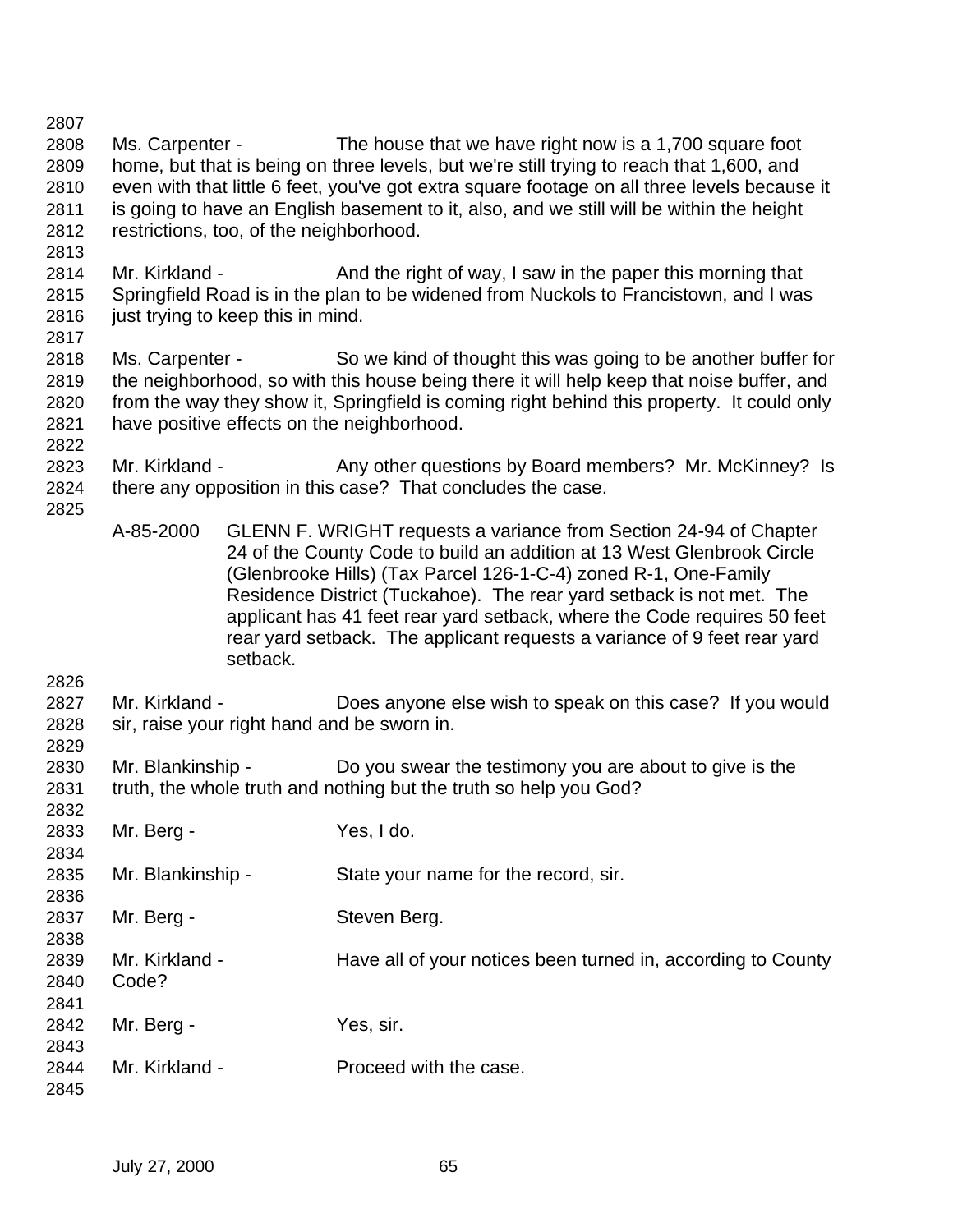| 2846         | Mr. Berg -                                                                               |                                      | I am a designer and general contractor for Glenn Wright for                                    |  |
|--------------|------------------------------------------------------------------------------------------|--------------------------------------|------------------------------------------------------------------------------------------------|--|
| 2847         |                                                                                          |                                      | this addition. They are out of town and were unable to attend. The Wrights have owned          |  |
| 2848         | the house for a few years and bought the house with intentions of putting an addition on |                                      |                                                                                                |  |
| 2849         | the rear of the property. What was proposed is an enlarged kitchen, actually a new       |                                      |                                                                                                |  |
| 2850         | kitchen space, and family room, as well as mud room space. The house is                  |                                      |                                                                                                |  |
| 2851         |                                                                                          |                                      | approximately 50 years old and as with thousands of that design and vintage, has               |  |
| 2852         |                                                                                          |                                      | common new needs for houses. The house is set back quite a bit from the front line,            |  |
| 2853         |                                                                                          |                                      | and even though the lot is quite large, it does not lend itself well for this type of addition |  |
| 2854         |                                                                                          |                                      | in another location. We looked at possibly extending on the right side of the property,        |  |
| 2855         |                                                                                          |                                      | and just couldn't get a flow plan for the addition, including especially the kitchen in that   |  |
| 2856         |                                                                                          |                                      | direction. From what I understand, there was a variance granted in 1991 for a similar,         |  |
| 2857         |                                                                                          |                                      | but I think, larger addition by a previous owner. The materials and general design are in      |  |
| 2858         |                                                                                          |                                      | keeping with the house and the neighborhood and the Wrights have talked with all of            |  |
| 2859         |                                                                                          |                                      | the neighbors and told me the neighbors have been in favor of the proposed work.               |  |
| 2860         |                                                                                          |                                      |                                                                                                |  |
| 2861         | Mr. Kirkland -                                                                           |                                      | Any questions of Mr. Berg? Any one else wish to speak on                                       |  |
| 2862         | this case? If not, sir, that concludes the case.                                         |                                      |                                                                                                |  |
| 2863         |                                                                                          |                                      |                                                                                                |  |
| 2864         | Mr. Berg -                                                                               | Thank you.                           |                                                                                                |  |
| 2865         |                                                                                          |                                      |                                                                                                |  |
|              | UP-27-2000                                                                               |                                      | W. C. ENGLISH, INC. requests a use permit pursuant to Sections 24-                             |  |
|              |                                                                                          |                                      | 52(d) and 24-103 of Chapter 24 of the County Code to extract materials                         |  |
|              |                                                                                          |                                      | from the earth at 6919 Monahan Road (Tax Parcel 205-A-40A), zoned                              |  |
|              |                                                                                          | A-1, Agricultural District. (Varina) |                                                                                                |  |
| 2866         |                                                                                          |                                      |                                                                                                |  |
| 2867         | Mr. Kirkland -                                                                           |                                      | Does anyone else wish to speak on this case?                                                   |  |
| 2868         | If you would, please raise your right hand and be sworn in.                              |                                      |                                                                                                |  |
| 2869         |                                                                                          |                                      |                                                                                                |  |
| 2870         | Mr. Blankinship -                                                                        |                                      | Do you swear that the testimony you are about to give                                          |  |
| 2871         |                                                                                          |                                      | is the truth, the whole truth, and nothing but the truth, so help you God?                     |  |
| 2872         | Mr. Paul Hinson -                                                                        |                                      |                                                                                                |  |
| 2873<br>2874 |                                                                                          | I do.                                |                                                                                                |  |
| 2875         | Mr. Kirkland -                                                                           |                                      | State your name for the record, please.                                                        |  |
| 2876         |                                                                                          |                                      |                                                                                                |  |
| 2877         | Mr. Hinson -                                                                             |                                      | My name is Paul Hinson with Koonz-Bryant,                                                      |  |
| 2878         | and I am representing W. C. English.                                                     |                                      |                                                                                                |  |
| 2879         |                                                                                          |                                      |                                                                                                |  |
| 2880         | Mr. Kirkland -                                                                           |                                      | Have all of the notices been turned in,                                                        |  |
| 2881         | according to County Code?                                                                |                                      |                                                                                                |  |
| 2882         |                                                                                          |                                      |                                                                                                |  |
| 2883         | Mr. Hinson -                                                                             |                                      | Yes, sir, they have.                                                                           |  |
| 2884         |                                                                                          |                                      |                                                                                                |  |
| 2885         | Mr. Kirkland -                                                                           |                                      | He didn't get the file out yet. We've got them.                                                |  |
| 2886         | If you would, state your case.                                                           |                                      |                                                                                                |  |
| 2887         |                                                                                          |                                      |                                                                                                |  |
|              |                                                                                          |                                      |                                                                                                |  |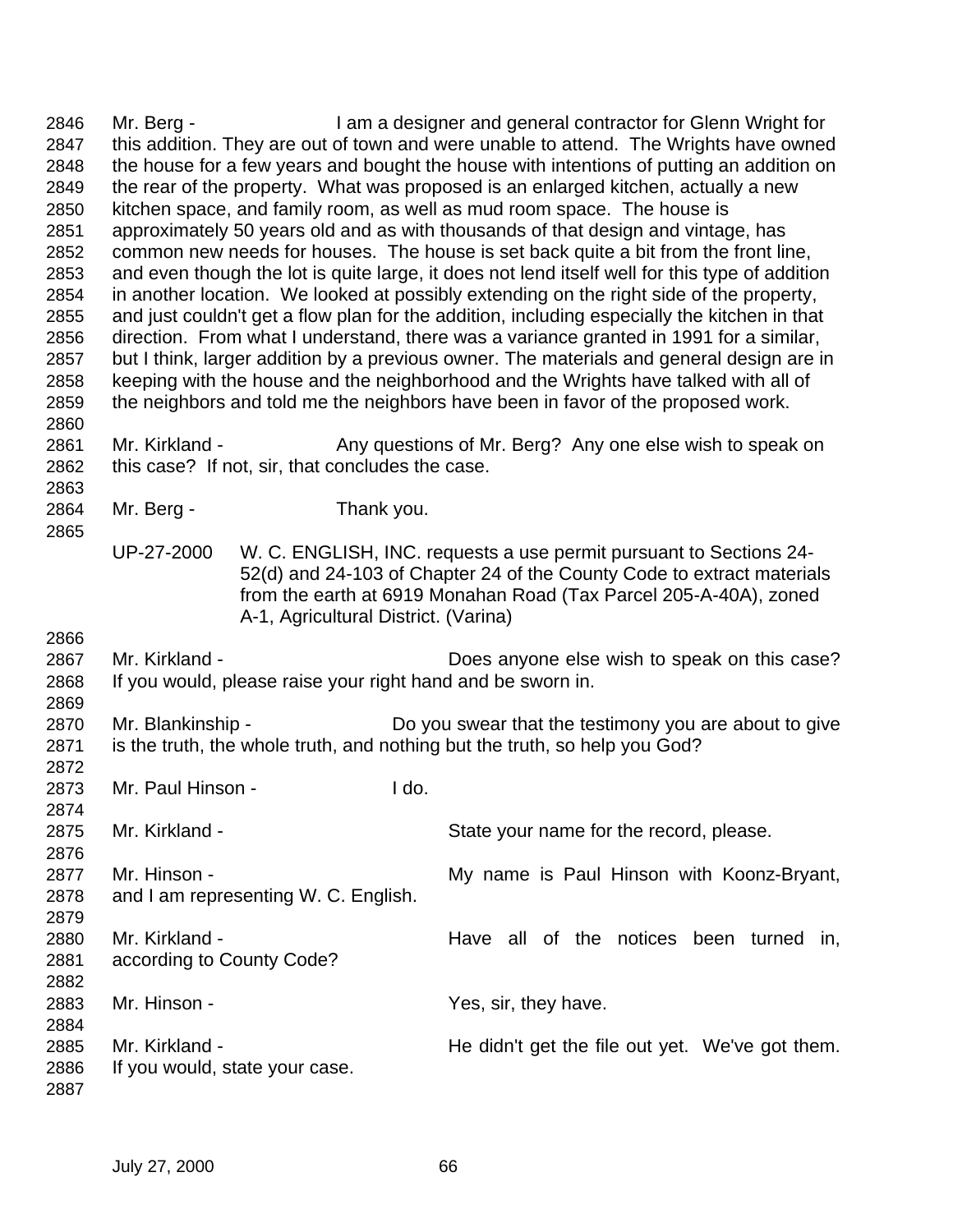Mr. Hinson - Yes, sir. We are proposing to use the property as a barrow pit for the 895 operation. This site has been chosen due to its proximity to the 895 right of way and the fact that there would not be any materials that would have to be hauled down the road. All of the material would be hauled directly on to the 895 construction right-of-way by either off-road trucks or other methods. We are not proposing any wetland disturbance to this project. We have delineated our wetland boundaries now and are in the process of the final boundary survey. We have submitted an E&S plan and we have received some comments from the Environmental Department, but we will get our approved plan prior to any operations on the site. We will also have a restoration plan that we would submit to be approved by the County. We have met with the closest neighbor to the triangular piece that (pointing on map) extends out (right here). The rectangular portion on the western side is property of the Bowerys. They called during the public notice period and expressed some concerns. We have met with the Bowerys and are going to request some revisions to our conditions to accommodate some of their desires, and that is generally the position we are in right now. They are in the court room today, and I believe they are not going to speak in opposition, but they have requested that we change some of our conditions. I would like to suggest some amendments to the existing conditions if I could, the suggested conditions. Condition #2, At the request of the Bowerys, we would like to amend the hours of operation for eastern daylight time from 7:00 a.m. to 7:00 p.m. Monday through Friday. We would also would like to request that the Board consider operation from 7:30 a.m. to 3:00 p.m. on Saturday, 7:00 a.m. to 3:00 p.m. on Saturday. Condition #7, at the request of the Bowerys, we would like to be able to stockpile some topsoil on the 100 foot setback from their property, to construct a screening berm to be used during the construction activities to abate noise and dust. We would put that topsoil back on the borrow area limits upon completion, but that would be a variance from the suggested condition, because it does say we cannot stockpile any topsoil in the 100 foot setback outside the mining limits, and we would also like to revise condition #15, as part of our application we have field located our wetland boundaries and the boundary of the site, and we would like to amend the limits of the barrow area from 22.97 to 23.24 acres. 

| 2919 | Mr. Blankinship -  | The bond amount would change to \$46,480.                                             |
|------|--------------------|---------------------------------------------------------------------------------------|
| 2920 |                    |                                                                                       |
| 2921 | Mr. Hinson -       | OK. I would be happy to answer any questions the Board                                |
| 2922 | might have.        |                                                                                       |
| 2923 |                    |                                                                                       |
| 2924 | Mr. Nunnally -     | Would you need this for the full two years?                                           |
| 2925 |                    |                                                                                       |
| 2926 | Mr. Hinson -       | I would defer this to Mr. Higginbotham.                                               |
| 2927 |                    |                                                                                       |
| 2928 | Mr. Nunnally -     | Mr. Higginbotham, is this the same dirt you're going to need                          |
| 2929 |                    | to feather out the edges again, and all this good stuff. Or is this actual heavy duty |
| 2930 |                    | construction dirt. Are you going to need this the full two years?                     |
| 2931 |                    |                                                                                       |
| 2932 | Mr. Higginbotham - | Yes sir, we need to be able to                                                        |
| 2933 |                    |                                                                                       |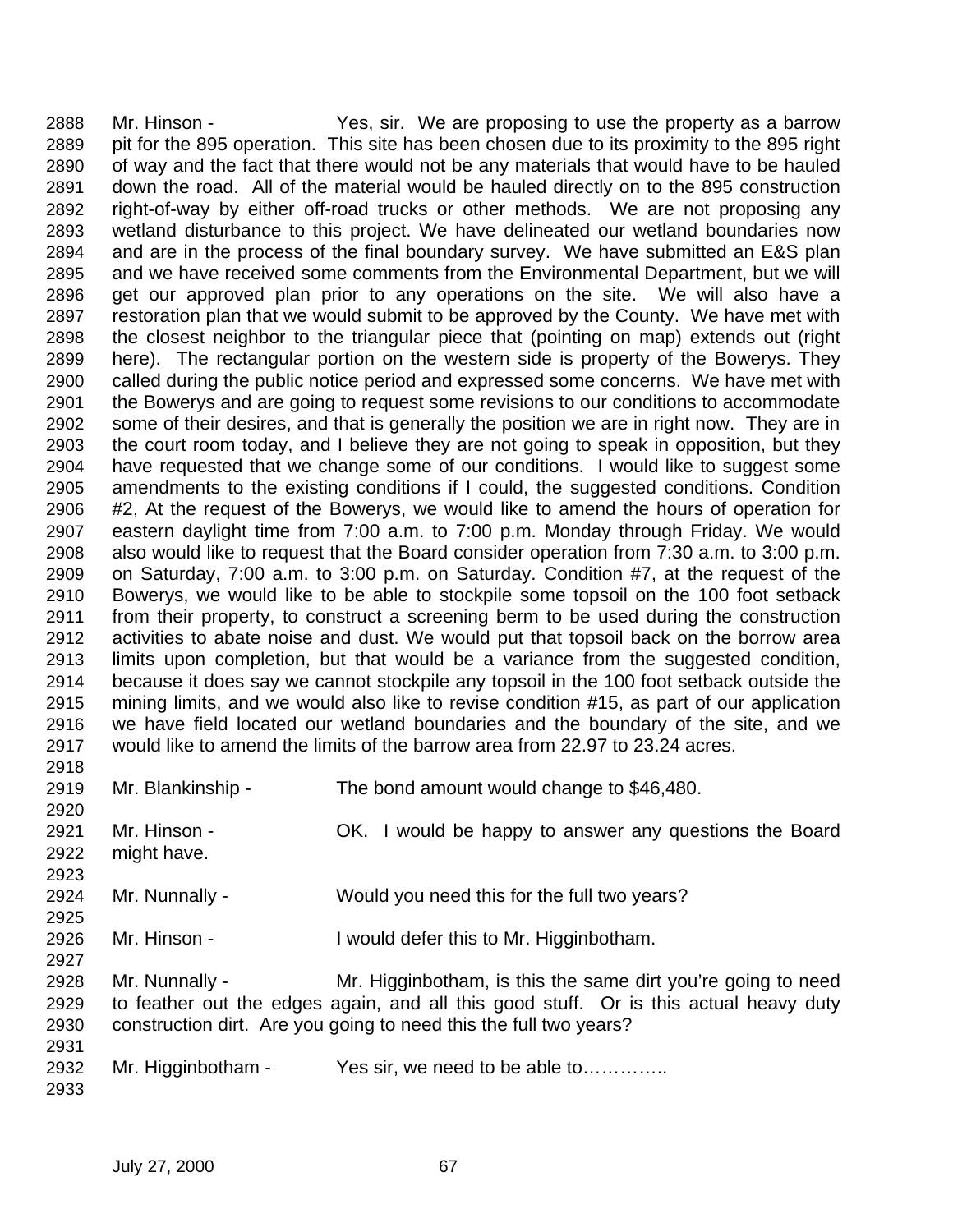## I just wanted to know.

 Mr. Higginbotham - And the one thing I want to say for the record, we have told Mr. and Mrs. Bowery that in this area, their concern in this area right through here (pointing to map) which is the wetland and old pond, that we leave the trees in, and we have agreed to do that. It is my understanding that it is within the setback in the wetland area, so we can't get in there anyway, and we'd agreed to leave the trees in there. I just wanted it to go on the record, to give them that assurance, too. Again, the top soil to build a buffer to help protect, because their house is probably the most affected of anybody else, and they have been exceptionally courteous and pleasant to work with, and I am hoping that they can say that after we are through with this process, but we have made some commitments to them that we fully intend to live up to. 

 Mr. Kirkland - Thank you, sir. Any other questions? Any one else wish to speak? That concludes the case. Oh, I'm sorry. I did not see you back there. Are you in opposition?

 Mr. David Hudgins - Too strong a word. My name is David Hudgins and I am speaking for Charles R. and Nancy J. Bowery. I am their son-in-law. Mr. Bowery has had a laryndectomy, so he unable to speak. Our concern as a family who is most directly affected by a barrow pit is #1, we have had to suffer through the 895 debacle, and here directly behind it we are going to have an extraction pit that is 20 feet deep, but I also recognize on the greater good that you are going to have direct access to 895 with no traffic after the Strath Road. Charles and Nancy have, I guess, reconciled themselves that in the community this probably, if we are going to build 895, has the least impact in Varina, because the trucks do go directly, but has a direct and immediate impact on them and their house, so we appreciate the English Company reducing some of the hours and we gave a little bit on the Saturday hours, we do have concerns like dust, because dust, in this instance, whereas it is an inconvenience for most people, it gets on your cars, it tracks gravel and it cracks windows. To Mr. Bowery it is a life threatening situation, because of a laryndectomy is direct congestion to the lungs, so the English Company has represented they will do watering and we don't want to tie their hands, because if it is wet you don't need to water on a set schedule, so to speak, but if it is like last summer, in July and August it didn't rain, and if this condition comes to the fore next year, then there is going to have to be more than quote "a watering at 8:00 in the morning and then at noon" - so with that kind of flexibility, I am hoping that we can work with the English Company and the superintendent at the job site and say, "Guys, it is really dusty, and you are going to have to do more than once or twice watering and be more pro-active in that sense, because the way that I calculated, there is over a hundred thousand truck trips coming out of the site to remove the borrow. That is spread over the two year period, of course. But, again, we are hoping the temporary berm will try to mitigate the travel of the dust and the noise of these big diesels and lessen the impact, but at the same token, Mr. Bowery does not want to be confined to his home for a two-year period either. So, you know, will it require a special air conditioning system with HEPA filters to try to keep the dust out from his lungs, we don't know. I want to try to maintain a flexibility in front of this group and try to reach an accommodation with the English Company, or else we will be here all day with 150